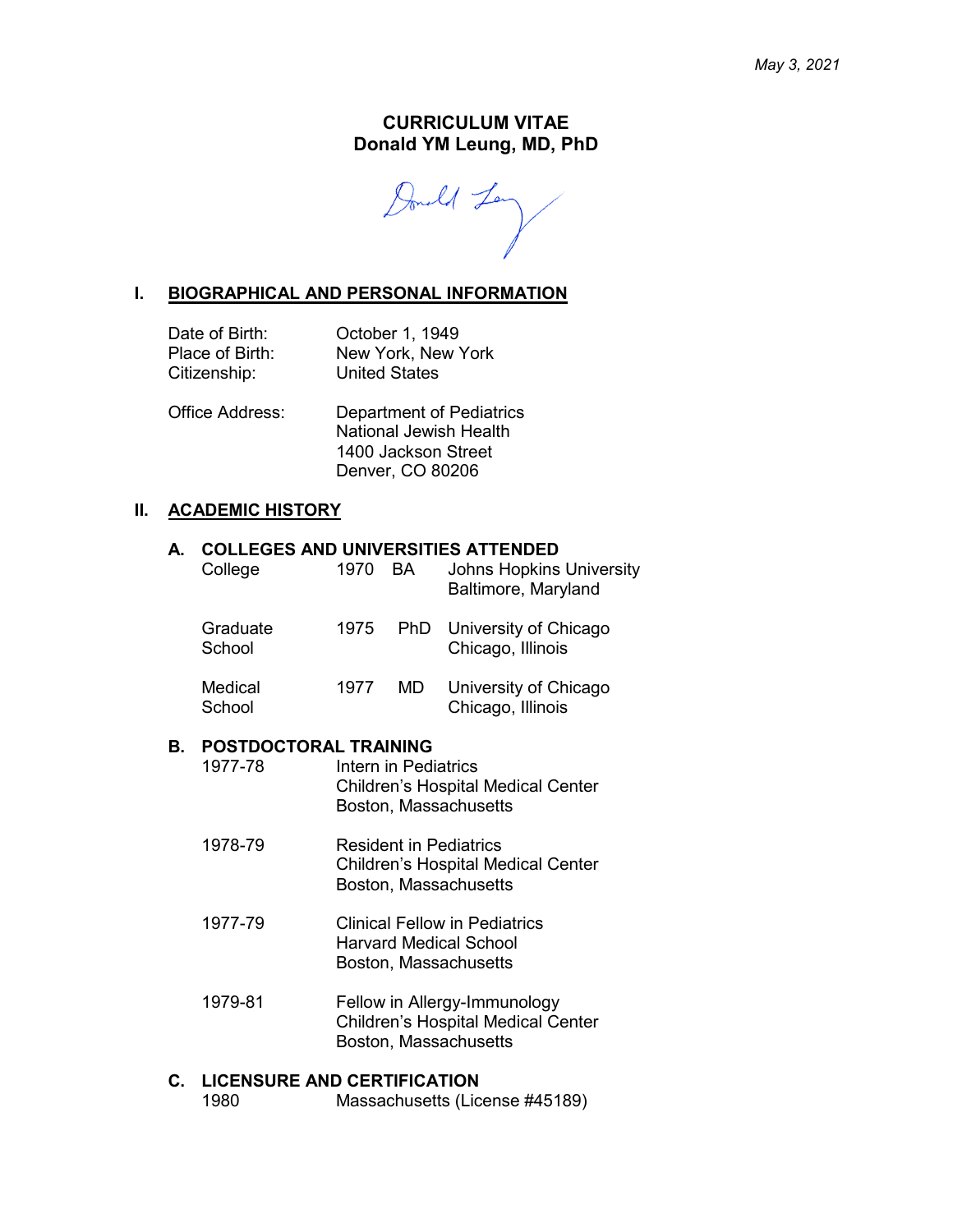|    | 1982<br>1983 | American Board of Pediatrics (#28313)<br>American Board of Allergy-Immunology (#2420)                                                                           |
|----|--------------|-----------------------------------------------------------------------------------------------------------------------------------------------------------------|
|    | 1990<br>1991 | Colorado State Board of Medical Examiners (License #29944)<br>Diagnostic Laboratory Immunology (American Board of Allergy<br>and Immunology (Certificate #0127) |
| D. |              | <b>ACADEMIC AND HOSPITAL APPOINTMENTS</b>                                                                                                                       |
|    | 1981-83      | Instructor, Department of Pediatrics, Harvard Medical School,<br>Boston, MA                                                                                     |
|    | 1983-87      | Assistant Professor, Department of Pediatrics, Harvard Medical<br>School, Boston, MA                                                                            |
|    | 1983-87      | Associate, Department of Medicine, Children's Hospital Medical<br>Center, Boston, MA                                                                            |
|    | 1983-89      | Director of Diagnostic Allergy-Clinical Immunology Laboratory;<br>Children's Hospital, Boston, MA                                                               |
|    | 1987-89      | Associate Clinical Director of Combined Immunology Program,<br>Children's Hospital, Boston, MA                                                                  |
|    | 1987-89      | Director of Allergy Program, Children's Hospital, Boston, MA                                                                                                    |
|    | 1987-89      | Senior Associate, Department of Medicine, The Children's<br>Hospital, Boston, MA                                                                                |
|    | 1987-89      | Associate Professor, Department of Pediatrics, Harvard Medical<br>School, Boston, MA                                                                            |
|    | 1989-        | Senior Staff Physician, National Jewish Health, Denver, CO                                                                                                      |
|    | 1989-        | Head, Division of Pediatric Allergy-Immunology, National Jewish<br>Health, Denver, CO                                                                           |
|    | 1990-91      | Associate Professor, Department of Pediatrics, University of<br>Colorado Denver, Denver, CO                                                                     |
|    | 1991-        | Professor, Department of Pediatrics, University of Colorado<br>Denver, Denver, CO                                                                               |
|    | 1994-        | Director, NIH Clinical and Translational Research Center, National<br>Jewish Health, Denver, CO                                                                 |
|    | 2006         | Scientific Advisory Committee, University of Colorado Denver<br>Medical School, Denver, CO                                                                      |
|    | 2010-2016    | The AAAAI Practice Improvement and Education Committee,<br>Chicago, IL                                                                                          |
|    |              |                                                                                                                                                                 |

# **III. PATENTS AND INVENTIONS**

| 1993 | lyE-, IgE Dependent Histamine Releasing Factor (U.S. Patent Application<br>Serial Number 08/031,680 - filed March 15, 1993). Inventors: Leung<br>DYM, Sampson HA.                                                                                      |
|------|--------------------------------------------------------------------------------------------------------------------------------------------------------------------------------------------------------------------------------------------------------|
| 1993 | Method for Determining a Vasculitis Disease (U.S. Patent Application<br>Serial Number 5,286,623 - issued February 15, 1994). Inventors: Leung<br>DYM, Kotzin BL, Abe J.                                                                                |
| 1994 | Method for Treating Kawasaki Syndrome By Administration of an Anti-<br>TSST-1 Agent Which is Not Gamma Globulin (U.S. Patent Number<br>5,460,813 - issued October 24, 1995). Inventors: Leung DYM, Schlievert<br>PM, Meissner HC, Fulton D, Kotzin BL. |
| 1995 | Method for Diagnosing Kawasaki Syndrome (U.S. Patent Application<br>Serial Number 5,470,716 - issued Nov 28, 1995). Inventors: Leung                                                                                                                   |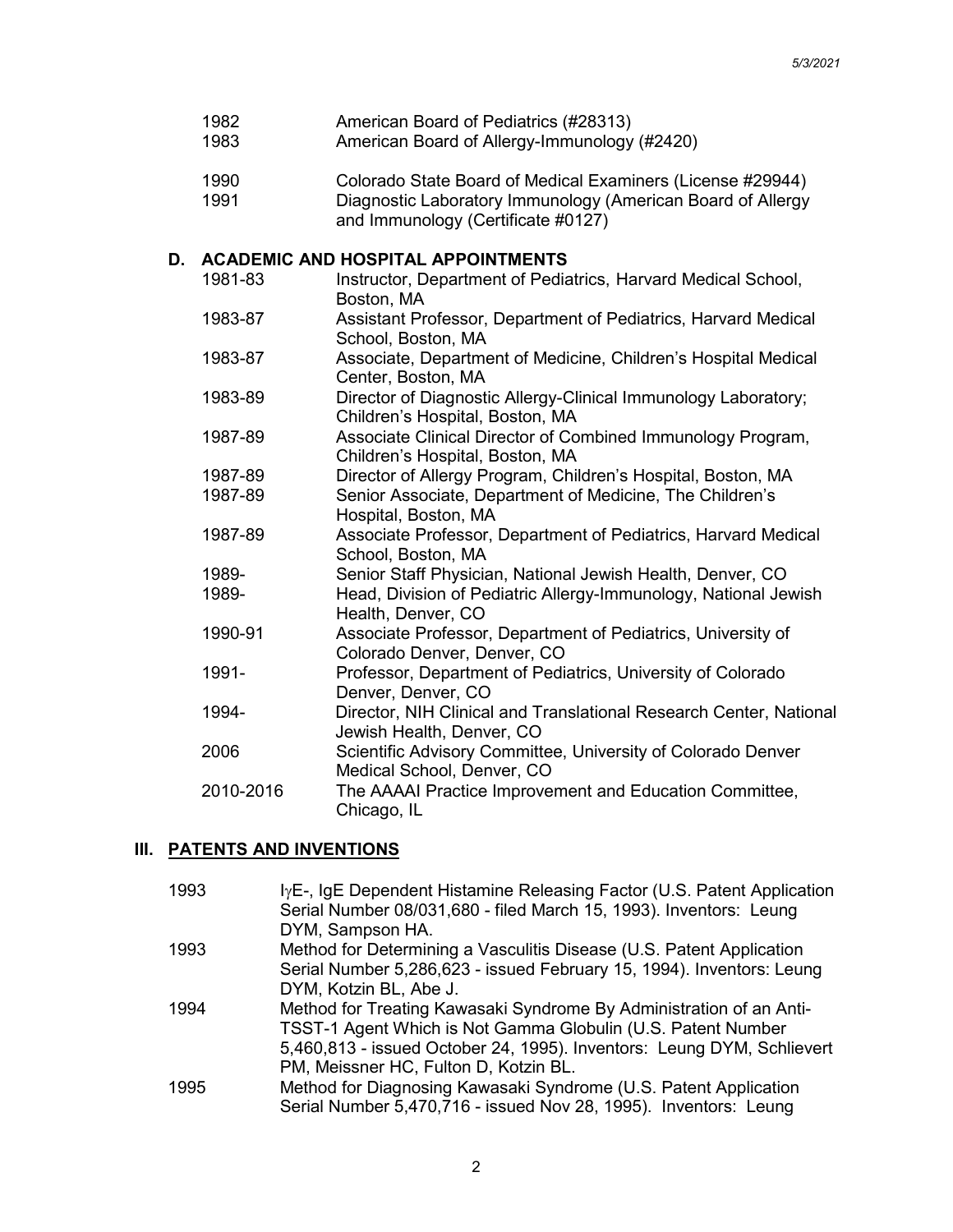|      | DYM, Schlievert PM, Meissner HC, Fulton D.                                                                                     |
|------|--------------------------------------------------------------------------------------------------------------------------------|
| 1996 | Isolated Toxin Associated With Kawasaki Syndrome (U.S. Patent Number                                                           |
|      | 5,585,465 - issued December 17, 1996). Inventors: Leung DYM,                                                                   |
|      | Schlievert PM, Meissner HC.                                                                                                    |
| 1996 | Methods of Diagnosing Steroid Resistant Inflammation Due to Type I or                                                          |
|      | Type II Glucocorticoid Receptor Binding Abnormalities. (U.S. Patent                                                            |
|      | Application Serial Number 5,567,590 - issued April 16, 1996). Inventors:                                                       |
|      | Leung DYM, Spahn JD, Szefler SJ.                                                                                               |
| 2002 | Anti-viral activity of Cathelicidin peptides. (U.S. Patent Application Serial                                                  |
|      | Number PCT/USO4/006952 - filed 03/05/04). Inventors: Leung DYM,                                                                |
|      | Gallo RL.                                                                                                                      |
| 2005 | Methods of Treating Diseases with High Correlation of Cutaneous                                                                |
|      | Lymphocyte Antigen Positive Cells. Filed 02/14/05. Reference No.                                                               |
|      | 60/653,114 (05-05P1). Inventors: Leung DYM, Bilsborough J, Gross J.                                                            |
| 2006 | Methods of Treating Diseases which are Mediated by Cutaneous                                                                   |
|      | Lymphocyte Antigen Positive Cells. Filed 2/14/2006. Reference No.                                                              |
|      | 11/353,427. Inventor: Leung DYM.                                                                                               |
| 2006 | Methods of Predicting Therapeutic Response in Atopic Dermatitis to IL-31                                                       |
|      | Antagonists. Filed 2/14/06. Reference No. 11/353,454. Inventor: Leung                                                          |
|      | DYM.                                                                                                                           |
| 2010 | Cationic Steroid Antimicrobial Compositions and Methods of Use. (U.S.                                                          |
|      | Patent No. 7,754,705 B2 - filed 02/01/06, issued 7/13/10). Inventors:                                                          |
|      | Savage PB, Leung DYM.                                                                                                          |
| 2012 | Cationic Steroid Antimicrobial Compositions and Methods of Use. (U.S.                                                          |
|      | Patent Application Serial No. 13/538,676 - filed 06/29/12). Inventors:                                                         |
|      | Savage PB, Leung DYM.                                                                                                          |
| 2013 | Methods of Using IL-31 Antagonists in Diseases Mediated by Cutaneous                                                           |
|      | Lymphocyte Antigen Positive T Cells. (BMS Patent Docket No. Z00606-                                                            |
|      | US-DIV2 - U.S. Serial No. 12/727,912). Inventor: Leung DYM.                                                                    |
| 2013 | Methods of Treating Diseases Which are Mediated by Cutaneous                                                                   |
|      | Lymphocyte Antigen Positive Cells. (U.S. Patent No: 13/754278).                                                                |
| 2015 | Methods to Identify and Treat Subjects Having Corticosteroid-Resistant                                                         |
|      | Inflammatory Diseases. (U.S. Patent Application Number 14/767,434)                                                             |
| 2015 | A Mixture of 10 Lipids Accelerates Wound Healing in Normal and Diabetic                                                        |
| 2016 | Mouse. (U.S. Patent Application Number 62/215,364)                                                                             |
|      | Methods of Detecting and Preventing Atopic Dermatitis. (U.S. Patent<br>Application Number 2879-197-PROV)                       |
| 2018 |                                                                                                                                |
|      | Methods to Identify and Treat Subjects Having Corticosteroid-resistant<br>Ashthma (U. S. Patent Application Number 10,054,589) |
| 2020 | Methods of Protecting and Preventing Atopic Allergic Diseases. (U. S.                                                          |
|      | Patent Application Number 15/385,051)                                                                                          |
|      |                                                                                                                                |

# **IV. AWARDS AND HONORS**

| 1970-   | Phi Beta Kappa                                |
|---------|-----------------------------------------------|
| 1970-77 | <b>NIH Medical Scientist Training Program</b> |
| 1976    | Young Researcher of the Year (Illinois)       |
| 1979-81 | <b>NIH National Research Service Award</b>    |
| 1983-85 | NIH Young Investigator Research Award         |
| 1989    | Who's Who in Industry and Science             |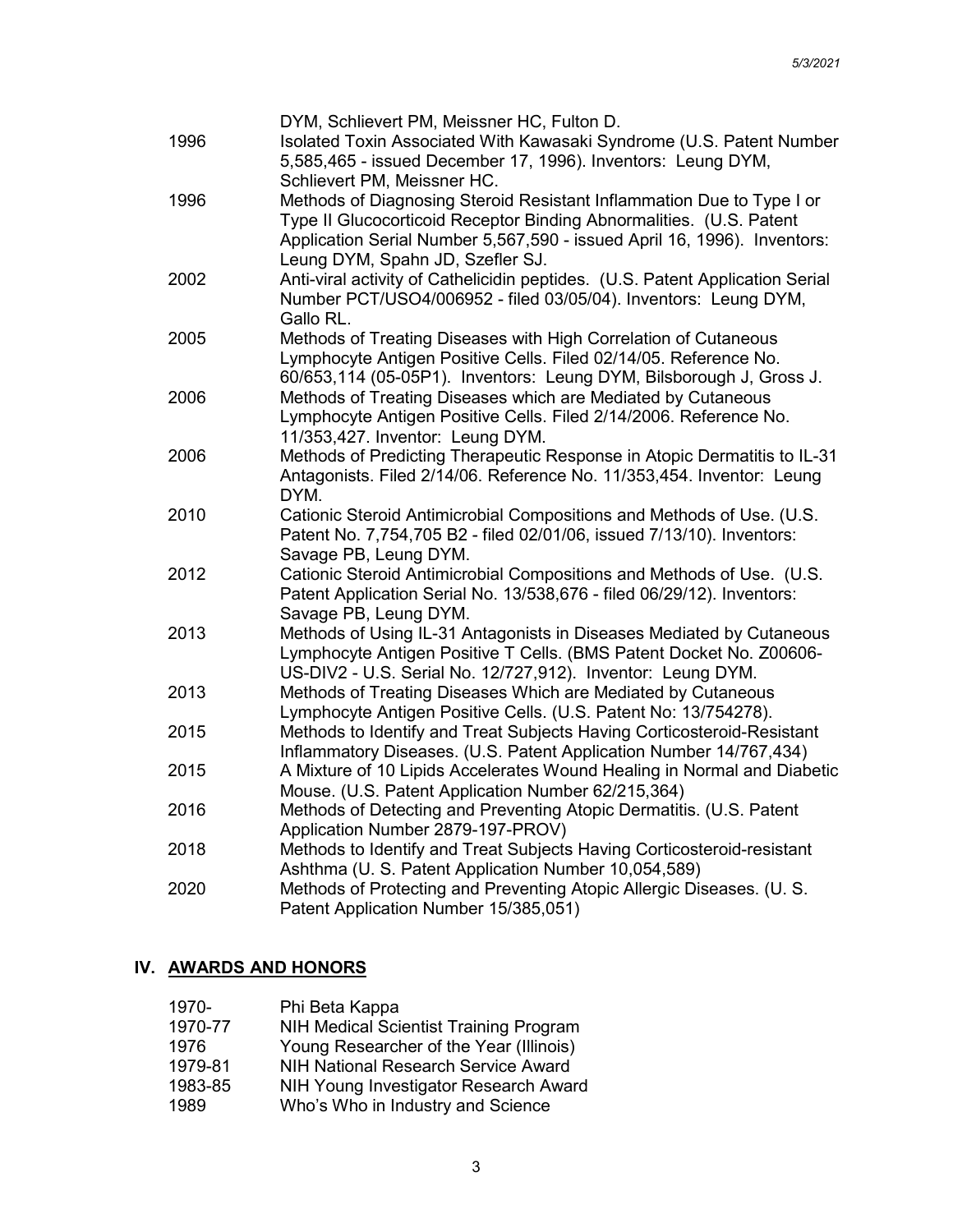| 1989      | The Clemens von Pirquet Memorial Lectureship (Asthma and Allergy        |
|-----------|-------------------------------------------------------------------------|
|           | Foundation of America) on Atopic Dermatitis at Georgetown University    |
| 1991      | AFCR Henry Christian Award for Excellence in Research                   |
| 1992-     | Listed in Woodward & White's The Best Doctors in America                |
| 1992      | American Society for Clinical Investigation                             |
| 1993      | Who's Who in America                                                    |
| 1993      | The Jerome Glaser Memorial Lectureship on Atopic Dermatitis at The      |
|           | American Academy of Allergy and Immunology (AAAAI) National Meeting     |
| 1994      | International Who's Who in Medicine                                     |
| 1994      | The Jean Pouliot Telethon Lectureship for Research into Childhood       |
|           | Diseases at McGill University, Montreal on Mechanisms of Poorly         |
|           | <b>Controlled Asthma</b>                                                |
| 1995      | The C. Warren Bierman Memorial Lectureship on Mechanisms of Steroid     |
|           | Resistant Asthma at The American Academy of Allergy and Immunology      |
|           |                                                                         |
|           | National Meeting, New York                                              |
| 1995      | National Jewish Health Fellows Award for Teaching Excellence            |
| 1995-2005 | Recipient of NIH National Heart, Lung and Blood Institute MERIT Award   |
|           | for Studies in Kawasaki Syndrome                                        |
| 1996      | The Leck Memorial Lectureship on Kawasaki Disease: Pathogenesis and     |
|           | Implications for Treatment at The Children's Hospital of Philadelphia   |
| 1997-2003 | Board of Directors, American Board of Allergy and Immunology            |
| 1997      | E. Mead Johnson Award for Outstanding Research in Pediatrics, Society   |
|           | for Pediatric Research                                                  |
| 1998      | Joseph Kwasman Memorial lectureship on Atopic Dermatitis: From          |
|           | Jerome Glaser to the Present at The University of Rochester, New York   |
| 1998      | Honorary Fellow, Allergy Society of South Africa                        |
| 1998-2015 | Editor-in-Chief, The Journal of Allergy and Clinical Immunology         |
| 1998-2007 | Consulting Editor, The Journal of Clinical Investigation                |
| 1999      | The Vida Gordon Lectureship on Atopic Dermatitis at Arkansas Children's |
|           | Hospital, Little Rock                                                   |
| 1999      | The Sheldon C. Siegel Memorial Lectureship on Pathogenesis and          |
|           | Treatment of Atopic Dermatitis at the American Academy of Allergy,      |
|           | Asthma and Immunology annual meeting in Orlando                         |
| 1999      | The Ernst Schering Lectureship on Atopic Dermatitis in Berlin           |
| 2001      | Richard Farr Lectureship at Aspen Allergy Conference                    |
| 2001      | Pfizer Visiting Professorship, UC San Diego                             |
| 2002      | Burton Zweiman Lectureship at 2002 American Academy of Asthma,          |
|           |                                                                         |
|           | Allergy and Immunology Annual Meeting                                   |
| 2002      | Stanislaus Jaros Lectureship at American College of Allergy, Asthma and |
|           | Immunology Annual Meeting                                               |
| 2002      | Listed in International Biographical Centre, Cambridge, Outstanding     |
|           | Scientists of the 21 <sup>st</sup> Century                              |
| 2003      | Pfizer visiting Professorship, St. Christopher's Hospital for Children, |
|           | Philadelphia                                                            |
| 2003      | Outstanding Scientific Achievement Award, National Jewish Health        |
|           | <b>Faculty Award</b>                                                    |
| 2003      | World Allergy Organization Scientific Achievement Award, Vancouver      |
| 2003      | Ghoury Memorial Lectureship at University of Cincinnati Medical Center  |
| 2003      | Peanut Allergy Article in NEJM named one of Top Science Stories in      |
|           | 2003 by Scientific American                                             |
| 2003      | Pfizer Visiting Professorship, University of Chicago, Chicago           |
|           |                                                                         |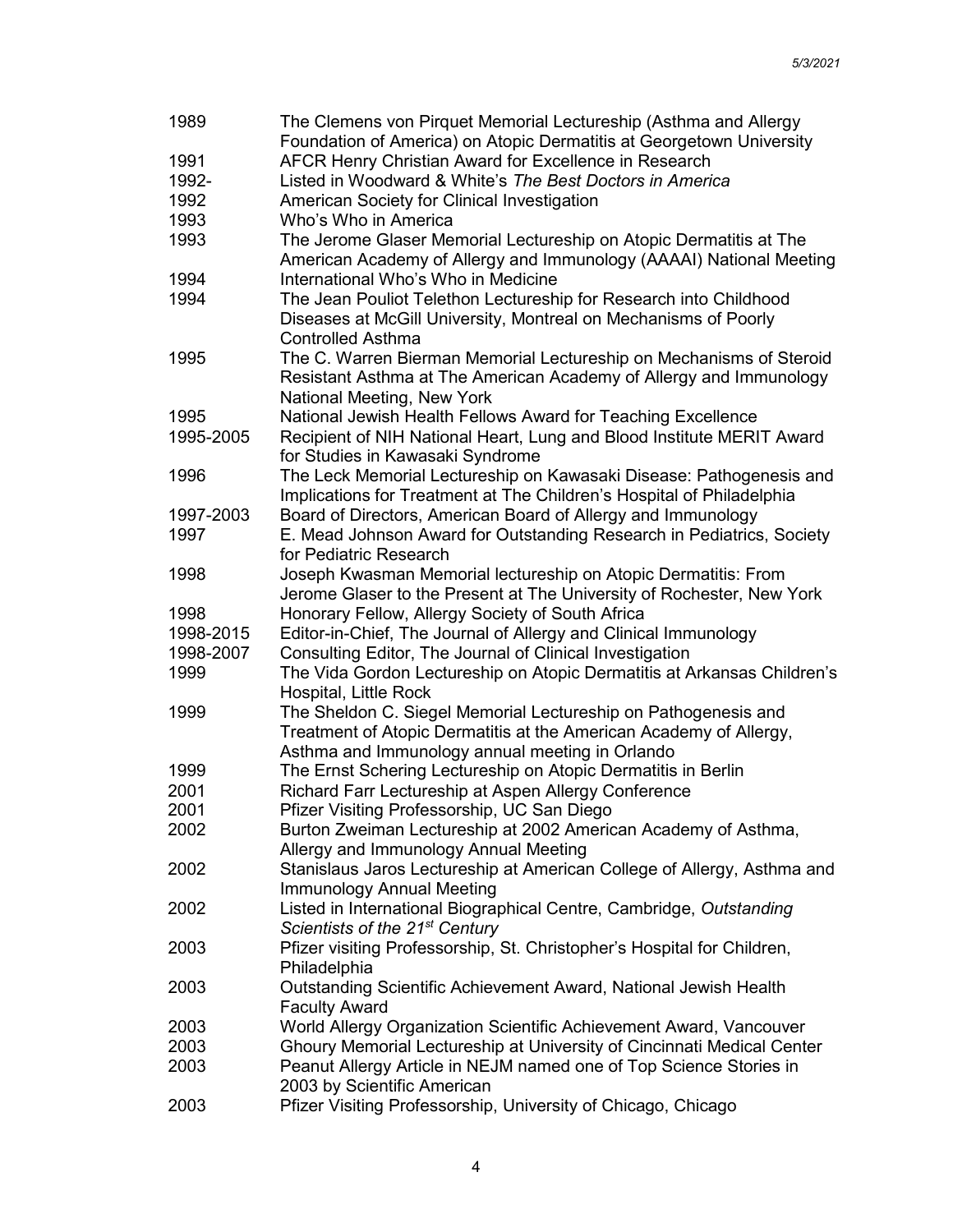| 2004 | Seventeenth James N. Gilliam Memorial Lectureship, University of Texas<br>Southwestern Medical Center, Dallas |
|------|---------------------------------------------------------------------------------------------------------------|
| 2004 | Erich Hoffmann Memorial Lectureship, University of Bonn, Germany                                              |
| 2004 | American Skin Association Annual Psoriasis Achievement Award                                                  |
| 2004 | Board of Directors, American Academy of Asthma, Allergy, and                                                  |
|      | Immunology                                                                                                    |
| 2005 | Robert A. Cooke Memorial Lectureship at American Academy of Allergy,                                          |
|      | Asthma and Immunology Annual Meeting, San Antonio                                                             |
| 2006 | ISI Most Highly Cited Authors in Immunology (top half percent of citations                                    |
|      | in past 20 years)                                                                                             |
| 2007 | Society of Investigative Dermatology Julius Stone Lectureship on The                                          |
|      |                                                                                                               |
|      | <b>Immunology of Atopic Dermatitis</b>                                                                        |
| 2008 | Keynote speaker in Barrier Dysfunction in Allergic disease. European                                          |
|      | Academy of Allergy, Asthma and Immunology. Barcelona Spain                                                    |
| 2008 | Plenary Speaker on Recent Advances in Atopic Dermatitis, 32 <sup>nd</sup> Annual                              |
|      | Meeting of Japanese Society of Dermatology                                                                    |
| 2008 | Keynote lecturer on The Innate Immune Response in Allergic Diseases,                                          |
|      | 4 <sup>th</sup> Congress of the Federation of Immunology Society of Asia-Oceania                              |
| 2008 | Outstanding Scientific Achievement in Clinical Research Award, National                                       |
|      | Jewish Health                                                                                                 |
| 2009 | Arthur Rook Oration at The 79th British Association of Dermatology on                                         |
|      | The Role of Staphylococcus Aureus in Atopic Dermatitis                                                        |
| 2012 | The American Academy of Allergy, Asthma and Immunology                                                        |
|      | Distinguished Service Award for Accomplishments as Editor-in-Chief of                                         |
|      | The Journal of Allergy and Clinical Immunology                                                                |
| 2012 | US News and World Report named among DL as top 1% of physicians                                               |
| 2013 | Approval of ARTrust Donald Y. M. Leung/JACI Research Fund and                                                 |
|      | Lectureship at The American Academy of Allergy, Asthma and                                                    |
|      | Immunology                                                                                                    |
| 2013 | American Academy of Allergy, Asthma and Immunology Robert A. Cooke                                            |
|      | Memorial Lectureship on The Role of Skin Barrier Abnormalities in Atopic                                      |
|      | <b>Dermatitis</b>                                                                                             |
| 2015 | The National Jewish Health Kauvar Presidential Award                                                          |
| 2015 | Honorary Professor, The 2 <sup>nd</sup> Affiliated Hospital of Guangzhou Medical                              |
|      | University; Guangzhou, China                                                                                  |
| 2016 | Honorary Professor, Xiangya School of Medicine, Central South                                                 |
|      | University; Changsha, China                                                                                   |
| 2016 | 12 <sup>th</sup> Strunk Lectureship at The Washington University School of Medicine,                          |
|      | St Louis, MO                                                                                                  |
| 2016 | Establishment of the Donald Leung/JACI Editors AAAAI Foundation                                               |
|      | <b>Career Development Award</b>                                                                               |
| 2016 | Establishment of the AAAAI Foundation and Donald Y.M. Leung, MD,                                              |
|      | PhD, FAAAAI-JACI Lectureship Award                                                                            |
| 2017 | Best Doctors in Pediatric Specialty Recognition                                                               |
| 2018 | The American Academy of Allergy, Asthma and Immunology                                                        |
|      | Distinguished Scientist Award for contributions to Atopic Dermatitis                                          |
| 2018 | Canadian Society of Allergy and Clinical Immunology                                                           |
|      | <b>CSACI Bram Rose Memorial Lectureship Award</b>                                                             |
| 2019 | Recognized by ALLERGY as a Legend in Allergy-Immunology                                                       |
| 2020 | Hugh A. Sampson Lectureship in Food Allergy                                                                   |
| 2020 | Web of Science's Highly Cited Researchers of 2020                                                             |
|      |                                                                                                               |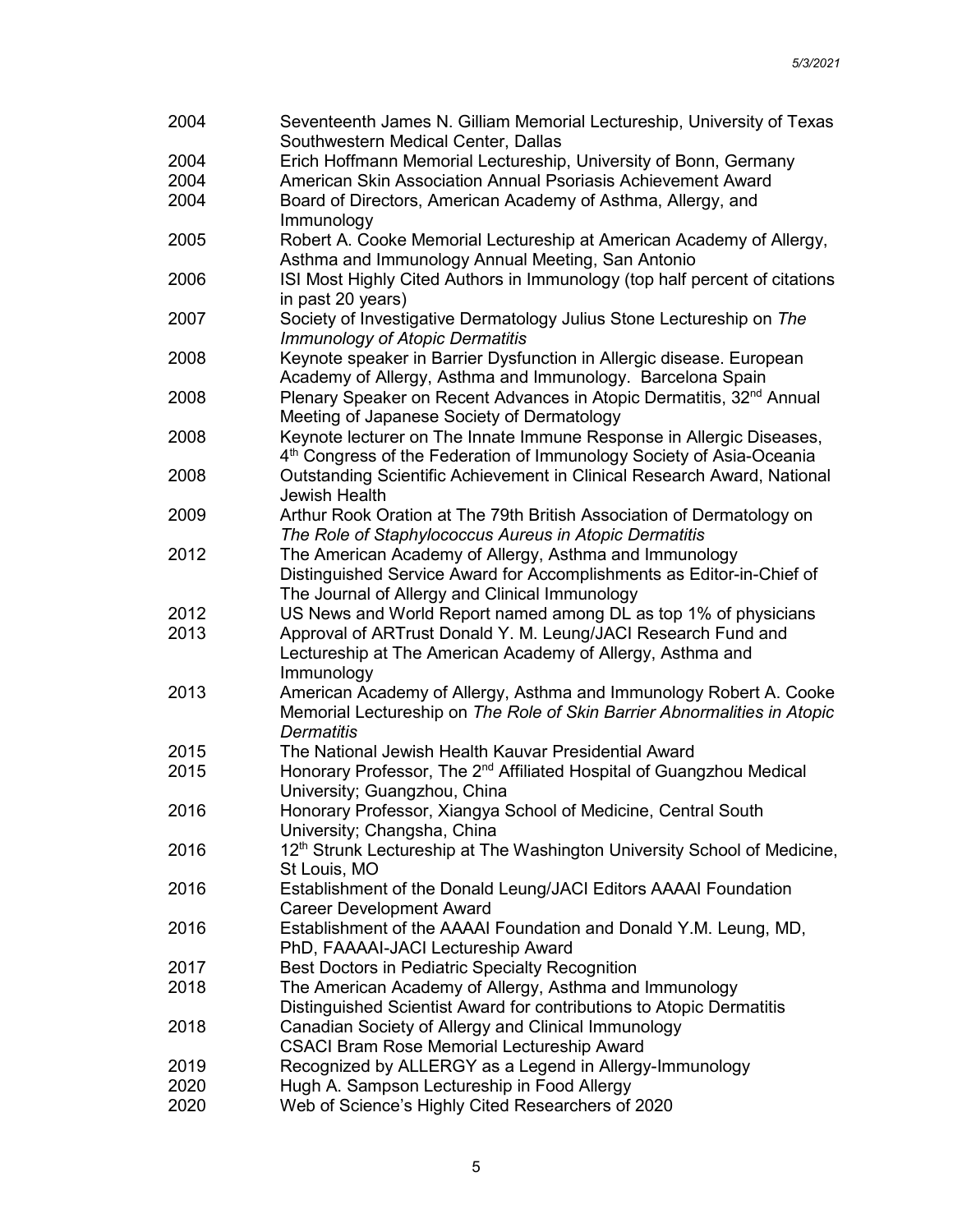- 2021 Gary S. Rachelefsky, MD FAAAI Lectureship: Investing Together in Our Future at the 2021 AAAAI Virtual Annual Meeting.
- 2021 Named by *The Journal of The American Academy of Dermatology* as having highest H-index amongst most highly cited authors in Dermatology.

## **V. PROFESSIONAL SOCIETIES**

- 1983 American Federation of Clinical Research
- 1983 American Academy of Allergy and Immunology, Member
- 1983 American Association of Immunologists
- 1984 New England Society of Allergy
- 1986 Collegium International Allergologicum
- 1987 Society for Pediatric Research
- 1987 American Academy of Allergy, Asthma and Immunology, Fellow
- 1989 American Association for the Advancement of Science<br>1989 Colorado Allergy Society
- Colorado Allergy Society
- 1992 Society for Investigative Dermatology
- 1993 European Society of Pediatric Allergy and Clinical Immunology
- 1993 American Society for Clinical Investigation
- 2001 American College of Allergy, Asthma and Immunology, Fellow

### **VI. COMMITTEE PARTICIPATION (Abbreviated)**

### **A. CHILDREN'S HOSPITAL, BOSTON, MA**

| 1985-1989 | <b>Curriculum Committee for Clinical Research Center</b>  |
|-----------|-----------------------------------------------------------|
| 1987-1989 |                                                           |
|           | Coordinator for Residency Training in Combined Immunology |
|           | Program                                                   |
| 1987-1989 | Steering Committee, Department of Medicine                |

# **B. NATIONAL JEWISH HEALTH, DENVER, CO**

|              | NATIONAL JEWISH HEALTH, DENVER, CO                                                         |
|--------------|--------------------------------------------------------------------------------------------|
| 1989-present | Member, Executive Committee, Department of Pediatrics                                      |
| 1990-present | Chairman, Steering Committee, Division of Allergy & Immunology                             |
| 1990-1992    | Member, Clinical Investigation Committee                                                   |
| 1990-present | Chairman, Pediatric Fellows Research Committee                                             |
| 1990-1991    | Member, Research Task Force                                                                |
| 1991-1993    | Member, Task Force for Incentive Compensation                                              |
| 1992-present | Member, Keystone Allergy Conference Planning Committee                                     |
| 1992-2000    | Chairman, Clinical Investigation Committee                                                 |
| 1993         | Chairman, Focus Group on Allergy                                                           |
| 1994         | Director, NIH General Clinical Research Center Satellite at                                |
|              | National Jewish Health                                                                     |
| 2004-present | <b>Faculty Recruitment Oversight Committee Member</b>                                      |
| 2008         | Center for Genetics and Therapeutics Working Group at National<br>Jewish Health            |
| 2011         | Clinical Research Leadership Committee; National Jewish Health,<br>Denver                  |
| 2011         | IRB Scientific and Scholarly Review Working Group, National<br>Jewish Health, Denver       |
| 2012         | National Jewish Health and Children's Hospital of Colorado<br><b>Affiliation Committee</b> |
|              |                                                                                            |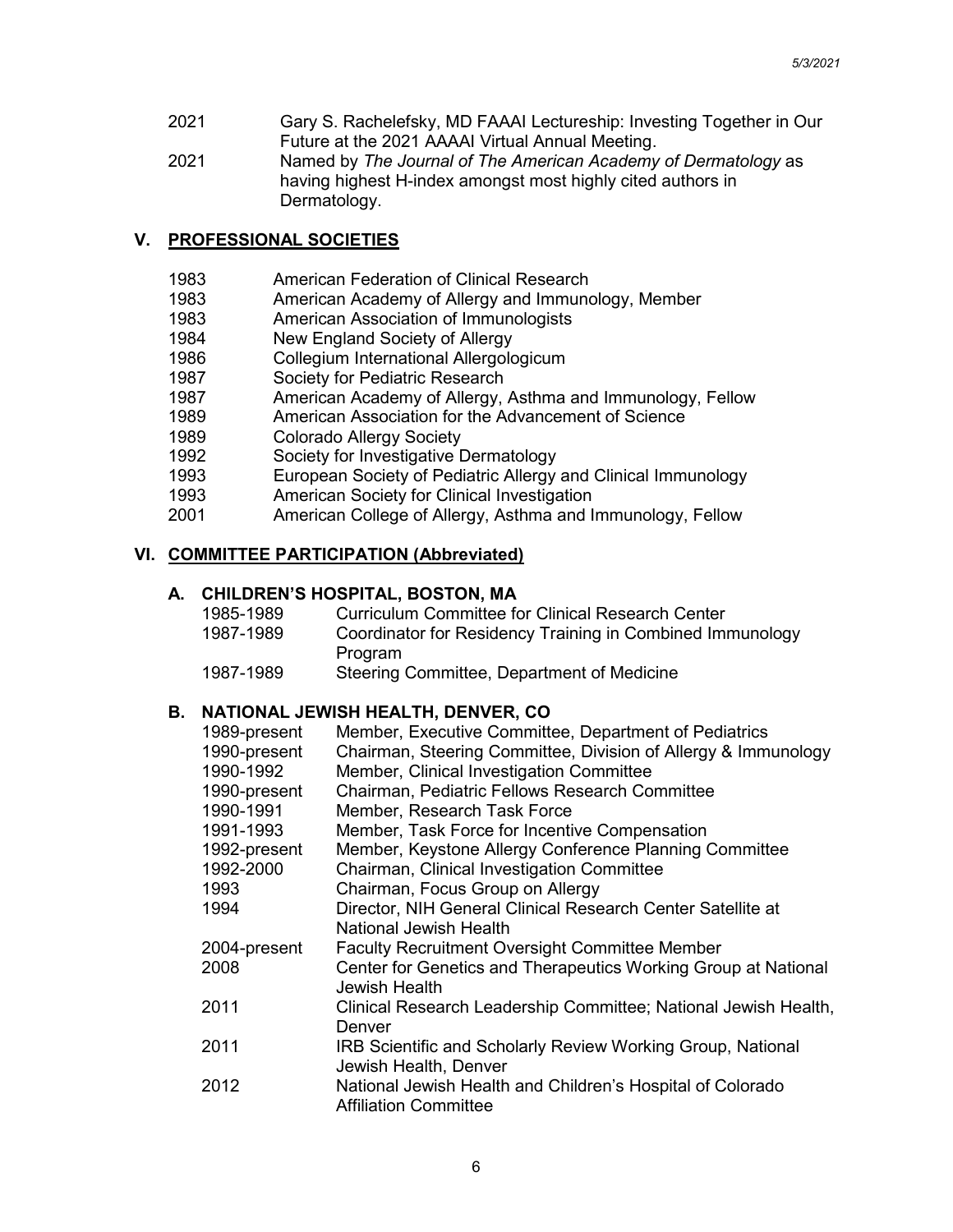|    | 2015-2019              | Director, Food Allergy Research Education (FARE) Center of<br>Excellence, National Jewish Health                                                                               |
|----|------------------------|--------------------------------------------------------------------------------------------------------------------------------------------------------------------------------|
|    | 2016-2018              | Department of Pediatrics Executive Committee, National Jewish<br>Health                                                                                                        |
|    | 2019-present           | Recruitment Committee for NJH Clinical Immunology Division,<br>National Jewish Health                                                                                          |
|    |                        | C. UNIVERSITY OF COLORADO DENVER, DENVER, CO                                                                                                                                   |
|    | 1990-present           | Member, Scientific Advisory Committee, Pediatric Clinical<br><b>Research Center</b>                                                                                            |
|    | 1993-present           | Member, Scientific Advisory Committee, Department of Medicine<br><b>Clinical Research Center</b>                                                                               |
|    | 1994-present           | Associate Program Director, NIH-funded General Clinical<br>Research Center, University of Colorado Denver                                                                      |
|    | 2006-present<br>2008   | Research Advisory Committee, University of Colorado Denver<br>Dean's Advisory Committee, Program for the Dean's<br>Distinguished Lecture Series, University of Colorado Denver |
| D. | <b>NATIONAL</b>        |                                                                                                                                                                                |
|    | 1987-1993              | American Academy of Allergy, Committee on Cutaneous Diseases                                                                                                                   |
|    | 1987                   | Ad Hoc Committee, NIH Immunologic Sciences Study Section                                                                                                                       |
|    | 1988-present           | Eczema Association for Science and Education, Scientific<br><b>Advisory Committee</b>                                                                                          |
|    | 1988-1993              | American Academy of Allergy, Postgraduate Education<br>Committee                                                                                                               |
|    | 1989                   | Ad Hoc Committee, NIH Immunologic Sciences Study Section                                                                                                                       |
|    | 1990                   | NIAID Task Force for New Research Initiatives in Immunology and<br>Allergy                                                                                                     |
|    | 1991-1994              | Immunology and Microbiology Study Committee for the American<br><b>Heart Association</b>                                                                                       |
|    | 1991-present           | Joint Test Committee for Diagnostic and Laboratory Immunology,<br>American Board of Pediatrics Representative                                                                  |
|    | 1991-present           | American Academy of Allergy, Chairman of Atopic Dermatitis<br>Committee                                                                                                        |
|    | 1992-1997<br>1992-1994 | National Institutes of Health, General Medicine A Study Section<br>American Academy of Allergy, Secretary of Cutaneous Diseases<br><b>Interest Section</b>                     |
|    | 1992-1995              | American Academy of Allergy, Program Committee                                                                                                                                 |
|    | 1993                   | American Academy of Allergy/Clinical Immunology Society, Joint<br>Focus Group on Autoimmunity                                                                                  |
|    | 1994-1997              | American Academy of Allergy, Asthma and Immunology,<br><b>Chairman of Cutaneous Diseases Interest Section</b>                                                                  |
|    | 1995-1997              | American Academy of Allergy, Asthma and Immunology, Member,<br><b>Nominating Committee</b>                                                                                     |
|    | 1997-2003              | Board of Directors, American Board of Allergy and Immunology                                                                                                                   |
|    | 1998-2000              | Co-Chair, American Board of Allergy and Immunology Certifying<br>Exam                                                                                                          |
|    | 1998-present           | Co-Chair, Program Committee, 1999 Conjoint Conference of<br>AAAAI and American Academy of Dermatology, New York                                                                |
|    | 1998-present<br>2002   | Chairman, AAAAI, Editorial Committee<br><b>AAAAI Research Task Force</b>                                                                                                       |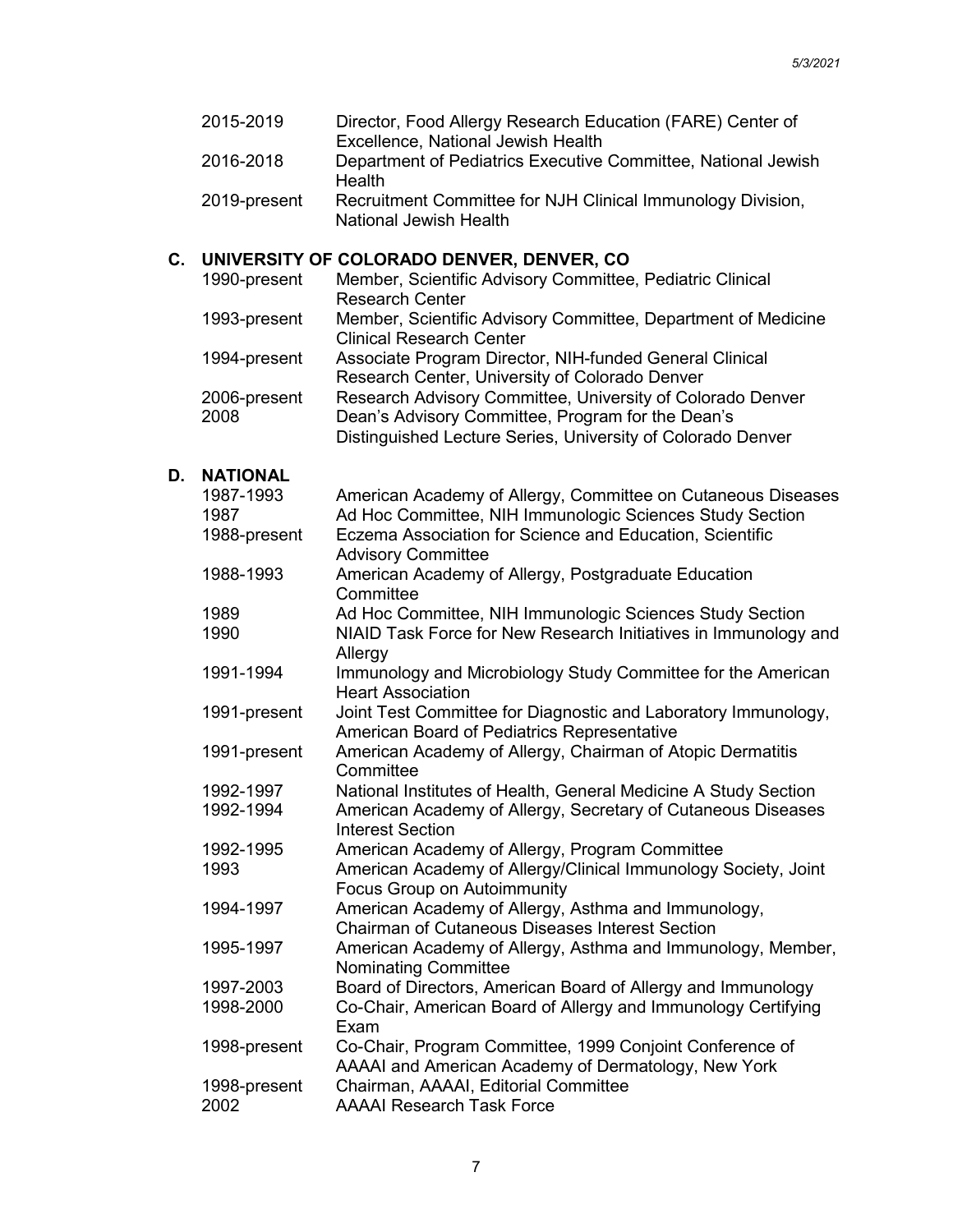| 2003-2004    | Chairman, American Board of Allergy/Immunology, Nominating<br>Committee                                                        |
|--------------|--------------------------------------------------------------------------------------------------------------------------------|
| 2004         | Member, AAAAI Education Division                                                                                               |
| 2004         | Member, AAAAI Practice and Policy Division                                                                                     |
| 2005         | Chairman, American Academy of Allergy, Asthma and                                                                              |
|              | Immunology Topical Calcineurin Inhibitor Task Force                                                                            |
| 2005-2008    | Vice-Chairman, American Academy of Allergy, Asthma and                                                                         |
|              | Immunology Referral Guidelines Committee                                                                                       |
| 2005-2013    | Chairman, Medical Advisory Board - Food Allergy Initiative                                                                     |
| 2004-2008    | AAAAI Atopic Dermatitis/Eczema Committee (IS)                                                                                  |
| 2004-2008    | AAAAI Board of Directors (D), At-Large Member                                                                                  |
| 2003-2015    | JACI Editorial Board (D), Chair                                                                                                |
| 2004-2008    | AAAAI Mini-Primer Task Force (D), Co-Chair                                                                                     |
| 2007-2008    | AAAAI Board of Directors, At-Large Member                                                                                      |
| 2004-present | Edelstein Chair in Pediatric Allergy and Immunology                                                                            |
| 2006         | <b>NIAID/NIH Expert Panel on Food Allergy</b>                                                                                  |
| 2006-2009    | Member, SPR E. Mead Johnson Award Selection Committee                                                                          |
| 2007         | NIAID National Allergy and Infectious Disease Advisory Council                                                                 |
| 2008         | Reviewer, The Center for Scientific Review National Institutes of                                                              |
|              | Health, Small Business Innovation Research (SBIR), Small                                                                       |
|              | <b>Business Technology Transfer Research (STTR)</b>                                                                            |
| 2008         | NIH/FDA Panel on Food Allergy                                                                                                  |
| 2010-2020    | PI, The NI(FARE) Center H/NIAID Atopic Dermatitis Research                                                                     |
|              | <b>Network</b>                                                                                                                 |
| 2012-2013    | Member, World Allergy Organization (WAO). Special Committee                                                                    |
|              | on Skin Allergy                                                                                                                |
| 2012         | Member, AAAAI Advisory Committee on Strategic Initiatives                                                                      |
| 2012         | NIH/NIAID National Allergy and Infectious Disease Advisory                                                                     |
|              | Council                                                                                                                        |
| 2013-present | NIH/NIAID Immune Tolerance Network, Steering Committee                                                                         |
| 2014-present | NIAID, Immune Tolerance Network, Allergy Steering Committee                                                                    |
| 2015         | Chairman, The NIH/NIAID Atopic Dermatitis Research Network                                                                     |
|              | <b>Steering Committee</b>                                                                                                      |
| 2016         | Chairman of DSMB, Aimmune Clinical Trial of Peanut Allergy Oral                                                                |
|              | Immunotherapy Study of AR101 in Children and Adults                                                                            |
| 2016         | FDA Pediatric Guidance for Atopic Dermatitis                                                                                   |
| 2016-present | Chairman, Aimmune Data Safety and Monitoring Committee on<br>the ARC003 protocol, an international, multicentered, randomized, |
|              | double-blind, placebo-controlled study of the efficacy and safety of                                                           |
|              | AR101 in peanut allergic children and adults                                                                                   |
| 2017         | Member, NIAID Peer Review Committee of PAR-17-254, Lasker                                                                      |
|              | <b>Clinical Research Scholars Program</b>                                                                                      |
| 2017         | Ad hoc Reviewer for the MOSS Q02 NIAMS Special Emphasis                                                                        |
|              | Panel                                                                                                                          |
| 2019         | Ad hoc Reviewer for the NIAMS ACTS Study Section                                                                               |
|              |                                                                                                                                |

# **VII. TEACHING EXPERIENCE**

## **A. POSTGRADUATE COURSE (SELECTED FROM >300 PRESENTATIONS)**

1. Co-director and course lecturer, Pediatric Allergy and Clinical Immunology Harvard Medical School, Boston, 1981,1982, 1983, 1984, 1986, 1988, 1989.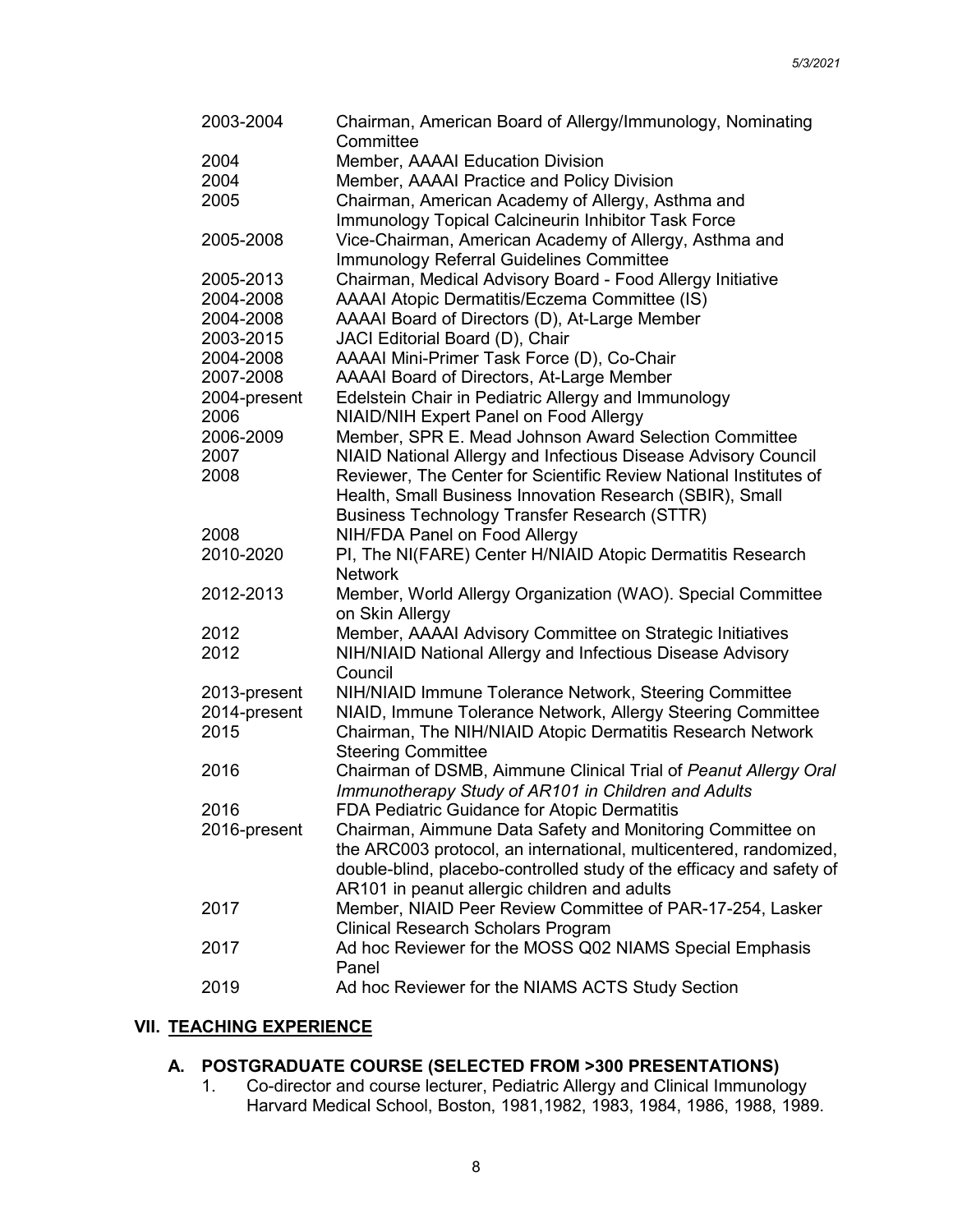- 2. Guest Lecturer on Mechanisms of Skin Inflammation, 34th Symposium on the Biology of Skin, Salishan, 1984.
- 3. Plenary Speaker on The Human IgE Response, IXX International Congress of Allergology and Clinical Immunology, Washington, 1985.
- 4. Guest Lecturer on Regulation of IgE synthesis in man, American Academy of Dermatology, Las Vegas, 1985.
- 5. Guest Lecturer on Asthma, Postgraduate Allergy Course, New Brunswick Medical Society, St. John, Canada, 1984, 1986.
- 6. Guest Lecturer on IgG Subclass Deficiencies, Postgraduate Allergy Seminars, Massachusetts General Hospital, Boston, 1986, 1988, 1989.
- 7. Guest Lecturer on Pediatric AIDS, Fall Meeting, New England Society of Allergy; Woodstock, 1987.
- 8. Guest Lecturer on Atopic Dermatitis, Postgraduate Pediatrics Course, Massachusetts General Hospital, Boston, 1987, 1988, 1989.
- 9. Lecturer on the Treatment of Immunodeficiency Disease. American Academy of Allergy, Anaheim, 1988.
- 10. Lecturer on the Molecular Genetics of IgE Binding to FC-epsilonR. American Academy of Allergy, Anaheim, 1988.
- 11. Keynote Lecturer on the Immunopathogenesis of Kawasaki Disease. Ninth National Japanese Conference on Kawasaki Disease, Sapporo, Japan, 1988.
- 12. Seminar on the Regulation of IgE Synthesis. American Academy of Allergy Annual Meeting, San Francisco, 1990.
- 13. Course Lecturer on Evaluation and Management of Allergic Diseases and Immunodeficiencies, Postgraduate Pediatric Course, Harvard Medical School, Boston, 1982, 1983, 1984, 1986, 1987, 1988, 1989.
- 14. Guest Lecturer on Atopic Dermatitis, Postgraduate Allergy Course, Tufts-New England Medical Center, Boston, 1986, 1987, 1988, 1989.
- 15. Co-director and Course Lecturer on B cell Defects, In vitro IgE Assessment, and Atopic Dermatitis, Postgraduate Course, American Academy of Allergy and Clinical Immunology, Boston, 1984, 1985, 1987, 1989.
- 16. Guest Lecturer on Atopic Dermatitis, Postgraduate Pediatric Course. Georgetown University School of Medicine, Washington, 1989.
- 17. Director and Lecturer, Introductory Course for Greater Boston Allergy-Immunology Fellows, The Children's Hospital, Boston, 1985, 1987, 1988, 1989.
- 18. Guest Lecturer on the Use of Intravenous Gammaglobulin in Kawasaki Disease, Society for Infectious Diseases, Houston, 1989.
- 19. Guest Lecturer on Atopic Dermatitis, Colorado Dermatology Society, Denver, 1989.
- 20. Chairman and Lecturer, Symposium on New Directions in the Use of Antibody Therapy, American Academy of Allergy, Baltimore, 1990.
- 21. Plenary Lecturer on the Use of IVGG in Kawasaki Disease, American Society of Hematology, Boston, 1990.
- 22. Guest Lecturer on the Role of IVGG in Renal Disease, American Academy of Nephrology, Washington, 1990.
- 23. Director and Lecturer, Course on Approach to Skin Disorders seen by the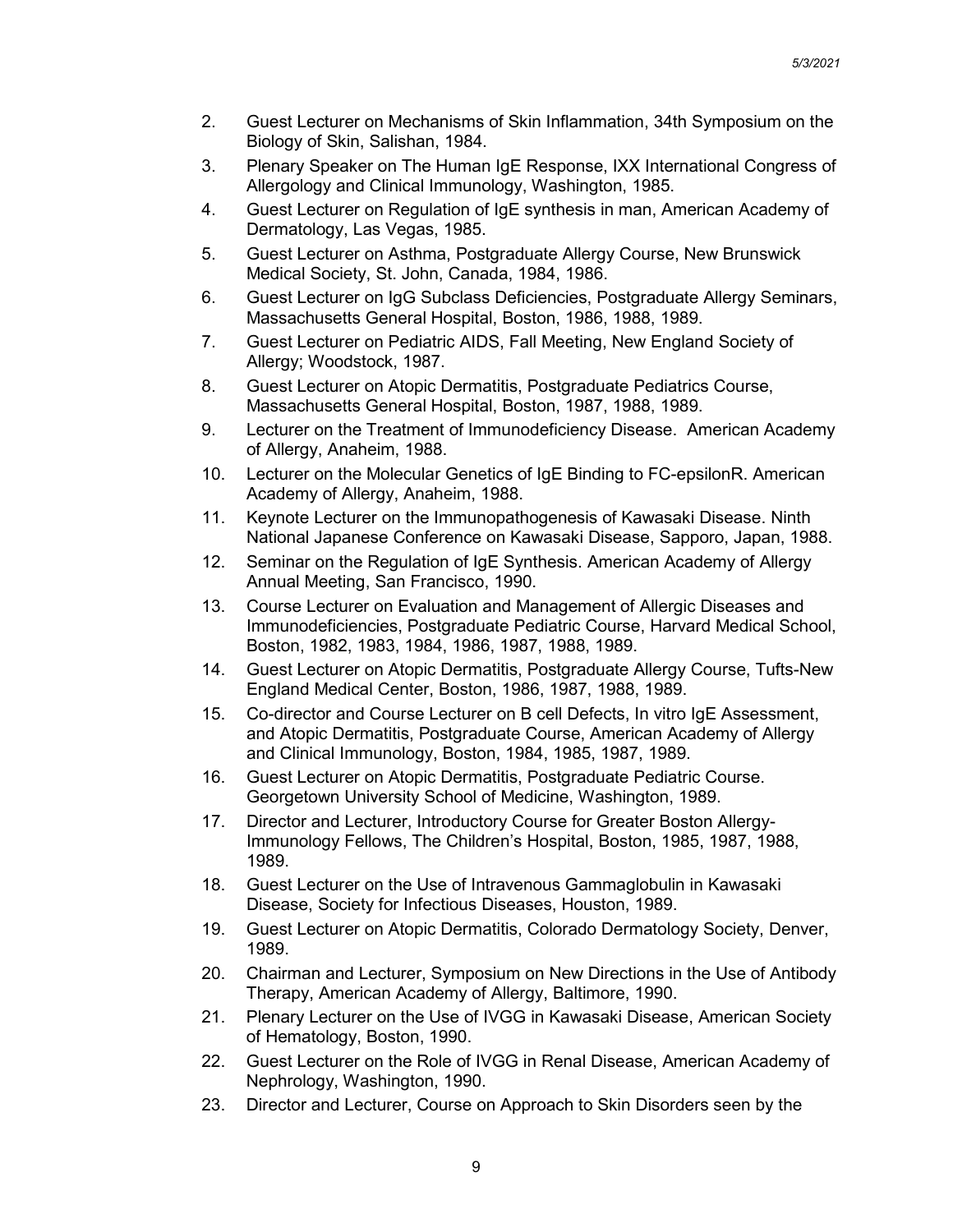Allergist, American Academy of Allergy, Baltimore, 1990, 1991.

- 24. Lecturer on Atopic Dermatitis and Contact Dermatitis, Postgraduate Course, American Academy of Allergy and Clinical Immunology, Boston, 1991.
- 25. Guest Lecturer on Immunopathology of Atopic Dermatitis. Asthma, Allergy Symposium, University of Geneva, Switzerland, 1991.
- 26. Guest Lecturer on Use of Interferon gamma as a therapeutic agent. Department of Medicine Grand Rounds, University of Geneva, Switzerland, 1991.
- 27. Program Director and Course Lecturer on Atopic Dermatitis and Regulation of IgE Synthesis. Postgraduate Course, American Academy of Allergy and Clinical Immunology, Denver, 1991, 1993, 1995.
- 28. Invited State of the Art Speaker on Regulation of IgE Mediated Responses. Ninth Annual Aspen Allergy Conference, 1991.
- 29. Guest Lecturer on Pathogenesis and Treatment of Atopic Dermatitis. Houston Allergy Society, 1992.
- 30. Invited State of the Art Speaker on Modulation of the Human IgE Response, American Academy of Pediatrics, San Francisco, 1992.
- 31. Guest Lecturer on Food Allergy, Fall Meeting, New England Society of Allergy; Falmouth, 1993.
- 32. Invited State of the Art Speaker on Steroid Resistant Asthma. Eleventh Annual Aspen Allergy Conference, 1993.
- 33. Lecturer on Atopic Dermatitis and Asthma, State of the Art Review Course, American Academy of Allergy and Clinical Immunology, Boston, 1993.
- 34. Guest Lecturer on Steroid Resistant Asthma, San Diego Allergy Society, San Diego, 1993.
- 35. Guest Lecturer on Steroid Resistant Asthma, Los Angeles Society of Allergy, Los Angeles, 1993.
- 36. Invited Plenary Speaker on Immune Mechanisms underlying Atopic Dermatitis. American Academy of Allergy, Chicago, 1993.
- 37. Invited Speaker on Steroid Resistant Asthma, Symposium on Frontiers in Medicine, Johns Hopkins Medical School, Baltimore, 1994.
- 38. Moderator and Lecturer, Symposium on The Role of Allergens in Skin Diseases, American Academy of Allergy, Anaheim, 1994.
- 39. Guest Lecturer on Atopic Dermatitis. University of Virginia Swineford Conference; Charlottesville, 1994.
- 40. Guest Lecturer on Steroid Resistant Asthma, Symposium on Management of Asthma, American Academy of Allergy, Anaheim, 1994.
- 41. Invited State of the Art Plenary Speaker on Superantigens and Human Disease, American Academy of Pediatrics, National Meeting, Dallas, 1994.
- 42. Guest Lecturer on Role of Superantigens in Skin Disease, 44th Symposium on the Biology of Skin, Snowmass, 1994.
- 43. The Jean Pouliot Telethon Lectureship for Research into Childhood Diseases at McGill University, Montreal on Mechanisms of Poorly Controlled Asthma, 1994.
- 44. Invited Speaker on Pathogenesis and Treatment of Atopic Dermatitis. Grand Rounds, Children's Hospital Medical Center, Boston, 1994.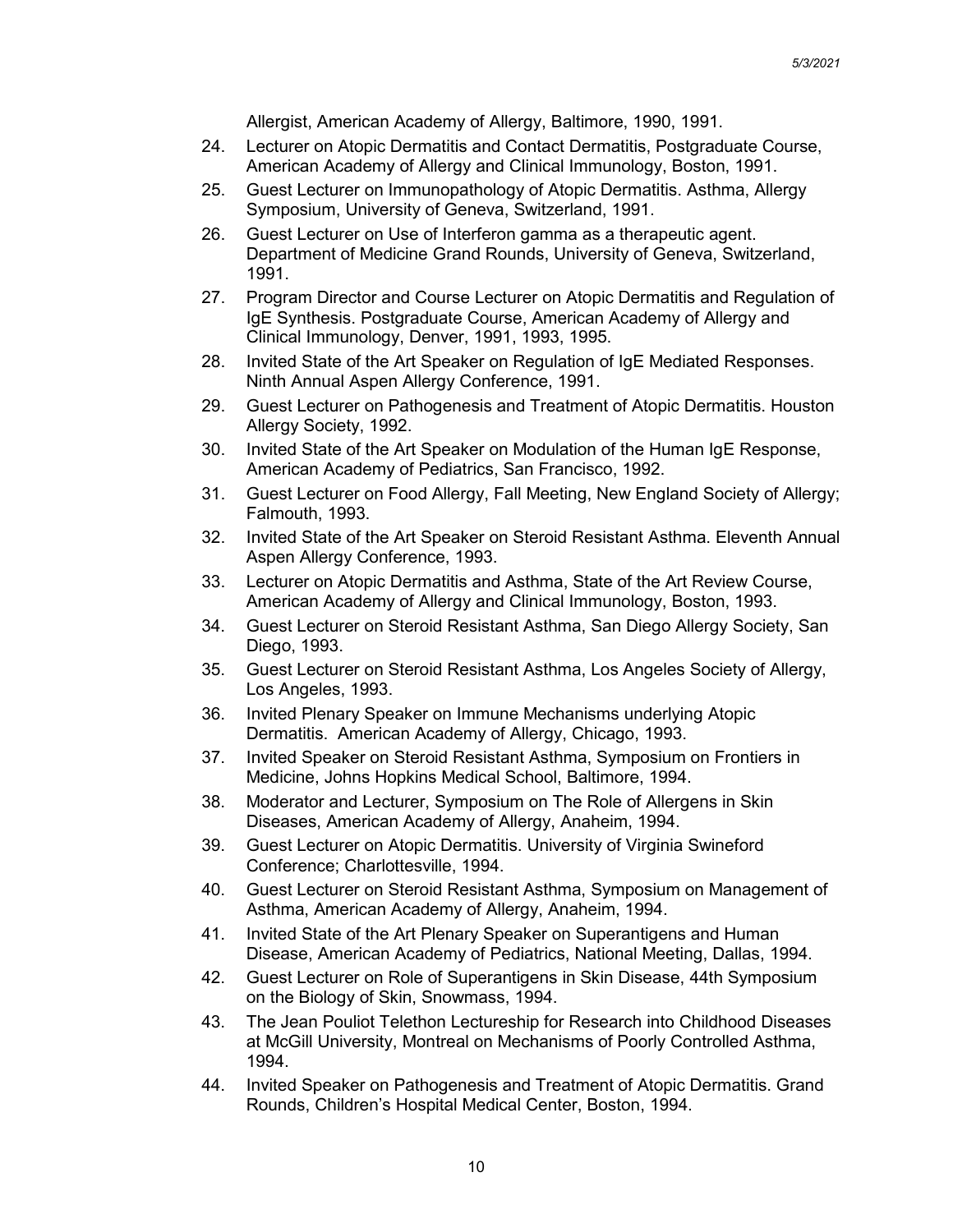- 45. The C. Warren Bierman Memorial Lectureship on Mechanisms of Steroid Resistant Asthma at The American Academy of Allergy and Immunology National Meeting in New York, 1995.
- 46. Invited Speaker on Immune Mechanisms Underlying Atopic Dermatitis. Western Society of Allergy, Newport Beach, 1995.
- 47. Guest Lecturer on Immunopathogenesis of Atopic Dermatitis at McMaster University (Hamilton, Canada) Grand Rounds, 1995.
- 48. Invited Keynote Speaker on the Potential Role of Superantigens in Kawasaki Disease. The 5th International Kawasaki Disease Symposium, Fukuoka, Japan, 1995.
- 49. Invited Plenary Speaker on the Use of Cytokines as Therapeutic Agents. The American College of Allergy, Asthma and Immunology, Dallas, 1995.
- 50. Invited Speaker on Pathogenesis and Treatment of Kawasaki Syndrome. Pediatric Grand Rounds, St. Mary's Hospital, London, UK, 1995.
- 51. Guest Lecturer on The Role of Superantigens in Human Disease. Allergy-Immunology Society of Korea, Seoul, Korea, 1995.
- 52. Visiting Professor of the Royal College of Physicians and Surgeons of Canada at the Ontario Medical Association on Steroid Resistant Asthma, in Toronto, Canada, 1995.
- 53. Invited Plenary Speaker on Cell Interactions in Atopic Dermatitis. II Giornate Internazionali di Allergologia E Immunologia, Rome, Italy, 1995.
- 54. Invited Plenary Speaker on the Role of lymphocytes and macrophages in allergic diseases. The Transpacific Allergy Conference, Sydney, Australia, 1995.
- 55. Invited Speaker on Cytokines in Dermatitis at: NIH Conference on Cytokines in Inflammation and Disease. Bethesda, 1995.
- 56. The Leck Memorial Lectureship on Kawasaki Disease: Pathogenesis and Implications for Treatment at The Children's Hospital of Philadelphia, 1996.
- 57. Invited Speaker on The Immunology and Treatment of Difficult to Manage Asthma. Grand Rounds, Johns Hopkins Hospital, Baltimore, 1996.
- 58. Invited Lecturer on The Role of Corticosteroids in the Treatment of Asthma. Eastern Allergy Conference, Bermuda, 1996.
- 59. Invited Plenary Speaker on Atopy and the Th1/Th2 Concept. 7th European Immunodermatology Society Meeting, Aarhus, Denmark, 1996.
- 60. Guest Lecturer on Clinical Relevance of Superantigens and their Response to IVIG Therapy. Fourth International Symposium on IVIG, Interlaken, Switzerland, 1996.
- 61. Invited Plenary Speaker on the Management of Steroid Resistant Asthma. 20th Meeting of The Allergy, Asthma and Immunology Society of Argentina, Buenos Aires, 1996.
- 62. Invited Plenary Speaker on Glucocorticoid Resistance. Third International Congress on Neuroimmunomodulation. NIH, Bethesda, 1996.
- 63. Pfizer Visiting Professorship at St. Louis University, 1997. Lectures included Atopic Dermatitis, Kawasaki Disease and Steroid Resistant Asthma.
- 64. Invited Keynote Speaker on Pathogenesis and Clinical Aspects of Atopic Dermatitis. III Giornate Internazionali di Allergologia E Immunologia, Rome,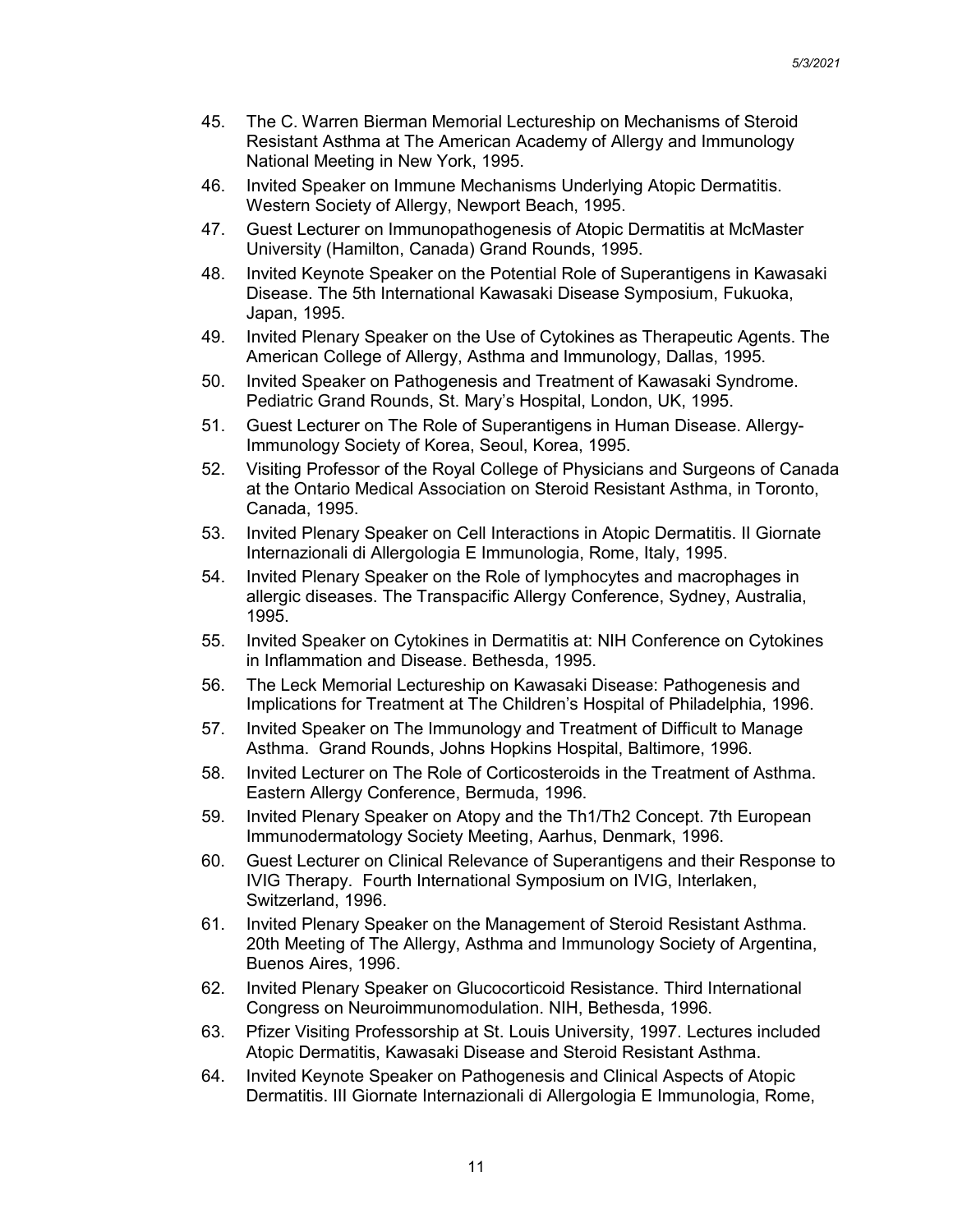Italy, 1997.

- 65. Invited Plenary Speaker on The Role of Superantigens in Allergic Skin Disease. European Academy of Dermatology, Dublin, 1997.
- 66. Symposium Speaker on Steroid Resistant Asthma at The American Academy of Allergy, Asthma and Immunology National Meeting, Washington, 1998.
- 67. Grand Rounds Speaker on Steroid Resistant Asthma at The Children's Hospital, Denver, 1998.
- 68. Invited Speaker on Atopic Dermatitis in the Fifth Annual Allergy Fellows Symposium, Chicago, 1998.
- 69. Grand Rounds Speaker on Immunology and Treatment of Atopic Dermatitis at New York University, New York, 1998.
- 70. Joseph Kwasman Memorial lectureship on Atopic Dermatitis: From Jerome Glaser to the Present at The University of Rochester, 1998.
- 71. Invited Keynote Speaker on Alternative Therapies in the Management of Atopic Dermatitis. III international Symposium of Allergy and Clinical Immunology, Salvador, Brazil, 1998.
- 72. Invited Plenary Speaker on Immunology and Treatment of Allergic Skin Diseases. Tenth Annual Allergy and Immunology Congress of South Africa. Johannesburg, South Africa, 1998.
- 73. Invited Keynote Speaker on Therapeutic Perspectives in the Management of Atopic Dermatitis. IV International Consensus Conference of Allergology and Clinical Immunology, Rome, Italy, 1999.
- 74. The Sheldon C. Siegel Memorial Lectureship on Pathogenesis and Treatment of Atopic Dermatitis at the American Academy of Allergy, Asthma and Immunology Annual Meeting in Orlando, 1999.
- 75. Invited Speaker on Role of Staphylococcal Superantigens in Allergic Skin Disease. 8th Congress of the European Academy of Dermatology and Venereology. Amsterdam, the Netherlands, 1999.
- 76. Invited speaker on Role of Staphylococcus aureus and its products in atopic dermatitis. First International Consensus Conference on Atopic Dermatitis, Rome, Italy, 1999.
- 77. Guest Speaker on Immunopathology of Atopic Dermatitis at the American Academy of Dermatology, San Francisco, 2000.
- 78. Plenary Speaker on New Perspective in Atopic Dermatitis at the American Academy of Allergy, Asthma and Immunology Annual Meeting in San Diego, 2000.
- 79. Plenary Speaker on Role of Superantigens in Autoimmune Diseases at the International Congress of Pediatric Rheumatology, Geneva, 2000.
- 80. The Ernst Schering Lectureship on The Immunopathogenesis of Atopic Dermatitis, Schering Research Institute, Berlin, 2000.
- 81. Grand Rounds Speaker on Steroid Resistant Asthma at UC San Diego, 2001.
- 82. Plenary Speaker on Autoimmune and Infectious Aspects of Atopic Dermatitis at the American Academy of Allergy, Asthma and Immunology Annual Meeting in New Orleans, 2001.
- 83. Keynote Speaker on Pathogenic Aspects of Atopic Dermatitis at The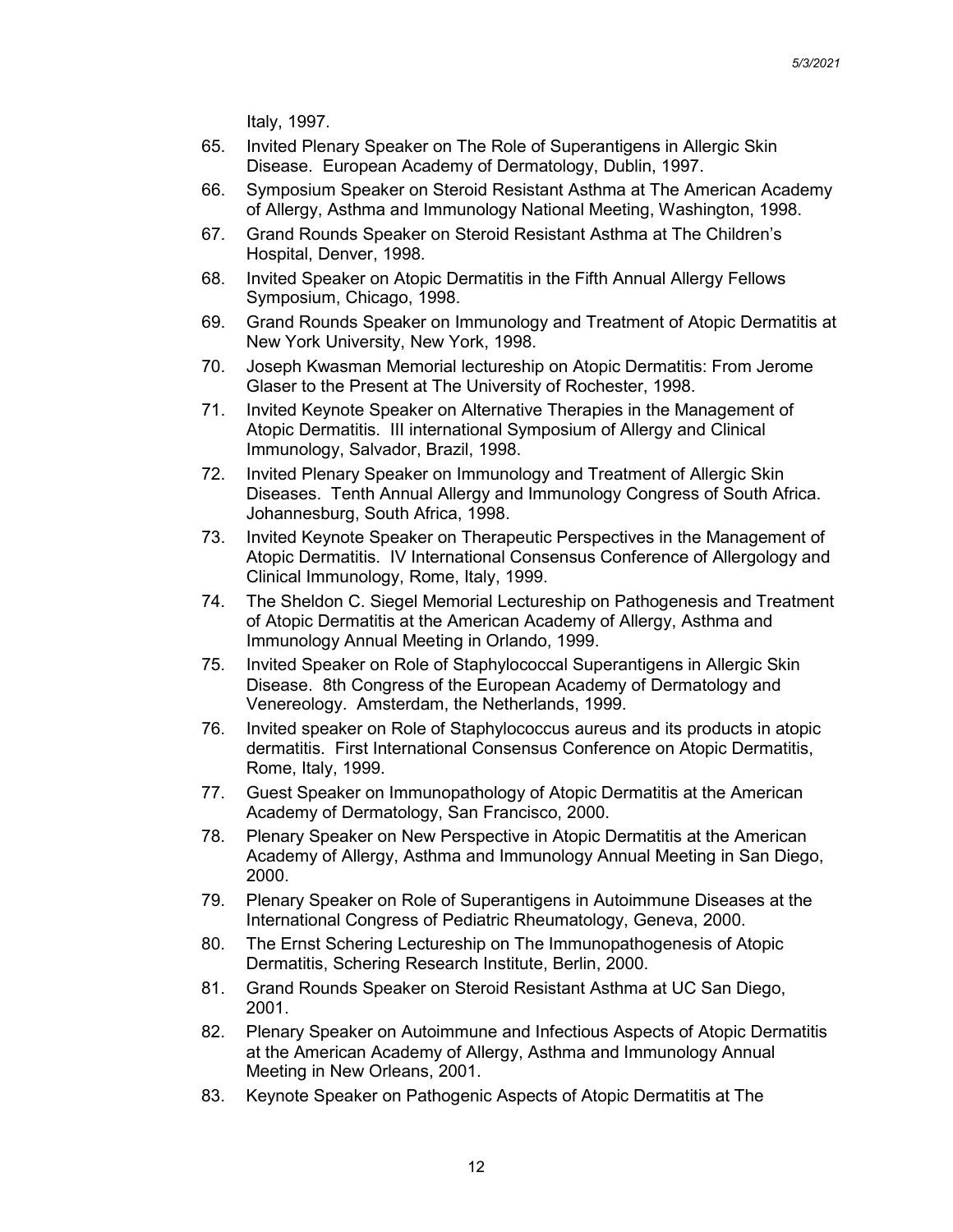Japanese Society of Allergy, Osaka, 2001.

- 84. Plenary Speaker on Role of Staphylococcal Toxins in Atopic Dermatitis at The Third International Symposium of Atopic Dermatitis, Portland, 2001.
- 85. Keynote Speaker on Management of Atopic Dermatitis at The Korean Society of Allergy, Seoul, 2001.
- 86. Plenary Speaker on Pathogenesis of Atopic Dermatitis at World Congress of Dermatology, Paris, 2002.
- 87. Plenary Speaker on Role of Microbes as Allergens at AAAAI Annual Meeting, New York, 2002.
- 88. Plenary Speaker on Atopic Dermatitis at The 5th Asia Pacific Congress of Allergology and Clinical Immunology, Seoul, Korea, 2002.
- 89. Plenary Speaker on Role of Infection in Atopic Dermatitis at the Fourth International Symposium of Atopic Dermatitis, Rome, 2003.
- 90. Invited Speaker on Strategies to Interfere with the Atopic March, 12th Congress of the European Academy of Dermatology and Venereology, Barcelona, 2003.
- 91. Seventeenth James N. Gilliam Memorial Lectureship on Atopic Dermatitis, University of Texas Southwestern Medical Center, Dallas, 2004.
- 92. Pediatric Dermatology Meeting on Atopic Dermatitis at Grand Ormond Street, London, 2004.
- 93. Erich Hoffmann Memorial Lectureship on Infection in Atopic Dermatitis, University of Bonn, Germany, 2004.
- 94. Plenary Speaker on "Current Understanding of Mechanisms of Allergic Diseases" at The 54th Annual Meeting of Japanese Society of Allergology, Yokohama, 2004.
- 95. Robert Cooke Memorial Lectureship at American Academy of Allergy, Asthma and Immunology Annual Meeting on New Paradigms in AD, San Antonio, 2005.
- 96. Plenary Speaker at Pan-Asian Allergy Meeting, Seoul, Korea, 2005
- 97. Invited Grand Rounds Speaker at University of Manitoba on AD, 2005
- 98. Invited Speaker at Toronto Allergy Society, on IgE and allergic disease, 2005.
- 99. Keynote speaker on Role of Infection in Atopic Dermatitis at International Symposium on Atopic Dermatitis, Arcachon, France, September 2005.
- 100. Seebohm Visiting Lectureship in Allergy, Carver College of Medicine, University of Iowa, September 2006.
- 101. Grand Rounds Speaker on Immune Mechanisms of Atopic Dermatitis at Rockefeller University, May 2008.
- 102. Keynote speaker in Barrier Dysfunction in Allergic disease, EAACI, Barcelona Spain, June 2008.
- 103. Plenary Speaker on Treatment of Atopic Dermatitis, Japanese Society of Dermatology, Tokyo, June 2008.
- 104. Keynote speaker on Innate Immune Responses in Allergic Disease, Fourth Congress of the Federation of Immunology Societies of Asia-Oceania, Taipei, October 2008.
- 105. Invited Speaker on "Steroid Resistance in Asthma" at The American Thoracic Society, May 2008; Toronto, Canada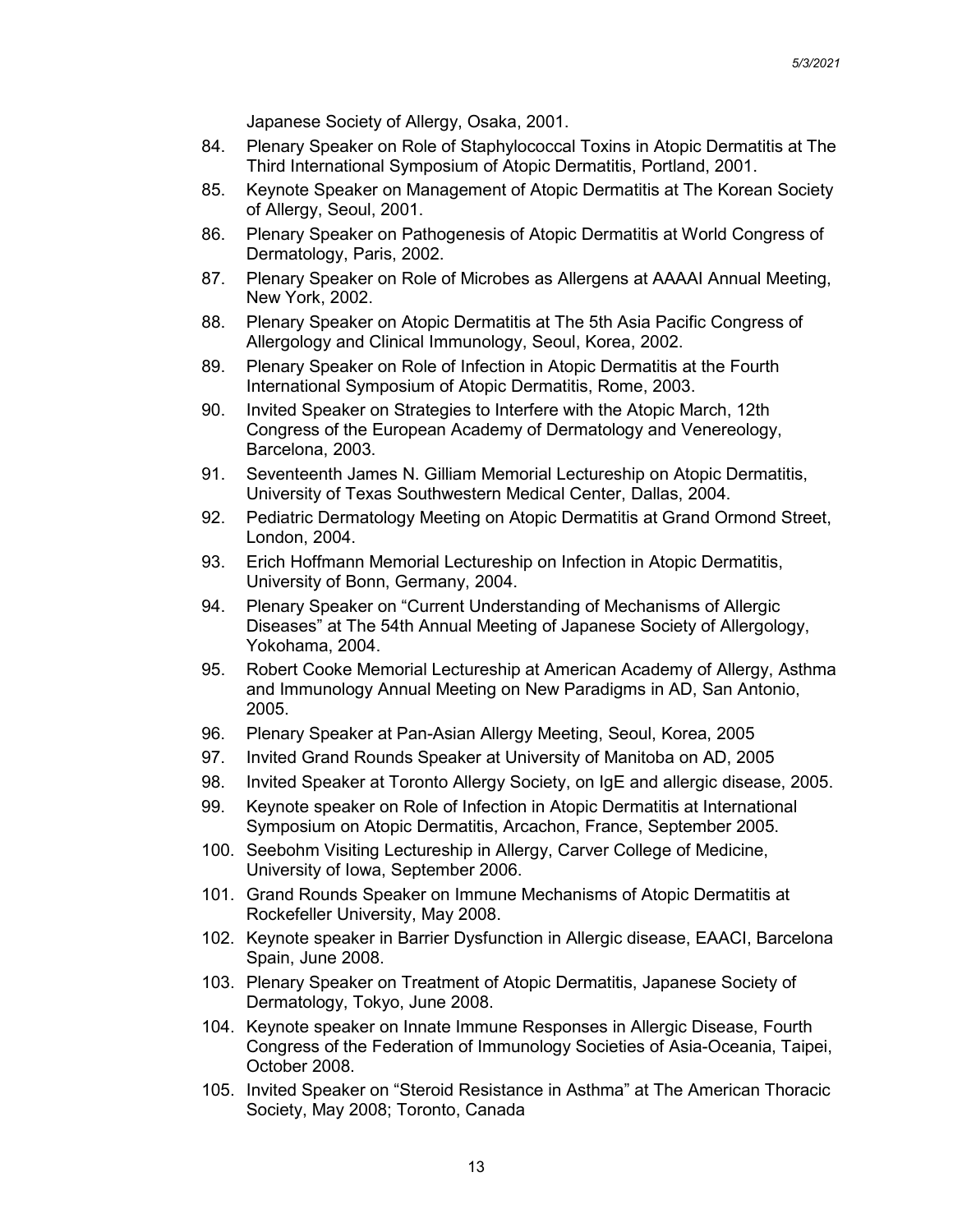- 106. British Society of Dermatology, Arthur Rook Oration speaker "Immunology of Atopic Dermatitis" July 9, 2009, Glasgow, Scotland.
- 107. Sir QW Lecturer on Allergic Skin Diseases, Hong Kong Allergy Convention, September 2012.
- 108. The Robert A. Cooke Memorial Lectureship on Atopic Dermatitis at The American Academy of Allergy, Asthma and Immunology Annual Meeting, San Antonio, 2013.
- 109. The Betty Wray Lectureship on The Role of Vitamin D in Allergic Diseases, Atlanta, 2013.
- 110. Wert Lectureship on Pediatric Allergy, OHSU, Portland, 2013.
- 111. William E. Pierson Visiting Lecturer on Atopic Dermatitis, University of Washington, Seattle, 2013.
- 112. Invited Speaker on Atopic Dermatitis at The Colorado Allergy, Asthma and Immunology Society Denver 2014
- 113. Key Note Speaker on Updates in Allergy Skin Diseases at The 32nd World Congress of Internal Medicine, Seoul, Korea, 2014
- 114. Plenary Speaker on Novel Therapies in Atopic Dermatitis at The Korean Society of Allergy, Asthma and Immunology, Seoul 2014
- 115. Key Note Speaker on Mechanisms Underlying Atopic Dermatitis: Implications for Treatment at The Aspen Allergy Conference, 2015
- 116. Plenary Speaker on Deciphering the Complexities of Atopic Dermatitis at The Japanese Society of Dermatology, 2015
- 117. Invited Grand Rounds Speaker on New Insights into Atopic Dermatitis at Stanford University, 2015
- 118. Plenary Speaker on *Staphylococcus aureus* infections in Atopic Dermatitis at The Society of Investigative Dermatology, Atlanta 2015
- 119. Invited Speaker on Shifting Paradigms of Atopic Dermatitis at The Japanese Society of Allergy, Asthma and Immunology, 2015
- 120. Keynote Speaker at the 2016 AAAAI Annual Meeting, Los Angeles on *The Microbiome of Atopic Dermatitis*
- 121. Plenary Lecture on The Role of Microbiome in Allergic Diseases at The 2016 Chinese Allergy Society, Beijing
- 122. Visiting Scholar Lectureship, University of Hong Kong, 2016
- 123. Plenary Keynote Lecture, Asthma & COPD Conference, San Diego, 2016
- 124. Plenary Keynote Lecture, British Association of Dermatology on *Mechanisms of Infection in Atopic Dermatitis*, Birmingham, UK, 2016
- 125. Plenary Keynote Lecture, British Society of Allergy-Immunology on *Interactions between Epithelial Barrer and Immune Response*, Birmingham, UK, 2016
- 126. Plenary Speaker, 2017 European Academy of Allergy, Asthma and Immunology (EAACI), Helsinki, Finland. "The Skin as the first step in allergen sensitization."
- 127. Course Director, *Leaders in Eczema*, National Eczema Association, National Jewish Health, Denver, CO, August 2017
- 128. Plenary Speaker, *The Atopic March,* AAAAI Annual Meeting, March 2018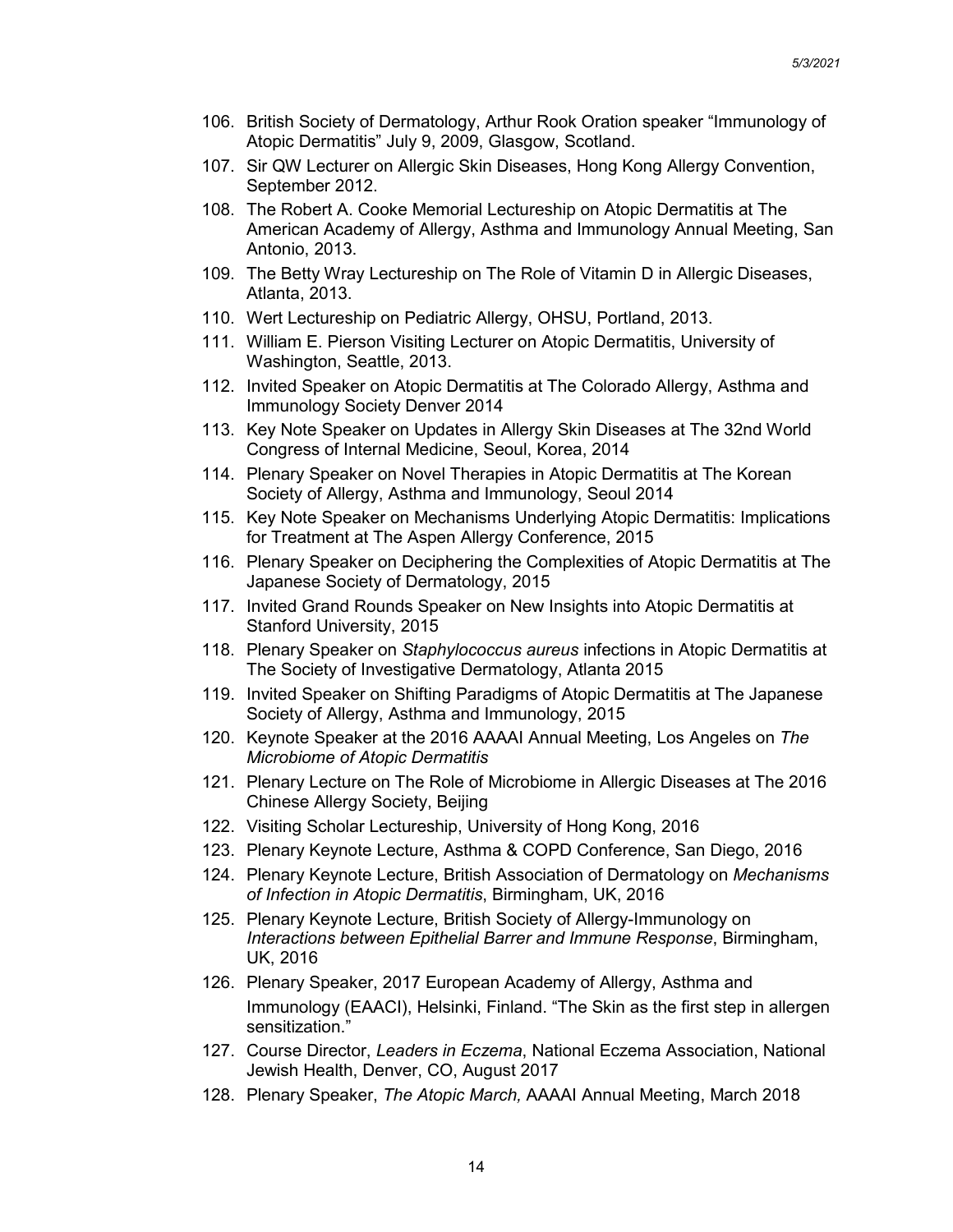- 129. Course Director, *Atopic Dermatitis and Related Diseases Educational Program*, National Jewish Health, Denver, CO, November 2017
- 130. Symposia Moderator, *Section 504, Title II, and Ensuring the Protection of Students with Food Allergies*, Food Allergy Research & Education, National Jewish Health, Denver, CO, March 2018
- 131. Plenary Lecturer on Pathophysiology of Atopic Dermatitis. Eastern Allergy Conference, West Palm Beach, June 2018
- 132. Symposium Moderator and Key Note Speaker on Type 2 Responses in Atopic Dermatitis. European Academy of Allergy, Asthma and Immunology, Munich, Germany June 2018
- 133. Lecture on Food Allergy and Atopic Dermatitis at The Japanese Society of Allergy, Tokyo, June 2019
- 134. Grand Rounds at University of Nebraska on Atopic Dermatitis in April 2019
- 135. Lecture on The Atopic March at The Aspen Allergy Conference, July 2019
- 136. Lecture at Los Angeles Allergy Society on Atopic Dermatitis, Sept 2019
- 137. Lecture at NIAID/NIH on The Skin in Food Allergy Sept 2019
- 138. Lecture on Pathogenesis and Management of Atopic Dermatitis at Stanford (by ZOOM) June 2020
- 139. Lecture on Advances in Atopic Dermatitis to New York Allergy Society (by ZOOM) Sept 2020
- 140. Plenary Lecture on Phenotypes and Endotypes of Atopic Dermatitis at The International Forum on Atopic Dermatitis on Oct 11, 2020 in Nanjing, China (by ZOOM)
- 141. Lecture on "Immune Related Cutaneous Adverse Events" to the Immuno-Oncology Translational Network (IOTN) October 27, 2020 by ZOOM
- 142. Grand Rounds at Yale University on Multi-disciplinary Approach to Atopic Dermatitis (by ZOOM) Nov 2020
- 143. Invited Plenary Speaker on "Incorporating new and Emerging Therapies into Atopic Dermatitis Practis" (by ZOOM). March 1<sup>st</sup>, 2021.

## **B. RESIDENT AND STUDENT TEACHING**

The Children's Hospital, Boston, MA

- 1981-1989 Attending in Allergy and Clinical Immunology
- 1982-1989 Attending in Clinical Research Center
- 1984-1989 Attending in General Pediatrics<br>1985-1989 Introduction to Clinical Medicine
- Introduction to Clinical Medicine (Medical Students)
- 1987-1989 Coordinator for Residency Training in Combined Immunology Program

National Jewish Health, Denver, CO

| 1990-present | Attending in Allergy and Clinical Immunology    |
|--------------|-------------------------------------------------|
| 1990-present | <b>Attending in Pediatrics</b>                  |
| 1990-present | Coordinator for Allergy Patient Care Conference |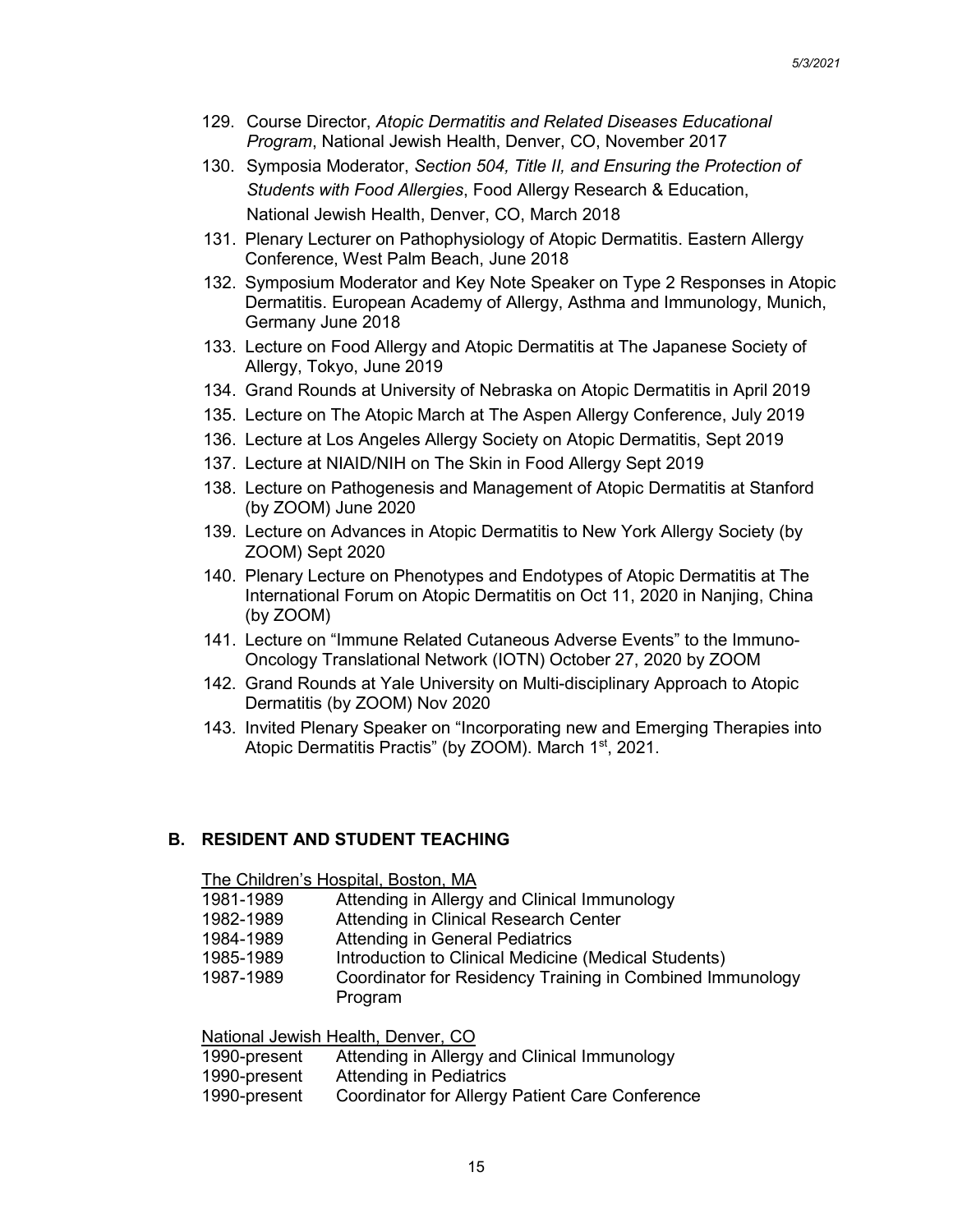| 1990-1997<br>1998-present | <b>Coordinator for Pediatric Grand Rounds</b><br>Member, Steering Committee for Combined Allergy-Immunology<br>Rounds |
|---------------------------|-----------------------------------------------------------------------------------------------------------------------|
|                           | University of Colorado Denver, Denver, CO                                                                             |
| 1990-present              | Introduction to Clinical Medicine (Medical Students)                                                                  |
| 1994-2012                 | Coordinator for Pediatric Residency Training in Allergy-<br>Immunology                                                |
| 1994-2012                 | <b>Pediatric Course Director for Medical Students Elective in</b>                                                     |

## **VIII. MAJOR RESEARCH INTERESTS**

Immunologic mechanisms in atopic dermatitis Regulation of human IgE response Pathogenesis of Kawasaki Syndrome and related vasculitides Use of immunomodulatory agents in the treatment of allergic disorders Human T cell response and management of food allergens Mechanisms of steroid resistant asthma Role of superantigens in human disease Innate immune response in allergic diseases

Immunology and Allergy

### **IX. JOURNAL ACTIVITIES**

- 2017- Executive Editor, Annals of Allergy, Asthma & Immunology
- 1998-2015 Editor-in-Chief, The Journal of Allergy and Clinical Immunology
- 2006-2010 Consulting Editor, The Journal of Clinical Investigation

Editorial Boards Journal of Allergy and Clinical Immunology Yearbook of Allergy and Clinical Immunology Clinical Reviews in Allergy Asthma Management 2000 American Journal of Asthma and Allergy Pediatric Allergy and Immunology

Reviewer Activity Journal of Clinical Investigation New England Journal of Medicine The Lancet Nature Medicine JAMA Journal of Allergy and Clinical Immunology Journal of Immunology Journal of Infectious Diseases Journal of Investigative Dermatology American Journal of Respiratory and Critical Care Medicine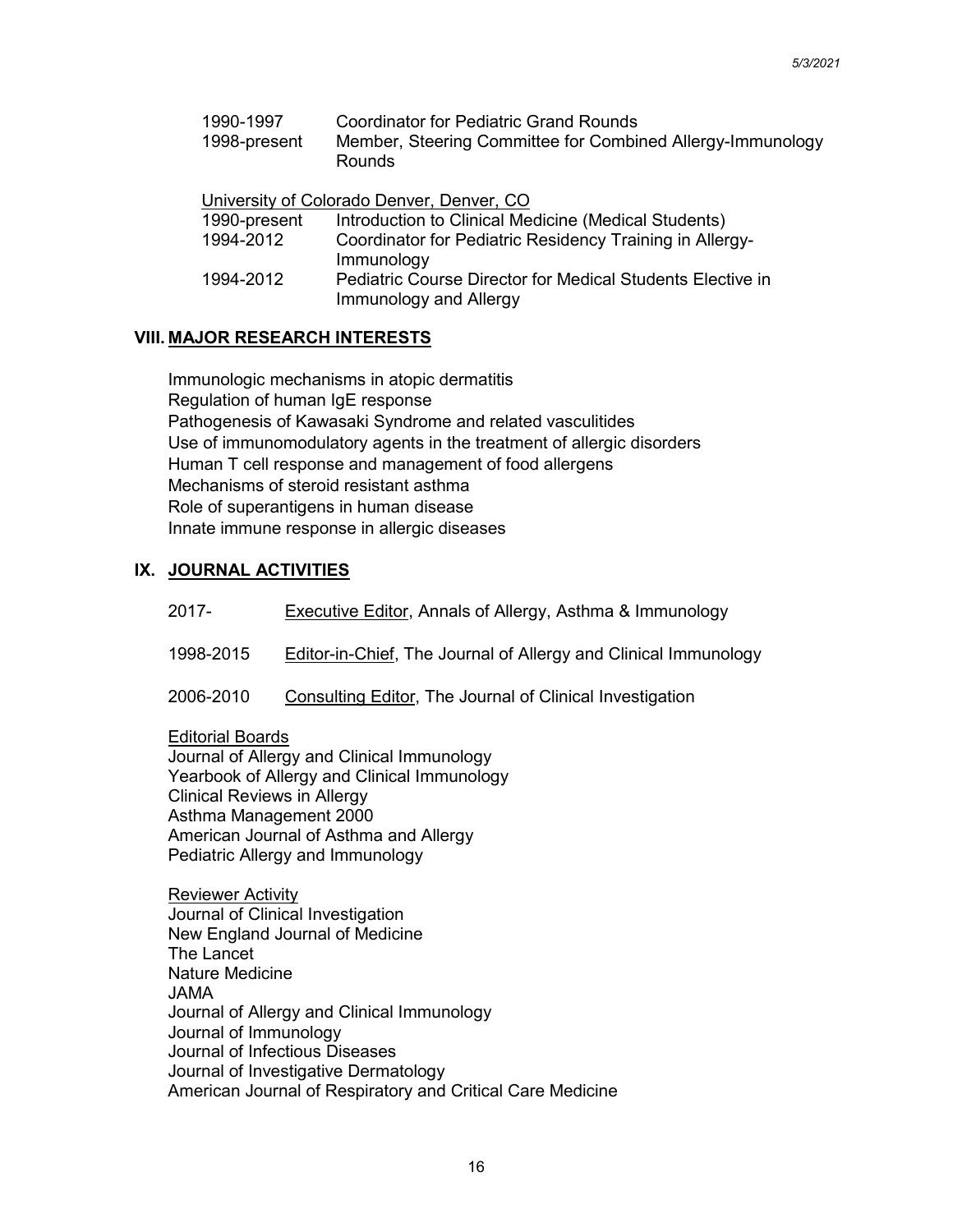Pediatric Research Journal of Pediatrics

#### **X. RESEARCH GRANTS AND CONTRACTS (Selected)**

- 1. Charles H. Hood Foundation, "Immunoregulatory abnormalities in Kawasaki Disease." Principal investigator: Donald YM Leung, MD, PhD, 8/1/81-7/30/82. Total Direct Costs: \$26,250.
- 2. National Institutes of Allergy and Infectious Diseases. New Investigator Research Award (1R23AI19385) "Immune Mechanisms in Kawasaki Disease." Principal investigator: Donald YM Leung, MD, PhD, 7/1/82-6/30/85. Total Direct Costs: \$107,005.
- 3. Charles H. Hood Foundation, "Immune Mechanisms in Atopic Dermatitis" Principal investigator: Donald YM Leung, MD, PhD, 8/1/82-7/30/83. Total Direct Costs: \$25,550.
- 4. National Institutes of Allergy and Infectious Diseases (1R01AM31925) "Immunoregulatory Abnormalities in Atopic Dermatitis". Principal investigator: Raif S. Geha, MD and co-investigator, Donald YM Leung, MD, PhD, 12/1/82-11/30/85. Total Direct Costs: \$273,553.
- 5. National Institutes of Allergy and Infectious Diseases (1R01AI22058) "Regulation of IgE synthesis in Man". Principal investigator: Donald YM Leung, MD, PhD, 9/1/85- 8/31/90. Total Direct Costs: \$650,873.
- 6. Genentech, Inc., "A Phase II Study of the Safety and Efficacy of Recombinant Human Interferon-gamma in Patients with Atopic Dermatitis", Principal investigator: Donald YM Leung, MD, PhD, 1/1/90-12/30/90. Total Direct Costs: \$67,034.
- 7. Immunobiology Research Institute, "Phase III Double Blind Study of TIMUNOX (Thymopentin) Injection Effects in Patients with Atopic Dermatitis", Principal investigator: Donald YM Leung, MD, PhD, 11/1/89-12/30/90. Total Direct Costs: \$111,000.
- 8. National Jewish Health, "A Double Blind Placebo Controlled Trial of Rush Immunotherapy in Patients with Peanut Allergy." Principal investigator: Donald YM Leung, MD, PhD, 7/1/90-6/30/91. Total Direct Costs: \$48,397.
- 9. National Institutes of Health, Heart, Lung and Blood Institute (5R01HL37260-01) "Pathogenesis and Etiology of Kawasaki Syndrome". Principal investigator: Donald YM Leung, MD, PhD, 12/1/86-11/30/91. Total Direct Costs: \$838,467.
- 10. Genentech, Inc., "A Phase I Study of the Safety of Inhaled Recombinant Human Interferon-gamma in Normal Subjects and Patients with Asthma", Principal investigator: Donald YM Leung, MD, PhD, 9/1/91-8/30/92. Total Direct Costs: \$53,000.
- 11. National Institutes of Health, Heart, Lung and Blood Institute "Inflammation and Airways Reactivity in Asthma". Principal investigator: Gary Larsen, MD, #2: Mechanisms in Steroid Resistant Asthma. Project Leader: Donald YM Leung, MD, PhD, 7/1/91-6/30/96. Total Direct Costs: \$776,000.
- 12. National Institutes of Health, Heart, Lung and Blood Institute (5R01HL37260-06) "Pathogenesis and Etiology of Kawasaki Syndrome". Principal investigator: Donald YM Leung, MD, PhD, 12/1/91-11/30/94. Total Direct Costs: \$288,390.
- 13. National Institute of Allergy and Infectious Diseases (T32AI07365). Principal investigator: Anthony Hayward, MD Training Program in Pediatric Immunology. Co-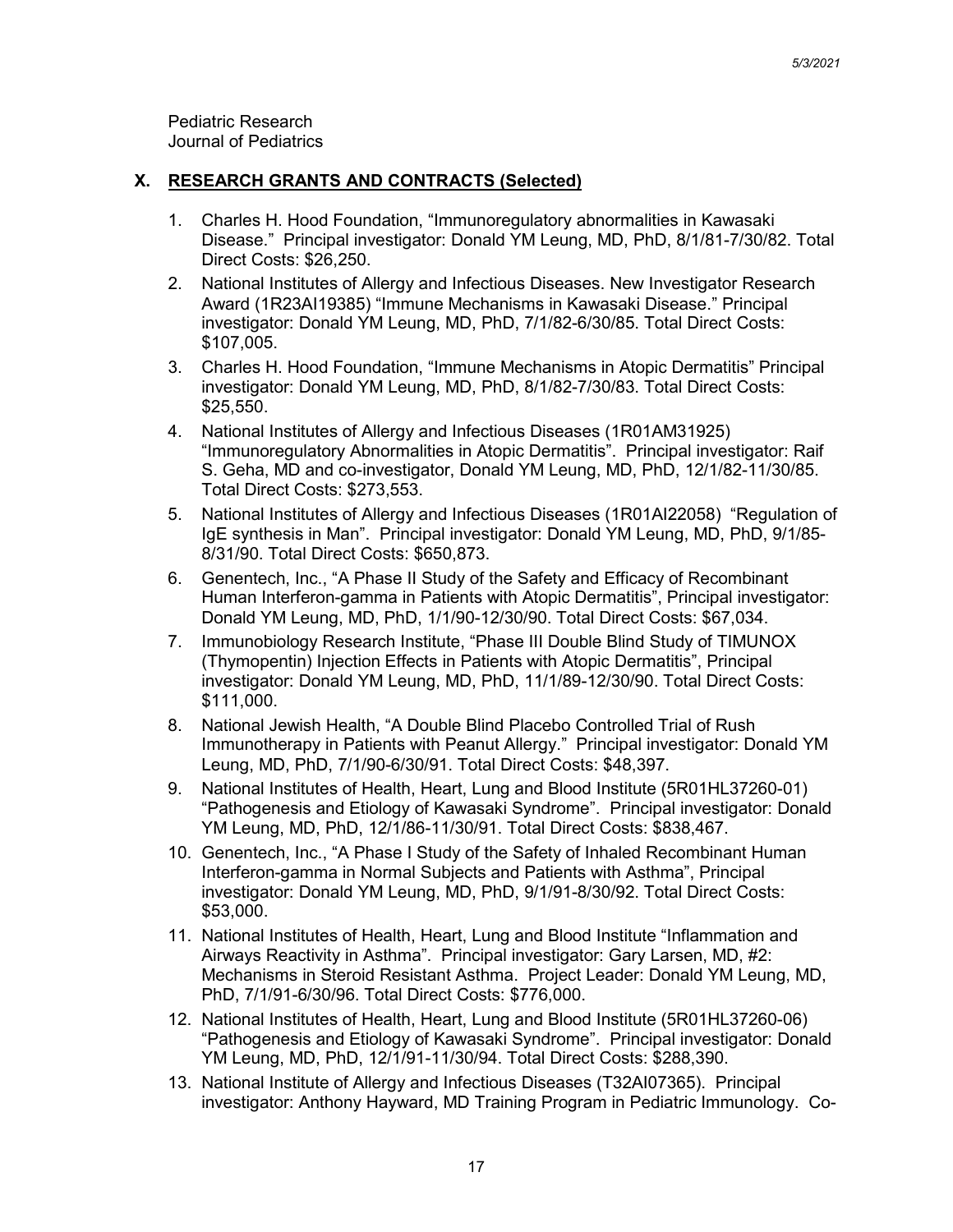investigator: Donald YM Leung, MD, PhD, 9/1/96-8/31/99. Total Direct Costs: \$579,058.

- 14. National Institute of Arth/Musculosk/Skin Dis (1RO1AR41256). "Role of bacterial toxins in human skin diseases." Principal investigator: Donald YM Leung, MD, PhD, 7/1/92-6/30/95. Total Direct Costs: \$317,511.
- 15. Glaxo, Inc., "The Effect of Ceftin on the Clinical Severity and Staphylococcal Skin Toxin Levels in Patients with Atopic Dermatitis", Principal investigator: Donald YM Leung, MD, PhD, 5/1/93-4/30/94. Total Direct Costs: \$20,400.
- 16. National Institutes of Health, Heart, Lung and Blood Institute (T32HL07670). Principal investigator: Gary Larsen, MD, Academic Training in Pediatric Pulmonary Diseases. Co-investigator: Donald YM Leung, MD, PhD, 7/15/94-6/30/99. Total Direct Costs: \$887,400.
- 17. National Institutes of Health, National Center for Research Resources (3M01RR00051-33S2). Principal investigator: Richard Krugman, MD, "General Clinical Research Center." Associate Program Director: Donald YM Leung, MD, PhD, 7/1/94-11/30/96. Total Direct Costs: \$2,991,282.
- 18. National Institutes of Health, Heart, Lung and Blood Institute (5 R01 HL37260-09) "Pathogenesis and Etiology of Kawasaki Syndrome." Principal investigator: Donald YM Leung, MD, PhD, 12/1/94-11/30/99. Total Direct Costs: \$685,856.
- 19. National Institute of Arth/Musculoskel/Skin Disease (1RO1AR41256). "Role of bacterial toxins in human skin diseases." Principal investigator: Donald YM Leung, MD, PhD, 7/1/95-6/30/00. Total Direct Costs: \$572,587.
- 20. Astra, Inc. Effect of Budesonide in Difficult to Control Asthma. Principal investigator: Donald YM Leung, MD, PhD, 6/1/95-11/30/96. Total Direct Costs: \$20,000.
- 21. Glaxo, Inc., "The Effect of Fluticasone on Glucocorticoid Receptor Binding Affinity in Asthma," Principal investigator: Donald YM Leung, MD, PhD, 7/1/95-7/31/96. Total Direct Costs: \$32,000.
- 22. GenDerm Corp. "Use of Doxepin HCL in Pediatric Atopic Dermatitis." Principal investigator: Donald YM Leung, MD, PhD, 2/13/95-11/3/95. Total Direct Costs: \$26,000.
- 23. Fujisawa USA, Inc. A Randomized, Dose Finding, Double Blind Comparison of Topically Applied Tacrolimus vs Vehicle in Pediatric Patients with Atopic Dermatitis. Principal investigator: Donald YM Leung, MD, PhD, 2/15/96-7/30/96. Total Direct Costs: \$45,000.
- 24. American Lung Association "Asthma Research Center." Principal investigator: Richard Martin, MD. Factors Contributing to Impaired Glucocorticoid Responsiveness in Chronic Asthma. Project Leader: Donald YM Leung, MD, PhD, 7/1/96-6/30/01. Total Annual Direct Costs: \$454,545.
- 25. Fujisawa USA, Inc. An open-label, long-term, follow-up study to evaluate the safety of topically applied tacrolimus ointment for the treatment of atopic dermatitis, protocol 97-0-038. Principal investigator: Donald YM Leung, MD, PhD, 3/15/98- 4/1/99. Total Direct Costs: \$20,000.
- 26. Fujisawa USA, Inc. A phase III, randomized double-blind study comparing topically applied tacrolimus ointment vs vehicle ointment in pediatric patients with atopic dermatitis, protocol 97-0-037. Principal investigator: Donald YM Leung, MD, PhD, 9/1/97-7/30/98. Total Direct Costs: \$48,000.
- 27. Fujisawa USA, Inc. A phase III, randomized double-blind study comparing topically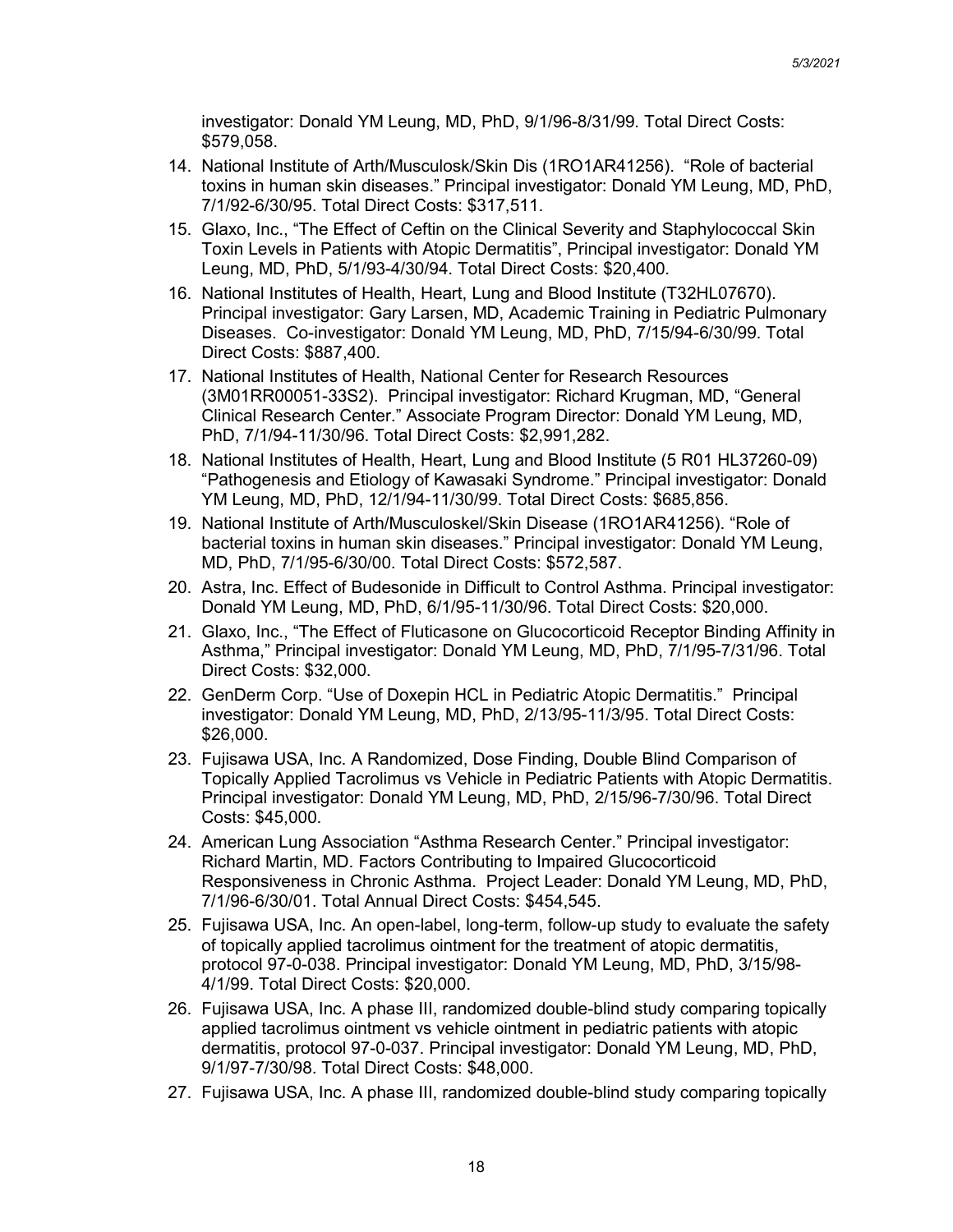applied tacrolimus ointment vs vehicle ointment in adult patients with atopic dermatitis, protocol 97-0-035. Principal investigator: Donald YM Leung, MD, PhD, 9/1/97-7/30/98. Total Direct Costs: \$40,000.

- 28. National Institutes of Health, Heart, Lung and Blood Institute (PO1-HL-36577). "Inflammation and Airways Reactivity in Asthma". Principal investigator: Gary Larsen, MD, Mechanisms in Steroid Resistant Asthma. Project Leader: Donald YM Leung, MD, PhD, 7/1/96-6/30/01. Total Annual Direct Costs: \$1,097,511.
- 29. National Institute of Allergy and Infectious Diseases (R03 AI 41022). Principal investigator: Erwin Gelfand, MD, Mechanisms Underlying Steroid Reduction in Inner-City Minorities with Severe Asthma Treated with Intravenous Immunoglobulin. Co-investigator: Donald YM Leung, MD, PhD, 9/1/96-8/31/98. Total Direct Costs: \$98,506.
- 30. Estée Lauder, Inc. Effect of Lauricidin on Staphylococcal Colonization in Atopic Dermatitis. Principal investigator: Donald YM Leung, MD, PhD, 5/1/98-8/30/99. Total Direct Costs: \$60,000.
- 31. National Institutes of Health, National Center for Research Resources (3M01RR00051). Principal investigator: Richard Krugman, MD, "General Clinical Research Center." Associate Program Director: Donald YM Leung, MD, PhD, 12/1/96-1/30/01. Total Direct Costs: \$25,510,048.
- 32. Tanox, Inc. Effect of Hu901 anti-IgE on Peanut Allergy. Principal investigator: Donald YM Leung, MD, PhD, 4/1/99-9/30/01. Total Direct Costs: \$340,000.
- 33. National Institutes of Health, Heart, Lung and Blood Institute (5R01HL37260-12) "Pathogenesis and Etiology of Kawasaki Syndrome." Principal investigator: Donald YM Leung, MD, PhD, 12/1/99-11/30/04. Total Direct Costs: \$785,421.
- 34. Fujisawa USA, Inc. Tacrolimus in pediatric atopic dermatitis, Principal Investigator: Donald YM Leung, MD, PhD, 7/25/97-03/13/00. Total Direct Costs: \$48,384.
- 35. Fujisawa USA, Inc. Tacrolimus in adult atopic dermatitis. Principal Investigator: Donald YM Leung, MD, PhD, 7/25/97-07/24/00. Total Direct Costs: \$29,092.
- 36. Estée Lauder, Inc. Skin microbiology, Principal Investigator: Donald YM Leung, MD, PhD, 4/10/31-10/31/00. Total Direct Costs: \$43,286.
- 37. Novartis: anti-IgE in atopic dermatitis. Principal Investigator: Donald YM Leung, MD, PhD, 9/07/00-04/11/02. Total Direct Costs: \$23,332.
- 38. Novartis lab services, analysis of steroid function in atopic dermatitis Principal Investigator: Donald YM Leung, MD, PhD, 9/11/02-09/10/03. Total Direct Costs: \$121,500.
- 39. Novartis: Protocol ASM in steroid resistant atopic dermatitis. Principal Investigator: Donald YM Leung, MD, PhD, 7/10/01-7/11/03. Total Direct Costs: \$32,307.
- 40. Tanox, Inc. Protocol TNX 901 in open label extension. Principal Investigator: Donald YM Leung, MD, PhD, 7/10/02-3/07/03. Total Direct Costs: \$61,371.
- 41. Glaxo-Wellcome: Salmeterol in glucocorticoid receptor function, Principal Investigator: Donald YM Leung, MD, PhD, 8/27/01-8/26/04. Total Direct Costs: \$133,750.
- 42. Novartis: Protocol ASM, Principal Investigator: Donald YM Leung, MD, PhD, 7/19/04-6/24/04. Total Direct Costs: \$29,934.
- 43. Nucryst 32101 Protocol 32101, Principal Investigator: Donald YM Leung, MD, PhD, 11/20/03-11/20/04. Total Direct Costs: \$66,122.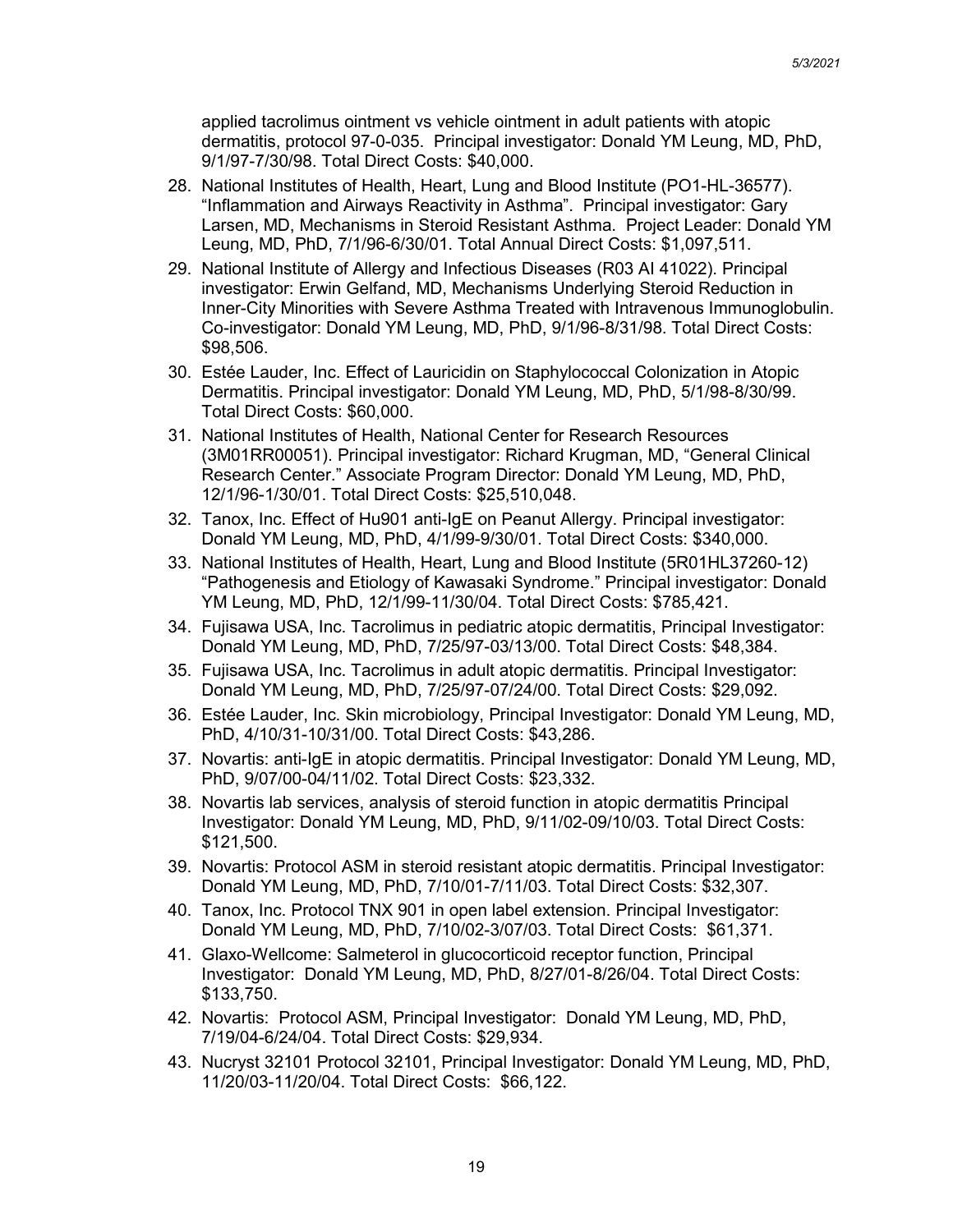- 44. National Institute of Arth/Musculoskel/Skin Dis (1RO1AR41256). "Role of bacterial toxins in human skin diseases." Principal investigator: Donald YM Leung, MD, PhD, 6/01/00-5/31/05. Total Direct Costs: \$705,000.
- 45. Zymogenetics. Role of IL-31 in Atopic Dermatitis. Principal Investigator: Donald YM Leung, MD, PhD, 6/21/04-6/20/05. Total Direct Costs: \$102,000.
- 46. Genentech, Inc. Protocol Q2788G. Role of Xolair in Peanut Allergy. Site Leader: Donald YM Leung, MD, PhD, 8/10/04-8/9/06. Total Direct Costs: \$155,414.
- 47. NIH/NIAMS 5 R21 AR051634-02. Principal Investigator, Donald YM Leung. "Immunomodulation of vaccinia-induced antimicrobial peptides", 4/01/04-5/31/06. Total Direct Costs:
- 48. NIH, National Center for Research Resources (3M01 RR00051). Principal investigator: Richard Krugman, MD "General Clinical Research Center". Associate Program Director: Donald YM Leung, MD, PhD, 12/1/01-11/30/06. Total Direct Costs: \$8,500,000.
- 49. NIH/NIAID (1U19AI066738-01)./ HA Sampson (PI-Mt. Sinai); Denver Site Leader: Donald YM Leung. Immunology of Peanut Allergy and its Treatment: A prototype, 07/01/05-6/30/10. Total Direct Costs: \$16,430,158.
- 50. NIH/NIAID (1R01AI62698). JM Spergel (PI) Denver site: Donald YM Leung, MD, PhD, CHOP (Children's Hospital of Philadelphia): Effect of Pimecrolimus on T Cell Responses in Atopic March, 08/15/05-12/31/08. Total Direct Costs: \$130,075.
- 51. NIH/NIAID (HHSN266200400030C, ADB Contract #N01-AI-40030) Project Leader: Donald YM Leung, MD, PhD, Raif Geha (PI) "The Atopic Dermatitis Vaccinia Network: Animal Studies consortium", 4/01/04-3/31/10. Total Direct Costs: \$10,031,776.
- 52. NIH/NIAID (HHSN26620040029C, ADB Contract #N01-AI-40029) Leung (PI and Project Leader) "The Atopic Dermatitis Vaccinia Network: Clinical Studies consortium." 4/01/04-3/31/10. Total Direct Costs: \$20,723,556.
- 53. NIH/NIAMS (1RO1AR41256). "Role of bacterial toxins in human skin diseases." Principal investigator: Donald YM Leung, MD, PhD, 08/01/05-07/31/10. Total Direct Costs: \$1,125,000.
- 54. Novartis: "A pilot *ex vivo* study to evaluate the effect of Pimecrolimus on antimicrobial peptide expression and vaccinia virus growth in perilesional skin cultures of patients with atopic dermatitis" Protocol # ASM981CUS29. Principal Investigator: Donald YM Leung, MD, PhD, 11/01/05-8/23/09. Total Direct Costs: \$87,429.
- 55. NIH (R01HL090982) Rand Sutherland (PI) "Obesity, Inflammation and Response to Therapy in Asthma", Co-Investigator: Donald YM Leung, MD, PhD, 7/01/07- 6/30/2011. Total Direct Costs: \$983,585,
- 56. National Institutes of Health, Heart, Lung and Blood Institute (PO1-HL-36577). "Inflammation and Airways Reactivity in Asthma." Principal Investigator: Erwin Gelfand, MD, Mechanisms in Steroid Resistant Asthma, Project Leader: Donald YM Leung, MD, PhD, 7/01/01-4/30/12. Total Direct Costs: \$1,090,621.
- 57. Genentech: Identify Biomarkers of Steroid Resistant Asthma. Protocol #Q3942s, Principal Investigator: Donald YM Leung, MD, PhD. 9/01/06 - 4/12/12. Total Direct Costs: \$157,180.
- 58. NIH/NIAID (1R01AI070140-01A1) Mechanisms of Steroid Resistant Asthma. Principal Investigator: Donald YM Leung, MD, PhD, 7/03/06-6/30/12. Total Direct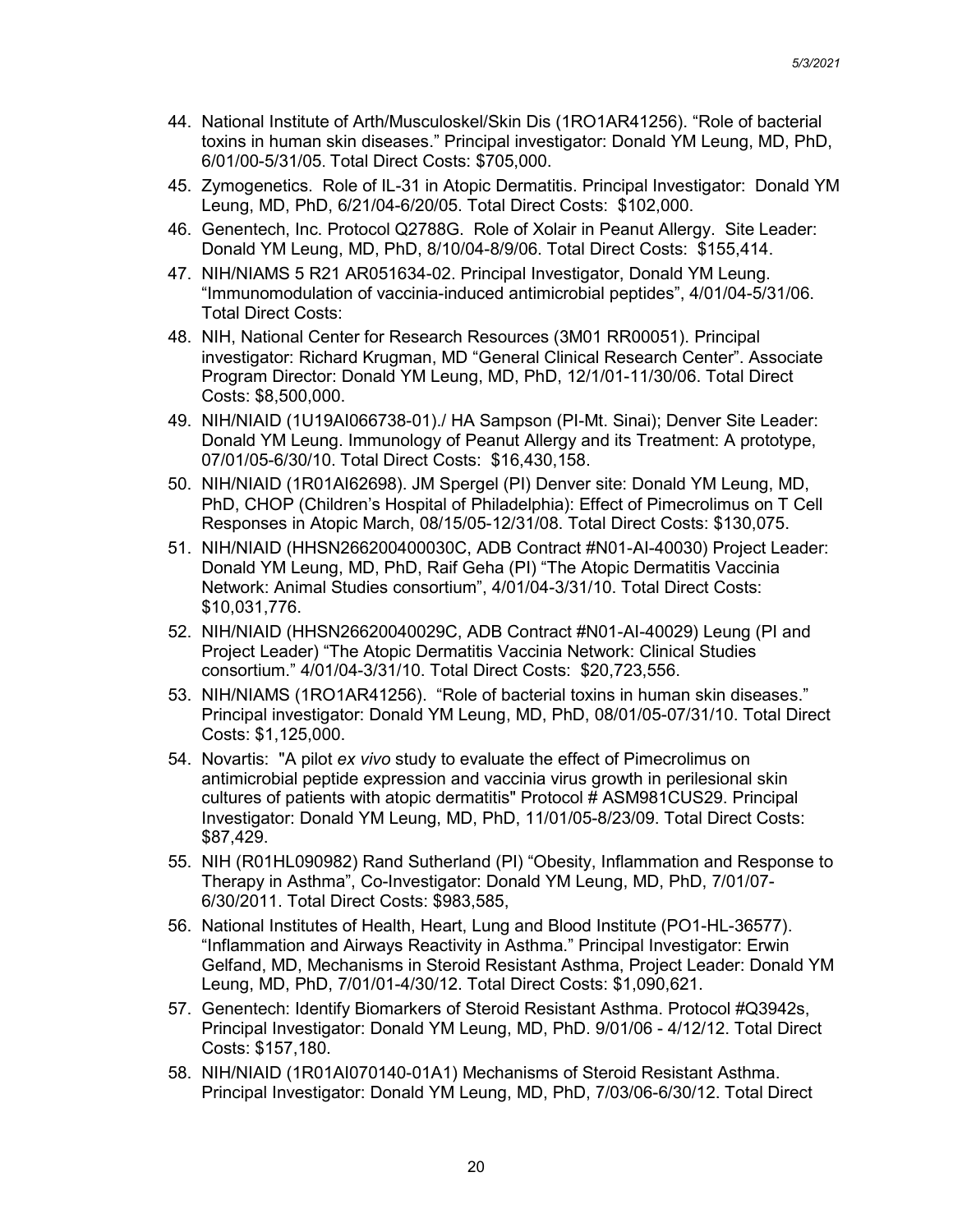Costs: \$1,593,862.

- 59. DiaSorin: Proof of Concept Study of Serum Vitamin D Levels and Markers of Severity of Asthma in Children and Adults, Principal Investigator: Donald YM Leung, 1/0/10-4/01/12. Total Direct Costs: \$196,000.
- 60. NIH/NHLBI (PO1-HL-36577) Mechanisms of Corticosteroid Insensitive Asthma. Principal Investigator: Erwin Gelfand, MD, Project Leader: Donald YM Leung, MD, PhD, 1/01/07-4/30/12. Total Direct Costs: \$9,693,102.
- 61. KIST: Effects of Plant Extracts in Skin Cells, 6/1/13-12/31/13. Total Direct Costs:
- 62. NIH/NIAMS (1RO1AR41256). Role of bacterial toxins in human skin diseases. Principal Investigator: Donald YM Leung, MD, PhD, 8/01/10-7/31/15. Total Direct Costs: \$980,100.
- 63. NIH/NIAID (HHSN272201000020C) The Atopic Dermatitis Research Network. PI and Project Leader: Donald YM Leung, MD, PhD 7/01/10-6/30/15. Total Direct Costs: \$27,263,711.
- 64. NIH/NIAID (2R56AI070140-06) Mechanisms of Steroid Resistant Asthma. Principal Investigator: Donald YM Leung, MD, PhD, 7/01/12-6/30/14. Total Direct Costs: \$275,212.
- 65. FiteBac Skin Care. Use of FiteBac Hand Sanitizer for Treatment of Hand Dermatitis. Principal investigator: Donald YM Leung, MD, PhD, 3/1/10-4/30/14. Total Direct Costs: \$110,000.
- 66. EpiTop Inc.: Role of Phytoncides in Skin Disease. Principal investigator: Donald YM Leung, MD, PhD, 3/1/12-4/30/14. Total Direct Costs: \$260,727.
- 67. NIH/NIAID (HHSN272200900052C) and N01-AI-90052. Inner City Asthma Consortium (ICAC): Immunologic Approaches to Reduce Asthma. WW Busse (PI) Leung DY (Co-I, subcontractor), 6/1/11-2/28/14. Total Direct Costs: \$649,162.
- 68. FARE Network Center of Food Allergy Excellence. Director: Donald Leung, MD, PhD. 7/1/15-6/30/16; Total Direct Costs: \$125,000.
- 69. NIH (PA-14-077) ADRN Administrative Supplement. Principal Investigator: Donald YM Leung, MD, PhD. 7/1/16-6/30/17. Total Direct Costs: \$542,341.
- 70. NIH/NIAID (1U19AI066738-01) HA Sampson (PI-Mt. Sinai); Denver Site Leader: Donald YM Leung MD, PhD. Immunobiology of Food Allergy and its Treatment, 7/1/10–6/30/17. Total Direct Costs: \$1,631,699.
- 71. MedImmune. Epidermal Signatures in Atopic Dermatitis. PI: Donald Leung, MD, PhD. 2/1/16-1/30/19. Total Direct Costs: \$350,000.
- 72. Pfizer (WI1215023) Rheuma Derma IBD. Principal Investigator: Donald YM Leung, MD, PhD. 7/1/16-12/30/18. Total Direct Costs: \$108,089.
- 73. DBV Pepites (14366). Principal Investigator: Donald YM Leung, MD, PhD. 4/4/16- 4/3/18. Total Direct Costs: \$42,143.
- 74. AstraZeneca Pharmaceuticals (AZD7624) Co-principal Investigator: Donald YM Leung, MD, PhD; Co-Investigator: Elena Goleva, PhD. Expires 12/31/18.
- 75. Incyte Corporation. An Open Label Pilot Pharmacokinetic Study of INCB018424 Phosphate Cream in Pediatric Subjects with atopic dermatitis. PI: Donald YM Leung, MD, PhD. Total direct costs: \$43,691. July 2017-present
- 76. FARE Network Center of Food Allergy Excellence. Director: Donald Leung, MD, PhD. 7/1/16-6/30/18; Total Costs: \$234,000.
- 77. NIH/NCRR (UL1RR025780). CCTSI -Clinical Translational Research Center.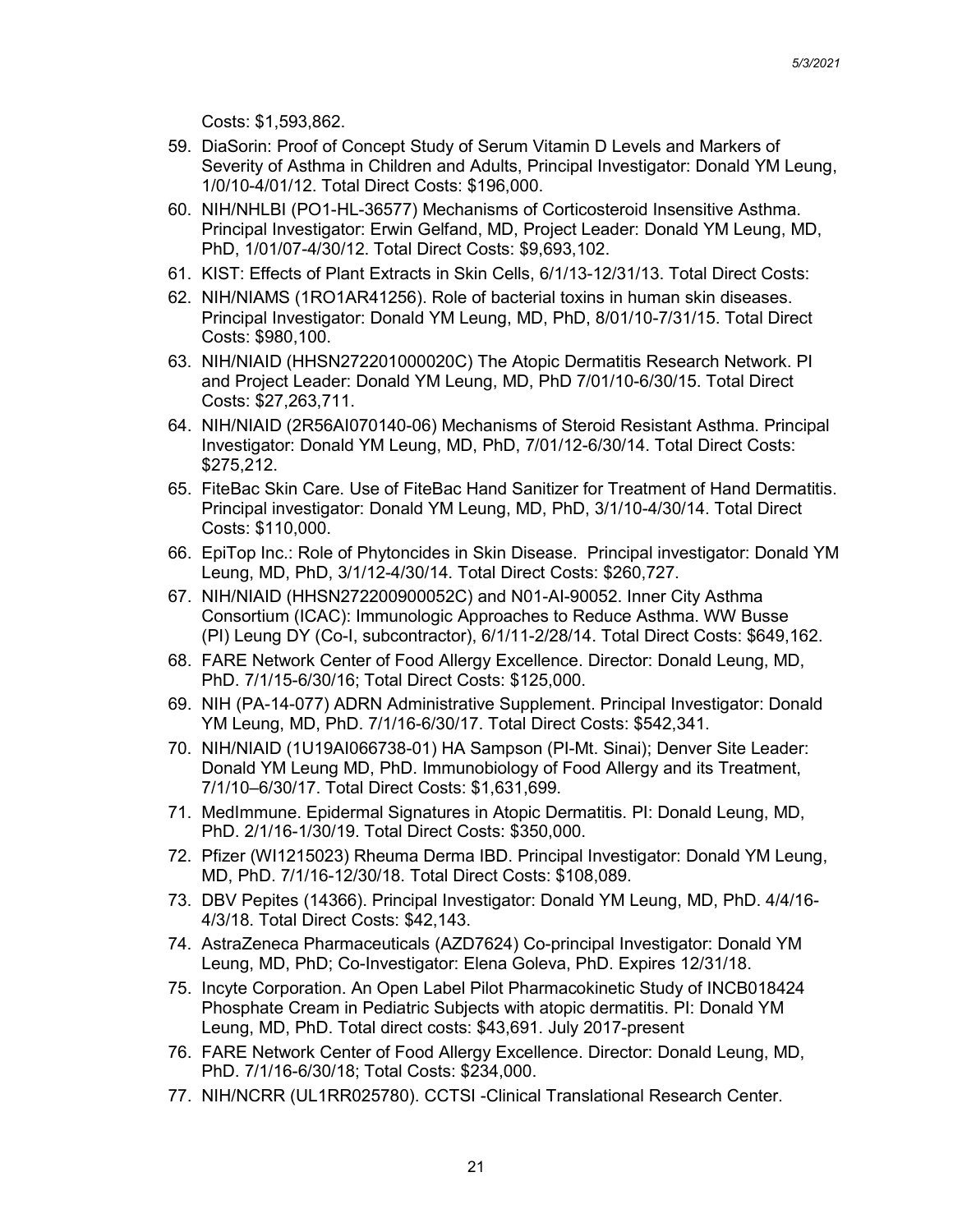Principal Investigator: Ron Sokol, MD; Co-Investigator: Donald YM Leung, MD, PhD 11/1/13-4/30/18. Total Direct Costs: \$3,796,301.

- 78. NIH/NIAID (1U19AI117673-01) Overall Atopic Dermatitis Research Network. PI and Project Leader: Donald YM Leung, MD, PhD, 4/1/15-3/31/20. Total Direct Costs: \$22,553,081.
- 79. NIH/NIAMS (5R01AR41256-25). Role of Bacterial Toxins in Human Skin Diseases. Principal Investigator: Donald YM Leung, MD, PhD, 4/1/16-3/31/21. Total Direct Costs: \$1,334,011.
- 80. NIH/NIAID (1UM2AI130836-02) New Horizons in the Prevention and Treatment of Food Allergy. PI: Robert Wood; Site PI: Donald Leung, MD, PhD. 03/1/17- 2/29/24. Total Direct Costs: \$174,597.
- 81. NIH/NIAID (1UM2AI130836-02 supplement) New Horizons in the Prevention and Treatment of Food Allergy - Birth Cohort Study. PI: Robert Wood; Site PI: Donald Leung, MD, PhD, 09/1/18- 8/31/23. Total Direct Costs: \$667,914.
- 82. NIAID/NIH (5U19AI117673-05) Overall Atopic Dermatitis Research Network. PI and Project Leader: Donald YM Leung, MD, PhD, 4/1/15-3/31/21. Federal Direct Costs: \$6,744,187.
- 83. NIH/NIAMS (5R01AR41256) Role of Bacterial Toxins in Human Skin Diseases. Co-Principal Investigator: Donald YM Leung, MD, PhD, 4/1/16-3/31/21. Total Direct Costs: \$208,888.
- 84. NIH/NCATS (UL1TR002535) CCSTI-Clinical Translational Research Center. Principal Investigator: Ron Sokol, MD; Co-Investigator: Donald YM Leung, MD, PhD. 5/1/18-4/30/23. Total Direct Costs: \$410,000.
- 85. NIH/NIAID (1UM2AI30836) New Horizons in the Prevention and Treatment of Food Allergy. PI: Robert Wood; Site PI: Donald Leung, MD, PhD. 03/1/17- 2/29/24. Total Direct Costs: \$172,305.
- 86. NIH/NIAID (5UM1A1109565-07) Pre-SunBEAm Pilot Study 1: Comparative Assessment of TEWL Measurements from AquaFlux vs. Handheld GPSkin Pro in Young Children with and without AD. Principle Investigator: Donald YM Leung MD, PhD. 2/1/20-6/30/20. \$19,127.
- 87. NIH/NIAID (5UM1A1109565-06) Pre-SunBEAm Pilot Study 2: Evaluation of novel skin tape transcriptome methods in children with atopic dermatitis and healthy controls. Principle Investigator: Donald YM Leung MD, PhD. 1/1/20-6/30/20. \$85,829.
- 88. NIH/NIAID (1U01AI152037-01) Atopic Dermatitis Research Network (ADRN) Clinical Research Center. PI: Elena Goleva, PhD and Co-Principal Investigator: Donald YM Leung, MD, PhD. 4/10/2020 – 03/31/2027. Federal Direct Costs: \$200,999.
- 89. NIAMS/NIH (1U01AR077511-01) Identification of pathways to mitigate Immune-Related Adverse Events with Cancer Immunotherapy. Principle Investigator: Jeffrey A Kern, MD, Donald YM Leung MD, PhD, and Mario Lacouture. 3/01/2020 – 02/28/2025. Federal Direct Costs: \$457,971.
- 90. NIH/NIAMS (5R01AR41256-27) The Role of Bacterial Toxins in Human Skin Disease. PI: Elena Goleva, PhD and Co-Principal Investigator: Donald YM Leung, MD, PhD. 7/17/1992 – 03/31/2021. Federal Direct Costs: \$208,888.
- 91. NIAID/NIH (1UM1AI151958–01) Atopic Dermatitis Research Network Leadership Center. Principal Investigator: Donald YM Leung, MD, PhD. 4/10/20 – 3/31/27. Federal Direct Costs: \$1,945,211.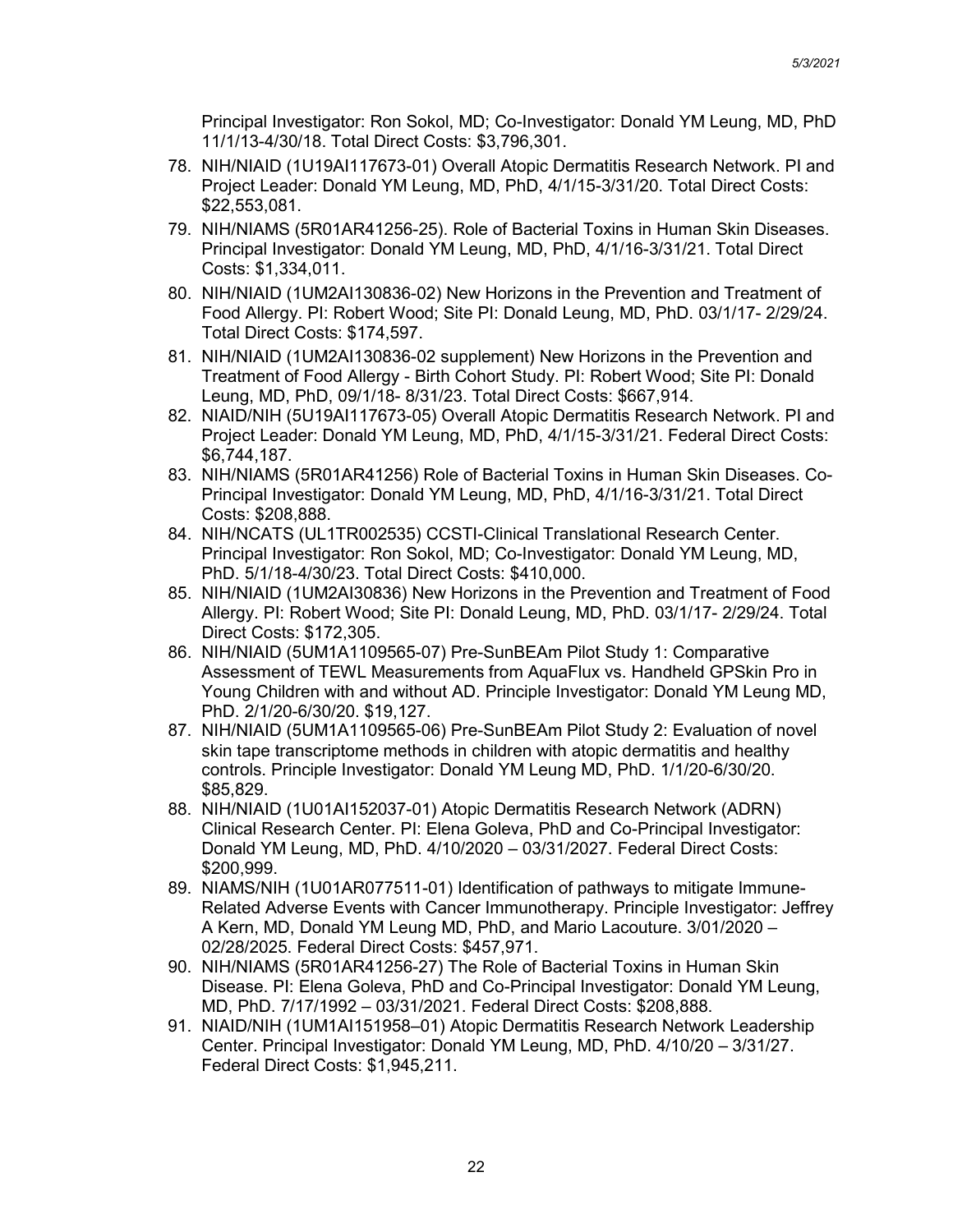- 92. NIAID/NIH (3UM1AI151958-01S1) ADRN LC Supplement COVID-19. Principal Investigator: Donald YM Leung, MD, PhD. 4/30/20 – 3/31/21. Total Direct Costs: \$1,869,010.
- 93. Genentech (CoFAR11/LM40767-JHU) Supplement to New Horizons in the Prevention and Treatment of Food Allergy. PI: Robert Wood; Site PI: Donald Leung, MD, PhD. 3/1/20 – 2/28/21. \$174,597.
- 94. NIH/NIAID (5UM1AI130780-04) CoFAR Clinical Research Unit. Principal Investigator: Donald YM Leung, MD, PhD. 3/1/17-2/29/24. Federal Direct Costs: \$148,264.
- 95. NIH/NIAID (1R01AI147462-01A1) SEAL (Stopping Atopic dermatitis and Allergy) Study: Prevent allergy by enhancing the skin barrier. Co-Principal Investigator: Donald YM Leung, MD, PhD. 07/01/20 - 06/30/27. \$788,494. Clinical Trial number: NCT03742414.
- 96. NIH/NIAID (2UM1AI109565-08) Systemic Allergic Reactions to SARS-CoV-2 Vaccination. PI: Gerald Nepom, MD, PhD; Site PI: Donald Leung, MD, PhD. 2/1/21- 1/31/22. Total Direct Costs: \$585,150.

## **XI. BIBLIOGRAPHY (Selected)**

## **A. Peer reviewed journal articles (H index = 119)**

- 1. **Leung DYM**, Glagov S, Mathews MB. Cyclic stretching stimulates synthesis of matrix components by arterial smooth muscle cells *in vitro*. Science. 1976;191:475-7. PMID: 128820.
- 2. **Leung DYM,** Glagov S, Mathews M. Elastin and collagen accumulation in rabbit ascending aorta and pulmonary trunk during postnatal growth: correlation of cellular synthetic response with medial tension. Circ Res. 1977;41(3):316-23. PMID: 890887.
- 3. **Leung DYM**, Glagov S, Mathews M. A new in vitro system for studying cell response to mechanical stimulation. Different effects of cyclic stretching and agitation on smooth muscle cell biosynthesis. Exp Cell Res. 1977;109:285-98. PMID: 334559.
- 4. **Leung DYM**, Rhodes AR, Geha RS. Enumeration of T cell subsets in atopic dermatitis using monoclonal antibodies. J Allergy Clin Immunol. 1981:67(6):450-5. PMID: 6980906.
- 5. Geha RS, Reinherz EL, **Leung DYM**, Schlossman S, Rosen FS. Deficiency of suppressor T cells in the hyperimmunoglobulin E syndrome. J Clin Invest. 1981;68(3):783-91. PMCID: PMC370861.
- 6. **Leung DY**, Geha RS. Immune mechanisms in atopic dermatitis. Springer Semin Immunopathol. 1981;4(3):275-91. PMID: 7041302.
- 7. **Leung DYM**, Parkman R, Wood N, Rhodes AR, Geha RS. Cell-mediated cytotoxicity against skin fibroblasts in atopic dermatitis. J Immunol. 1982;128(4):1736-41. PMID: 7061848.
- 8. **Leung DYM**, Siegel RL, Grady S, Krensky A, Meade R, Reinherz EL, Geha RS. Immunoregulatory abnormalities in mucocutaneous lymph node syndrome. Clin Immunol Immunopathol. 1982;23(1):100-12. PMID: 7047030.
- 9. Twarog FJ, **Leung DYM**. Anaphylaxis to a component of isoetharine (sodium bisulfite). JAMA. 1982;248(16):2030-1. PMID: 7120631.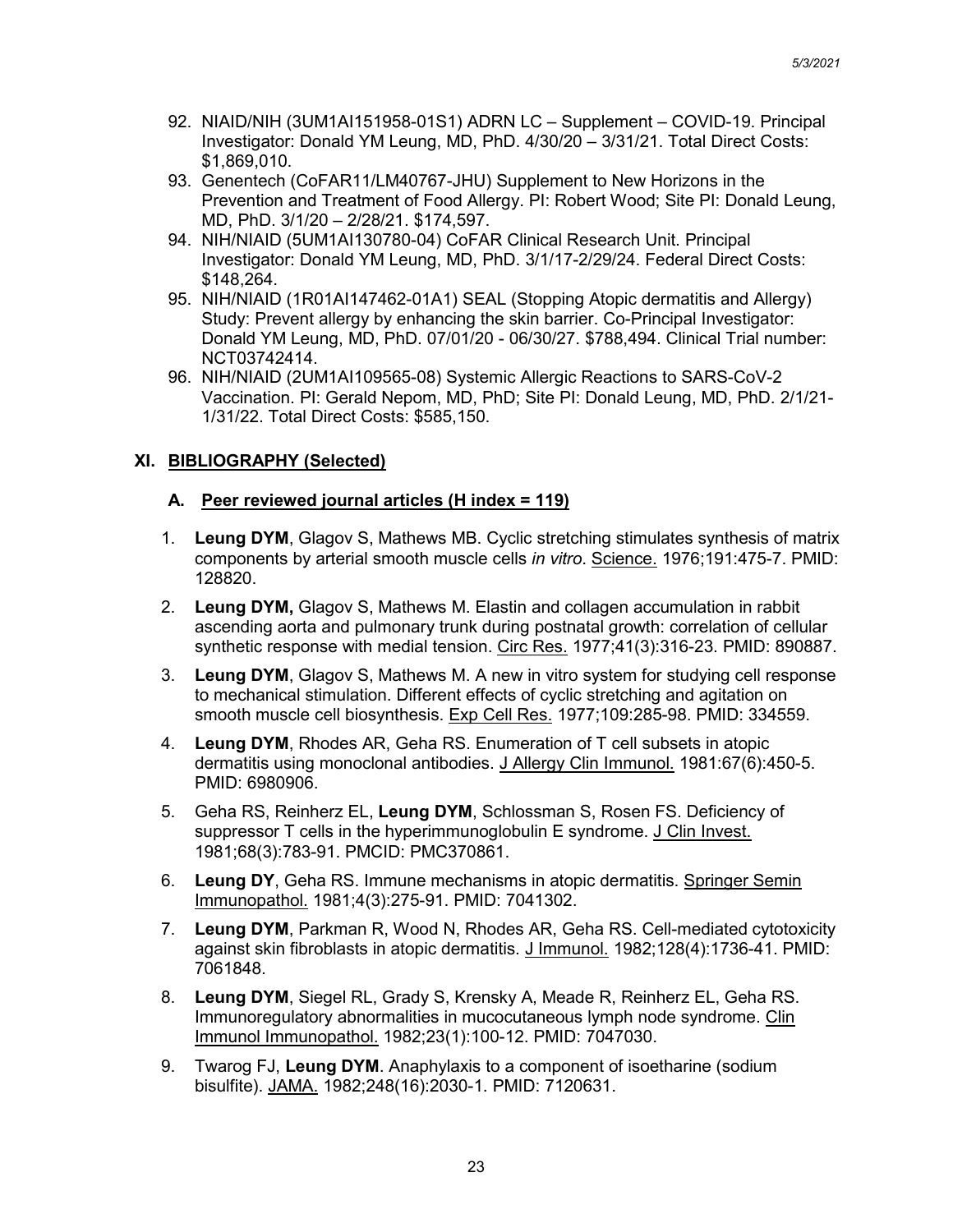- 10. Saryan JA, Rappaport J, **Leung DYM**, Parkman R, Geha RS. Regulation of human immunoglobulin E synthesis in acute graft versus host disease. J Clin Invest. 1983;71(3):556-64. PMCID: PMC436903.
- 11. Saryan JA, **Leung DY**, Geha RS. Induction of human IgE synthesis by a factor derived from T cells of patients with hyper IgE states. Monogr Allergy. 1983;18:256- 8. PMID: 6606120.
- 12. Sheehy MJ, Quinteri FB, **Leung DYM**, Geha RS, Dubey DP, Limmer CE, Yunis EJ. A human large granular lymphocyte clone with material killer-like activity and T celllike surface markers. J Immunol. 1983;130:524-6. PMID: 6600239.
- 13. Saryan JA, **Leung DYM**, Geha RS. Induction of human IgE synthesis by a factor derived from T cells of patients with hyper IgE states. J Immunol. 1983;130:242-7. PMID: 6292303.
- 14. **Leung DYM**, Bhan AK, Schneeberger EE, Geha RS. Characterization of the mononuclear cell infiltrate in atopic dermatitis using monoclonal antibodies. J Allergy Clin Immunol. 1983;71:47-56. PMID: 6337197.
- 15. **Leung DY**, Saryan JA, Frankel R, Lareau M, Geha RS. Impairment of the autologous mixed lymphocyte reaction in atopic dermatitis. J Clin Invest. 1983;72:1482-6. PMCID: PMC370432.
- 16. **Leung DY**, Wood N, Dubey D, Rhodes AR, Geha RS. Cellular basis of defective cellmediated lympholysis in atopic dermatitis. J Immunol. 1983;130(4):1678-82. PMID: 6220063.
- 17. **Leung DY**, Chu ET, Wood N, Grady S, Meade R, Geha RS. Immunoregulatory T cell abnormalities in mucocutaneous lymph node syndrome. J Immunol. 1983;130(5):2002-4. PMID: 6220072.
- 18. Sheehy MJ, Agostina RM, Quinteri FB, **Leung DY**, Geha RS, Yunis EJ. Morphology of human T lymphocyte clones. Lab Invest. 1983;48(5):549-55. PMID: 6601742.
- 19. Geha R, Parkman R, **Leung DY**, Keohan ML, Dunn MJ, Rappaport J. Immunoregulatory abnormalities following bone marrow transplantation. J Exp Clin Cancer Res. 1983;2:83-8.
- 20. **Leung DY**, Brozek C, Frankel R, Geha RS. IgE specific suppressor factors in normal human serum. Clin Immunol Immunopathol. 1984;32:339-50. PMID: 6467688.
- 21. Butrus SI, **Leung DY**, Kenyon KR, Gellis S, Baum J, Abelson MB. Vernal coniunctivitis in the hyperimmunoglobulinemia E syndrome. Ophthalmology. 1984;91:1213-6. PMID: 6240007.
- 22. Young MC, **Leung DY**, Geha RS. Production of IgE potentiating factor by human T cell lines bearing Fc receptors for IgE. Eur J Immunol. 1984;14:871-8. PMID: 6237918.
- 23. Young MC, Sabbah R, Harfi H, **Leung DY**, Geha RS. A T cell lymphoma secreting an IgE specific enhancing factor. J Clin Invest. 1985;75:1977-82. PMCID: PMC425557.
- 24. **Leung DY**. Eczema as a model for the study of cellular interaction. Pediatr Pathol. 1984;2:413.
- 25. **Leung DY**, Geha RS. Regulation of IgE synthesis in man. Clin Immunol Rev. 1984;3:1-24. PMID: 6237817.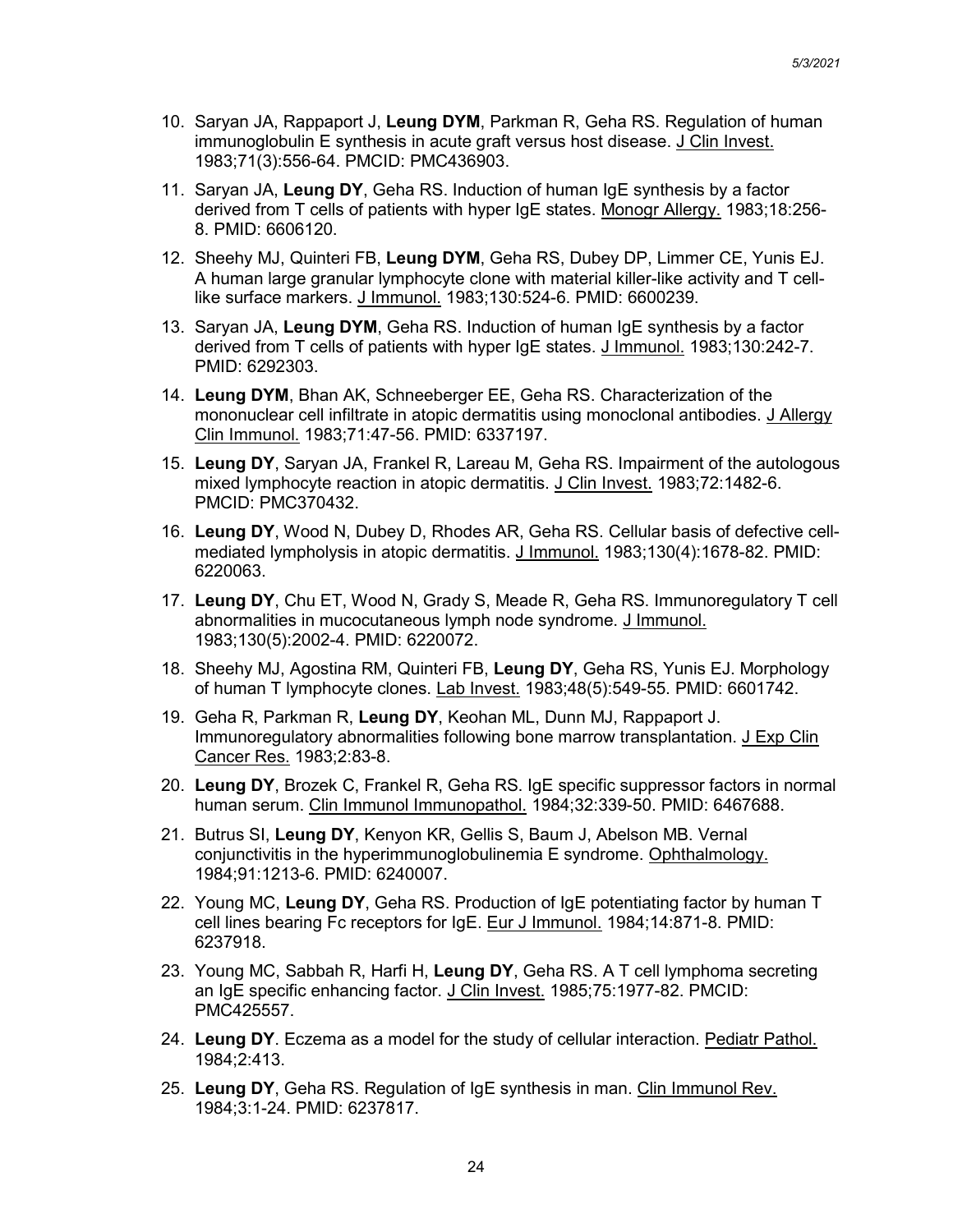- 26. **Leung DY**, Geha RS. Regulation of human IgE synthesis. J Invest Dermatol, 1985;85:155-160. PMID: 2989377.
- 27. Young MC, **Leung DY**, Geha RS. Secretion of IgE-specific potentiating factors by human Fc-epsilon R+ T cell lines. Int Arch Allergy Appl Immunol. 1985;77(1-2):232-4. PMID: 3159683.
- 28. Katzen D, Chu E, Terhorst C, **Leung DY**, Gesner M, Miller RA, Geha RS. Mechanisms of human T cell response to mitogens: IL 2 induce IL 2 receptor expression and proliferation but not IL 2 synthesis in PHA-stimulated T cells.  $\underline{J}$ Immunol. 1985;135:1840-5. PMID: 3926887.
- 29. Umetsu D, **Leung DY**, Jabara H, Geha RS. Differential requirements of B cells from normals and allergic subjects for the induction of IgE synthesis by an alloreactive T cell clone. J Exp Med. 1985;162:202-14. PMCID: PMC2187691.
- 30. **Leung DY**, Geha RS. Immunoregulatory abnormalities in atopic dermatitis. Clin Rev Allergy. 1986;4:67-86. PMID: 2938710.
- 31. **Leung DYM**, Geha RS. Control of IgE synthesis in man. J Clin Immunol. 1986;6:273- 83. PMID: 2943758.
- 32. Geha RS, **Leung DYM**. Cellular abnormalities in patients with elevated IgE levels. J Allergy Clin Immunol. 1986;78(2):995-9. PMID: 3537090.
- 33. Katzen DR, Leiferman KM, Weller PF, **Leung DYM**. Hypereosinophilia and recurrent angioedema in a 2 1/2 year old girl. Am J Dis Child. 1986;140:62-4. PMID: 2934972.
- 34. **Leung DYM**, Frankel R, Wood N, Geha RS. Potentiation of human IgE synthesis by plasma IgE binding factors from patients with hyper IgE syndrome. J Clin Invest. 1986;77:952-7. PMCID: PMC423491.
- 35. **Leung DYM**, Young MC, Wood N, Geha RS. Induction of IgE synthesis in normal human B cells: Sequential requirements for activation by an alloreactive T cell clone and IgE potentiating factors. J Exp Med. 1986;163:713-23. PMCID: PMC2188045.
- 36. **Leung DYM**, Young MC, Geha RS. Induction of IgG and IgE synthesis in normal B cells by autoreactive T cell clones. J Immunol. 1986;136:2851-5. PMID: 2937838.
- 37. **Leung DYM**, Collins T, LaPierre LA, Geha RS, Pober JS. IgM antibodies present in the acute phase of Kawasaki syndrome lyse cultured vascular endothelial cells stimulated by gamma interferon. J Clin Invest. 1986;77:1428-35. PMCID: PMC424542.
- 38. Quinti I, Brozek C, Geha RS, **Leung DYM**. Circulating IgG antibodies to IgE in atopic syndromes. J Allergy Clin Immunol. 1986;77:586-94. PMID: 3958387.
- 39. Glodé MP, Brogden R, Joffe LS, Adinoff A, **Leung DYM**, Burns JC, Arlian LG. Kawasaki syndrome and house dust mite exposure. J Infect Dis. 1986;5:644-8. PMID: 3797297.
- 40. Young MC, Geha RS, Maksad KN, **Leung DYM**. Characterization of human T cellderived IgE-potentiating factor. Eur J Immunol. 1986;16:1646. PMID: 3488913.
- 41. Newburger JW, Takahashi M, Burns JC, Beiser AS, Chung KJ, Duffy CE, Glodé MP, Mason WH, Reddy V, Sanders SP, Shulman ST, Wiggins JW, Hicks RV, Fulton DR, Lewis AB, **Leung DYM**, Waldman JD, Colton T, Rosen FS, Melish ME. Treatment of Kawasaki syndrome with intravenous gammaglobulin. N Engl J Med. 1986;315:341- 6.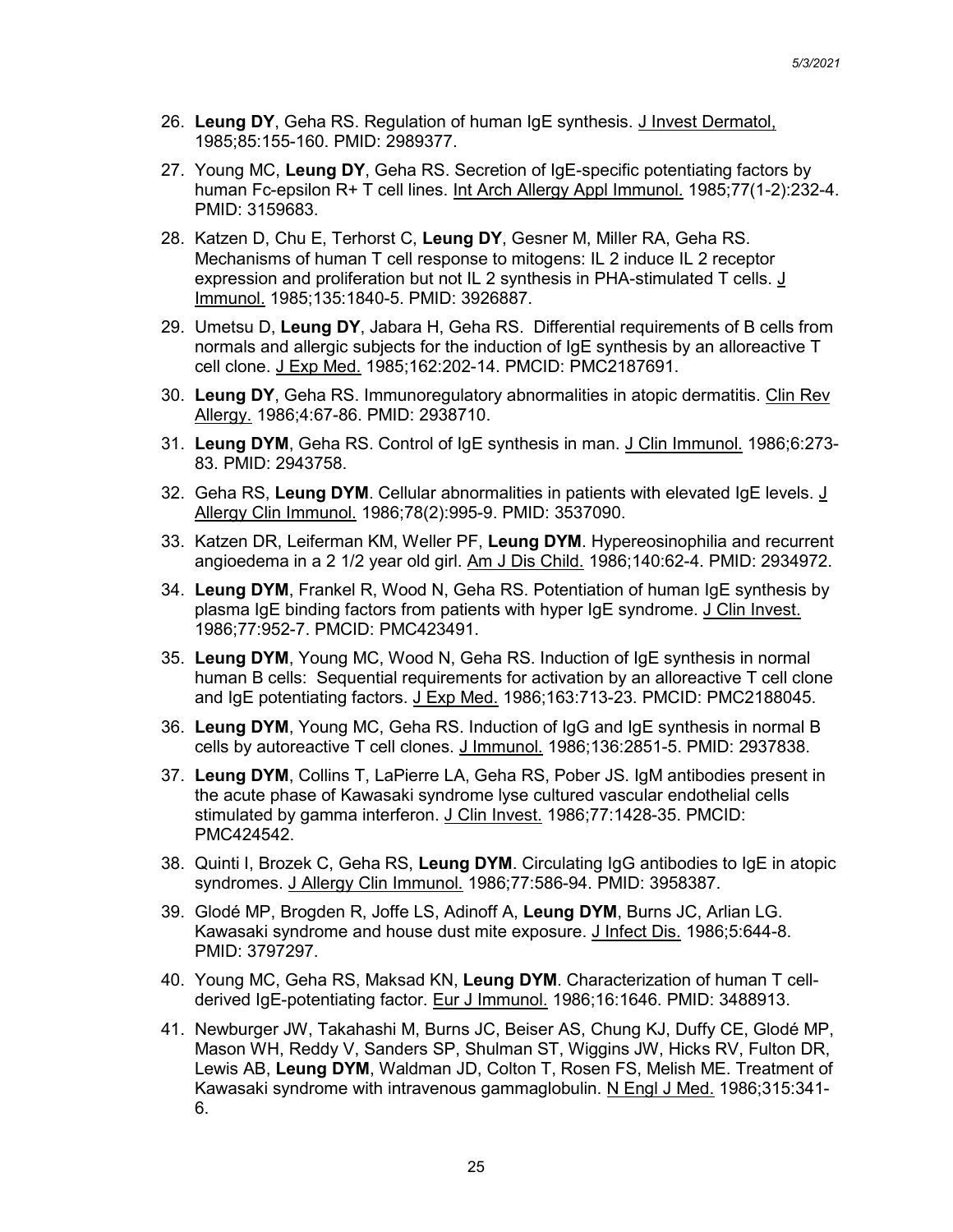- 42. Burns JC, Wiggins JW, Toews WH, Newburger JW, **Leung DYM**, Wilson H, Glodé MP. Clinical spectrum of Kawasaki disease in infants younger than 6 months of age. J Pediatr. 1986;109:759-63. PMID: 3772656.
- 43. **Leung DYM**, Geha RS, Newburger J, Burns J, Fiers W, LaPierre LA, Pober JS. Two monokines, interleukin 1 and tumor necrosis factor render cultured vascular endothelial cells susceptible to lysis by antibodies circulating during Kawasaki Syndrome. J Exp Med. 1986;164:1958-72. PMCID: PMC2188474.
- 44. Burns JC, Geha RS, Schneeberger, Newburger J, Rosen FS, Glezen LS, Huang AS, **Leung DYM**. Polymerase activity in lymphocyte culture supernatants from patients with Kawasaki disease. Nature. 1986;323:814-6. PMID: 2430187.
- 45. **Leung DY**. Immunologic abnormalities in Kawasaki syndrome. Prog Clin Biol Res. 1987;250:159-65. PMID: 3501125.
- 46. Geha RS, **Leung DYM**. Regulation of the human allergic response. Int Arch Allergy Appl Immunol. 1987;82(3-4):389-91. PMID: 3553028.
- 47. **Leung DYM**, Geha RS. Regulation of the human IgE antibody response. Int Rev Immunol. 1987;2(1):75-91. PMID: 2976801.
- 48. **Leung DYM**, Burns J, Newburger J, Geha RS. Reversal of lymphocyte activation in vivo in the Kawasaki syndrome by intravenous gammaglobulin. J Clin Invest. 1987;79:468-72. PMID: 2433307.
- 49. **Leung DYM**, Schneeberger EE, Siraganian RP, Geha RS, Bhan AK. The presence of IgE on macrophages and dendritic cells infiltrating into the skin lesion of atopic dermatitis. Clin Immunol Immunopathol. 1987;42:328-37. PMID: 3549069.
- 50. **Leung DYM**, Geha RS. Clinical and immunologic aspects of the hyperimmunoglobulin E syndrome. Hematol Oncol Clin North Am. 1988;2(1):81-100. PMID: 3279022.
- 51. Lee BW, Geha RS, **Leung DYM**. IgE response and its regulation in allergic diseases. Pediatr Clin North Am. 1988;35(5):953-67. PMID: 3050837.
- 52. **Leung DYM**. Immunology of Kawasaki disease. ISI Atlas of Science. Immunology. 1988;1:49-52.
- 53. **Leung DYM**, Key L, Young MC, Van Deck M, Geha RS. Increased *in vitro* bone resorption by monocytes in the hyper-immunoglobulin E syndrome. J Immunol. 1988;140:84-8. PMID: 3422080.
- 54. **Leung DYM**, Ambrosino DM, Arbeit RD, Newton JL, Geha RS. Impaired antibody responses in the hyperimmunoglobulinemia E syndrome. J Immunol. 1988;81:1082- 7.
- 55. Vercelli D, Jabara HH, Lee BW, Woodland N, Geha RS, **Leung DYM**. Human recombinant interleukin 4 induces Fc epsilon R2/CD23 on normal human monocytes. J Exp Med. 1988;167:1406-16. PMCID: PMC2188908.
- 56. **Leung DYM**, Moake JL, Havens PL, Kim M, Pober JS. Lytic anti-endothelial cell antibodies in hemolytic-uremic syndrome. Lancet.1988;2:183-6. PMID: 2899661.
- 57. Brosius CL, Newburger JW, Burns JC, Hojnowski-Diaz P, Zierler S, **Leung DYM**. Increased prevalence of atopic dermatitis in Kawasaki disease. Pediatr Infect Dis J. 1988;7(12):863-6. PMID: 3211629.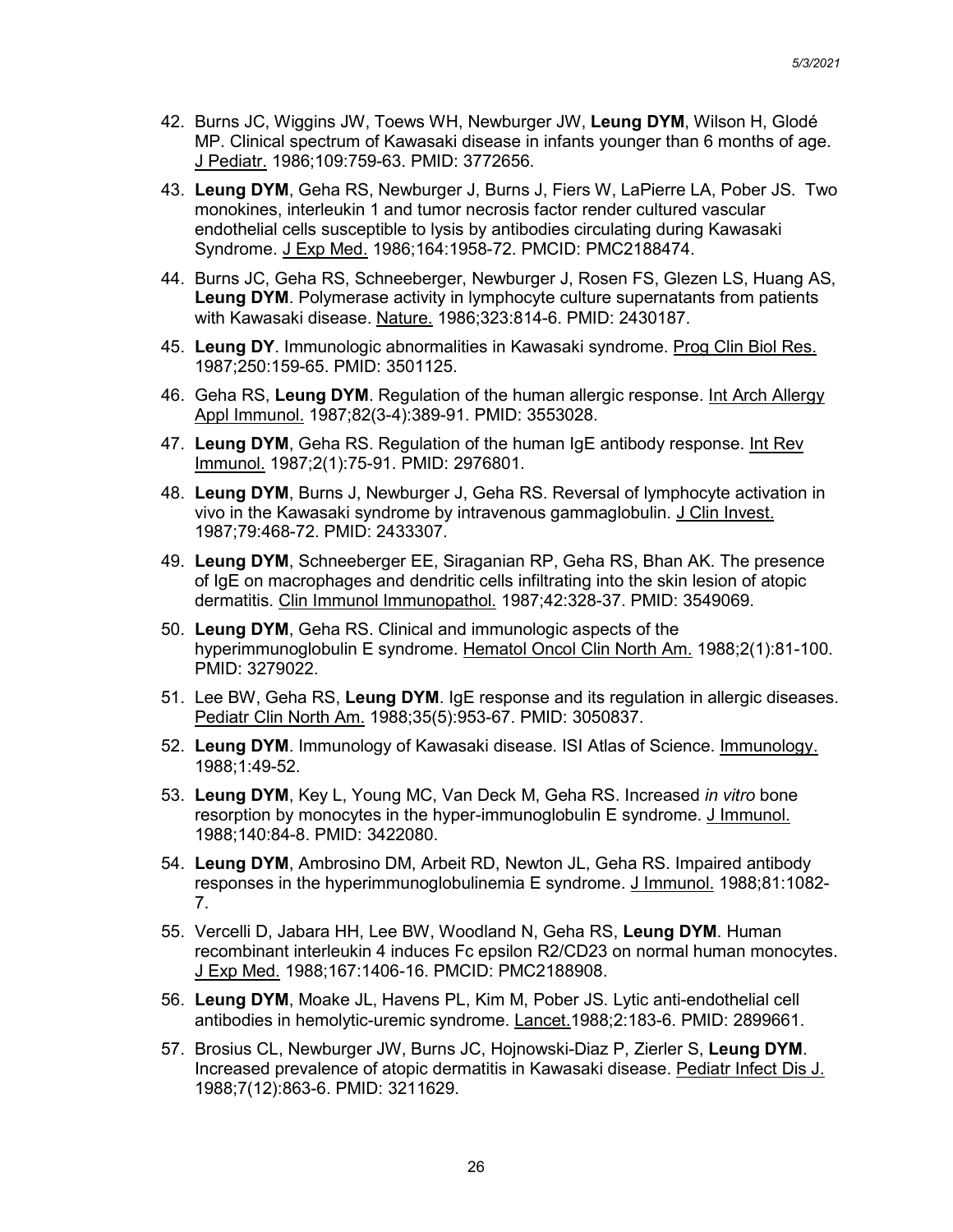- 58. Jabara HH, Ackerman SJ, Arai K, Vercelli D, Yokota T, Abrams J, Umetsu DT, de Vries J, **Leung DYM**, Geha RS. Induction of interleukin-4-dependent IgE synthesis and interleukin-5-dependent eosinophil differentiation by supernatants of a human helper T-cell clone. J Clin Immunol. 1988;8:437-46. PMID: 2975669.
- 59. Kisaki T, **Leung DYM**, Jardieu P, Geha RS, Ishizaka K. Regulatory effects of human IgE-binding factors in the IgE synthesis by human and rat lymphocytes. Eur J Immunol. 1988;18:1663-70. PMID: 3264529.
- 60. Geha RS, **Leung DYM**. Hyper IImunoglobulin E syndrome Immunodefic Rev. 1989;1:155-72. PMID: 2698640..
- 61. **Leung DYM**. Immunomodulation by IVIG in Kawasaki disease. J Allergy Clin Immunol. 1989;84:588-93.
- 62. **Leung DYM**. The immunologic effects of IVIG in Kawasaki disease. Int Rev Immunol. 1989;5:197-202. PMID: 8691053.
- 63. **Leung DYM**. The clinical and immunologic aspects of Kawasaki disease. Immunodefic Rev. 1989;1:261-71. PMID: 2698643.
- 64. **Leung DYM**, Cotran RS, Kurt-Jones E, Burns JC, Newburger JW, Pober JS. Endothelial activation in the pathogenesis of Kawasaki disease. Trans Assoc Am Physicians. 1989;102:131-8. PMID: 2484114.
- 65. Vercelli D, **Leung DYM**, Jabara HH, Geha RS. IL-4 dependent induction of IgE synthesis and CD23 expression by the supernatants of human helper T cell clone. Int Arch Allergy Appl Immunol. 1989;88:119-21. PMID: 2523353.
- 66. **Leung DYM**, Cotran RS, Kurt-Jones E, Burns JC, Newburger JW, Pober JS. Endothelial cell activation and high interleukin-1 secretion in the pathogenesis of acute Kawasaki disease. Lancet. 1989;2:1298-302. PMID: 2480498.
- 67. Burns JC, Huang AS, Newburger JW, Reinhart AL, Walsh MM, **Leung DYM**. Characterization of the polymerase activity associated with cultured peripheral blood mononuclear cells from patients with Kawasaki disease. Pediatr Res. 1990;27:109- 12. PMID: 1690383.
- 68. **Leung DYM**. Immunologic aspects of Kawasaki disease. J Rheumatol. 1990;(suppl 24)17:15-8.
- 69. **Leung DYM**, Hirsch RL, Schneider L, Moody C, Takaoka R, Li SH, Meyerson LA, Mariam SG, Goldstein G, Hanifin JM. Thymopentin therapy reduces the clinical severity of atopic dermatitis. J Allergy Clin Immunol. 1990;85:927-33.
- 70. Vercelli D, Jabara HH, Cunningham-Rundles C, Abrams JS, Lewis DB, Meyer J, Schneider LC, **Leung DYM**, Geha RS. Regulation of immunoglobulin (Ig)E synthesis in the hyper-IgE syndrome. J Clin Invest. 1990;85(5):1666-71.
- 71. Boguniewicz M, Jaffe H, Izu A, Sullivan MJ, York D, Geha RS, **Leung DYM**. Recombinant gamma interferon in treatment of patients with atopic dermatitis and elevated IgE levels. Am J Med. 1990;88:365-70.
- 72. **Leung DYM**. Immune mechanisms in atopic dermatitis and relevance to treatment. Allergy Proc. 1991;12:339-46.
- 73. **Leung DYM**. The potential role of cytokine-mediated vascular endothelial activation in the pathogenesis of Kawasaki disease. Acta Paediatrica Japonica. 1991;33:739- 44.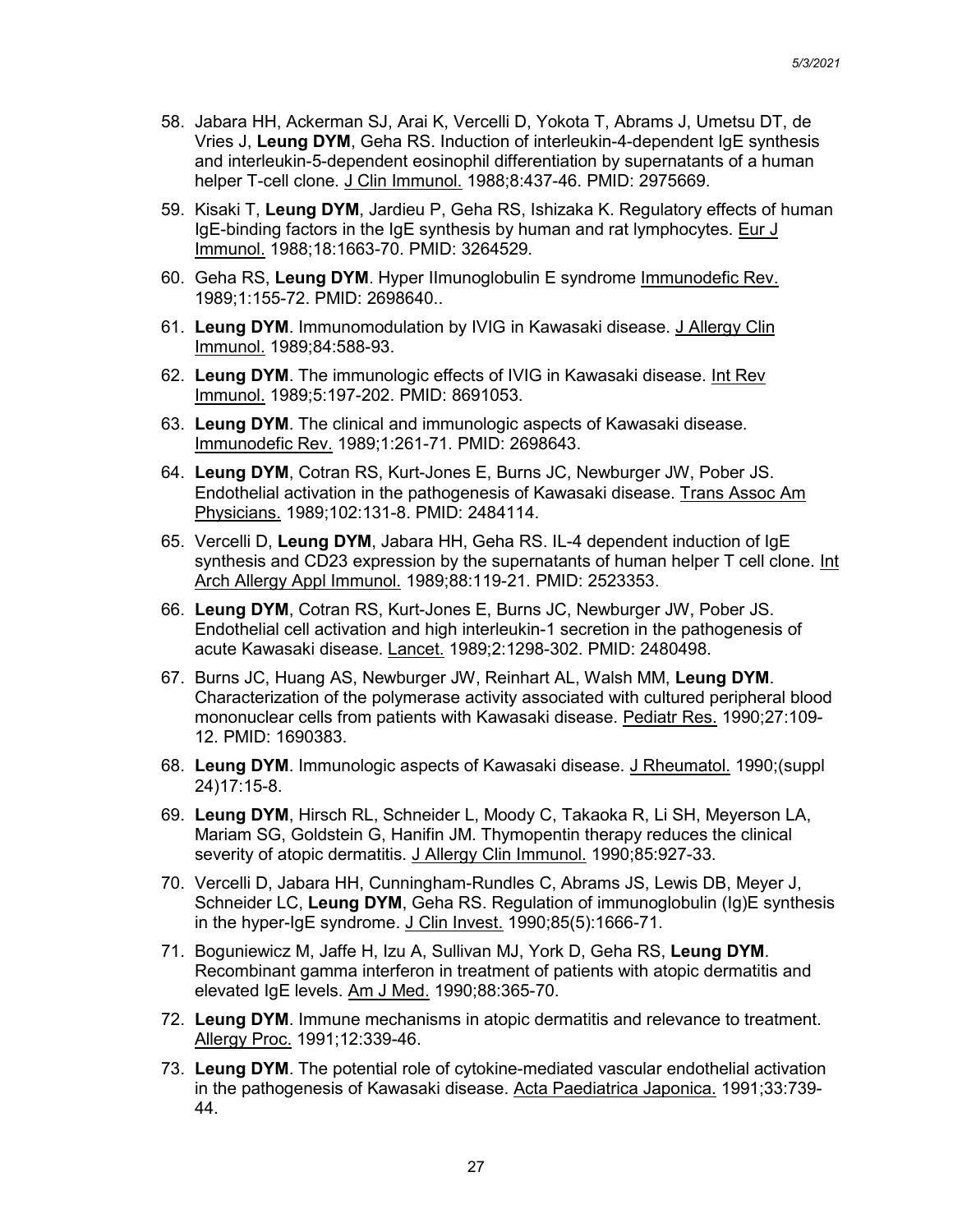- 74. **Leung DYM**. Immunologic aspects of Kawasaki disease: Implications for pathogenesis and therapy. Clin Cardiol. 1991;14:11-5.
- 75. Polla BS, **Leung DYM**, Saurat JH, Holgate S, Cordier J, Junod A. Poumon et Peau: de la cytopathologie a la clinique. Revue Medicale de la Suisse Romande. 1991;111:551-7.
- 76. **Leung DYM**. New developments in Kawasaki disease. Curr Opin Rheumatol. 1991;3:46-55.
- 77. Kamada M, Twarog FJ, and **Leung DYM**. A comparison of multiple versus single antibiotic sensitivity in pediatric patients. Allergy Proc. 1991;12:347-350.
- 78. **Leung DYM**, Kelly CP, Boguniewicz M, Pothoulakis C, LaMont JT, Flores A. Treatment with intravenously administered gamma globulin of chronic relapsing colitis induced by clostridium difficile toxin. J Pediatr. 1991;118:633-7.
- 79. **Leung DYM**, Pober JS, Cotran RS. Expression of endothelial-leukocyte adhesion molecule-1 in elicited late phase allergic reactions. J Clin Invest. 1991;87(5):1805-9.
- 80. Abe J, Forrester J, Nakahara T, Lafferty JA, Kotzin BL, **Leung DYM**. Selective stimulation of human T cells with streptococcal erythrogenic toxins A and B. J Immunol. 1991;146:3747-50.
- 81. **Leung DYM**. Immunoregulatory effects of IVIG in Kawasaki's disease and other autoimmune diseases. Clin Rev Allergy. 1992;10:93-104.
- 82. **Leung DYM**. The immunoregulatory effects of IVIG in Kawasaki disease and other autoimmune diseases. Clin Rev Allergy. 1992;10(1-2):93-104.
- 83. Nicol N, **Leung DYM**. Clinical aspects of atopic dermatitis. Am J Asthma Allergy. 1992;5:97-106.
- 84. Boguniewicz M, **Leung DYM**. Adverse drug reactions to antibiotics. Pediatr Pulmonol. 1992;12:113-22.
- 85. Polla BS, **Leung DYM**. Monocytes from patients with severe atopic dermatitis are primed for superoxide production. J Allergy Clin Immunol. 1992;89:545-51.
- 86. Abe J, Kotzin BL, Jujo, K, Melish, ME, Glodé MP, Kohsaka, T, **Leung DYM**. Selective expansion of T cells expressing Vbeta2 and Vbeta8 in Kawasaki disease. Proc Natl Acad Sci USA. 1992;89:4066-70.
- 87. Alvarez J, Surs W, **Leung DYM**, Iklé D, Gelfand EW, Szefler SJ. Steroid resistant asthma: Immunologic and pharmacologic features. J Allergy Clin Immunol. 1992;89:714-21.
- 88. **Leung DYM**. Immunopathology of atopic dermatitis. Springer Semin Immunopathol. 1992;13:427-40.
- 89. Li SH, Chan SC, Toshitani A, **Leung DYM**, Hanifin JM. Effect of interleukin 4 on monocyte phosphodiesterase activity. J Invest Dermatol. 1992;99:65-70.
- 90. Tollerud DJ, Weiss ST, **Leung DYM**. Elevated soluble interleukin-2 receptor levels in young healthy cigarette smokers. Int Arch Allergy Appl Immunol. 1992;97:25-30.
- 91. Jujo K, Renz H, Abe J, Gelfand EW, **Leung DYM**. Decreased gamma interferon and increased interleukin-4 production promote IgE synthesis in atopic dermatitis. J Allergy Clin Immunol. 1992;90:323-30.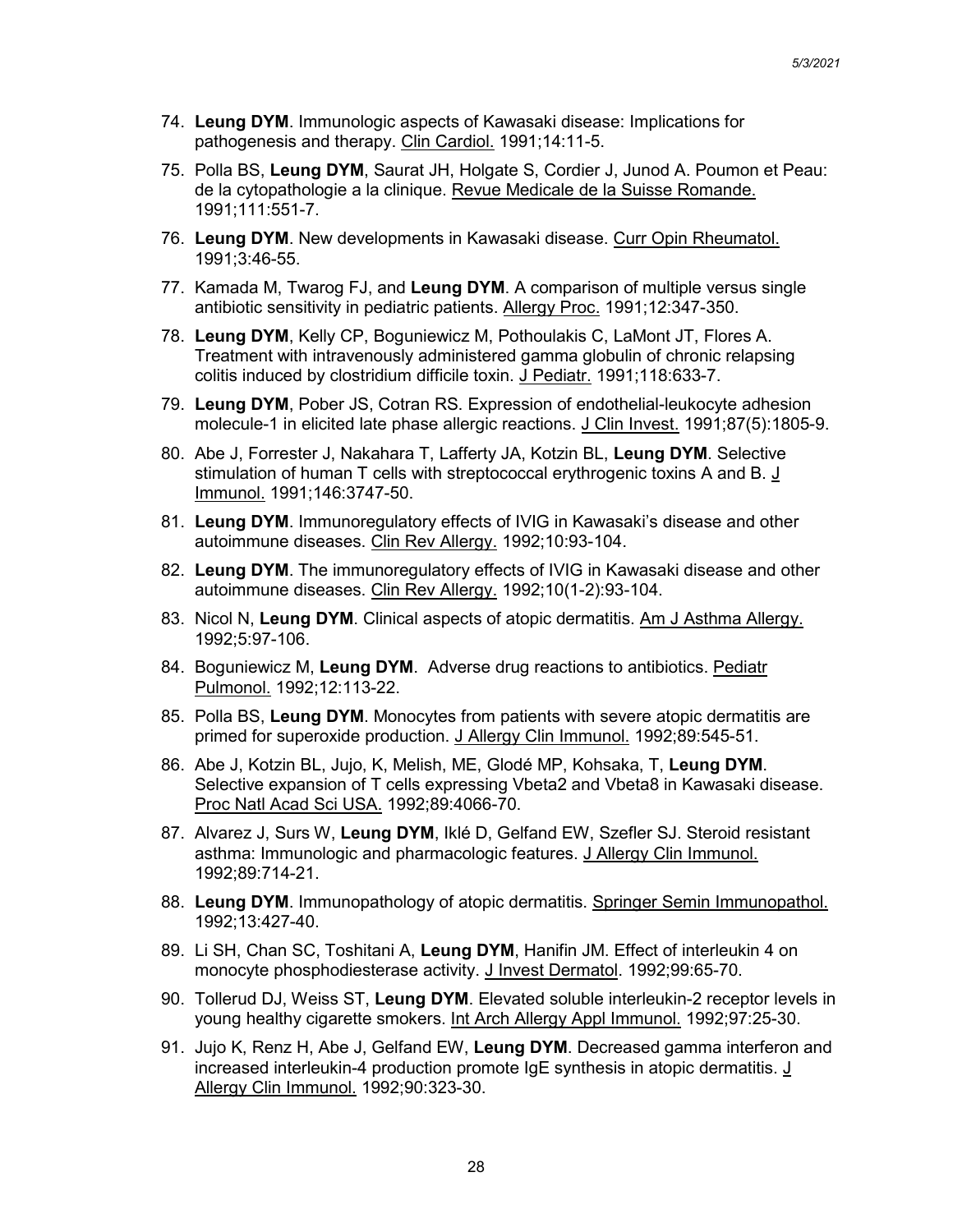- 92. Oppenheimer J, Nelson H, Bock SA, Christensen F, **Leung DYM**. Treatment of peanut allergy with rush immunotherapy. J Allergy Clin Immunol. 1992;90(2):256-62.
- 93. Kamada AK, **Leung DYM**, Gleason MC, Hill MR, Szefler SJ. High-dose systemic glucocorticoid therapy in the treatment of severe asthma: a case of resistance and patterns of response. J Allergy Clin Immunol. 1992;90:685-7.
- 94. Renz H, Or R, Domenico J, **Leung DYM**, Gelfand EW. Reciprocal regulatory effects of IL-4 on cell growth and immunoglobulin in Ig-secreting human B-cell lines. Clin Immunol Immunopathol. 1992;64:233-41.
- 95. Renz H, Jujo K, Bradley, KL, Domenico J, Gelfand EW, **Leung DYM**. Enhanced IL-4 production and IL-4 receptor expression in atopic dermatitis and their modulation by interferon-gamma. J Invest Dermatol. 1992;99:403-8.
- 96. Kamada AK, **Leung DYM**, Szefler SJ. Steroid resistance in asthma: our current understanding. Pediatr Pulmonol. 1992:14:180-6.
- 97. **Leung DYM**. Review of immunological and pharmacological aspects of atopic and contact eczema. J Invest Dermatol. 1992;99:666-7.
- 98. Abe J, Kotzin BL, Meissner C, Melish ME, Takahashi M, Fulton D, Romagne F, Malissen B, **Leung DYM**. Characterization of T cell repertoire changes in acute Kawasaki disease. J Exp Med. 1993;177:791-6. PMCID: PMC2190929
- 99. **Leung DYM**. Mechanisms controlling the human IgE response: new directions in the therapy of allergic diseases. Pediatr Res. 1993;33:S56-S63.
- 100.**Leung DYM**. Kawasaki disease. Curr Opin Rheumatol. 1993;5:41-50.
- 101.Hanifin J, Schneider LC, **Leung DYM**, Ellis CN, Jaffe HS, Izu AE, Bucalo LR, Hirabayashi SE, Tofte SJ, Cantu GC, Milgrom H, Boguniewicz M, Cooper K. Recombinant interferon gamma therapy for atopic dermatitis. J Am Acad Dermatol. 1993;28:189-97.
- 102.Jujo K, Renz H, Gelfand EW, **Leung DYM**. Pokeweed mitogen induces IgE synthesis in the presence of a blocking antibody to the interferon-gamma receptor. J Allergy Clin Immunol. 1993;91:1206-16.
- 103.Martin RJ, Boguniewicz M, Henson JE, Celniker A, Williams, Giorno R, **Leung DYM**. The safety and effect of inhaled interferon gamma in normal human airways. Am Rev Respir Dis. 1993;148:1677-82.
- 104.Hamilos DL, **Leung DYM**, Wood R, Meyers A, Stephens JK, Barkans J, Meng Q, Cunningham L, Bean DK, Kay AB, et al. Chronic hyperplastic sinusitis: association of tissue eosinophilia with mRNA expression of granulocyte-macrophage colonystimulating factor and interleukin-3. J Allergy Clin Immunol. 1993;92:39-48.
- 105.**Leung DYM**, Walsh P, Giorno R, Norris DA. A potential role for superantigens in the pathogenesis of psoriasis. J Invest Dermatol. 1993;100:225-8.
- 106.Kotzin BL, **Leung DYM**, Kappler J, Marrack P. Superantigens and their potential role in human disease. Adv Immunol. 1993;54:99-166.
- 107.Kamada AK, Szefler SJ, **Leung DYM**. The growing problem of steroid-resistant asthma. Drug Ther. 1993;23:55-62.
- 108.Kam JC, Szefler SJ, Surs W, Sher ER, **Leung DYM**. Combination IL-2 and IL-4 reduces glucocorticoid receptor-binding affinity and T cell response to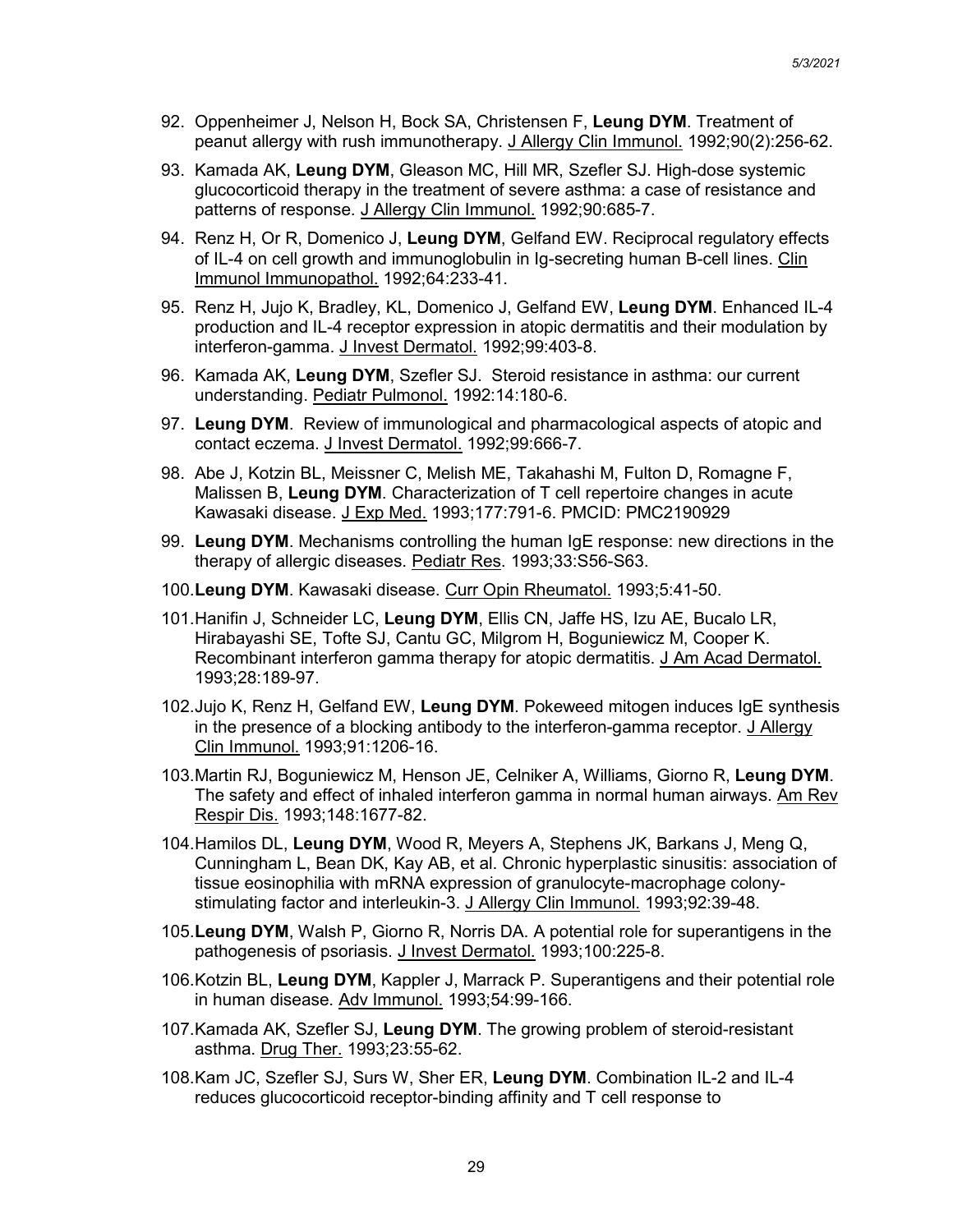glucocorticoids. J Immunol. 1993;151(7):3460-6.

- 109.Boguniewicz M, Schneider LC, Milgrom H, Newell D, Kelly N, Tam P, Izu AE, Jaffe HS, Bucalo LR, **Leung DYM**. Treatment of steroid-dependent asthma with recombinant interferon-gamma. Clin Exp Allergy. 1993;23:785-90.
- 110.**Leung DYM**, Harbeck H, Bina P, Reiser RF, Yang E, Norris DA, Hanifin JM, Sampson HA. Presence of IgE antibodies to staphylococcal enterotoxins on the skin of patients with atopic dermatitis: evidence for a new group of allergens. J Clin Invest. 1993;92:1374-80. PMCID: PMC288279
- 111.**Leung DYM**, Meissner HC, Fulton DR, Murray DL, Kotzin BL, Schlievert PM. Toxic shock syndrome toxin-secreting *Staphylococcus aureus* in Kawasaki syndrome. Lancet. 1993;342:1385-88. PMID: 7901681
- 112.Abe J, Takeda T, Watanabe Y, Kobayashi N, **Leung DYM**, Kohsaka T. Evidence for superantigen production by isolates of *Yersinia pseudotuberculosis*. J Immunol. 1993;151:4183-88.
- 113.**Leung DYM**. Role of IgE in atopic dermatitis. Curr Opin Immunol. 1993;5:956-62.
- 114.**Leung DYM**. Immunology of atopic dermatitis. Clin Rev Allergy. 1993;11:447-70.
- 115.Dorion BJ, Burks AW, Harbeck R, Williams LW, Trumble A, Helm RM, **Leung DYM**. The production of interferon-gamma in response to a major peanut allergy, Ara h II correlates with serum levels of IgE anti-Ara h II. J Allergy Clin Immunol. 1994;93:93- 9.
- 116.Sher ER, **Leung DYM**, Surs W, Kam JC, Kamada AK, Martin R, Szefler SJ. Steroid resistant asthma: cellular mechanisms contributing to inadequate response to glucocorticoid therapy. J Clin Invest. 1994;93:33-9.
- 117.Lack G, Renz H, Saloga J, Bradley KL, Loader JE, **Leung DYM**, Larsen G, Gelfand EW. Nebulized but not parenteral interferon-gamma decreases IgE production and normalizes airways function in a murine model of allergen sensitization. J Immunol. 1994;152:2546-54.
- 118.Meissner HC, Schlievert PM, **Leung DYM**. The mechanisms of immunoglobulin action: observations on Kawasaki syndrome and RSV prophylaxis. Immunol Rev. 1994;139:109-23.
- 119.Renz H, Brodie C, Bradley, KL, **Leung DYM**, Gelfand EW. Enhancement of IgE production by anti-CD40 antibody in atopic dermatitis. J Allergy Clin Immunol. 1994;93:658-68.
- 120.Arend WP, **Leung DYM**. IgG induction of IL-1 receptor antagonist production by human monocytes. Immunol Rev. 1994;139:71-8.
- 121.**Leung DYM**. Mechanisms of the human allergic response: clinical implications. Pediatr Clin North Am. 1994;41:727-43.
- 122.Spahn JD, Kamada AK, Szefler SJ, **Leung DYM**. Difficult-to-control asthma: identification of conditions contributing to poor response to glucocorticoid therapy. Am J Asthma Allergy. 1994;87-93.
- 123.Boguniewicz M, **Leung DYM**. Cellular Inflammation in atopic dermatitis and its clinical implications. Pract Allergy Immunol. 1994;9:94-103.
- 124.Altekrueger I, James WD, **Leung DYM**, Hanifin J, Plewig, Braun-Falco O, Burton JL,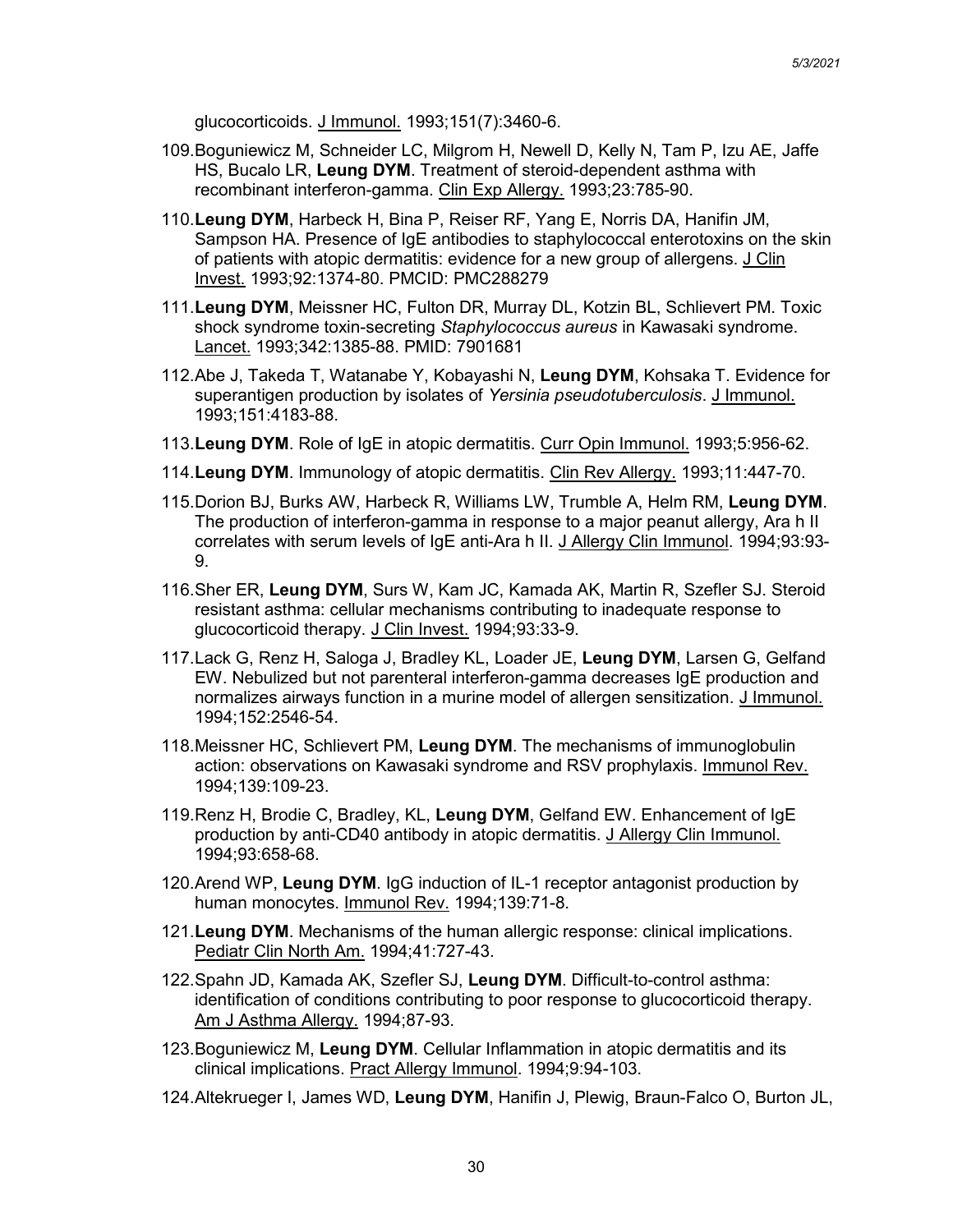Ackerman AB. 'Eczema" revisited. Am J Dermatopathol. 1994;16:517-31.

- 125.Zieg G, Lack G, Harbeck RJ, Gelfand EW, **Leung DYM**. *In vivo* effects of glucocorticoids on IgE production. J Allergy Clin Immunol. 1994;94:222-30.
- 126.Spahn JD, **Leung DYM**, Surs W, Nimmagadda S, Szefler SJ. Effect of prednisone treatment on glucocorticoid receptor binding parameters in poorly controlled asthma. Am J Pediatr Asthma Allergy. 1994;7:87-92.
- 127.Milgrom H, Bender B, Sarlin N, **Leung DYM**. Difficult to control asthma: the challenge posed by non-compliance. Am J Asthma Allergy. 1994;7:141-6.
- 128.Finkel RH Torok TJ, Ferguson PJ, Durigon EL, Zaki SR, **Leung DYM**, Harbeck RJ, Gelfand EW, Saulsbury FT, Hollister JR, Anderson LJ. Chronic parvovirus B19 infection and systemic necrotizing vasculitis: opportunistic infection or etiologic agent? Lancet. 1994;343:1255-8.
- 129.Picker LJ, Martin RJ, Trumble A, Newman LS, Collins PA, Bergstresser PR, **Leung DYM**. Differential expression of lymphocyte homing receptors by human memory/effector T cells in pulmonary versus cutaneous immune effector sites. Eur J Immunol. 1994;24(6):1269-77.
- 130.Hamid Q, Boguniewicz M, **Leung DYM.** Differential In situ cytokine gene expression in acute versus chronic atopic dermatitis. J Clin Invest. 1994;94:870-6. PMCID: PMC296169
- 131.Kamada AK, Spahn JD, Surs W, Brown E, **Leung DYM**, Szefler SJ. Coexistence of glucocorticoid receptor and pharmacokinetic abnormalities: factors contributing to a poor response to glucocorticoids in children with asthma. J Pediatr. 1994;124:984-6.
- 132.Kamada AK, Szefler SJ, **Leung DYM**. The growing problem of steroid-resistant asthma: a clinical challenge. Phys Assist. 1994;18:31-42.
- 133.Abernathy-Carver KJ, Fan LL, Boguniewicz M, Larsen GL, **Leung DYM**. Legionella and pneumocystis pneumonia in asthmatic children on high doses of systemic steroids. Pediatr Pulmonol. 1994;18:135-8.
- 134.Landwehr LP, Lane G, **Leung DYM**. Latex allergy and intraoperative anaphylaxis in a child. Am J Asthma Allergy. 1994;7:205-10.
- 135.Saloga J, Lack G, K Bradley, Renz H, Larsen G, **Leung DYM**, Gelfand EW. Inhibition of the development of immediate hypersensitivity by staphylococcal enterotoxin B. Eur J Immunol. 1994;24:3140-7.
- 136.Boguniewicz M, Martin RJ, Martin D, Gibson U, Celniker A, Williams M, **Leung DYM**. The effects of nebulized recombinant interferon gamma in asthmatic airways. J Allergy Clin Immunol. 1995;95:133-5.
- 137.Boguniewicz M, **Leung DYM**. All that wheezes and sneezes...revisited. Am J Asthma Allergy. 1995;8:41-44.
- 138.Spahn JD, **Leung DYM**, Surs W, Harbeck R, Nimmagadda S, Szefler SJ. Reduced glucocorticoid binding affinity in asthma is related to ongoing allergic inflammation. Am J Respir Crit Care Med. 1995;151:1709-14.
- 139.Clayton MH, **Leung DYM**, Surs W, Szefler SJ. Altered glucocorticoid receptor binding in atopic dermatitis. J Allergy Clin Immunol. 1995;96:421-3.
- 140.**Leung DYM**, Meissner HC, Schlievert PM. The potential role of bacterial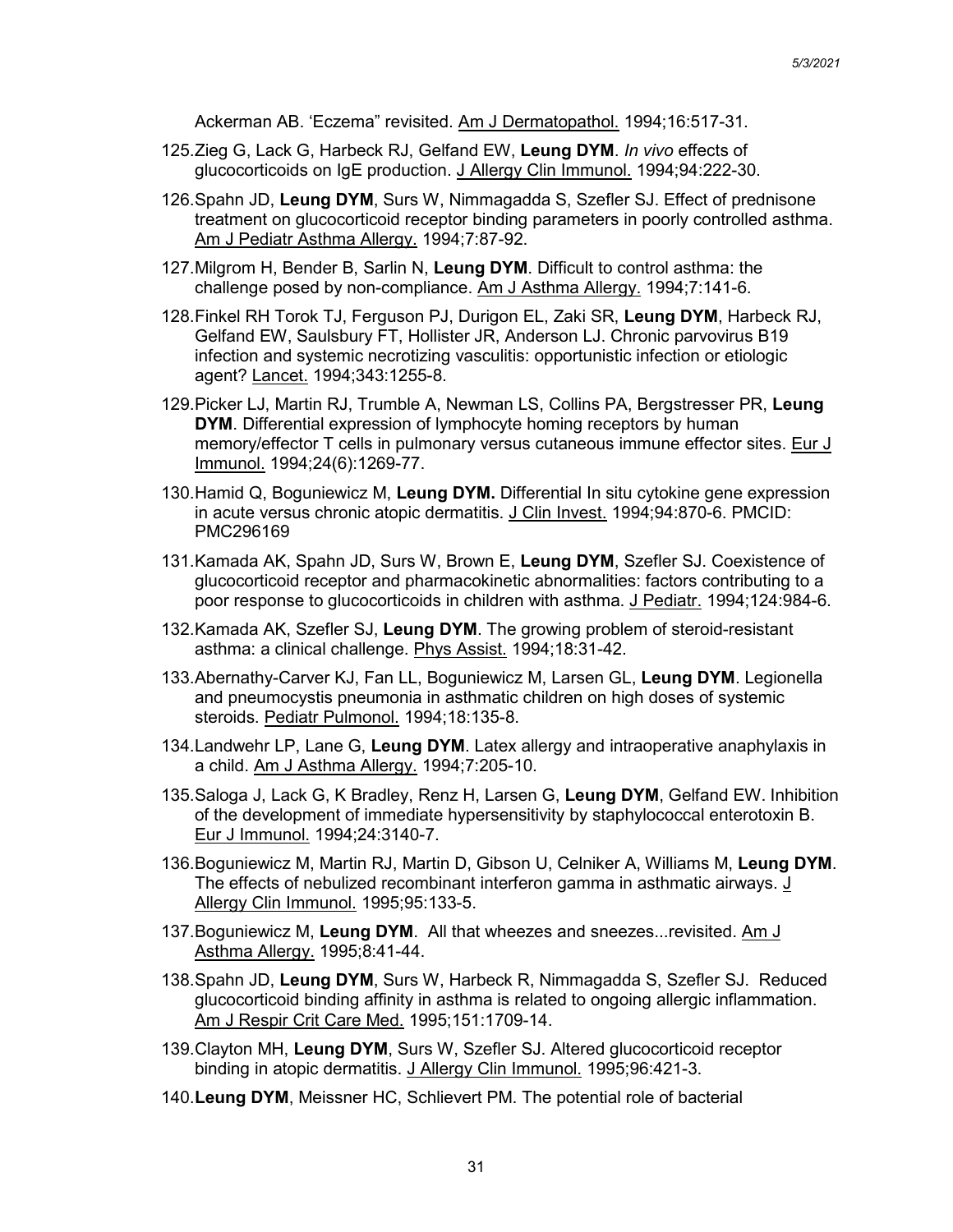superantigens in the pathogenesis of Kawasaki syndrome. J Clin Immunol. 1995;15:11S-17S.

- 141.Schlievert PM, Bohach GA, Ohlendorf DH, Stauffacher CV, **Leung DYM**, Murray DL, Prasad SP, Earhart CA, Jablonski LM, Hoffmann ML, Young-In Chi, B.S. Molecular structure of staphylococcus and streptococcus superantigens. J Clin Immunol. 1995;15:4S-10S.
- 142.**Leung DYM**. Clinical applications of cytokines: Role in pathogenesis, diagnosis and therapy. Immunol Today. 1995;16:111-2.
- 143.Hamilos DL, **Leung DYM**, Wood R, Cunningham L, Bean DK, Yasruel Z, Schotman E, Hamid Q. Evidence for distinct cytokine expression in allergic versus nonallergic chronic sinusitis. J Allergy Clin Immunol. 1995;96(4):537-44.
- 144.Bratton DL, Hamid Q, Boguniewicz M, Doherty DE, Kailey JM, **Leung DYM**. Granulocyte macrophage colony-stimulating factor contributes to enhanced monocyte survival in chronic atopic dermatitis. J Clin Invest. 1995;95:211-8. PMCID: PMC295407.
- 145.Dorion BJ, **Leung DYM**. Selective expansion of T cells expressing Vbeta2 in peanut allergy. Pediatr Allergy Immunol. 1995;6:95-7.
- 146.**Leung DYM**, Martin RJ, Szefler SJ, Sher ER Ying S, Kay AB, Hamid Q. Dysregulation of interleukin-4, interleukin-5, and interferon-gamma gene expression in steroid-resistant asthma. J Exp Med. 1995;181:33-40.
- 147.Lester MR, Hofer MF, Gately M, Trumble A, **Leung DYM**. Down-regulating effects of IL-4 and IL-10 on the IFN-gamma response in atopic dermatitis. J Immunol. 1995;154(11):6174-81.
- 148.Abernathy-Carver KJ, Sampson HA, Picker LJ, **Leung DYM**. Milk-induced eczema is associated with the expansion of T cells expressing cutaneous lymphocyte antigen. J Clin Invest. 1995;95:913-8. PMCID: PMC295586
- 149.**Leung DYM**, Giorno R, Kazemi LV, Flynn PA, Bussel JB. Evidence for superantigen involvement in cardiovascular injury due to Kawasaki syndrome. J Immunol. 1995;155:5018-21.
- 150.**Leung DYM**. The role of bacterial superantigens in Kawasaki syndrome. Allergy Clin Immunol News. 1995;7:43-7.
- 151.Saloga J, Enk AH, Becker D, Mohamadzadeh M, Spieles S, Bellinghauser I, **Leung DYM**, Gelfand EW, Knop J. Modulation of contact sensitivity responses by bacterial superantigen. J Invest Dermatol. 1995;105:220-4.
- 152.**Leung DYM**, Travers JB, Norris DA. The role of superantigens in skin disease. J Invest Dermatol. 1995;105:37S-42S.
- 153.**Leung DYM**, Gately M, Trumble A, Ferguson-Darnell B, Schlievert PM, Picker LJ. Bacterial superantigens induce T cell expression of the skin-selective homing receptor the cutaneous lymphocyte-associated (CLA) antigen via stimulation of IL-12 production. J Exp Med. 1995;181:747-53. PMCID: PMC2191866
- 154.Boguniewicz M, **Leung DYM**. Hypersensitivity reactions to antibiotics commonly used in children. J Pediatr Infect Dis. 1995;14:221-31.
- 155.Hofer MF, Lester MR, Schlievert PM, **Leung DYM**. Upregulation of IgE synthesis by staphylococcal toxic shock syndrome toxin-1 in peripheral blood mononuclear cells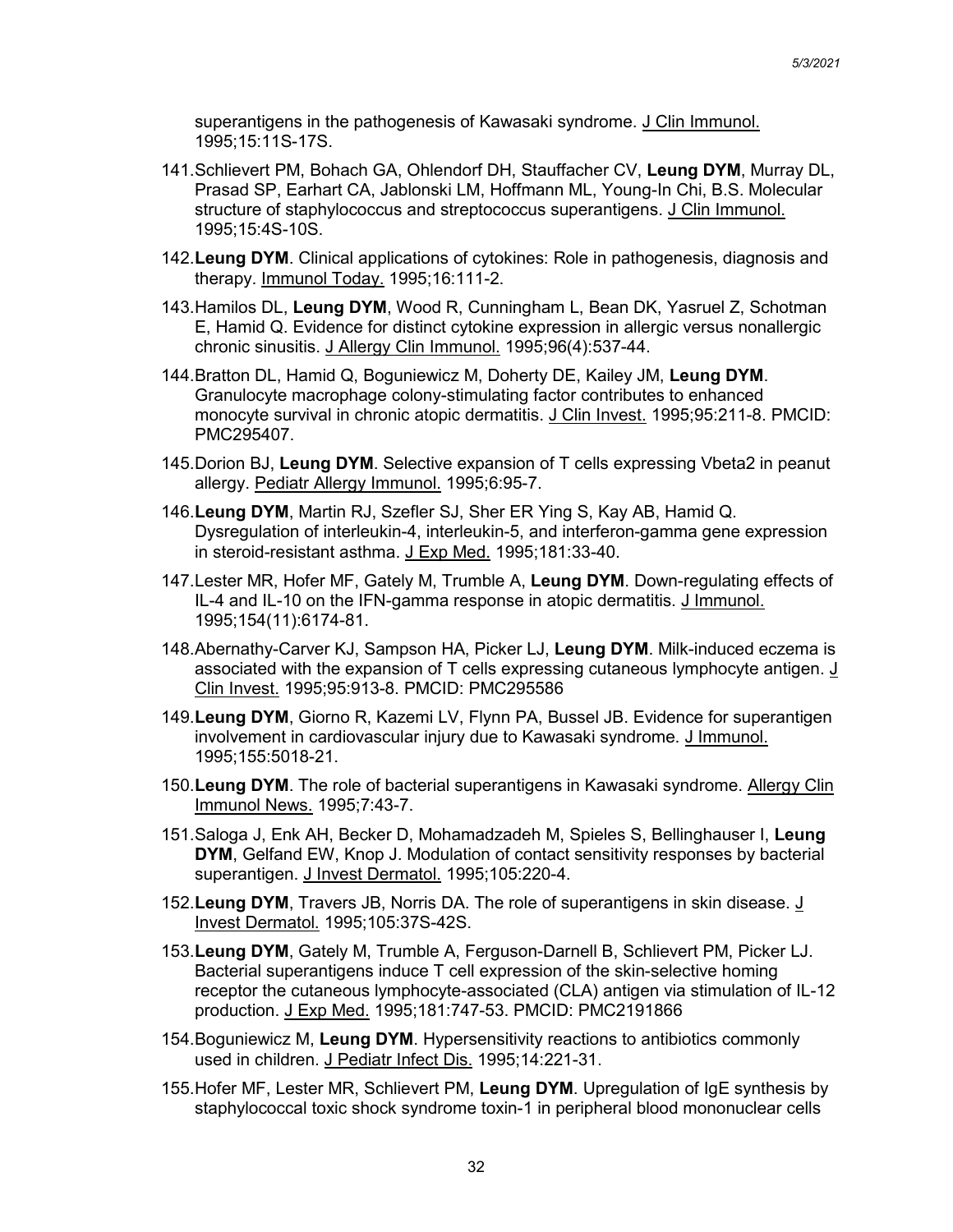from patients with atopic dermatitis. Clin Exp Allergy. 1995;25:1218-27.

- 156.Lester MR, Renz H, Trumble AE, Gelfand EW, **Leung DYM**. Modulatory effects of staphylococcal superantigens on IgE synthesis in atopic dermatitis. Clin Immunol Immunopathol.1995;77:332-8.
- 157.Landwehr LP, Spahn JD, Szefler SJ, **Leung DYM**. Management of steroid-resistant asthma. Clin Immunother. 1995;4:124-37.
- 158.**Leung DYM**. Steroid resistant asthma. West J Med. 1995;163:367-8.
- 159.**Leung DYM**. Atopic dermatitis: the skin as a window into the pathogenesis of chronic allergic diseases. J Allergy Clin Immunol. 1995;96:302-18.
- 160.**Leung DYM**, Meissner HC, Fulton DR, Quimby F, Schlievert PM. Superantigens in Kawasaki syndrome. Clin Immunol Immunopathol. 1995;77:119-26.
- 161.Roesler TA, Bock SA, **Leung DYM**. Management of the child presenting with allergy to multiple foods. Clin Pediatr. 1995;34:608-12.
- 162.Meissner HC, **Leung DYM**. Kawasaki syndrome. Curr Opin Rheumatol. 1995;7:455- 8.
- 163.**Leung DYM**, Meissner HC, Fulton D, Schlievert PM. The potential role of bacterial superantigens in the pathogenesis of Kawasaki syndrome. J Clin Immunol. 1995;15:11S-17S.
- 164.Roesler TA, **Leung DYM**. The child who is allergic to all foods. Cortlandt Forum. 1995;8:138-9.
- 165.**Leung DYM**, Travers JB, Giorno R, Norris DA, Skinner, Aelion J, Kazemi LV, Trumble AE, Kotb M, Schlievert PM. Evidence for a streptococcal superantigendriven process in acute guttate psoriasis. J Clin Invest. 1995;96:2106-12. PMCID: PMC185858
- 166.Paterson RLK, Finkel TH, Lack G, Domenico JM, Delespesse G, **Leung DYM**, Gelfand EW. Triggering through CD40 promotes IL-4-induced CD23 production: enhanced soluble CD23 release in atopic disease. Eur J Immunol. 1996;26:1979-84.
- 167.Boguniewicz M, **Leung DYM**. New concepts in atopic dermatitis. Comprehensive Therapy.1996;22:144-51.
- 168.Spahn JD, Landwehr LP, Nimmagadda SR, Surs W, **Leung DYM**, Szefler SJ. Effects of glucocorticoids on lymphocyte activation in steroid-sensitive and steroidresistant asthmatics. J Allergy Clin Immunol. 1996;98:1073-9.
- 169.**Leung DYM**. Kawasaki disease: immunomodulatory benefit and potential toxin neutralization by IVIG. Clin Exp Immunol. 1996;104:49-54.
- 170.Makida R, Hofer MF, Takase K, Cambier JC, **Leung DYM**. Bacterial superantigens induce Vbeta -specific T cell receptor internalization. Mol Immunol. 1996;33:891-900.
- 171.**Leung DYM**. Superantigens related to Kawasaki syndrome. Springer Semin Immunopathol. 1996;17:385-96.
- 172.Walsh P, Norris DA, Abe J, Martin DK, Giorno R, **Leung DYM**. *Candida albicans* induces selective expansion of human T lymphocytes expressing the T cell receptor variable region Vbeta5.1. J Dermatol Sci. 1996;12:140-6.
- 173.Saloga J, **Leung DYM**, Reardon C, Giorno RC, Born W, Gelfand EW. Cutaneous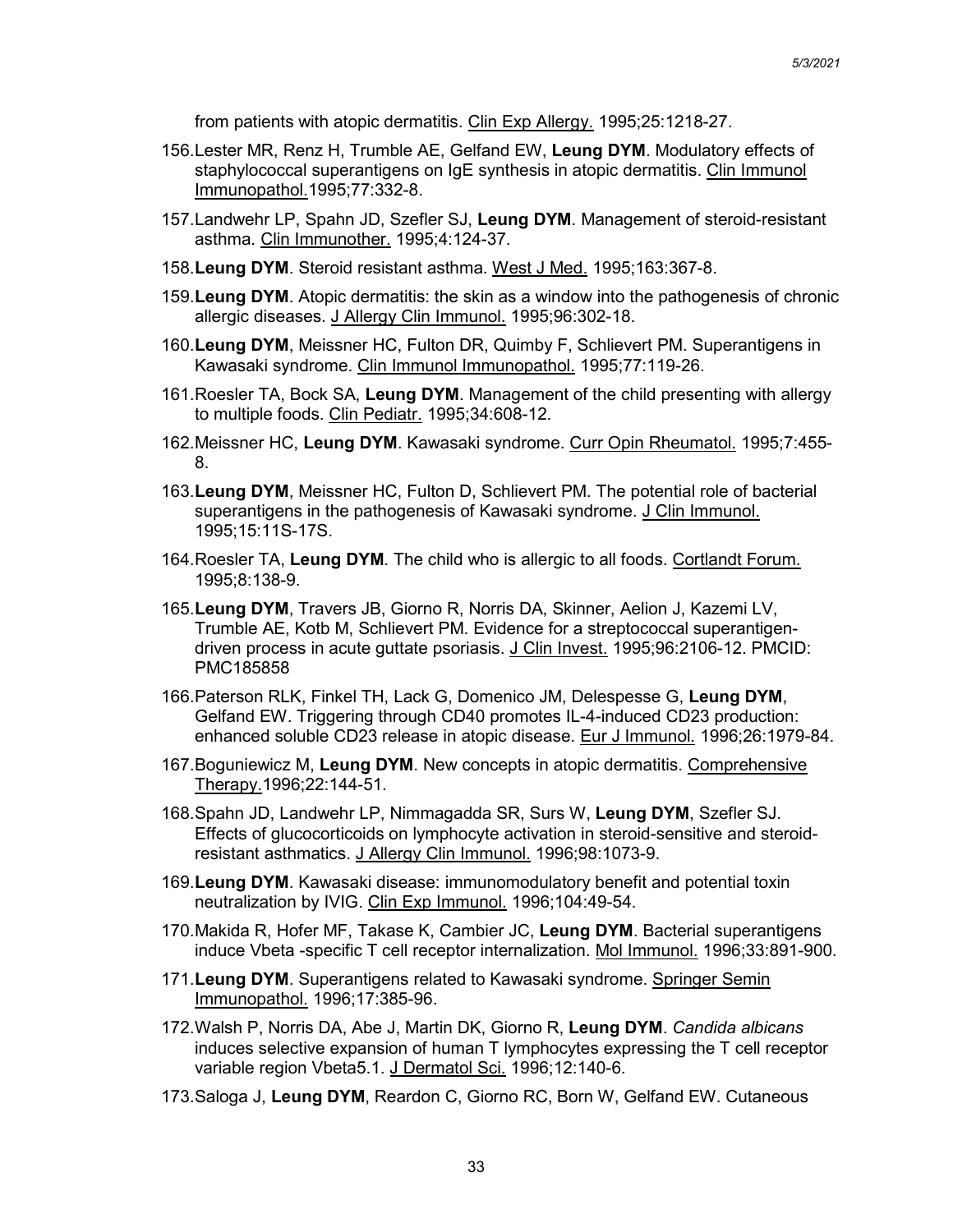exposure to the superantigen staphylococcal enterotoxin B elicits a T-cell-dependent inflammatory response. J Invest Dermatol. 1996;106:982-8.

- 174.Hofer MF, Newell K, Duke R, Schlievert PM, Freed JH, **Leung DYM**. Differential effects of staphylococcal toxic shock syndrome toxin-1 on B cell apoptosis. Proc Natl Acad Sci USA.1996;93:5425-30.
- 175.Lack G, Bradley KL, Hamelmann E, Renz H, Loader, **Leung DYM**, Larsen G, Gelfand EW. Nebulized IFN-gamma inhibits the development of secondary allergic responses in BALB/c mice. J Immunol. 1996;157:1432-9.
- 176.**Leung DYM**, Spahn JD, Nimmagadda S, Szefler SJ. Induction of corticosteroid resistance *in vitro*. Am J Respir Crit Care Med. 1996; 54:S34-S37.
- 177.Spahn JD, **Leung DYM**. The role of glucocorticoids in the management of asthma. Allergy Asthma Proc. 1996;17:341-50.
- 178.Ezepchuk YV, **Leung DYM**, Middleton MH, Bina P, Reiser R, Norris DA. Staphylococcal toxins and protein A differentially induce cytotoxicity and release of tumor necrosis factor-alpha from keratinocytes. J Invest Dermatol. 1996;107:603-9.
- 179.Boguniewicz M, **Leung DYM**. Recalcitrant rhinosinusitis. Cortlandt Forum. 996;9:128-31.
- 180.Chrousos GP, Castro M, **Leung DYM**, Webster E, Kino T, Bamberger C, Elliot S, Karl M. Molecular mechanisms of glucocorticoid resistance/hypersensitivity: potential clinical implications. Am J Resp Crit Care Med. 1996;154:S39-S44.
- 181.Hamid Q, Naseer T, Minshall EM, Song TL, Boguniewicz M, **Leung DYM**. *In vivo* expression of interleukin-12 and interleukin-13 in atopic dermatitis. J Allergy Clin Immunol. 1996;98:225-31.
- 182.Hamilos DL, **Leung DYM**, Wood R, Bean DK, Song YL, Schotman E, Hamid Q. Eosinophil infiltration in nonallergic chronic hyperplastic sinusitis with nasal polyposis (CHS/NP) is associated with endothelial VCAM-1 upregulation and expression of TNF-alpha. Am J Respir Cell Mol Biol. 1996;15(4):443-50.
- 183.Meissner HC, **Leung DYM**. Role of immunoglobulin therapy in Kawasaki syndrome and RSV prophylaxis. Frontiers in Bioscience. 1996;1:e55-64.
- 184.Boguniewicz M, **Leung DYM**. Obstructive sleep apnea. Cortlandt Forum. 1996;9:122-4.
- 185.Nimmagadda SR, Spahn JD, **Leung DYM**, Szefler SJ. Steroid-resistant asthma: evaluation and management. Ann Allergy Asthma Immunol. 1996;77:345-55.
- 186.Boguniewicz M, **Leung DYM**. Vocal cord dysfunction. Cortlandt Forum. 1996;9:195- 201.
- 187.Boguniewicz M, **Leung DYM**. Resistant urticaria. Cortlandt Forum. 1996;9:151-2.
- 188.Meer S, Groothuis JR, Harbeck R, Liu S, **Leung DYM**. The potential role of gast**r**oesophageal reflux in the pathogenesis of food-induced wheezing. Pediatr Allergy Immunol. 1996;7:167-70.
- 189.Spahn JD, Szefler SJ, Surs W, Doherty DE, **Leung DYM**. A novel action of interleukin-13: Induction of diminished monocyte glucocorticoid receptor binding affinity. J Immunol. 1996;2654-9.
- 190.Boguniewicz M, **Leung DYM**. Latex allergy. Cortlandt Forum. 1996;9(9):190-2.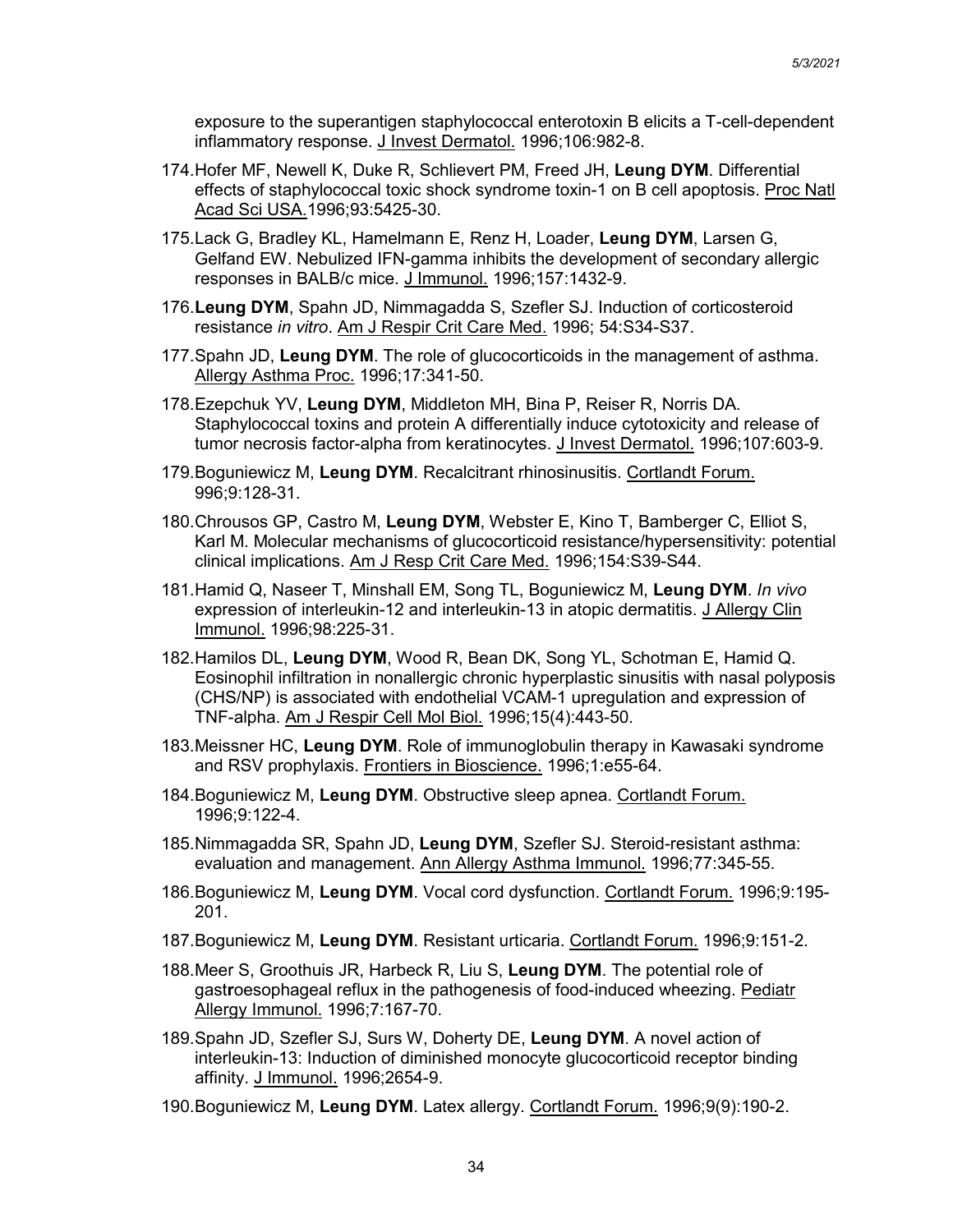- 191.Nimmagadda SE, Spahn JD, Surs W, Szefler SJ, **Leung DYM**. Allergen exposure decreases glucocorticoid receptor binding affinity and steroid responsiveness in atopic asthmatics. Am J Respir Crit Care Med. 1997;155:87-93.
- 192.Gavin LA, Lanz MJ, **Leung DYM**, Roesler TA. Chronic subungual hematomas presenting as an immunologic puzzle. Arch Pediatr Adolescent Med. 1997;151:103- 4.
- 193.Naseer T, Minshall EM, Laberge S, Ernst P, Martin RJ, **Leung DYM**, Hamid Q. Exp**r**ession of IL-12 and IL-13 mRNA in asthma and their modulation in response to steroid therapy. Am J Resp Crit Care Med. 1997;155:845-51.
- 194.Szefler SJ, **Leung DYM**. Glucocorticoid-resistant asthma: pathogenesis and clinical imp**l**ications for management. Eur Respir J. 1997;10:1640-7.
- 195.**Leung DYM**. Atopic dermatitis: immunobiology and treatment with immune modulators. Clin Exp Immunol. 1997;107:25-30.
- 196.Nelson HS, Lahr J, Rule R, Bock SA, **Leung DYM**. Treatment of anaphylactic sensitivity to peanuts by immunotherapy with injections of aqueous peanut extract.  $\underline{J}$ Allergy Clin Immunol. 1997;99:744-51.
- 197.**Leung DYM**. Pathogenesis and clinical aspects of atopic dermatitis. Int J Immunopathol Pharmacol. 1997;10:119-22.
- 198.**Leung DYM**. Immunology of atopic dermatitis: implications for therapy. Curr Allergy Clin Immunol. 1997;10:24-30.
- 199.Wenzel SE, Szefler SJ, **Leung DYM**, Sloan SI, Rex MD, Martin RJ. Bronchoscopic evaluation of severe asthma: persistent inflammation despite high dose glucocorticoids. Am J Resp Crit Care Med. 1997;156:737-43.
- 200.**Leung DYM**, DeLeo V, Diaz L, Soter NA. Allergic and immunologic skin disorders. JAMA. 1997;278:1799-2034.
- 201.Hofer, M, **Leung DYM**. Immunopathogenesis of allergic diseases. Rec Adv Pediatr. 1997;16:139-56.
- 202.Minshall EM, **Leung DYM**, Martin RJ, Song YL, Cameron L, Ernst P, Hamid Q. Eosinophil-associated  $TG$ -beta<sub>1</sub> mRNA expression and airways fibrosis in bronchial asthma. Am J Respir Cell Mol Biol. 1997;17(3):326-33. PMID: 9308919.
- 203.**Leung DYM**, Norris DA. Bacterial superantigens in psoriasis and atopic dermatitis. Progr Dermatol. 1997;31:1-14.
- 204.Folzenlogen D, Hofer MF, **Leung DYM**, Freed JH, Newell MK. Analysis of CD80 and CD86 expression on peripheral blood B lymphocytes reveals increased expression of CD86 in lupus patients. Clin Immunol Immunopathol.1997;83(3):199-204. PMID: 9175908.
- 205.Spahn JD, **Leung DYM**, Szefler SJ. New insights into the pathogenesis and management of steroid-resistant asthma. J Asthma. 1997;34(3):177-94. PMID: 9168845.
- 206.Jirapongsananuruk O, **Leung DYM**. Clinical applications of cytokines: new directions in the therapy of atopic diseases. Ann Allergy Asthma Immunol. 1997;79(1):5-20. PMID: 9236494.
- 207.**Leung DYM**, Meissner HC, Schlievert PM. The etiology and pathogenesis of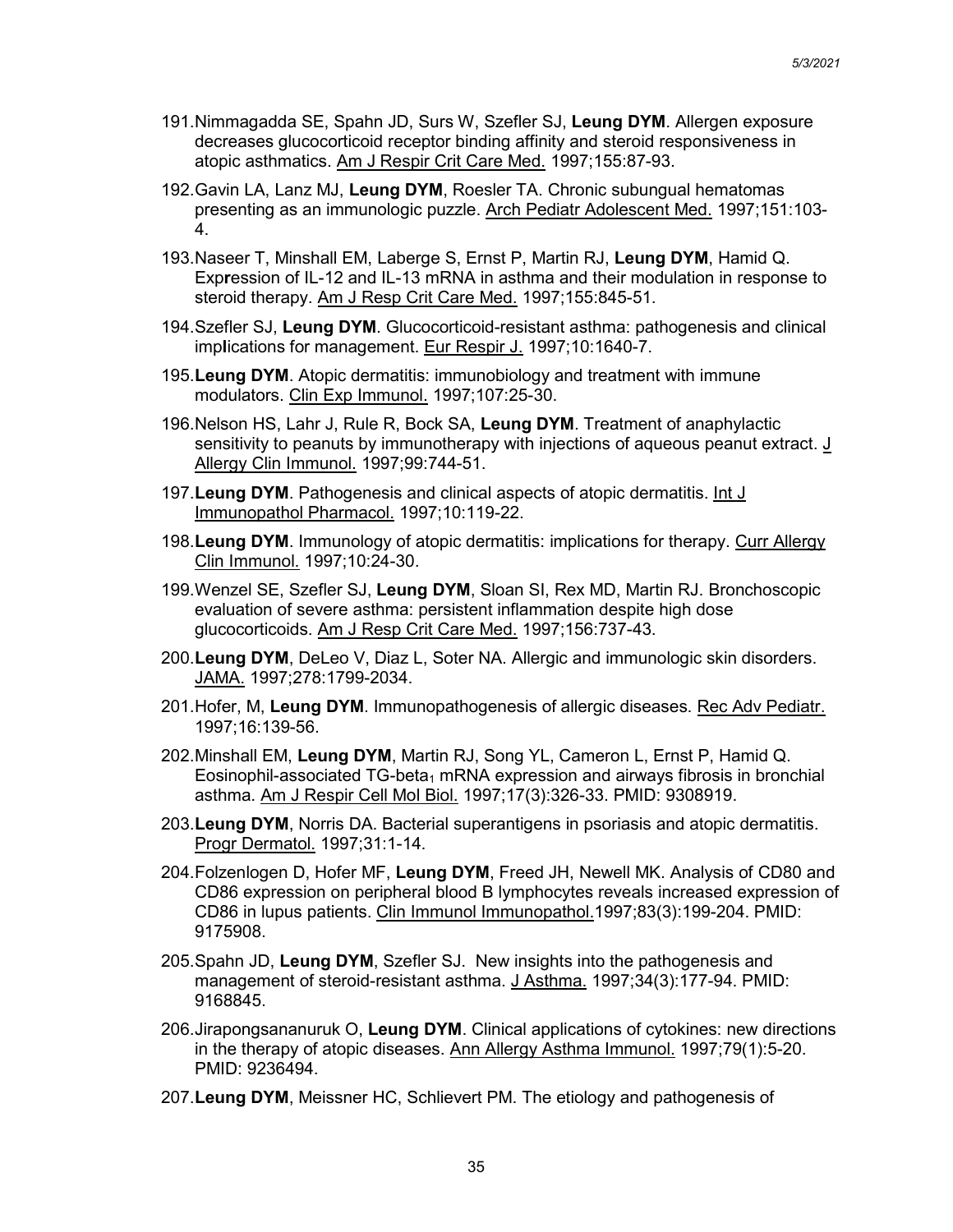Kawasaki disease - how close are we to an answer? Curr Opin Infect Dis. 1997;10:226-32.

- 208.**Leung DYM**, Hanifin JM, Charlesworth EN, Li JT, Bernstein IL, Berger WE, Blessing-Moore J, Fineman S, Lee RE, Nicklas RA, Spector SL. Disease management of atopic dermatitis: a practice parameter. Ann Allergy Asthma Immunol. 1997;79(3):197-211. PMID: 9305225.
- 209.Lanz MJ, **Leung DYM**, McCormick DR, Harbeck R, Szefler SJ, White CW. Comparison of exhaled nitric oxide, serum eosinophilic cationic protein, and soluble interleukin-2 receptor in exacerbations of pediatric asthma. Pediatr Pulmonol. 1997;24(5):305-311. PMID: 9407562.
- 210.**Leung DYM**, Sullivan KE, Brown-Whitehorn TF, Fehringer AP, Allen S, Finkel TH, Washington RL, Makida R, Schlievert PM. Association of toxic shock syndrome toxin-secreting and exfoliative toxin-secreting *Staphylococcus aureus* with Kawasaki syndrome complicated by coronary artery disease. Pediatr Res. 1997;42(3):268-72. PMID: 9284264.
- 211.Kamada AK, Szefler SJ, **Leung DYM**. Steroid resistant asthma: mechanisms and clinical implications. Clin Asthma Rev. 1997;1:123-8.
- 212.Minshall EM, Cameron L, Lavigne F, **Leung DYM**, Hamilos D, Garcia-Zepada E, Rothenberg M, Luster A, Hamid Q. Eotaxin mRNA and protein expression in chronic sinusitis and allergen-induced nasal responses in seasonal allergic rhinitis. Am J Respir Cell Mol Biol. 1997;17(6):683-90. PMID: 9409555.
- 213.**Leung DYM**, Hamid Q, Vottero A, Szefler SJ, Surs W, Minshall E, Chrousos GP, Klemm D. Association of glucocorticoid insensitivity with increased expression of glucocorticoid receptor-beta. J Exp Med. 1997;186(9):1567-74. PMCID: PMC2199113.
- 214.**Leung DYM**. The immunologic basis of allergic diseases: clinical messages from the laboratory bench. Pediatr Res. 1997;42(5):559-68. PMID: 9357924.
- 215.Boguniewicz M, **Leung DYM**. *Mycosis fungoides*. Cortlandt Forum. 1997;10:199- 207.
- 216.**Leung DYM**. Allergy, immunology and related disorders. Curr Opin Pediatr. 1997;9(6):565-9. PMID: 9425588.
- 217.**Leung DYM**. Immunologic basis of chronic allergic diseases: clinical messages from the laboratory bench. Pediatr Res. 1997;42(5):559-68. PMID: 9357924.
- 218.Boguniewicz M, **Leung DYM**. Hypersensitivity pneumonitis. Cortlandt Forum. 1998;11:171-3.
- 219.Norris DA, Travers JB, **Leung DYM**. Lymphocyte activation in the pathogenesis of psoriasis. J Invest Dermatol. 1997;109(1):1-4. PMID: 9204946.
- 220.Boguniewicz M, **Leung DYM**. Atopic dermatitis: a question of balance. Arch Dermatol. 1998;134(7):870-1. PMID: 9681355.
- 221.Hofer MF, Jirapongsananuruk O, Trumble AE, **Leung DYM**. Upregulation of B7.2, but not B7.1, on B cells from patients with allergic asthma. J Allergy Clin Immunol. 1998;101:96-102. PMID: 9449507.
- 222.Nimmagadda SE, Spahn JD, Nelson HS, Szefler SJ, **Leung DYM**. Fluticasone propionate improves glucocorticoid receptor binding affinity while reducing eosinophil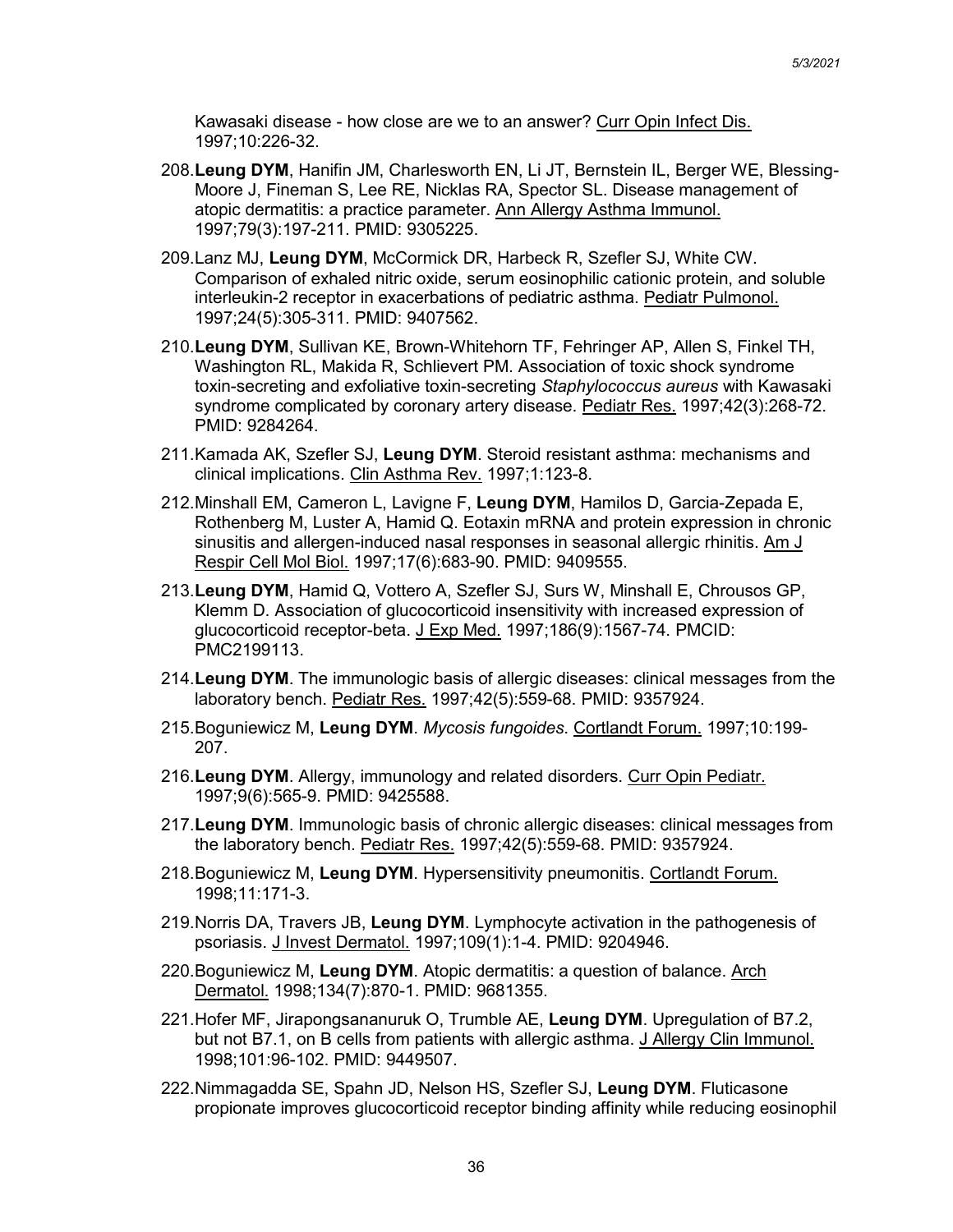cationic protein levels and oral glucocorticoid requirements in severe asthma. Ann Allergy Asthma Immunol. 1998;81(1):35-40. PMID: 9690571.

- 223.**Leung DYM**, deCastro M, Szefler SJ, Chrousos GP. Mechanisms of glucocorticoidresistant asthma. Ann NY Acad Sci. 1998;840:735-46. PMID: 9629300.
- 224.Chan MT, **Leung DYM**, Szefler SJ, Spahn JD. Difficult-to-control asthma: clinical characteristics of steroid-insensitive asthma. J Allergy Clin Immunol. 1998;101(5):594-601. PMID: 9600494.
- 225.Jirapongsananuruk O, Hofer MF, Trumble AE, Norris DA, **Leung DYM**. Enhanced expression of B7.2 (CD86) in patients with atopic dermatitis: a potential role in the modulation of IgE synthesis. J Immunol. 1998;160(9):4622-7. PMID: 9574570.
- 226.**Leung DYM**. Molecular basis of allergic diseases. Mol Genet Metab. 1998;63(3):157- 67. PMID: 9608537.
- 227.Hamilos DL, **Leung DYM**, Huston DP, Kamil A, Wood R, Hamid Q. GM-CSF, IL-5 and RANTES immunoreactivity and mRNA expression in chronic hyperplastic sinusitis with nasal polyposis (NP). Clin Exp Allergy. 1998;28(9):1145-52. PMID: 9761019.
- 228.Laberge S, Ghaffer O, Boguniewicz M, **Leung DYM**, Hamid Q. Association of increased CD4+ T cell infiltration with increased IL-16 gene expression in atopic dermatitis. J Allergy Clin Immunol. 1998;102:645-50. PMID: 9802374.
- 229.Taha RA, **Leung DYM**, Ghaffar O, Boguniewicz M, Hamid Q. *In vivo* expression of cytokine receptor mRNA in atopic dermatitis. J Allergy Clin Immunol. 1998;102(2):245-50. PMID: 9723668.
- 230.Boguniewicz M, **Leung DYM**. Allergic contact dermatitis. Cortlandt Forum. 1998;11:165-6.
- 231.**Leung DYM**, Szefler SJ. New Insights into steroid resistant asthma. Pediatr Allergy Immunol. 1998;9(1):3-12. PMID: 9560836.
- 232.**Leung DYM**, Schlievert PM, Meissner HC. The immunopathogenesis and management of Kawasaki syndrome. Arth Rheum. 1998;41(9):1538-47. PMID: 9751085.
- 233.Boguniewicz M, Fielder VC, Raimer S, Lawrence ID, **Leung DYM**, Hanifin JM. A randomized vehicle-controlled trial of tacrolimus ointment for treatment of atopic dermatitis in children. Pediatric Tacrolimus Study Group. J Allergy Clin Immunol. 1998;102:637-44. PMID: 9802373.
- 234.Chu HW, Halliday JL, Martin RJ, **Leung DYM**, Szefler SJ, Wenzel SE. Collagen deposition in large airways may not differentiate severe asthma from milder forms of the disease. Am J Respir Crit Care Med. 1998;158:1936-44. PMID: 9847289.
- 235.**Leung DYM**, Hauk PJ, Strickland I, Travers JB, Norris DA. The role of superantigens in human diseases: therapeutic implications for treatment of skin diseases. Br J Dermatol. 1998;139:17-29. PMID: 9990409.
- 236.**Leung DYM**. The role of superantigens in allergic skin disease. Environ Dermatol. 1998;5:1-4.
- 237.**Leung DYM**. Atopic dermatitis and the Th2 concept. Environ Dermatol. 1998;5:107- 9.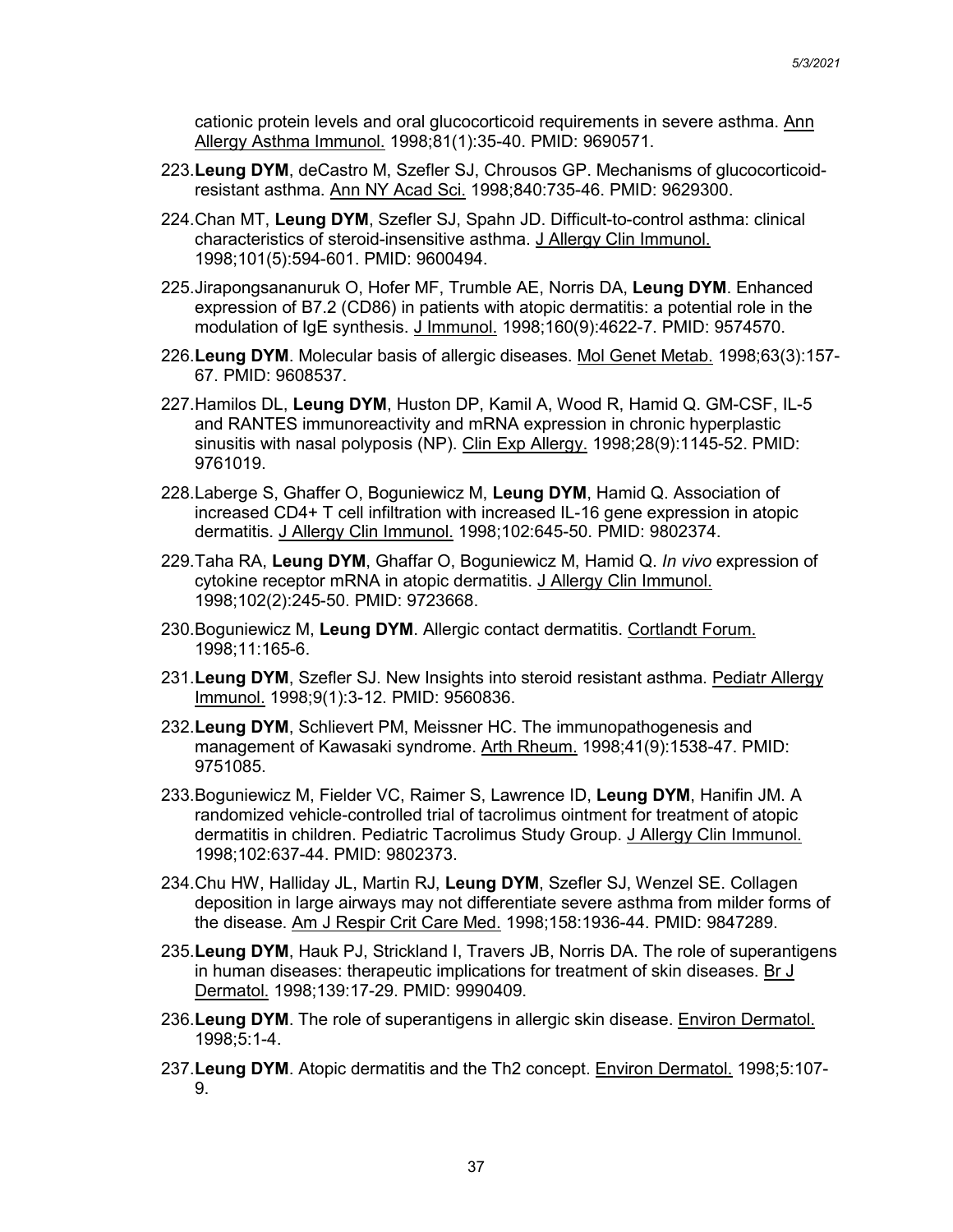- 238.Szefler SJ, **Leung DYM**. Corticosteroid-resistant asthma: pathogenesis and clinical implications for management. J Respir Dis. 1998;11(1):256. PMID: 9543302.
- 239.Boguniewicz M, **Leung DYM**. Atopic dermatitis: a question of balance. Arch Dermatol. 1998;134(7):870-1. PMID: 9681355.
- 240.**Leung DYM**. Transformation of The Journal begins. J Allergy Clin Immunol. 1998;102:18.
- 241.Kraft M, Vianna E, Martin RJ, **Leung DYM**. Nocturnal asthma is associated with reduced glucocorticoid receptor binding affinity and decreased steroid responsiveness at night. J Allergy Clin Immunol. 1999;103:66-71. PMID: 9893187.
- 242.Bratton DL, May KR, Kailey JM, Doherty DE, **Leung DYM**. Staphylococcal toxic shock syndrome toxin-1 inhibits monocyte apoptosis. J Allergy Clin Immunol. 1999;103:895-900. PMID: 10329825.
- 243.Hofer MF, Harbeck RJ, Schlievert PM, **Leung DYM**. Staphylococcal toxins augment specific IgE responses by atopic patients exposed to allergen. J Invest Dermatol. 1999;112(2):171-6. PMID: 9989792.
- 244.**Leung DYM**, Spahn JD, Szefler SJ. Immunologic basis and management of steroid resistant asthma. Allergy Asthma Proc. 1999;20(1):9-14. PMID: 10076704.
- 245.Lanz MJ, **Leung DYM**, White CW. Comparison of exhaled nitric oxide to spirometry during emergency treatment of asthma exacerbations with glucocorticoids in children. Ann Allergy Asthma Immunol. 1999;82(2):161-4. PMID: 10071519.
- 246.Hamid QA, Wenzel SE, Hauk PJ, Tsicopoulos A, Wallaert B, Lafitte J-J, Chrousos GP, Szefler SJ, **Leung DYM**. Increased glucocorticoid receptor in airway cells of glucocorticoid insensitive asthma. Am J Resp Crit Care Med. 1999;159:1600-4. PMID: 10228133.
- 247.Strickland I, Hauk PJ, Trumble AE, Picker LJ, **Leung DYM**. Evidence for superantigen involvement in skin homing of T cells in atopic dermatitis. J Invest Dermatol. 1999;112(2):249-53. PMID: 9989804.
- 248.Wann L, Fehringer AP, Harbeck R, Schlievert PM, Höök M, **Leung DYM**. *Staphylococcal aureus* isolates from Kawasaki disease hypersecrete extracellular protein A. Infect Immunol. 1999;67(9):4737-43. PMCID: PMC96803.
- 249.Wamboldt FS, Spahn JD, Klinnert MD, Wamboldt MZ, Gavin LA, Szefler SJ, **Leung DYM**. Clinical outcomes of steroid insensitive asthma. Ann Allergy Asthma Immunol. 1999;83:55-60. PMID: 10437817.
- 250.Hauk PJ, Wenzel SE, Trumble AE, Szefler SJ, **Leung DYM**. Increased T-cell receptor vbeta8+ T cells in bronchoalveolar lavage fluid of subjects with poorly controlled asthma: a potential role for microbial superantigens. J Allergy Clin Immunol. 1999;104(1):37-45. PMID: 10400837.
- 251.Fost DA, **Leung DYM**, Martin RJ, Brown EE, Szefler SJ, Spahn JD. Inhibition of methylprednisolone elimination in the presence of clarithromycin therapy. J Allergy Clin Immunol. 1999;103:1031-5. PMID: 10359882.
- 252.Spahn JD, **Leung DYM**, Chan MTS, Szefler SJ, Gelfand EW. Mechanisms of glucocorticoid reduction in asthmatics treated with intravenous immunoglobulin. J Allergy Clin Immunol. 1999;103:421-6. PMID: 10069875.
- 253.Cunningham MW, Meissner HC, Heuser JS, Pietra BA, Kurahara DK, **Leung DYM**.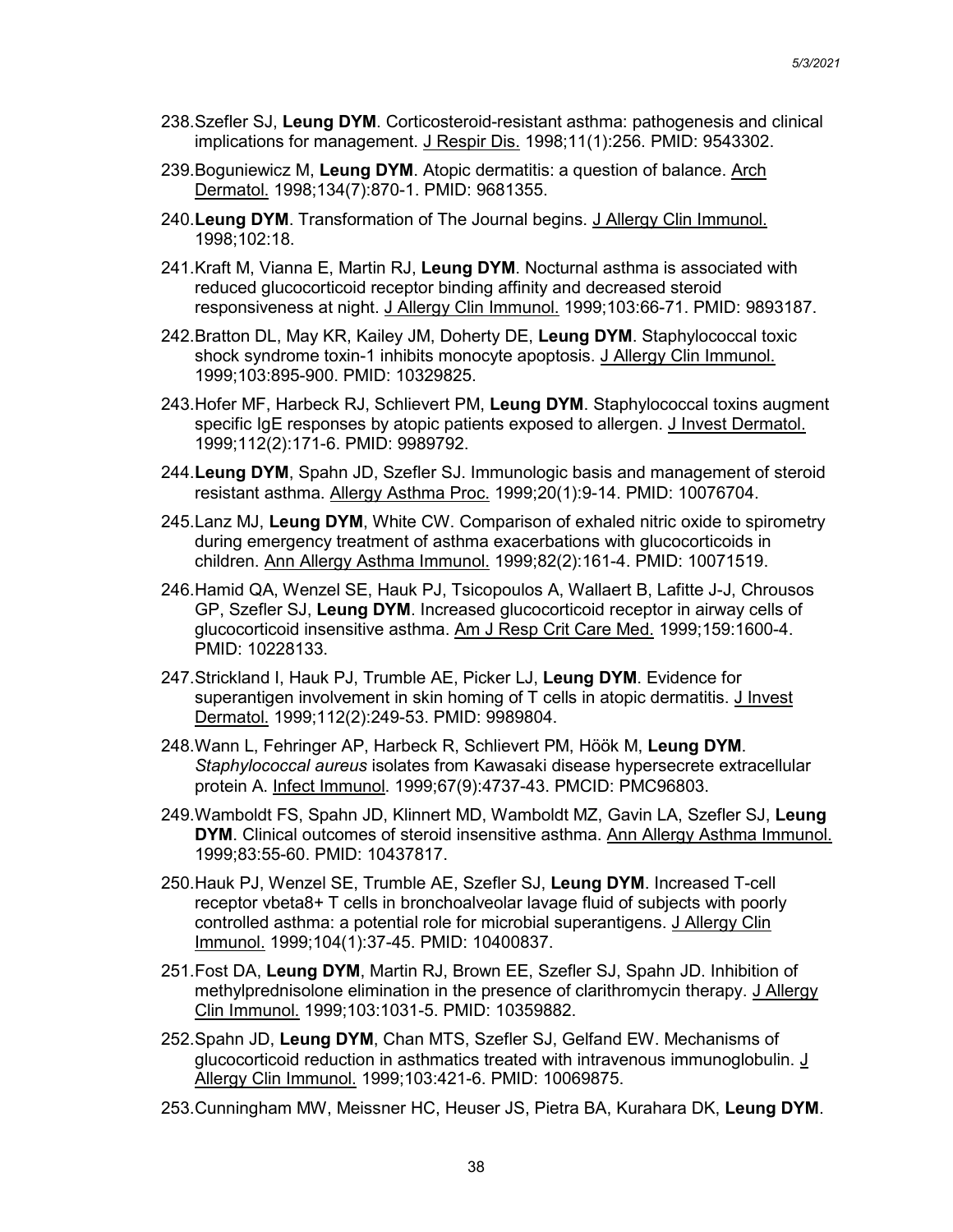Anti-human cardiac myosin autoantibodies in Kawasaki syndrome. J Immunol. 1999;163(2):1060-5. PMID: 10395705.

- 254.Ezepchuk YV, Fehringer AP, Harbeck R, Freed JH, **Leung DYM**. *Staphylococcus aureus* isolated from Kawasaki disease patients hyper-releases extracellular protein A. Mol Gen Microbiol Virusol. 1999;(2):229-34. PMID: 10396730.
- 255.Hong SJ, Michael JG, Fehringer A, **Leung DYM**. Pepsin-digested peanut contains Tcell epitopes but no IgE epitopes. J Allergy Clin Immunol. 1999;104:473-8. PMID: 10452774.
- 256.Spahn JD, **Leung DYM**. Steroid resistant asthma: Pathogenesis and management. Resident and Staff Physician. 1999;45:11-25.
- 257.Rabinovitch N, Gelfand EW, **Leung DYM**. The role of immunoglobulin therapy in allergic diseases. Allergy. 1999;54:662-8. PMID: 10442521.
- 258.**Leung DYM**. Pathogenesis of atopic dermatitis. J Allergy Clin Immunol. 1999;104:S99-108. PMID: 10482860.
- 259.Travers JB, Hamid QA, Norris DA, Kuhn C, Giorno RC, Schlievert PM, Farmer ER, **Leung DYM**. Epidermal HLA-DR and the enhancement of cutaneous reactivity to superantigenic toxins in psoriasis. J Clin Invest. 1999; 104:1181-9. PMCID: PMC409817.
- 260.Jirapongsananuruk O, **Leung DYM**. The modulation of B7.2 and B7.1 on B cells by immunosuppressive agents. Clin Exp Immunol. 1999;118:1-8. PMCID: PMC1905388.
- 261.**Leung DYM**. How effective is intravenous immunoglobulin in steroid resistant asthma? J Respir Dis. 1999;21:162-3.
- 262.**Leung DYM**. Therapeutic perspectives in atopic dermatitis. Allergy. 1999;54(s58):39- 42. PMID: 10735649.
- 263.**Leung DYM**. New opportunities, new products. J Allergy Clin Immunol. 2000;106(6):1043-4. PMID: 11112884.
- 264.**Leung DYM**, Chrousos GP. Is there a role for glucocorticoid receptor beta in glucocorticoid-dependent asthmatics? Am J Respir Crit Care Med. 2000;162(1):1-3. PMID: 10903210.
- 265.Jirapongsananuruk O, Donahue HL, Trumble AE, **Leung DYM**. The modulation of cytokine and IgE production by tumor necrosis factor-beta in atopic dermatitis. J Invest Dermatol. 2000;114(1):200-3. PMID: 10620139.
- 266.**Leung DYM**, Meissner HC. The many faces of Kawasaki syndrome. Hosp Pract. 2000;35(1):77-94. PMID: 10645991.
- 267.Meissner HC, **Leung DYM**. Superantigens, conventional antigens and the etiology of Kawasaki syndrome. Pediatr Infect Dis J. 2000;19(2):91-4. PMID: 10693992.
- 268.Skov L, Olsen JV, Giorno R, Trumble A, Schlievert PM, Baadsgaard O, **Leung DYM**. Application of staphylococcal enterotoxin B on normal and atopic skin induces upregulation of T cells via a superantigen-mediated mechanism. J Allergy Clin Immunol. 2000;105:820-6. PMID: 10756235.
- 269.Hauk PJ, Hamid QA, Chrousos GP, **Leung DYM**. Induction of corticosteroid insensitivity in human PBMCs by microbial superantigens. J Allergy Clin Immunol.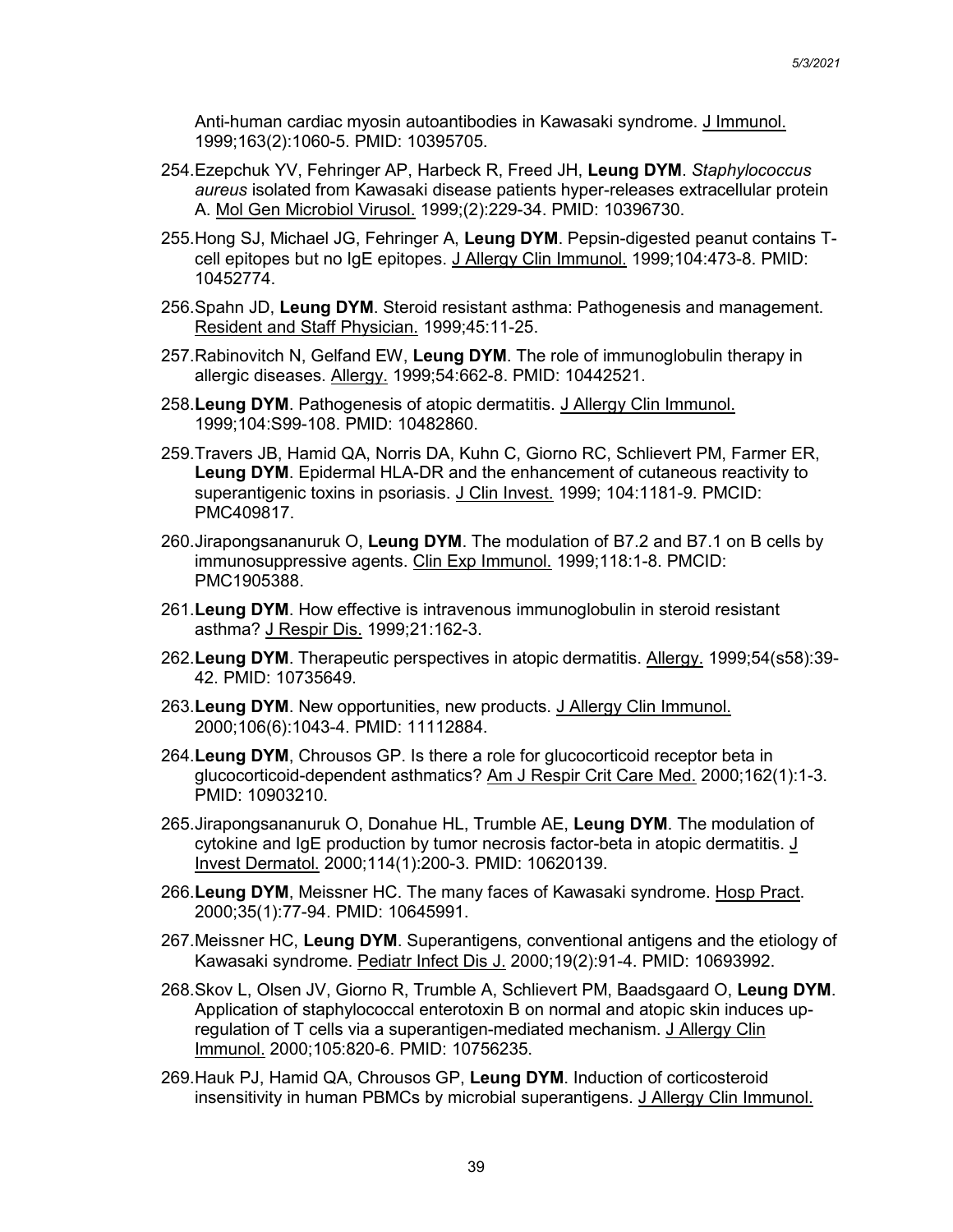2000;105:782-7. PMID: 10756230.

- 270.Taha RA, Minshall EM, **Leung DYM**, Boguniewicz M, Luster A, Muro S, Toda M, Hamid QA. Evidence for increased expression of eotaxin and monocyte chemotactic protein-4 in atopic dermatitis. J Allergy Clin Immunol. 2000;105:1002-7. PMID: 10808183.
- 271.**Leung DYM**. Atopic Dermatitis: New insights and opportunities for therapeutic intervention. J Allergy Clin Immunol. 2000;105:860-76. PMID: 10808164.
- 272.Gereda JE, **Leung DYM**, Thatayatikom A, Price MR, Streib JE, Klinnert MD, Liu AH. Relation between house-dust endotoxin exposure, type 1 T-cell development, and allergen sensitization in infants at high risk of asthma. Lancet. 2000;355:1680-3. PMID: 10905243.
- 273.**Leung, DYM**. Rationale for antibiotic/steroid combinations in the treatment of atopic dermatitis. Dermatology in Practice. 2000;8:1-7.
- 274.Gereda JE, **Leung DYM**, Liu AH. Levels of environmental endotoxin and prevalence of atopic disease. JAMA. 2000;284:1652-3. PMID: 11015794.
- 275.Covar RA, **Leung DYM**, McCormick D, Steelman J, Zeitler P, Spahn JD. Risk factors associated with glucocorticoid-induced adverse effects in children with severe asthma. J Allergy Clin Immunol. 2000;106:651-9. PMID: 11031335.
- 276.Beck LA, **Leung DYM**. Allergen sensitization through the skin induces systemic allergic responses. J Allergy Clin Immunol. 2000;106:S258-S263. PMID: 11080741.
- 277.Christodoulopoulos P, **Leung DYM**, Elliott MW, Hogg JC, Muro S, Toda M, et al. Increased number of glucocorticoid receptor-beta-expressing cells in the airways in fatal asthma. J Allergy Clin Immunol. 2000;106:479-84. PMID: 10984367.
- 278.Yarwood JM, **Leung DYM**, Schlievert PM. Evidence for the involvement of bacterial superantigens in psoriasis, atopic dermatitis, and Kawasaki syndrome. FEMS Microbiol Lett. 2000;192:1-7. PMID: 11040420.
- 279.Liu AH, **Leung DYM**. Modulating the early allergic response with endotoxin. Clin Exp Allergy. 2000;30:1535-9. PMID: 11069560.
- 280.Jirapongsananuruk O, Melamed I, **Leung DYM**. Additive immunosuppressive effects of 1,25-dihydroxyvitamin D3 and corticosteroids on  $TH_1$ , but not  $TH_2$ , responses. J Allergy Clin Immunol. 2000;106:981-5. PMID: 11080724.
- 281.**Leung DYM**, Soter NA. Cellular and immunologic mechanisms in atopic dermatitis. J Am Acad Dermatol. 2001;44:S1-S12. PMID: 11145790.
- 282.Paller A, Eichenfield LF, **Leung DYM**, Stewart D, Appell M. A 12-week study of tacrolimus ointment for the treatment of atopic dermatitis in pediatric patients. J Am Acad Dermatol. 2001;44:S47-57. PMID: 11145795.
- 283.Klinnert MD, Nelson HS, Price MR, Adinoff AD, **Leung DYM**, Mrazek DA. Onset and persistence of childhood asthma: predictors from infancy. Pediatrics. 2001;108:E69. PMID: 11581477.
- 284.**Leung DYM**. Atopic dermatitis and the immune system: The role of superantigens and bacteria. J Am Acad Dermatol. 2001;45:S13-S16. PMID: 11423865.
- 285.Orwin PM, **Leung DYM**, Donahue HL, Novick RP, Schlievert PM. Biochemical and biological properties of Staphylococcal enterotoxin K. Infect Immun. 2001;69:360-6. PMCID: PMC97891.
- 286.McCormick JK, Pragman AA, Stolpa JC, **Leung DYM**, Schlievert PM. Functional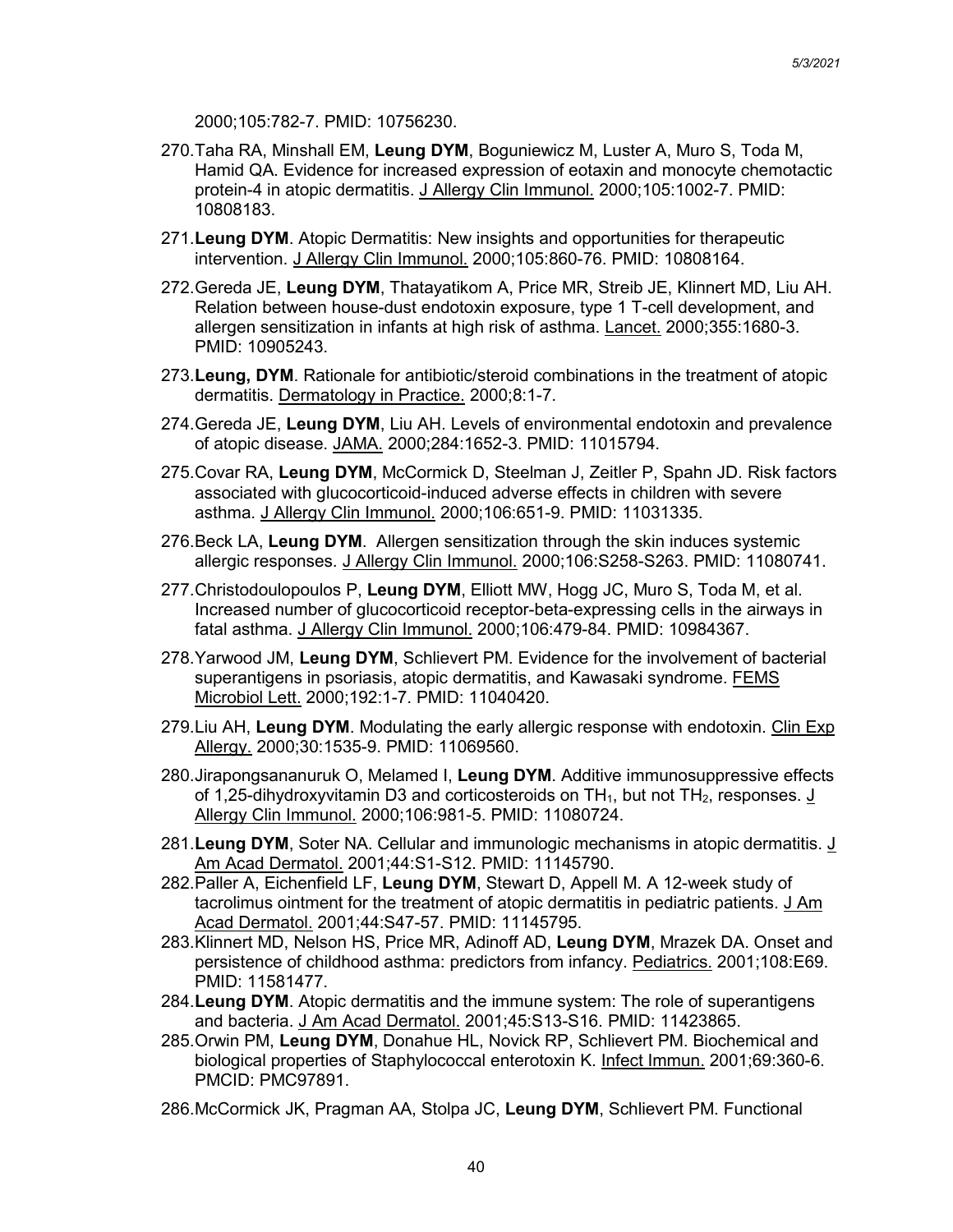characterization of streptococcal pyrogenic exotoxin J, a novel superantigen. Infect Immun. 2001;69:1381-8. PMCID: PMC98031.

- 287.Hauk PJ, **Leung DYM**. Tacrolimus (FK506): new treatment approach in superantigen-associated diseases like atopic dermatitis? J Allergy Clin Immunol. 2001;107:391-2. PMID: 11174211.
- 288.Strickland I, Kisich K, Hauk PJ, Vottero A, Chrousos GP, Klemm DJ, **Leung, DYM**. High constitutive glucocorticoid receptor beta in human neutrophils enables them to reduce their spontaneous rate of cell death in response to corticosteroids. J Exp Med. 2001;193:585-94. PMCID: PMC2193396.
- 289.Kraft M, Hamid Q, Chrousos GP, Martin RJ, **Leung DYM**. Decreased steroid responsiveness at night in nocturnal asthma. Is the macrophage responsible? Am J Respir Crit Care Med. 2001;163:1219-25. PMID: 11316662.
- 290.**Leung DYM**. Launching JACI into the new millennium: Outer space and cyberspace. J Allergy Clin Immunol. 2001;107:21.
- 291.Cho S-H, Strickland I, Tomkinson A, Gelfand EW, **Leung DYM**. Preferential binding of *Staphylococcus aureus* to skin sites of Th2-mediated inflammation in a murine model. J Invest Dermatol. 2001;116(5):658-63. PMID: 11348452.
- 292.Gereda JE, Klinnert MD, Price MR, **Leung DYM**, Liu AH. Metropolitan home living conditions associated with indoor endotoxin levels. J Allergy Clin Immunol. 2001;107:790-6. PMID: 11344344.
- 293.Hamilos DL, **Leung DYM**, Muro S, Kahn AM, Hamilos SS, Thawley SE, Hamid QA. GRbeta expression in nasal polyp inflammatory cells and its relationship to the antiinflammatory effects of intranasal fluticasone. J Allergy Clin Immunol. 2001;108:59- 68. PMID: 11447383.
- 294.Cho SH, Strickland I, Boguniewicz M, **Leung DYM**. Fibronectin and fibrinogen contribute to the enhanced binding of *Staphylococcus aureus* to atopic skin. J Allergy Clin Immunol. 2001;108:269-74. PMID: 11496245.
- 295.Boguniewicz M, Sampson H, Leung SB, Harbeck R, **Leung DYM**. Effects of cefuroxime axetil on *Staphylococcus aureus* colonization and superantigen production in atopic dermatitis. J Allergy Clin Immunol. 2001;108:651-2. PMID: 11590398.
- 296.Boguniewicz M, **Leung DYM**. Pathophysiologic mechanisms in atopic dermatitis. Semin Cut Med Surg. 2001;20:217-25. PMID: 11770908.
- 297.Spahn JD, Fost DA, Covar R, Martin RJ, Brown EE, Szefler SJ, **Leung DYM**. Clarithromycin potentiates glucocorticoid responsiveness in patients with asthma: results of a pilot study. Clarithromycin potentiates glucocorticoid responsiveness in patients with asthma: results of a pilot study. Ann Allergy Asthma Immunol. 2001;87:501-5. PMID: 11770698.
- 298.Kang S, Lucky AW, Pariser D, Lawrence I, Hanifin JM, (**Leung DYM** as part of the Tacrolimus Ointment Study Group). Long-term safety and efficacy of tacrolimus ointment for the treatment of atopic dermatitis in children. J Am Acad Dermatol. 2001;44:S58-64. PMID: 11145796.
- 299. Cho S-H, Leung DYM. Pathobiology and role of superantigens in human diseases. J Allergy Clin Immunol. 2001;21:1125-38.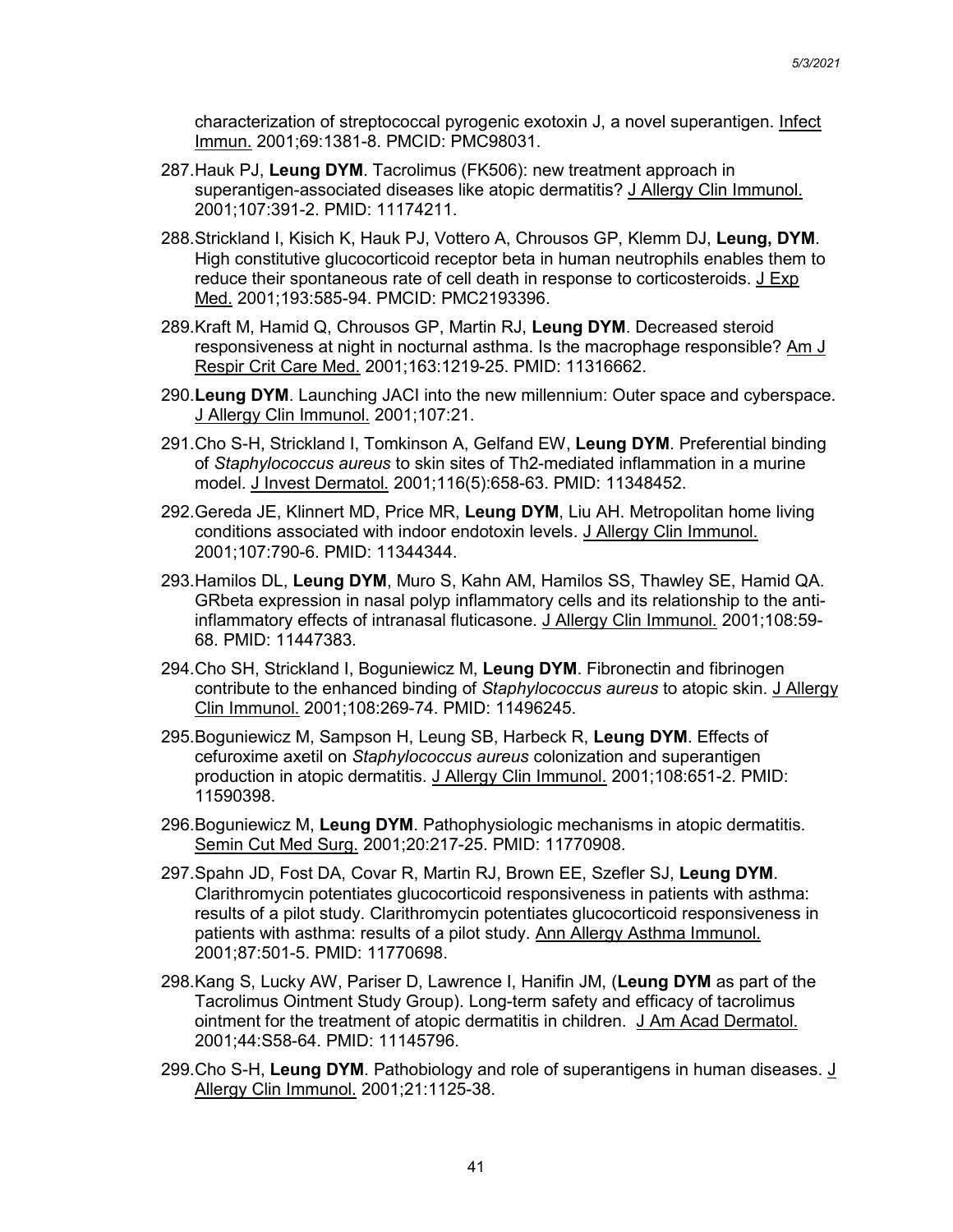- 300.Travers JB, Norris DA, **Leung DYM**. The keratinocyte as a target for staphylococcal bacterial toxins. J Invest Dermatol Symp Proceed. 2001;6:225-30. PMID: 11924832.
- 301.**Leung DYM**, Boguniewicz M. Atopic dermatitis management: Pharmacologic tools of the trade. Allergy Rheumatol Immunol Asthma. 2002;3:1-2.
- 302.**Leung DYM**, Nicole NH. Atopic dermatitis management: Nonpharmacologic tools of the trade. Allergy Rheumatol Immunol Asthma. 2002;3:3-4.
- 303.Ong PY, Hamid QA, Travers JB, Strickland I, Al Kerithy M, Boguniewicz M, **Leung DYM**. Decreased IL-15 may contribute to elevated IgE and acute inflammation in atopic dermatitis. J Immunol. 2002;168:505-10. PMID: 11751999.
- 304.**Leung DYM,** Spahn JD, Szefler SJ. Steroid-unresponsive asthma. Semin Respir Crit Care Med. 2002;23:387-98. PMID: 16088632.
- 305.**Leung DYM**, Meissner HC, Shulman ST, Mason WH, Gerber MA, Glodé MP, Myones BL, Wheeler JG, Ruthazer R, Schlievert PM. Prevalence of superantigensecreting bacteria in patients with Kawasaki disease. J Pediatr. 2002;140:742-6. PMID: 12072880.
- 306.Beres SB, Sylva GL, Barbian KD, Lei B, Hoff JS, Mammarella ND, Liu MY, Smoot JC, Porcella SF, Parkins LD, Campbell DS, Smith TM, McCormick JK, **Leung DYM,** Schlievert PM, Musser JM. Genome sequence of a serotype M3 strain of group A *Streptococcus*: phage-encoded toxins, the high-virulence phenotype, and clone emergence. Proc Natl Acad Sci USA. 2002;99:10078-83. PMCID: PMC126627.
- 307.Hauk PJ, Goleva E, Gutierrez J, Strickland I, Vottero A, Chrousos GP, Kisich KO, **Leung DYM**. Increased glucocorticoid receptor beta expression converts mouse hybridoma cells to a corticosteroid insensitive phenotype. Am J Resp Cell Mol Biol. 2002;27:361-7. PMID: 12204899.
- 308.Engler RJ, Kenner J, **Leung DY**. Smallpox vaccination: Risk considerations for patients with atopic dermatitis. J Allergy Clin Immunol. 2002;110:357-65. PMID: 12209080.
- 309.Goleva E, Kisich KO, **Leung DYM**. A Role for STAT5 in the pathogenesis of IL-2 induced glucocorticoid resistance. J Immunol. 2002;169:5934-40. PMID: 12421978.
- 310.Smoot LM, McCormick JK, Smoot JC, Hoe NP, Strickland I, Cole RL, Barbian KD, Earhart CA, Ohlendorf DH, Veasy LG, Hill HR, **Leung DY**, Schlievert PM, Musser JM. Characterization of two novel pyrogenic toxin superantigens made by an acute rheumatic fever clone of *Streptococcus pyogenes* associated with multiple disease Outbreaks. Infect Immun. 2002;70:7095-104. PMCID: PMC133074.
- 311.Orwin PM, **Leung DY**, Tripp TJ, Bohach GA, Earhart CA, Ohlendorf DH, Schlievert PM. Characterization of a novel staphylococcal enterotoxin-like superantigen, a member of the group V subfamily of pyrogenic toxins. Biochemistry. 2002;41:14033- 40. PMID: 12437361.
- 312.Ong PY, Ohtake T, Brandt C, Strickland I, Boguniewicz M, Ganz T, Gallo RL, **Leung DY**. Endogenous antimicrobial peptides and skin infections in atopic dermatitis. N Engl J Med. 2002;347:1151-60. PMID: 12374875.
- 313.Ong PY, **Leung DY**. The chemokine receptor CCR6 identifies interferon-gamma expressing T cells and is decreased in atopic dermatitis as compared with psoriasis. J Invest Dermatol. 2002;119:1463-4. PMID: 12485455.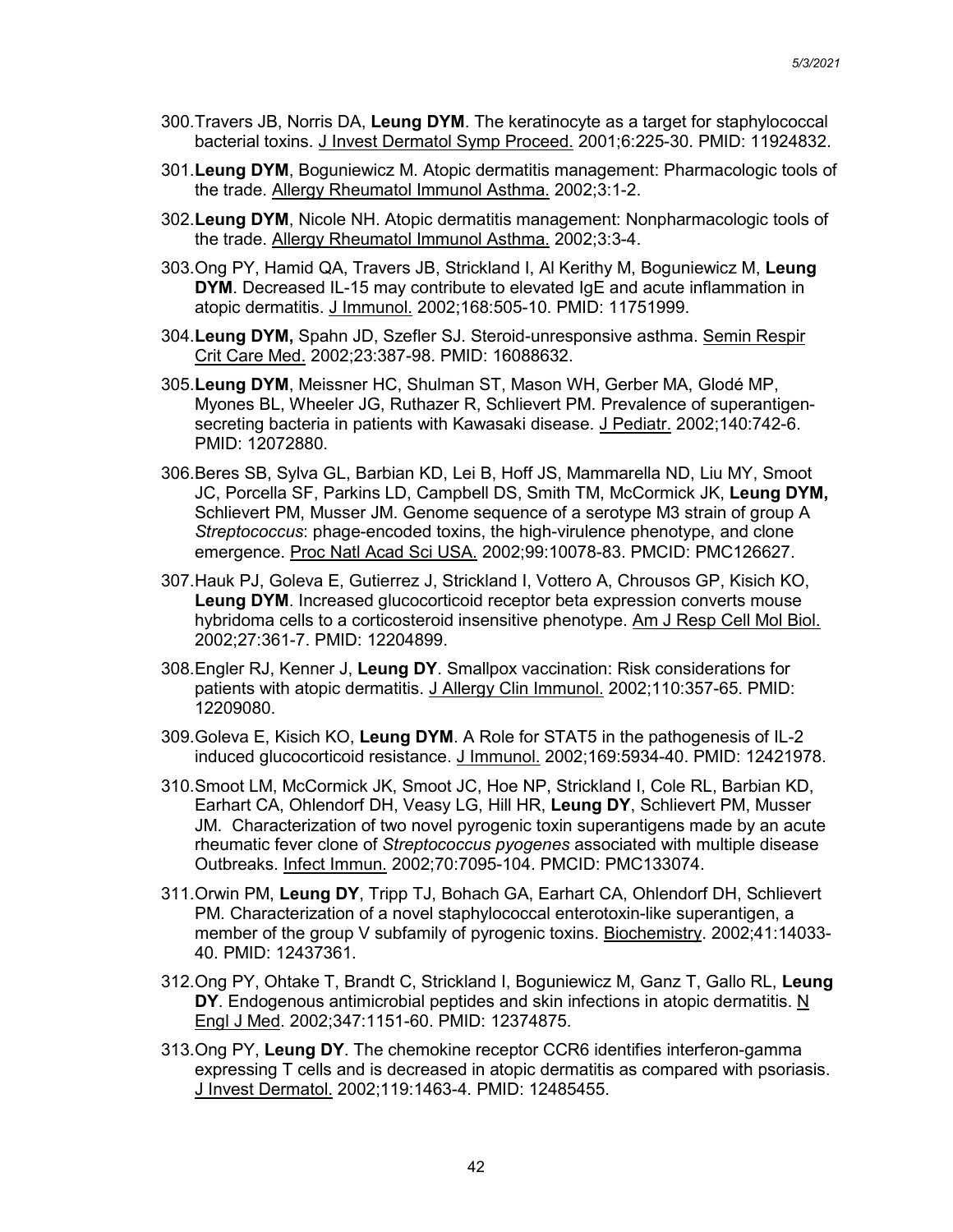- 314.Eichenfield LF, Hanifin JM, Beck LA, Lemanske RF, Jr, Sampson HA, Weiss ST, **Leung DY**. Atopic dermatitis and asthma: parallels in the evolution of treatment. Pediatrics. 2003;111:608-16. PMID: 12612244.
- 315.**Leung DY**, Sampson HA, Yunginger JW, Burks AW Jr, Schneider LC, Wortel CH, Davis FM, Hyun JD, Shanahan WR Jr, for the TNX-901 Peanut Allergy Study Group. Effect of anti-IgE therapy (TNX-901) in patients with peanut allergy. N Engl J Med. 2003;348:986-93. PMID: 12637608.
- 316.**Leung DY**, Bieber T. Atopic dermatitis. Lancet. 2003;361(9352):151-60. PMID: 12531593.
- 317.**Leung DY**, Bloom JW. Update on glucocorticoid action and resistance. J Allergy Clin Immunol. 2003;111:3-22. PMID: 1532089.
- 318.Bender B, Leung SB, **Leung DY**. Actigraphy assessment of sleep disturbance in patients with atopic dermatitis: An objective life quality measure. J Allergy Clin Immunol. 2003;111:598-602. PMID: 12672843.
- 319.Ellis C, Luger T, Abeck D, Allen R, Graham-Brown RAC, de Prost Y, Eichenfield LF, Ferrandiz C, Giannetti A, Hanifin J, Koo JY, **Leung DY**, Lynde C, Ring J, Ruiz-Maldonado R, Saurat J-H. *International Consensus Conference, Atopic Dermatitis II (ICCAD II):* clinical update and current treatment strategies. Br J Dermatol. 2003;148:3-10. PMID: 12694268.
- 320.Orwin PM, J. Ross Fitzgerald JR, **Leung DY**, Gutierrez JA, Bohach GA, Schlievert PM. Characterization of *Staphylococcus aureus* enterotoxin L. Infect Immun. 2003;71:2916-9. PMCID: PMC153286.
- 321.Toda M, **Leung DY**, Molet S, Boguniewicz M, Taha R, Christodoulopoulos P, Fukuda T, Elias JA, Hamid QA. Polarized *in vivo* expression of IL-11 and IL-17 between acute and chronic skin lesions. J Allergy Clin Immunol. 2003;111:875-81. PMID: 12704372.
- 322.Travers JB, **Leung DY**, Johnson C, Schlievert P, Marques M, Cosgrove J, Clay KL. Augmentation of staphylococcal atoxin signaling by the epidermal platelet-activating factor receptor. J Invest Dermatol. 2003;120:789-94. PMID: 12713583.
- 323.**Leung DY**. Infection in atopic dermatitis. Curr Opin Pediatr. 2003;15:399-404.
- 324.**Leung DY** Boguniewicz M. Advances in allergic skin diseases. J Allergy Clin Immunol. 2003;111:S805-12.
- 325.Xu Q, **Leung DY**, Kisich KO. Serine-arginine-rich protein p30 directs alternative splicing of glucocorticoid receptor pre-mRNA to glucocorticoid receptor beta in neutrophils. J Biol Chem. 2003;278:27112-8. PMID: 12738786.
- 326.**Leung DY**, Bock SA. Progress in peanut allergy research: are we closer to a cure? J Allergy Clin Immunol. 2003;112:12-4. PMID: 12847473.
- 327. **Leung DYM**, Nelson HS, Szefler SJ, Busse WW. Esophagitis from pollens? J Allergy Clin Immunol. 2003;112(4);641.
- 328.Meissner HC, **Leung DY**. Kawasaki syndrome: Where are the answers? Pediatr. 2003;112:672-6. PMID: 12949301.
- 329.Gallo RL, **Leung DYM**. Antimicrobial peptides in the skin. N Engl J Med. 2003;348:362.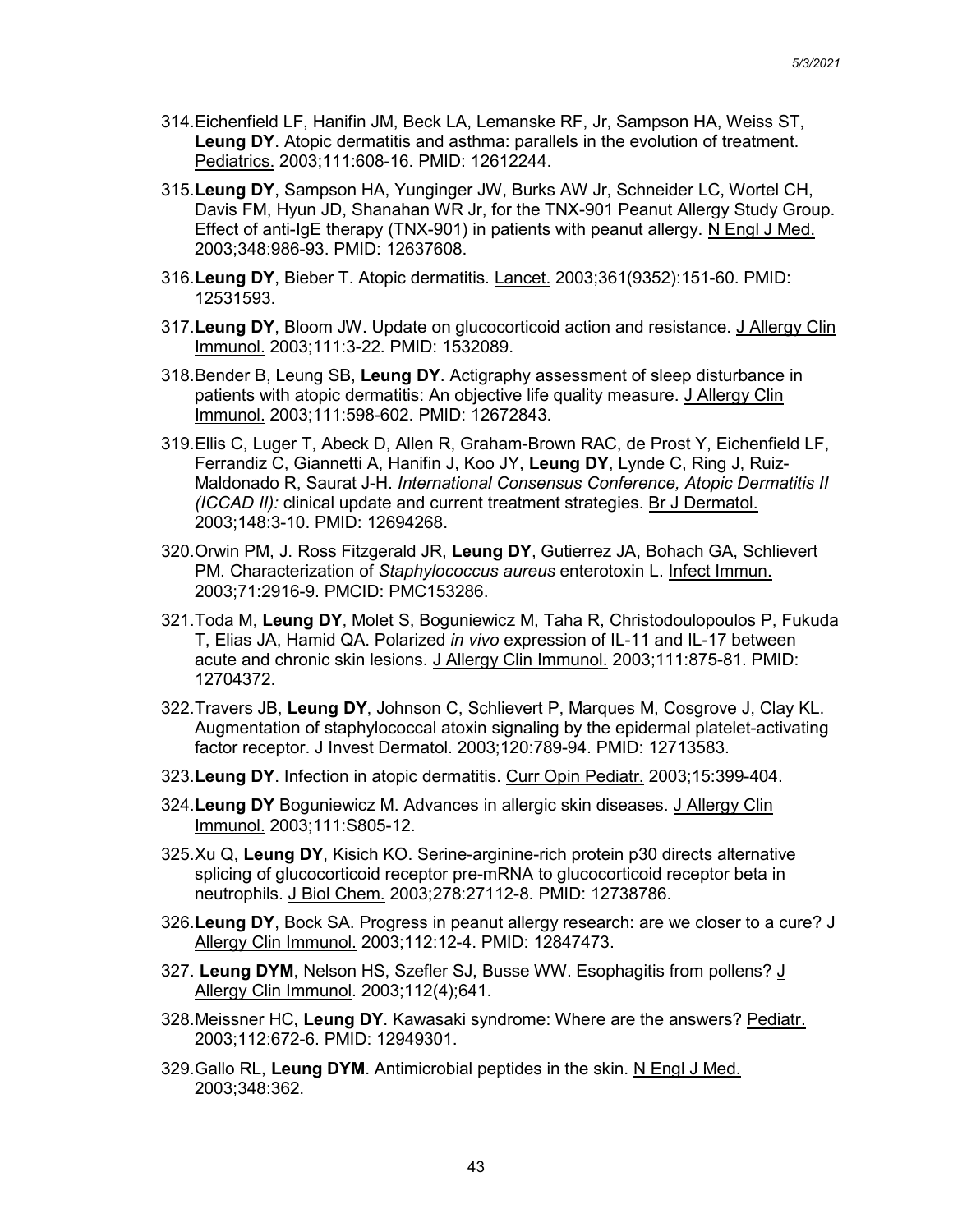- 330.Nomura I, Goleva E, Howell MD, Hamid QA, Ong PY, Hall CF, Darst MA, Gao B, Boguniewicz M, Travers JB, **Leung DY.** Cytokine milieu of atopic dermatitis, as compared to psoriasis, skin prevents induction of innate immune response genes. (Featured on **cover** of 9/13/2003 issue) J Immunol. 2003;171:3262-9. PMID: 12960356.
- 331.Nomura I, Gao B, Boguniewicz M, Darst MD, Travers JB, **Leung DY**. Distinct patterns of gene expression in the skin lesions of atopic dermatitis and psoriasis: a gene microarray analysis. J Allergy Clin Immunol. 2003;112:1195-202. PMID: 14657882.
- 332.**Leung DY**, Jain N, Leo HL. New concepts in the pathogenesis of atopic dermatitis. Curr Opin Immunol. 2003;15:634-8. PMID: 14630196.
- 333.Novak N, Bieber T, **Leung DY**. Immune mechanisms leading to atopic dermatitis. J Allergy Clin Immunol. 2003;112:S128-39. PMID: 14657843.
- 334.Howell MD, Jones JF, Kisich KO, Streib JE, Gallo RL, **Leung DY**. Selective killing of vaccinia virus by LL-37: implications for eczema vaccinatum. J Immunol. 2004;172:1763-7. PMID: 14734759.
- 335.Xu Q, Goleva E, Ou L-S, **Leung DY**. CD56+ cells induce steroid resistance in B-cells exposed to IL-15. J Immunol. 2004;172:7110-5. PMID: 15153534.
- 336.Sicherer SH, **Leung DY**. Advances in allergic skin disease, anaphylaxis, and hypersensitivity reactions to foods, drugs, and insect stings. J Allergy Clin Immunol. 2004;114(1):118-24. PMID: 15241353.
- 337.Ou L-S, Goleva E, **Leung DY**. T regulatory cells in atopic dermatitis and subversion of their activity by superantigens. J Allergy Clin Immunol. 2004;113:756-63. PMID: 15100684.
- 338.**Leung DY,** Shanahan WR, Li XM, Sampson H. New approaches for the treatment of anaphylaxis. Novartis Found Symp. 2004;257:248-60. PMID: 15025403.
- 339.**Leung DY,** Boguniewicz M, Howell MD, Nomura I, Hamid Q. New insights into atopic dermatitis. J Clin Invest. 2004;113:651-7. PMCID: PMC351324.
- 340.Fakhri S, Tulic M, Christodoulopoulos P, Fukakusa M, Frenkiel S, **Leung DY**, Hamid QA. Microbial superantigens induce glucocorticoid receptor beta and steroid resistance in a nasal explant model. Laryngoscope. 2004;114:887-92. PMID: 15126750.
- 341.Goleva E, Dunlap A, **Leung DY**. Differential control of Th1 vs Th2 cell responses by the combination of low dose steroids with beta-2 adrenergic agonists. J Allergy Clin Immunol. 2004;114:183-91. PMID: 15241363.
- 342.Leo H, Bender BG, Leung SB, Tran ZY, **Leung DY**. Effect of pimecrolimus cream 1% on skin condition and sleep disturbance in children with atopic dermatitis. J Allergy Clin Immunol. 2004;114:691-3. PMID: 15446293.
- 343.**Leung DY**, Nicklas RA, Li JT, Bernstein IL, Blessing-Moore J, Boguniewicz M, Chapman JA, Khan DA, Lang D, Lee RE, Portnoy JM, Schuller DE, Spector SL, Tilles SA. Disease management of atopic dermatitis: an updated practice parameter. Joint Task Force on Practice Parameters. Ann Allergy Asthma Immunol. 2004;93(3 Suppl 2):S1-S21. PMID: 15478395.
- 344.Li L, Goleva E, **Leung DY**. Superantigen-induced corticosteroid resistance of human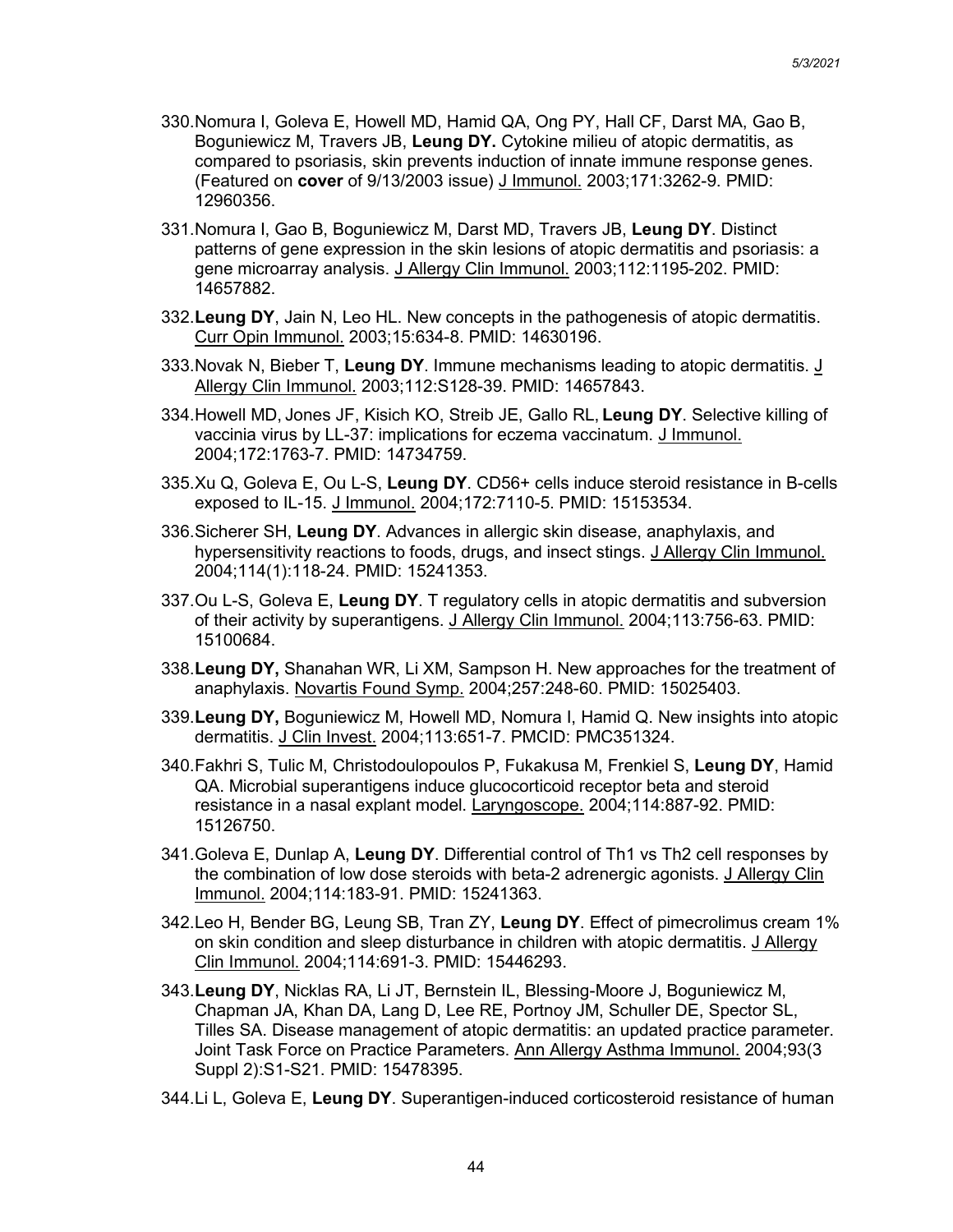T cells occurs via activation of the MEK/ERK pathway. J Allergy Clin Immunol. 2004:114:1059-69. PMID: 15536411.

- 345.Nomura I, Abe J, Noma S, Saito H, Gao B, Wheeler G, **Leung DYM**. Adrenomedullin is highly expressed in blood monocytes associated with acute Kawasaki disease: A microarray gene expression study. Pediatr Res. 2005;57:49–55. PMID: 15531734.
- 346.Colice GL, Stampone P, **Leung DYM**, Szefler SJ. Oral corticosteroids in poorly controlled asthma. J Allergy Clin Immunol. 2005;115:200-01. PMID: 15637569.
- 347.Goleva E, **Leung DYM**. Reply re: Differential control of Th1 vs Th2 cell responses by the combination of low dose steroids with beta-2 adrenergic agonists. J Allergy Clin Immunol. 2005;115:425.
- 348.Federico MJ, Covar RA, Brown EE, **Leung DYM**, Spahn JD. Racial differences in T lymphocyte response to glucocorticoids. Chest. 2005; 127:571-8. PMID: 15705998
- 349.**Leung DYM**, Boguniewicz M, Nicol NH, Lairsmith J. Advances in our understanding and management of atopic dermatitis. Natl Jewish Med Sci Update. 2005;22:1-11.
- 350.Braff MH, Hawkins MA, Di Nardo A, Lopez-Garcia B, Howell MD, Wong C, Lin K, Streib JE, Dorschner R, **Leung DYM**, Gallo RL. Structure-function relationships among human cathelicidin peptides: Dissociation of antimicrobial properties from host immunostimulatory activities. J Immunol. 2005;174:4271-8. PMID: 15778390.
- 351.Ou L-S, **Leung DY**. Advances in atopic dermatitis. Chang Gung Med J. 2005;28:1-8. PMID: 15804142.
- 352.Howell MD, Novak N, Bieber T, Pastore S, Girolomoni G, Boguniewicz M, Streib J, Wong C, Gallo RL, **Leung DYM**. IL-10 down-regulates anti-microbial peptide expression in atopic dermatitis. J Invest Dermatol. 2005;125:738-45. PMID: 16185274.
- 353.Fonacier L, Spergel J, Charlesworth EN, Weldon D, Beltrani, V, Bernhisel-Broadbent J, Boguniewicz M, **Leung DY**. Report of the Topical Calcineurin Inhibitor Task Force of the American College of Allergy, Asthma and Immunology and the American Academy of Allergy, Asthma and Immunology. J Allergy Clin Immunol. 2005;115(6):1249-53. PMID: 15940142.
- 354.Goleva E, Cardona ID, Ou LS, **Leung DY**. Factors that regulate naturally occurring T regulatory cell-mediated suppression. J Allergy Clin Immunol. 2005;116:1094-100. PMID: 16275382.
- 355.Milgrom H, Palmer E, **Leung DY**. Smallpox vaccination: a conundrum of risks and outcomes. Curr Opin Allergy Clin Immunol. 2005;5(3):207-9. PMID: 15864076.
- 356.Bender BG, **Leung DY**. Sleep disorders in patients with asthma, atopic dermatitis, and allergic rhinitis. J Allergy Clin Immunol. 2005;116:1200-1. PMID: 16337445.
- 357.**Leung DY**. Superantigens, steroid insensitivity and innate immunity in atopic eczema. Acta Derm Venereol Suppl. 2005;215:11-15. PMID: 16321901.
- 358.Bilsborough J, **Leung DYM**, Maurer M, Howell M, Boguniewcz M, Yao L, Storey H, Cosette LeCiel C, Harder B, Gross JA. IL-31 is associated with CLA<sup>+</sup> skin homing T cells in patients with atopic dermatitis. J Allergy Clin Immunol. 2006;117:418-25. PMID: 16461143.
- 359.Schatz M, **Leung DY**, Goldstein S. Consultation and referral guidelines citing the evidence: How the allergist-immunologist can help. J Allergy Clin Immunol Suppl.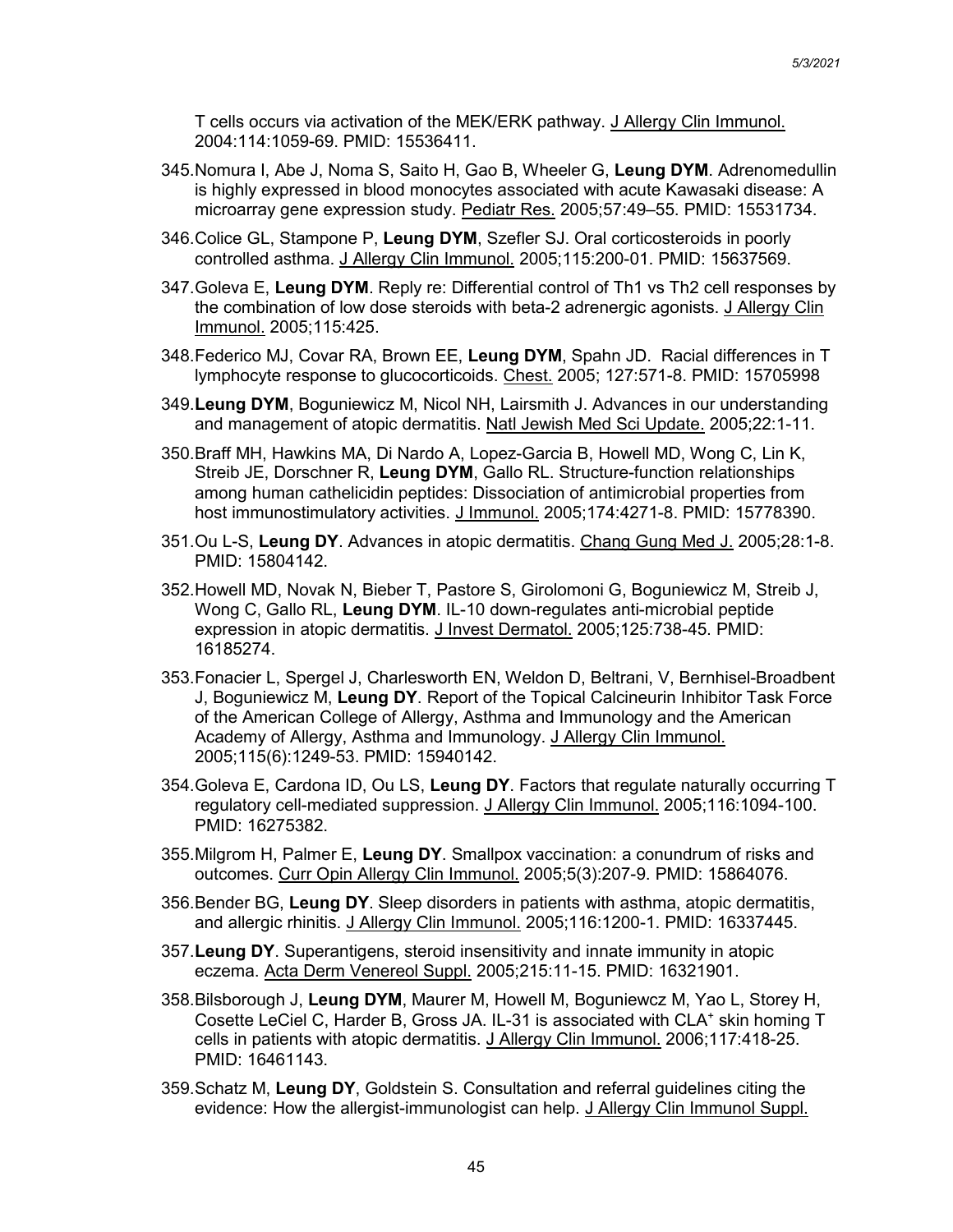2006;117(2)Suppl 3:S495-S523. PMID: 16553071.

- 360.Boguniewicz M, **Leung DY**. Atopic dermatitis. J Allergy Clin Immunol. 2006;117:S475-80. PMID: 16455350.
- 361.Howell MD, Gallo RL, Boguniewicz M, Jones JF, Wong C, Streib JE, **Leung DY**. Cytokine milieu of atopic dermatitis skin subverts the innate immune response to vaccinia virus. Immunity. 2006;24:341-8. PMID: 16546102.
- 362.Li LB, **Leung DY**, Hall CF, Goleva E. Divergent expression and function of glucocorticoid receptor beta in human monocytes and T cells. J Leukoc Biol. 2006;79:818-27. PMID: 16461744.
- 363.Goleva E, Li L, Eves PT, Strand MJ, Martin RJ, **Leung DY**. Increased glucocorticoid receptor beta alters steroid response in glucocorticoid insensitive asthma. Am J Respir Crit Care Med. 2006;173:607-16. PMCID: PMC2662945.
- 364.Cardona ID, Ou L-S, Goleva E, **Leung DY**. Staphylococcal enterotoxin B inhibits regulatory T cells by inducing glucocorticoid induced TNF receptor-related protein ligand on monocytes. J Allergy Clin Immunol. 2006;117(3): 688-695. PMID: 16522472.
- 365.Howell MD, Wollenberg A, Gallo RL, Flaig M, Streib JE, Wong C, Pavicic T, Boguniewicz M, **Leung DY**. Cathelicidin deficiency predisposes to eczema herpeticum**.** J Allergy Clin Immunol. 2006;117(4):836-41. PMCID: PMC2727734.
- 366.Liu AH, **Leung DY**. Renaissance of the hygiene hypothesis. J Allergy Clin Immunol. 2006;117(5):1063-6. PMID: 16675333.
- 367.Poole JA, Barriga K, **Leung DY**, Hoffman M, Eisenbarth GS, Rewers M, Norris JM. Timing of initial exposure to cereal grains and the risk of wheat allergy. Pediatrics. 2006;117(6):2175-82. PMID: 16740862.
- 368.Homey B, Steinhoff M, Ruzicka T, **Leung DY**. Cytokines and chemokines orchestrate atopic skin inflammation. J Allergy Clin Immunol. 2006;118(1):178-189. PMID: 16815153.
- 369.Sicherer SH, **Leung DY**. Advances in allergic skin disease, anaphylaxis, and hypersensitivity reactions to foods, drugs, and insects. J Allergy Clin Immunol. 2006;118(1):170-7. PMID: 16815152.
- 370.Akdis CA, Akdis M, Bieber T, Bindslev-Jensen C, Boguniewicz M, Eigenmann P, Hamid Q, Kapp A, **Leung DY**, Lipozencic J, Luger TA, Muraro A, Novak N, Platts-Mills TA, Rosenwasser L, Scheynius A, Simons FE, Spergel J, Turjanmaa K, Wahn U, Weidinger S, Werfel T, Zuberbier T; the European Academy of Allergology and Clinical Immunology/American Academy of Allergy, Asthma and Immunology/PRACTALL Consensus Group\*. Diagnosis and treatment of atopic dermatitis in children and adults: European Academy of Allergology and Clinical Immunology/American Academy of Allergy, Asthma and Immunology/PRACTALL Consensus Report. Allergy. 2006 Aug;61(8):969-87. PMID: 16867052.
- 371.Akdis CA, Akdis M, Bieber T, Bindslev-Jensen C, Boguniewicz M, Eigenmann P, Hamid Q, Kapp A, **Leung DY**, Lipozencic J, Luger TA, Muraro A, Novak N, Platts-Mills TA, Rosenwasser L, Scheynius A, Simons FE, Spergel J, Turjanmaa K, Wahn U, Weidinger S, Werfel T, Zuberbier T; European Academy of Allergology and Clinical Immunology/American Academy of Allergy, Asthma and Immunology. Diagnosis and treatment of atopic dermatitis in children and adults: European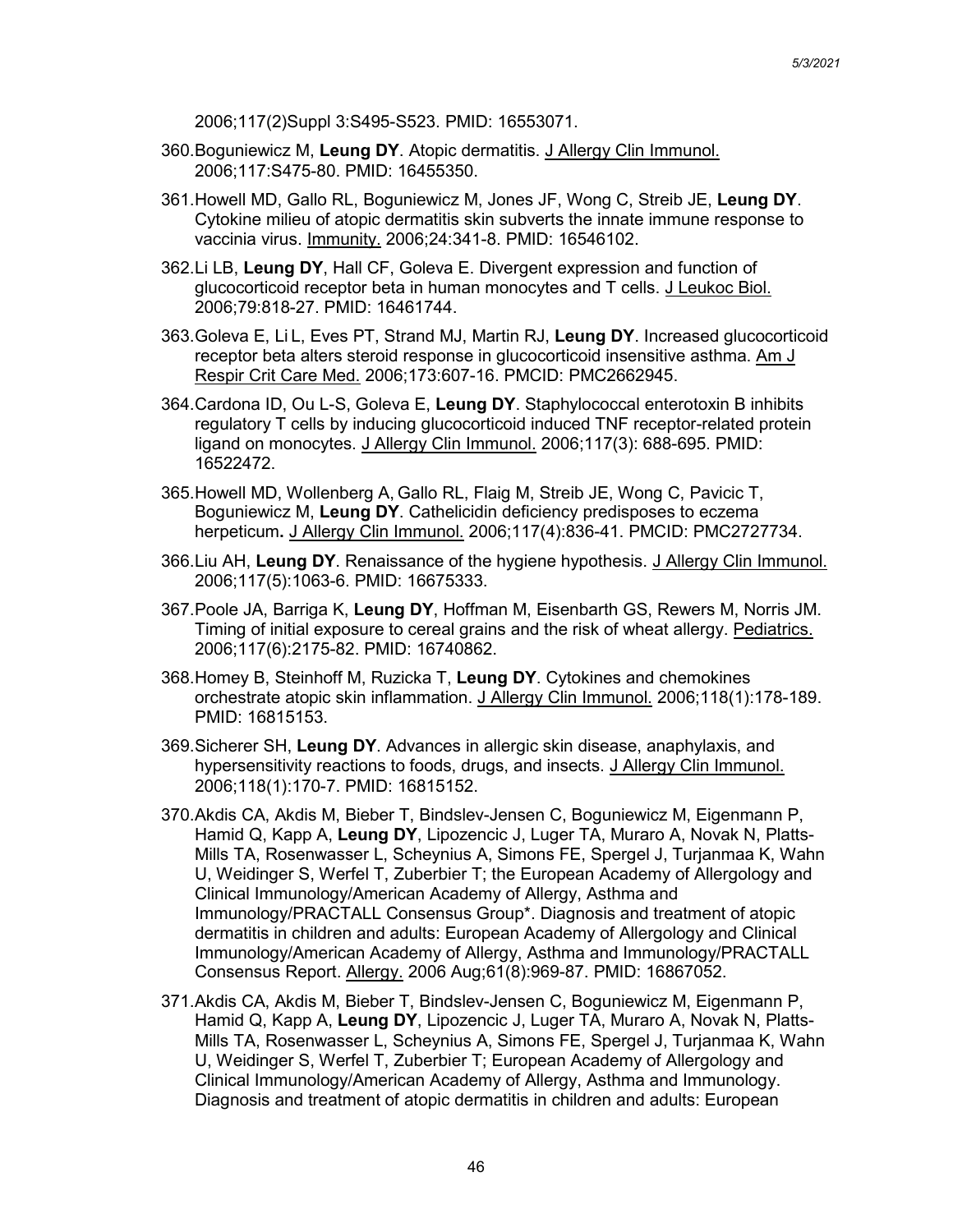Academy of Allergology and Clinical Immunology/American Academy of Allergy, Asthma and Immunology/PRACTALL Consensus Report. J Allergy Clin Immunol. 2006;118:152-69. PMID: 16815151.

- 372.Boguniewicz M, Schmid-Grendelmeier P, **Leung DY**. Atopic dermatitis. J Allergy Clin Immunol. 2006;118:40-43. PMID: 16815136.
- 373.**Leung DY**. New insights into the complex gene-environment interactions evolving into atopic dermatitis. J Allergy Clin Immunol. 2006;118(1):37-39. No PubMed
- 374.Spergel JM, **Leung DY**. Safety of topical calcineurin inhibitors in atopic dermatitis: evaluation of the evidence. Curr Allergy Asthma Rep. 2006;6(4): 270-4. PMID: 16822378.
- 375.Fiset PO, **Leung DY**, Hamid Q. Immunopathology of atopic dermatitis. J Allergy Clin Immunol. 2006;118(1):287-90. PMID: 16815171.
- 376.Ong PY, **Leung DY**. Immune dysregulation in atopic dermatitis. Curr Allergy Asthma Rep. 2006;6:384-389. PMID: 16899200.
- 377.Fonacier L, Charlesworth EN, Spergel JM, **Leung DY**. The black box warning for topical calcineurin inhibitors: looking outside the box. Ann Allergy Asthma Immunol. 2006;97(1):117-20. PMID: 16892793.
- 378.Cardona ID, Cho SH, **Leung DY**. Role of bacterial superantigens in atopic dermatitis: Implications for future therapeutic strategies. Am J Clin Dermatol. 2006;7(5):273-9. PMID: 17007538.
- 379.Howell MD, Boguniewicz M, Pastore S, Novak N, Bieber T, Girolomoni G, **Leung DYM.** Mechanism of HBD-3 deficiency in atopic dermatitis. Clin Immunol. 2006;121:332-8. PMID: 17015038.
- 380.Kim BE, **Leung DY,** Streib JE, Boguniewicz M, Hamid QA, Howell MD. Macrophage inflammatory protein 3 alpha (MIP-3alpha) deficiency in AD skin and role in innate immune response to vaccinia virus. J Allergy Clin Immunol. 2007;119(2):457-63. PMCID: PMC2746067.
- 381.Salt BH, Boguniewicz M, **Leung DYM**. Severe refractory atopic dermatitis in adults is highly atopic. J Allergy Clin Immunol. 2007;119(2):508-509. PMID: 17194471.
- 382.Brouillard J-NP, Günther S, Varma AK, Gryski I, Herfst CA, Nur-ur Rahman AKM, **Leung DYM**, Schlievert PM, Madrenas J, Sundberg EJ, McCormick JK. Crystal structure of the streptococcal superantigen SpeI and functional role of a novel loop domain in T cell activation by Group V superantigens. J Mol Biol. 2007;367(4):925- 34. PMID: 17303163.
- 383.Howell MD, Streib JE, **Leung DYM**. Antiviral activity of human beta defensin 3 against vaccinia virus. J Allergy Clin Immunol. 2007;119(4):1022-5. PMCID: PMC2668144
- 384.Peng W, Jenneck C, Bussmann C, Bogdanow M, Hart J, **Leung DY**, Bieber T, Eis-Hübinger AM, Novak N. Risk factors of atopic dermatitis patients for eczema herpetiucum. J Invest Dermatol. 2007;127(5):1261-3. PMID: 17170734.
- 385.Sicherer SH, **Leung DY.** Advances in allergic skin disease, anaphylaxis, and hypersensitivity reactions to foods, drugs, and insects. J Allergy Clin Immunol. 2007;119(6):1462-9. PMID: 17412401.
- 386.Albanesi C, Fairchild HR, Madonna S, Scarponi C, De Pità O, **Leung DYM**, Howell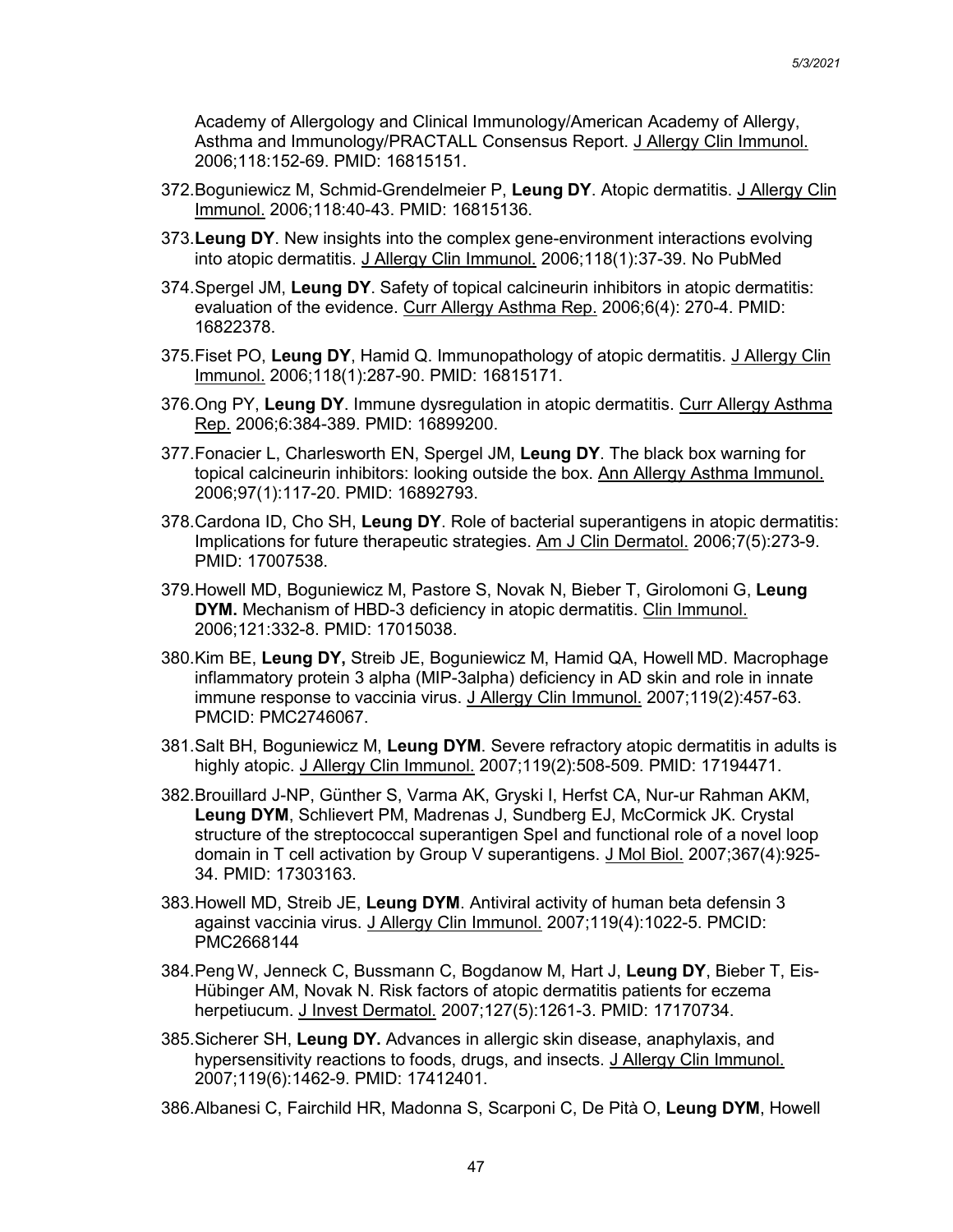MD IL-4 and IL-13 negatively regulate TNF- $\alpha$  and IFN- $\gamma$  induced β-defensin expression through STAT-6, SOCS-1, and SOCS-3. J Immunol. 2007;179:984-92. PMID: 17617590.

- 387.Howell MD, Kim BE, Gao P, Grant AV, Boguniewicz M, DeBenedetto A, Schneider L, Beck LA, Barnes KC, **Leung DYM**. Cytokine modulation of AD filaggrin skin expression. J Allergy Clin Immunol. 2007;120(1):150-5. PMCID: PMC2669594.
- 388.Simons FER, Frew AJ, Ansotegui IJ, Bochner BS, Golden DBK, Finkelman FD, **Leung DYM**, Lotvall J, Marone G, Metcalfe DD, Müller U, Rosenwasser LJ, Sampson HA, Schwartz LB, van Hage M, Walls AF. Risk assessment in anaphylaxis: Current and future approaches. J Allergy Clin Immunol. 2007;120(Supp 1): S2-S24. PMID: 17602945.
- 389.Li L, **Leung DYM**, Strand MJ, Goleva E. ATF2 impairs glucocorticoid receptormediated transactivation in human CD8+ T cells. Blood. 2007;110:1570-1577. PMCID: PMC1975841.
- 390.Kisich KO, Howell MD, Boguniewicz M, Heizer HR, Watson NU, **Leung DY**. The constitutive capacity of human keratinocytes to kill *Staphylococcus aureus* is dependent on beta-defensins 2 and 3. J Invest Dermatol. 2007;127(10):2368-80. PMID: 17460726.
- 391.Scott JE, ElKhal A, Freyschmidt EJ, MacArthur DH, McDonald D, Howell MD, **Leung DY**, Laouar A, Manjunath N, Bianchi T, Boes M, Oettgen HC, Geha RS. Impaired immune response to vaccinia virus inoculated at the site of cutaneous allergic inflammation. J Allergy Clin Immunol. 2007; 20:1382-8. PMID: 17889291.
- 392.Goleva E, Hauk PJ, Boguniewicz J, Martin RJ, **Leung DYM**. Airway remodeling and lack of bronchodilator response in steroid resistant (SR) asthma. J Allergy Clin Immunol. 2007;120:1065-72. PMCID: PMC2697657.
- 393.Platts-Mills T, **Leung DY**, Schatz M. The role of allergens in asthma. Am Fam Phys. 2007;76(5):675-80. PMID: 17894137.
- 394.**Leung DYM**, Woodward G. The Journal: Adapting to change, positioning ourselves for the future. J Allergy Clin Immunol. 2008;121(1):24-25.
- 395.Sicherer SH, **Leung DY**. Advances in allergic skin disease, anaphylaxis, and hypersensitivity reactions to foods, drugs, and insects in 2007. J Allergy Clin Immunol. 2008;121(6):1351-8. PMID: 18325575.
- 396.Man MQ, Hatano Y, Lee SH, Man M, Chang S, Feingold KR, **Leung DY**, Holleran W, Uchida Y, Elias PM. Characterization of a hapten-induced, murine model with multiple features of atopic dermatitis: structural, immunologic, and biochemical changes following single versus multiple oxazolone challenges. J Invest Dermatol. 2008;128:79-86. PMCID: PMC2671229.
- 397.Simons FE, Frew AJ, Ansotegui IJ, Bochner BS, Golden DB, Finkelman FD, **Leung DY**, Lotvall J, Marone G, Metcalfe DD, Muller U, Rosenwasser LJ, Sampson HA, Schwartz LB, van Hage M, Walls AF. Practical allergy (PRACTALL) report: risk assessment in anaphylaxis. Allergy. 2008;63(2):250. PMID: 18053014.
- 398.Bender BG, Ballard RA, Canono B, Murphy JR, **Leung DYM**. Disease severity, scratching, and sleep quality in patients with atopic dermatitis. J Am Acad Dermatol. 2008;58:415-20. PMID: 18280338.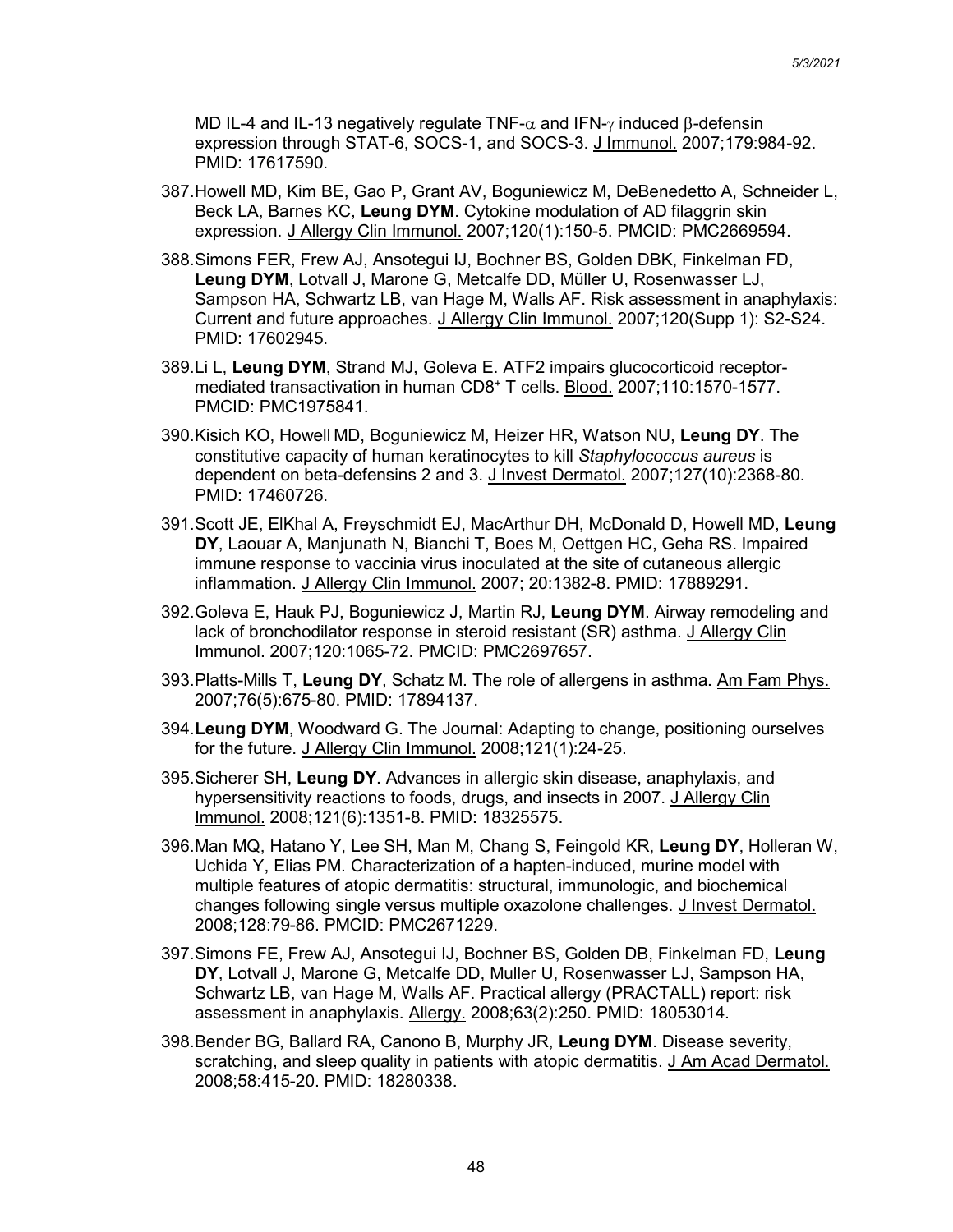- 399.Schlievert PM, Case LC, Strandberg KL, Abram BB, **Leung DYM**. Superantigen profile of *Staphylococcus aureus* isolates from patients with steroid-resistant atopic dermatitis. Clin Infect Dis. 2008;46;(10):1562-7. PMCID: PMC2637450.
- 400.Kim BE, **Leung DYM**, Boguniewicz M, Howell MD. Loricrin and involucrin expression is down-regulated by Th2 cytokines through STAT-6. Clin Immunol. 2008;126:332-7. PMCID: PMC2275206.
- 401.Sicherer SH, **Leung DYM.** Advances in allergic skin disease, anaphylaxis, and hypersensitivity reactions to foods, drugs, and insects. J Allergy Clin Immunol. 2008;121(6):1351-8. PMID: 19203656.
- 402.Kisich KO, Carspecken CW, Fiévé S, Boguniewicz M, **Leung DY**. Defective killing of *Staphylococcus aureus* in atopic dermatitis is associated with reduced mobilization of human β-defensin-3. J Allergy Clin Immunol. 2008;122:62-8. PMID: 18538383.
- 403.Boguniewicz M, Nicol N, Kelsay K, **Leung DYM**. A multidisciplinary approach to evaluation and treatment of atopic dermatitis. Sem Cut Med Surg. 2008; 27(2):115- 27. PMID: 18620133.
- 404.Howell MD, Fairchild HR, Kim BE, Bin L, Boguniewicz M, Redzic JS, Hansen KC, **Leung DY**. Th2 cytokines act on S100/A11 to downregulate keratinocyte differentiation. J Invest Dermatol. 2008;128:2248-58. PMID: 18385759.
- 405.Sutherland R, Goleva E, Strand M, Beuther D, **Leung DY**. Body mass and glucocorticoid response in asthma. Am J Respir Crit Care Med. 2008;178(7):682-7. PMCID: PMC2556450.
- 406.Hauk PJ, Krawiec M, Murphy J, Boguniewicz J, Schiltz A, Goleva E, Liu AH, **Leung DY**. Neutrophilic airway inflammation and environmental exposure to bacterial lipopolysaccharide in children with asthma and wheezing. Pediatr Pulm. 2008;43(9):916-23. PMID: 18668688.
- 407.Morioka Y, Yamasaki K, **Leung D**, Gallo RL. Cathelicidin antimicrobial peptides inhibit hyaluronan-induced cytokine release and modulate chronic allergic dermatitis. J Immunol. 2008;181:3915-22. PMCID: PMC2655305.
- 408.Goleva E, Hauk PJ, Hall CF, Liu AH, Martin RJ, **Leung DY**. Corticosteroid resistant asthma associated with classical microbial activation of airway macrophages. J Allergy Clin Immunol. 2008;122(3):550-9. PMID: 18774390.
- 409.**Leung DY**. Directing the innate immune response to prevent and control allergic diseases. J Allergy Clin Immunol. 2008;122(5):893-4. PMID: 19000578.
- 410.Goleva E, Li L-B, **Leung DY**. IFNγ reverses IL-2 and IL-4 mediated T cell steroid resistance. Am J Respir Cell Mol Biol. 2009;40:223-30. PMCID: PMC2633143.
- 411.Williams PV, Schatz M, **Leung DYM**. The role of allergens in asthma. Pediatrics (for Parents). 2009;25(3-4):22-24. PMCID not on Medline.
- 412.**Leung DY**, Hanifin JM, Pariser DM, Barber KA, Langley RG, Schlievert PM, Abrams B, Hultsch T. Effects of pimecrolimus cream 1% in the treatment of patients with atopic dermatitis who demonstrate a clinical insensitivity to topical corticosteroids: a randomized, multicentre vehicle-controlled trial. Br J Dermatol. 2009;161:435-43. PMID: 19416245.
- 413.Bin L, Howell MD, Kim BE, Hall CF, Streib JE, **Leung DYM**. Inhibition of S100A11 gene expression impairs keratinocyte response against vaccinia virus through down-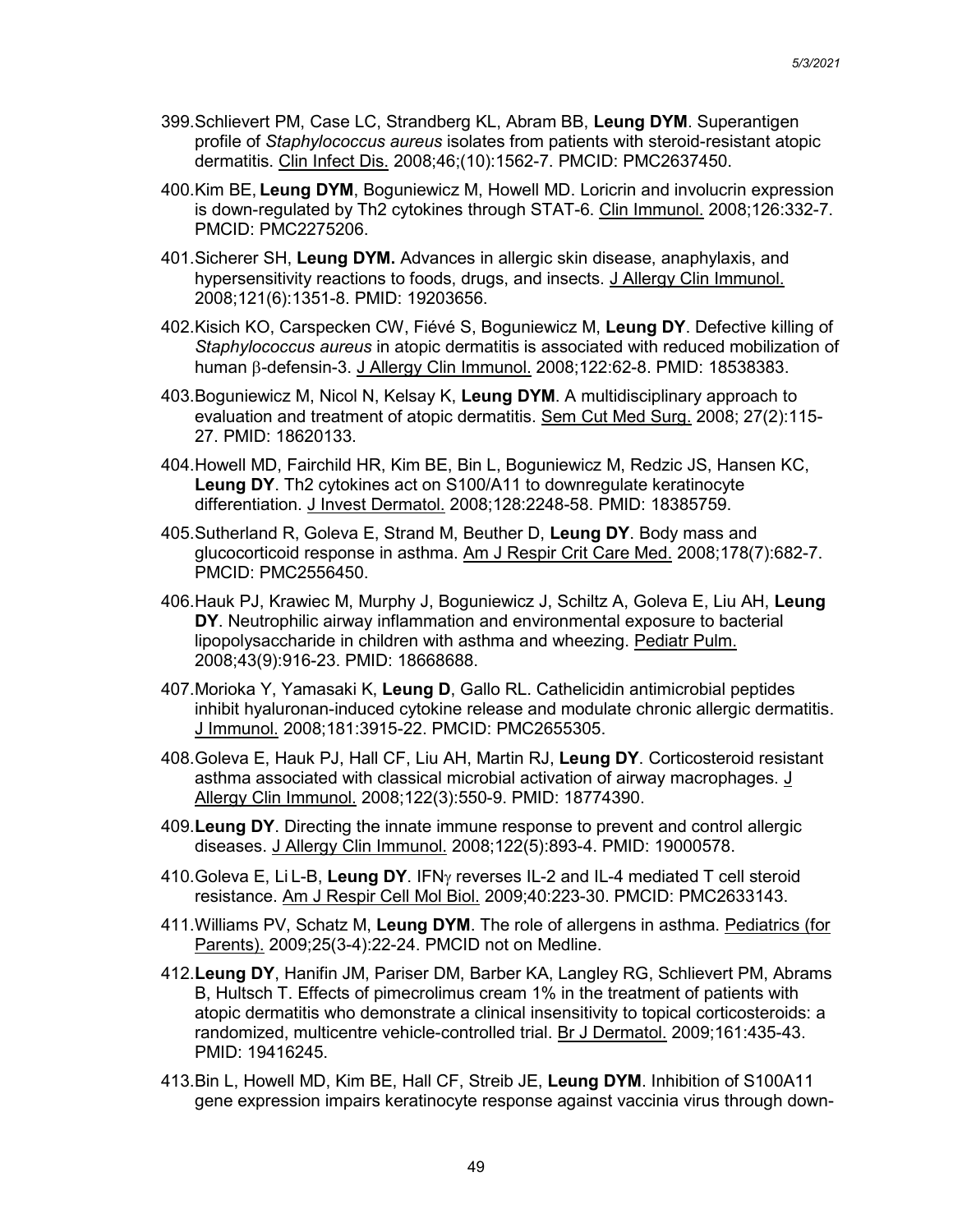regulation of the IL-10 receptor 2 chain. J Allergy Clin Immunol. 2009;124(2):270- 277. PMID: 19577285.

- 414.Zhang Y, Goleva E, Nordeen SK, **Leung DYM.** Estrogen inhibits glucocorticoid action via protein phosphatase 5 mediated glucocorticoid receptor dephosphorylation at S211. J Biol Chem. 2009;284(36):24542-52. PMCID: PMC2782045.
- 415.Beck LA, Boguniewicz M, Hata TR, Schneider LC, Hanifin JM, Gallo RL, Paller AS, Lieff S, Reese J, Zaccaro D, Milgrom H, Barnes KC, **Leung DYM**. Phenotype of atopic dermatitis: Subjects with a history of eczema herpeticum. J Allergy Clin Immunol. 2009;124(2):260-9. PMCID: PMC3056058.
- 416.Pallin DJ, Espinola JA, **Leung DY**, Hooper DC, Camargo Jr CA. Epidemiology of dermatitis and skin infections in US physicians' offices, 1993-2005. Clin Infect Dis. 2009;49:901-7. PMID: 19663690.
- 417.Gao PS, Rafaels NM, Hand T, Murray T, Boguniewicz M, Hata T, Schneider L, Hanifin JM, Gallo RL, Gao L, Beaty TH, Beck LA, Barnes KC, **Leung DY**. Filaggrin mutations that confer risk of atopic dermatitis confer greater risk for eczema herpeticum. J Allergy Clin Immunol. 2009;124(3):507-13. PMID: 19733298.
- 418.**Leung DY**. Our evolving understanding of the functional role of filaggrin in atopic dermatitis. J Allergy Clin Immunol. 2009;124(3):494-5. PMID: 19733296.
- 419.Oyoshi MK, Elkhal A, Kumar L, Scott JE, Koduru S, He R, **Leung DYM**, Howell MD, Oettgen HC, Murphy GF, Geha RS. Vaccinia virus inoculation in sites of allergic skin inflammation elicits a vigorous cutaneous IL-17 response. Proc Natl Acad Sci USA. 2009;106:14954-9. PMCID: PMC2736417.
- 420.Howell MD, Streib JE, Kim BE, Lesley LJ, Dunlap AP, Geng D, Feng Y, Savage PB, **Leung DY**. Ceragenins: A class of antiviral compounds to treat orthopox infections. J Invest Dermatol. 2009;129:2668–75. PMID: 19516269.
- 421.Byrne AM, Goleva E, **Leung DY**. Identification of glucocorticoid-induced TNF receptor-related protein ligand on keratinocytes: ligation by GITR induces keratinocyte chemokine production and augments T-cell proliferation. J Invest Dermatol. 2009;129(12):2784-94. PMID: 19536139.
- 422.Broccardo CJ, Mahaffey SB, Strand M, Reisdorph NA, **Leung DY**. Peeling off the layers: Skin taping and a novel proteomics approach to study atopic dermatitis. J Allergy Clin Immunol. 2009;124(5):1113-5. PMID: 19748658.
- 423.Sicherer SJ, **Leung DYM**. Advances in allergic skin disease, anaphylaxis, and hypersensitivity reactions to foods, drugs, and insects in 2009. J Allergy Clin Immunol. 2010;125:85-97. PMID: 20109740.
- 424.Grigoryev DN, Howell MD, Watkins TN, Chen Y-C, Cheadle C, Boguniewicz M, Barnes KC, **Leung DYM**. Vaccinia virus-specific molecular signature in atopic dermatitis skin. J Allergy Clin Immunol. 2010;125:153-9. PMCID: PMC2814071.
- 425.Schlievert PM, Strandberg KL, Lin Y-C, Peterson ML, **Leung DYM**. Secreted virulence factor comparison between methicillin-resistant and methicillin-sensitive *Staphylococcus aureus,* and its relevance to atopic dermatitis. J Allergy Clin Immunol. 2010;125:39-49. PMCID: PMC2814367.
- 426.Boguniewicz M, **Leung DYM**. Recent insights into atopic dermatitis and implications for management of infectious complications. J Allergy Clin Immunol. 2010;125(1):4- 13. PMCID: PMC2814072.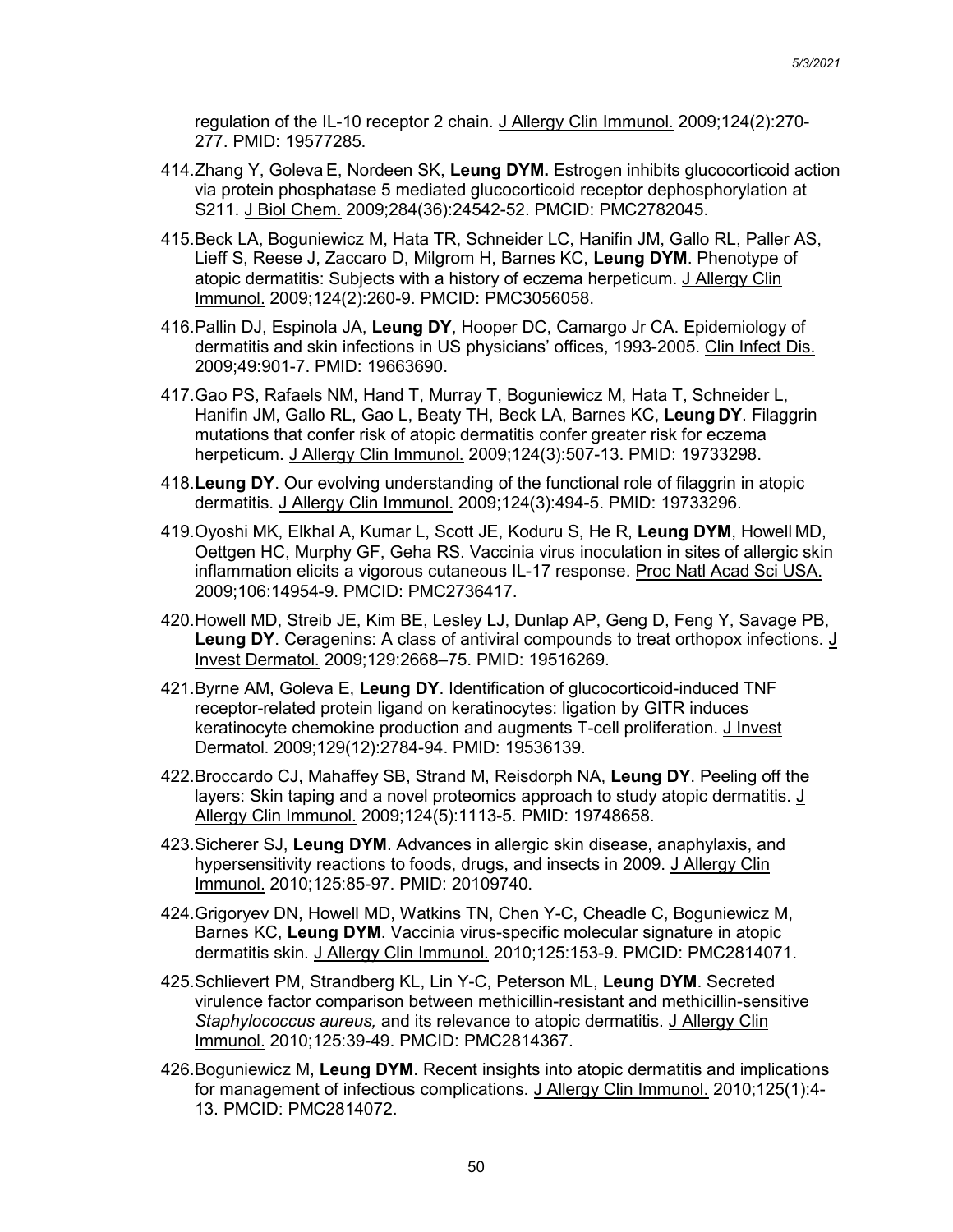- 427.Sutherland ER, Goleva E, Jackson LP, Stevens AD, **Leung DYM**. Vitamin D levels, lung function and steroid response in adult asthma. Am J Respir Crit Care Med. 2010;181(7):699-704. PMCID: PMC2868500.
- 428.Sehra S, Yao Y, Howell MD, Nguyen ET, Kansas GS, **Leung DYM**, Travers JB, Kaplan MH. IL-4 regulates skin homeostasis and the predisposition towards allergic skin inflammation. J Immunol. 2010;184:3186-90. PMCID: PMC2837507.
- 429.Fonacier LS, Dreskin SC, **Leung DY**. Allergic skin diseases. J Allergy Clin Immunol. 2010;125(2 Suppl 2):S138-49. PMID: 19932921.
- 430.Searing DA, Zhang Y, Murphy JR, Hauk PJ, Goleva E, **Leung DYM**. Decreased serum vitamin D levels in children with asthma are associated with increased corticosteroid usage. J Allergy Clin Immunol. 2010;125:995-1000. PMCID: PMC2866800.
- 431.Gao PS, Rafaels NM, Mu D, Hand T, Murray T, Boguniewicz M, Hata T, Schneider L, Hanifin JM, Gallo RL, Gao L, Beaty TH, Beck LA, **Leung DY**, Barnes KC. Genetic variants in thymic stromal lymphopoietin are associated with atopic dermatitis and eczema herpeticum. J Allergy Clin Immunol. 2010;125(6):1403-07.e4. PMCID: PMC2925504.
- 432.Sicherer SH, Wood RA, Stablein D, Burks AW, Liu AH, Jones SM, Fleischer DM, **Leung DY**, Grishin A, Mayer L, Shreffler W, Lindblad R, Sampson HA. Immunologic features of infants with milk or egg allergy enrolled in an observational study (Consortium of Food Allergy Research) of food allergy. J Allergy Clin Immunol. 2010;125(5):1077-83.e8. PMCID: PMC2868273.
- 433.Vazquez-Tello A, Semlali A, Chakir J, Martin JG, **Leung DY**, Eidelman DH, Hamid QA. Induction of glucocorticoid receptor-beta expression in epithelial cells of asthmatic airways by T-helper type 17 cytokines. Clin Exp Allergy. 2010;40(9):1312– 22. PMID: 20545708.
- 434.Ong PY, **Leung DYM**. The infectious aspects of atopic dermatitis. Immunol Allergy Clin N Am. 2010;30:309-321. PMCID: PMC2913147.
- 435.Searing DA, **Leung DYM**. Vitamin D in atopic dermatitis, asthma and allergic diseases. Immunol Allergy Clin N Am. 2010;30:397-409. PMCID: PMC2914320.
- 436.Hata TR, Kotol P, Boguniewicz M, Taylor P, Paik A, Jackson M, Nguyen M, Kabigting F, Miller J, Gerber M, Zaccaro D, Armstrong B, Dorschner R, **Leung DY**, Gallo RL. History of eczema herpeticum is associated with the inability to induce human betadefensin (HBD)-2, HBD-3 and cathelicidin in the skin of patients with atopic dermatitis. Br J Dermatol. 2010;163(3):659-61. PMCID: PMC2966528.
- 437.**Leung DYM**, Searing DA. Steroid resistance in pulmonary diseases. Pulmonary Critical Care, Sleep Update (PCCSU) 2010;24:1-6. (No PMCID).
- 438.Schneider L, Weinberg A, Boguniewicz M, Taylor P, Oettgen H, Heughan L, Zaccaro D, Armstrong B, Holliday A, **Leung DYM**. Immune response to Varicella vaccine in children with atopic dermatitis compared to non-atopic controls. J Allergy Clin Immunol. 2010;126(6):1306-7.e2. PMCID: PMC2998561.
- 439.Liang Q, Guo L, Gogate S, Karim Z, Hanifi A, **Leung DY**, Gorska MM, Alam R. IL-2 and IL-4 stimulate MEK1 expression and contribute to T cell resistance against suppression by TGF-{beta} and IL-10 in asthma. J Immunol. 2010;185(10):5704-13. PMCID: PMC3367768.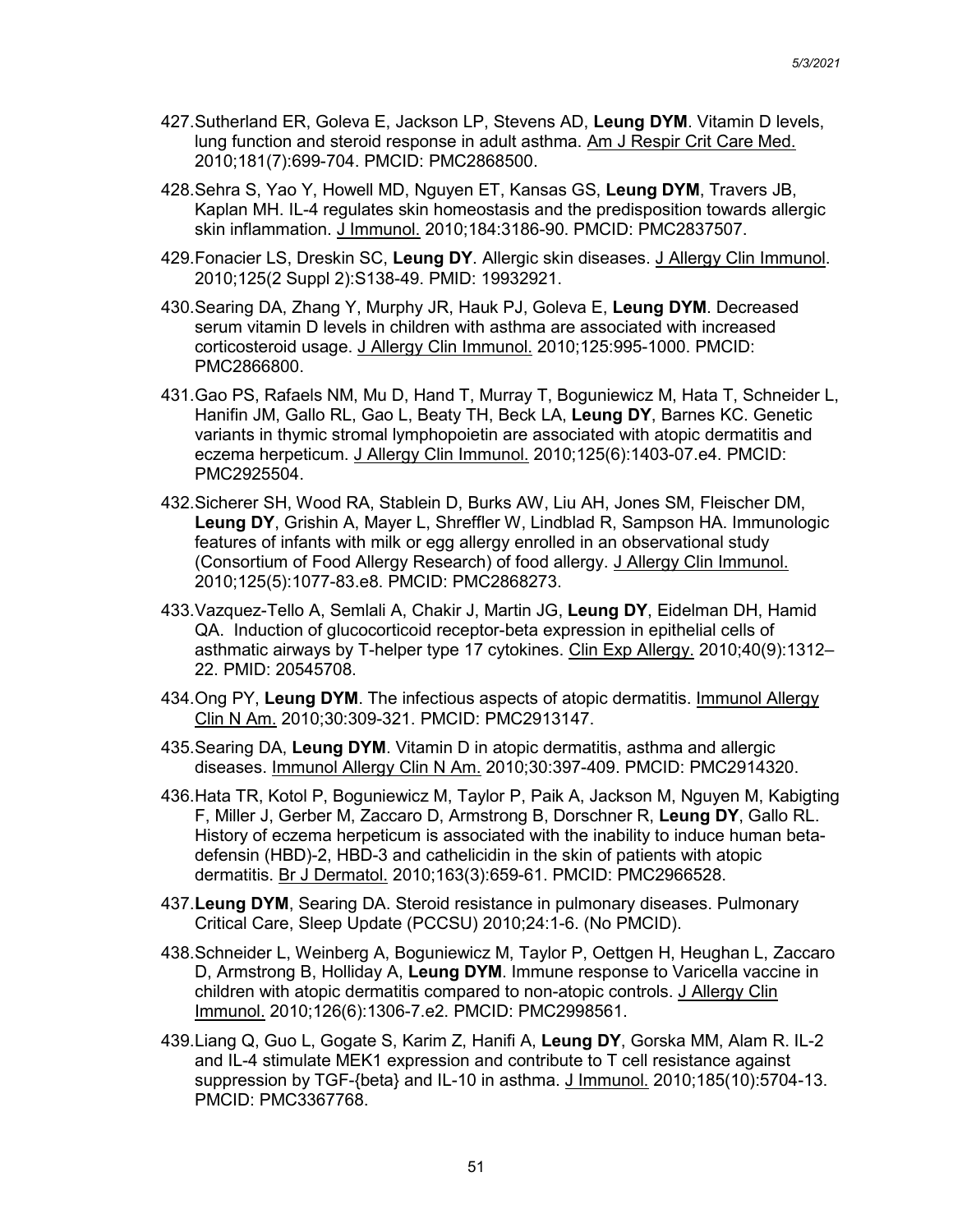- 440.Li LB, **Leung DYM,** Martin RJ, Goleva E**.** Inhibition of histone deacetylase 2 expression by elevated glucocorticoid receptor  $\beta$  in steroid-resistant asthma. Am J Respir Crit Care Med. 2010;182(7):877-83. PMCID: PMC2970859.
- 441.Sicherer SH, Wood RA, Stablein D, Lindblad R, Burks AW, Liu AH, Jones SM, Fleischer DM, **Leung DYM**, Sampson HA. Maternal consumption of peanut during pregnancy is associated with peanut sensitization in atopic infants. J Allergy Clin Immunol. 2010;126:1191-7. PMCID: PMC3018157.
- 442.Reginald K, Westritschnig K, Werfel T, Haratizadeh A, Novak N, Focke-Tejkl M, Hirschl AM, **Leung DYM**, Elisyutina O, Fedenko E, Valenta R. Immunoglobulin E antibody reactivity to bacterial antigens in atopic dermatitis patients. Clin Exp Allergy. 2011;41:357–69. PMCID: PMC3057935.
- 443.Broccardo CJ, Mahaffey S, Schwarz J, Wruck L, David G, Schlievert PM, Reisdorph NA, **Leung DYM**. Comparative proteomic profiling of atopic dermatitis patients based on history of eczema herpeticum infection and *Staphylococcus aureus* colonization. J Allergy Clin Immunol. 2011;127:186-93.e11. PMCID: PMC3059191.
- 444.Durham SR, **Leung DY**. One hundred years of allergen immunotherapy: time to ring the changes. J Allergy Clin Immunol. 2011;127(1):3-7. PMID: 21211638.
- 445.Sicherer SH, **Leung DY**. Advances in allergic skin disease, anaphylaxis, and hypersensitivity reactions to foods, drugs, and insects in 2010. J Allergy Clin Immunol. 2011;127(2):326-35. PMID: 21190728.
- 446.Bin L, Howell MD, Kim BE, Streib JE, Hall CF, **Leung DYM**. Specificity protein 1 is pivotal in the skin's anti-viral response. J Allergy Clin Immunol. 2011;127:430-8. PMC: PMC3734863.
- 447.Fleischer DM, Bock SA, Spears GC, Wilson CG, Miyazawa NK, Gleason MC, Gyorkos EA, Murphy JR, Atkins D, **Leung DYM**. Oral food challenges in children with a diagnosis of food allergy. J Pediatr. 2011;158(4):578-83. PMID: 21030035.
- 448.De Benedetto A, Rafaels NM, McGirt LY, Ivanov AI, Georas SN, Cheadle C, Berger AE, Zhang K, Vidyasagar S, Yoshida T, Boguniewicz M, Hata T, Schneider LC, Hanifin JM, Gallo RL, Novak N, Weidinger S, Beaty TH, **Leung DY**, Barnes KC, Beck LA. Tight junction defects in patients with atopic dermatitis. J Allergy Clin Immunol. 2011**;**127(3):773-86.e7. PMCID: PMC3049863.
- 449.Schmitt J, Langan S, Stamm T, Williams HC on behalf of the Harmonizing Outcome Measurements in Eczema (HOME) Delphi panel. (**Leung DYM** as part of the Harmonizing Outcome Measurements in Eczema Delphi panel). Core outcome domains for controlled trials and clinical recordkeeping in eczema: International Multiperspective Delphi Consensus Process. J Invest Dermatol. 2011;131:623-30. PMID: 20944653.
- 450.**Leung DYM,** Gao PS, Grigoryev DN, Rafaels NM, Streib JE, Howell M D, Taylor PA, Boguniewicz M, Canniff J, Armstrong B, Zaccaro DJ, Schneider LC, Hata TR, Hanifin JM, Beck LA, Weinberg A, Barnes KC. Human atopic dermatitis complicated by eczema herpeticum is associated with abnormalities in gamma interferon response. J Allergy Clin Immunol. 2011;127:965-73.e5. PMCID: PMC3074534.
- 451.Sampson HA, **Leung DYM**, Lack G, Bahna SL, Jones SM, Varshavsky J, Wong DA. A phase II, randomized, double-blind, parallel-group, placebo-controlled, oral food challenge trial of  $XOLAIR<sup>®</sup>$  (omalizumab) in peanut allergy. J Allergy Clin Immunol.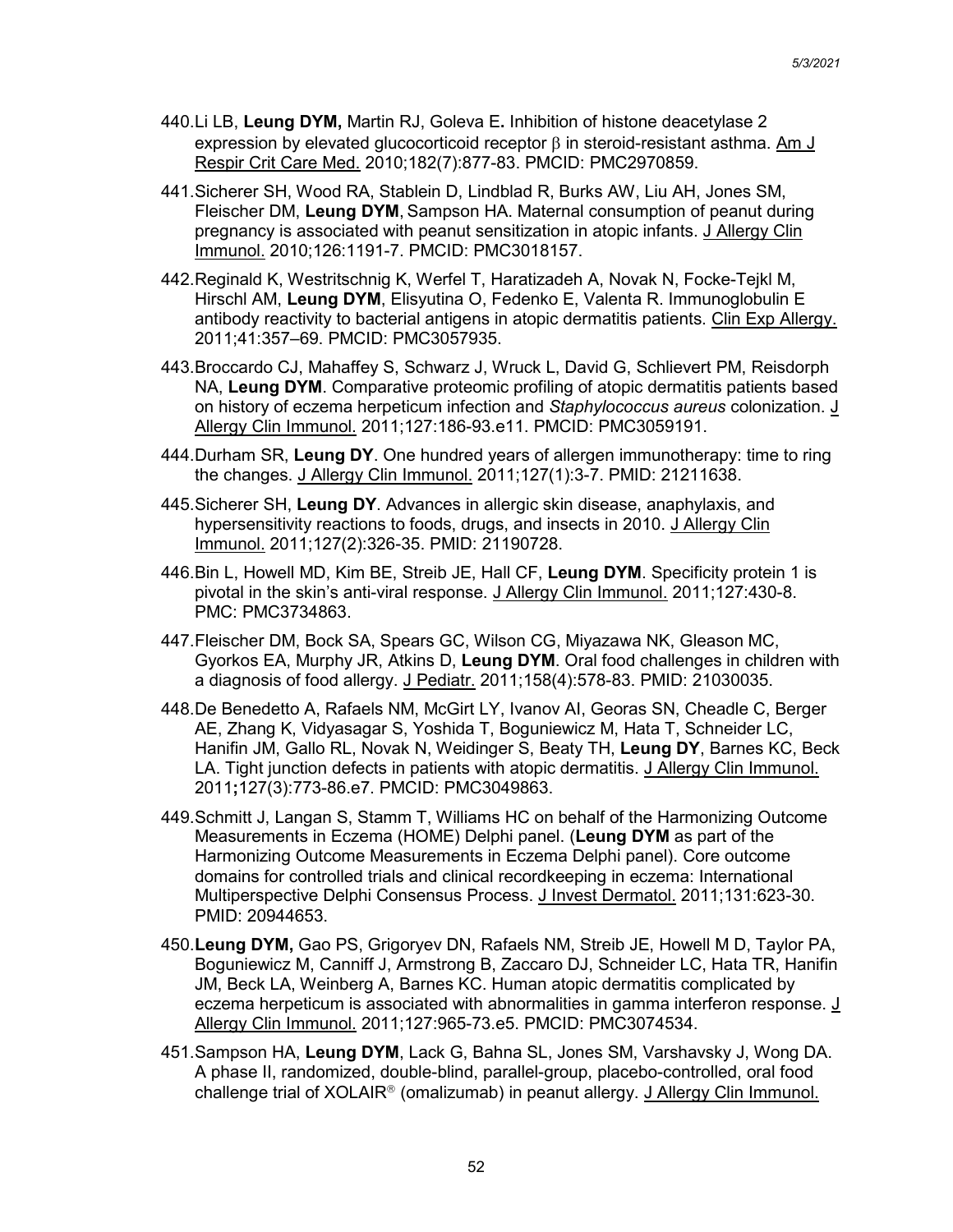2011;127(5):1309-10.e1. PMID: 21397314.

- 452.Boguniewicz M, **Leung DYM**. Atopic dermatitis: A disease of altered skin barrier and immune dysregulation. Immunolog Rev. 2011;242(1):233-46. PMCID: PMC3122139.
- 453.Kim BE, Howell MD, Guttman E, Gilleaudeau P, Cardinale I, Boguniewicz M, Krueger JG, **Leung DYM**. TNF-alpha down-regulates filaggrin and loricrin through c-Jun Nterminal kinase: Role for TNF-alpha antagonists to improve skin barrier. J Invest Dermatol. 2011;131(6):1272-9. PMID: 21346775.
- 454.De Benedetto A, Slifka MK, Rafaels NM, Kuo I-H, Georas SN, Boguniewicz M, Hata TR, Schneider LC, Hanifin JM, Gallo RL, Johnson DC, Barnes KC, **Leung DY**, Beck LA. Reductions in Claudin-1 may enhance susceptibility to HSV-1 infections in atopic dermatitis. J Allergy Clin Immunol. 2011;128(1): 242-6.e5. PMCID: PMC3129463.
- 455.Sicherer SH, Wood RA, Stablein D, Lindblad R, Burks AW, Liu AH, Jones SM, Fleischer DM, **Leung DY**, Sampson HA. Reply to: Des Roches (regarding Sicherer SH, Wood RA, Stablein D, Lindblad R, Burks AW, Liu AH et al. Maternal consumption of peanut during pregnancy is associated with peanut sensitization in atopic infants. J Allergy Clin Immunol. 2011;128(1):249-50. PMCID: PMC3018157.
- 456.Howell MD, Gao PS, Kim BE, Lesley LJ, Streib JE, Taylor PA, Zaccaro DJ, Boguniewicz M, Beck LA, Hanifin JM, Schneider LC, Hata TR, Gallo RL, Kaplan MH, Barnes KC, **Leung DYM**. The signal transducer and activator of transcription 6 gene (*STAT6)* increases propensity of patient with atopic dermatitis patients toward disseminated viral skin infections. J Allergy Clin Immunol. 2011;128(5):1006-14. PMCID: PMC3205328.
- 457.Bin L, Kim BE Hall CF, Leach SM, **Leung DYM.** Inhibition of transcription factor specificity protein 1 alters the gene expression profile of keratinocytes leading to upregulation of kallikrein-related peptidases and TSLP. J Invest Dermatol. 2011;131:2213-2222. PMCID: PMC3193562.
- 458.Lambrecht BN, **Leung DY**. Initiation and maintenance of allergic inflammation: team work at the interface of innate and adaptive immunity. Curr Opin Immunol. 2011;23(6):769-71. PMID: 22018456.
- 459.**Leung DY**. Early intervention in the management of atopic dermatitis. Asia Pac Allergy. 2011;1(2):51-2. PMCID: PMC3206253.
- 460.Irvine AD, McLean WHI, **Leung DYM.** Filaggrin mutations: Associations with skin and allergic diseases. N Engl J Med. 2011; 365(14):1315-27. PMID: 21991953.
- 461.Novak N, **Leung DY**. Advances in Atopic dermatitis. Curr Opin Immunol. 2011;23(6):778-783. PMCID: PMC3232325.
- 462.Milgrom H, Kesler K, Byron M, Harbeck RJ, Holliday R, **Leung DYM**. Response to cutaneous immunization with low molecular weight subunit of keyhole limpet hemocyanin. Int Arch Allergy Immunol. 2012;157(3):269-274. PMCID: PMC3224512.
- 463.Byrne AM, Goleva E, Chouiali F, Kaplan MH, Hamid QA, **Leung DYM**. Induction of GITRL expression in human keratinocytes by Th2 cytokines: Implications for atopic dermatitis. Clin Exp Allergy. 2012;42(4):550-9**.** PMCID: PMC3306062.
- 464.Goleva E, Searing DA, Jackson LP, Richers BN, **Leung DYM**. IgE, Steroid requirements and immune associations with vitamin D are stronger in children than adults with asthma. J Allergy Clin Immunol. 2012;129(5):1243-51. PMCID: PMC3340468.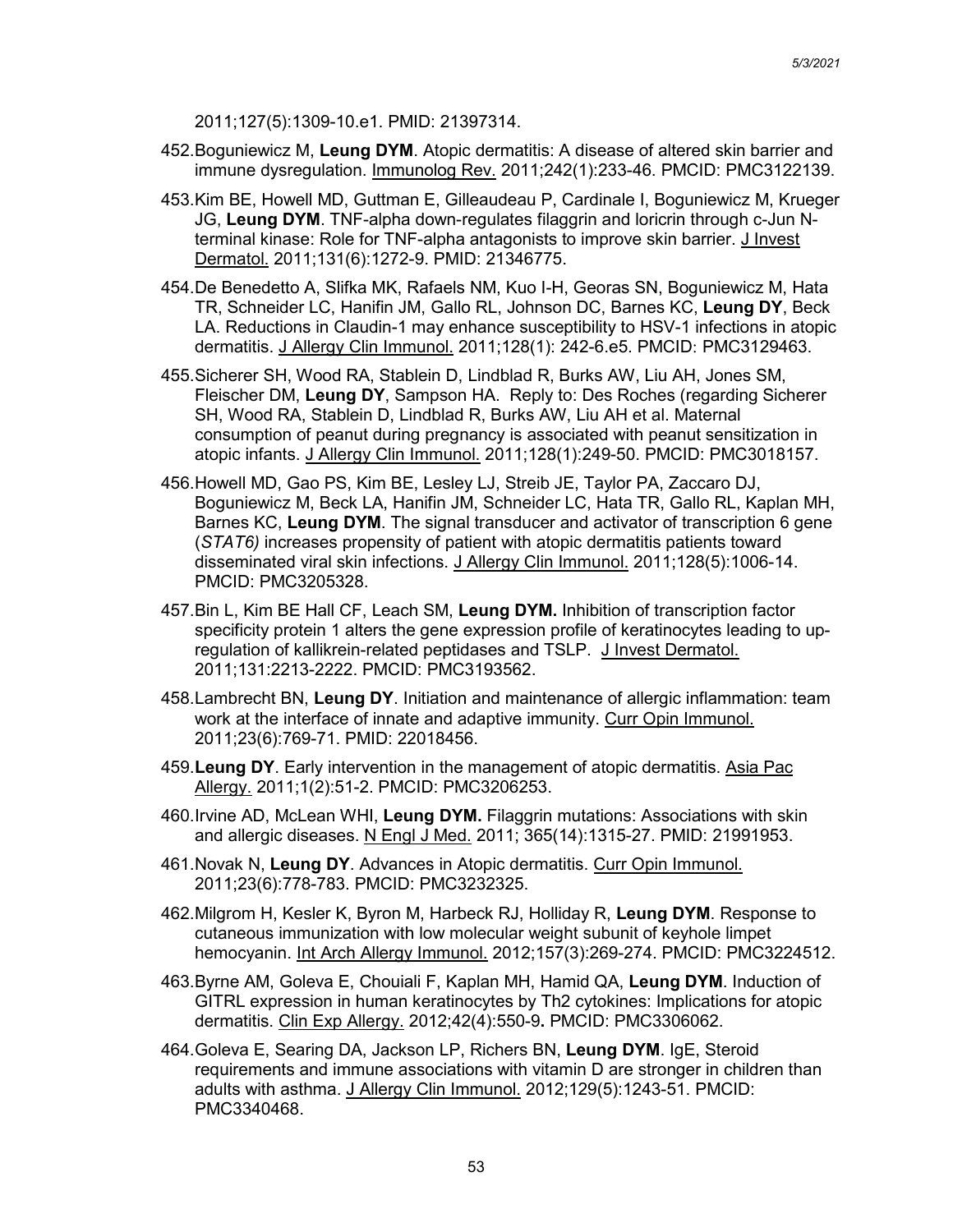- 465.Zhang Y, **Leung DYM**, Richers BN, Liu Y, Remigio LK, Riches DW, Goleva E. Vitamin D Inhibits Monocyte/macrophage Pro-inflammatory 1 Cytokine Production by Targeting Mitogen-Activated Protein Kinase Phosphatase 1. J Immunol. 2012;188(5):2127-35. PMCID: PMC3368346.
- 466.Sicherer SH, **Leung DY**. Advances in allergic skin disease, anaphylaxis, and hypersensitivity reactions to foods, drugs, and insects in 2011. J Allergy Clin Immunol. 2012;129(1):76-85. PMID: 22196526.
- 467.Gao PS, **Leung DY**, Rafaels NM, Hand T, Boguniewicz M, Hataz T, Schneider L, Hanifin JM, Gallo RL, Gao L, Beaty TH, Beck L, Barnes KC. Genetic variants in interferon regulatory factor 2 (IRF2) are associated with atopic dermatitis and eczema herpeticum. J Investigative Dermatol. 2012;132(3 Pt 1):650-7. PMCID: PMC3278591.
- 468.Goleva E, Jackson LP, Gleason M, **Leung DYM**. Usefulness of Peripheral Blood Mononuclear Cells (PBMCs) to Predict Clinical Response to Corticosteroids in Asthmatics. J Allergy Clin Immunol. 2012;129(3):687-693. PMCID: PMC3294080.
- 469.Kim BE, **Leung DYM**. Epidermal Barrier in Atopic Dermatitis. Allergy Asthma Immunol Res. 2012;4(1):12-16. PMCID: PMC3242054.
- 470.Sutherland ER, Goleva E, King TS, Lehman E, Stevens AD, Jackson LP, Stream AR, Fahy JV, **Leung DYM**. Cluster analysis of obesity and asthma phenotypes. PLoS One. 2012;7(5):e36631. PMCID: PMC3350517.
- 471.Bin L, Kim BE, Brauweiler A, Goleva E, Streib J, J Yi, Schilevert PM, **Leung DYM**. Staphylococcus aureus α-toxin modulates skin host response to viral infection. J Allergy Clin Immunol. 2012;130(3):683-91. PMCID: PMC3594992.
- 472.Ring J, Akdis C, Behrendt H, Lauener RP, Schappi G, **Leung DYM,** et al. Davos Declaration: allergy as a global problem. Allergy. 2012;67(2):141-3. PMID: 22235793.
- 473.Sicherer SH, **Leung DY**. Advances in allergic skin disease, anaphylaxis, and hypersensitivity reactions to foods, drugs, and insects in 2012. J Allergy Clin Immunol. 2013;131(1):55-66. PMID: 23199604.
- 474.Brauweiler AM, Bin L, Kim BE, Oyoshi MK, Geha RS, Goleva E, **Leung DYM.**  Filaggrin-dependent secretion of sphingomyelinase protects against staphylococcal alpha-toxin-induced keratinocyte death. J Allergy Clin Immunol. 2013;131(2):421-27. PMCID: PMC3742335.
- 475.Kelsay K, **Leung DYM**, Mrazek D, Klinnert M. Prospectively assessed early life experiences in relation to cortisol reactivity in adolescents at risk for asthma. Dev Psychobiol. 2013;55(2):133-44. PMID: 22314999.
- 476.Fernandez-Boyanapalli R, Goleva E, Kolakowski C, Min E, Day B, **Leung DYM**, Riches DWH, Bratton DL, Sutherland ER. Obesity impairs apoptotic cell clearance in asthma. J Allergy Clin Immunol. 2013;131:1041-47. PMID: 23154082.
- 477.Kuo IH, Carpenter-Mendini A, Yoshida T, McGirt LY, Ivanov AI, Barnes KC, Gallo RL, Borkowski AW, Yamasaki K, **Leung DY**, Georas SN, De Benedetto A, Beck LA. Activation of epidermal toll-like receptor 2 enhances tight junction function: implications for atopic dermatitis and skin barrier repair. J Invest Dermatol. 2013;133:988-98. PMCID: PMC3600383.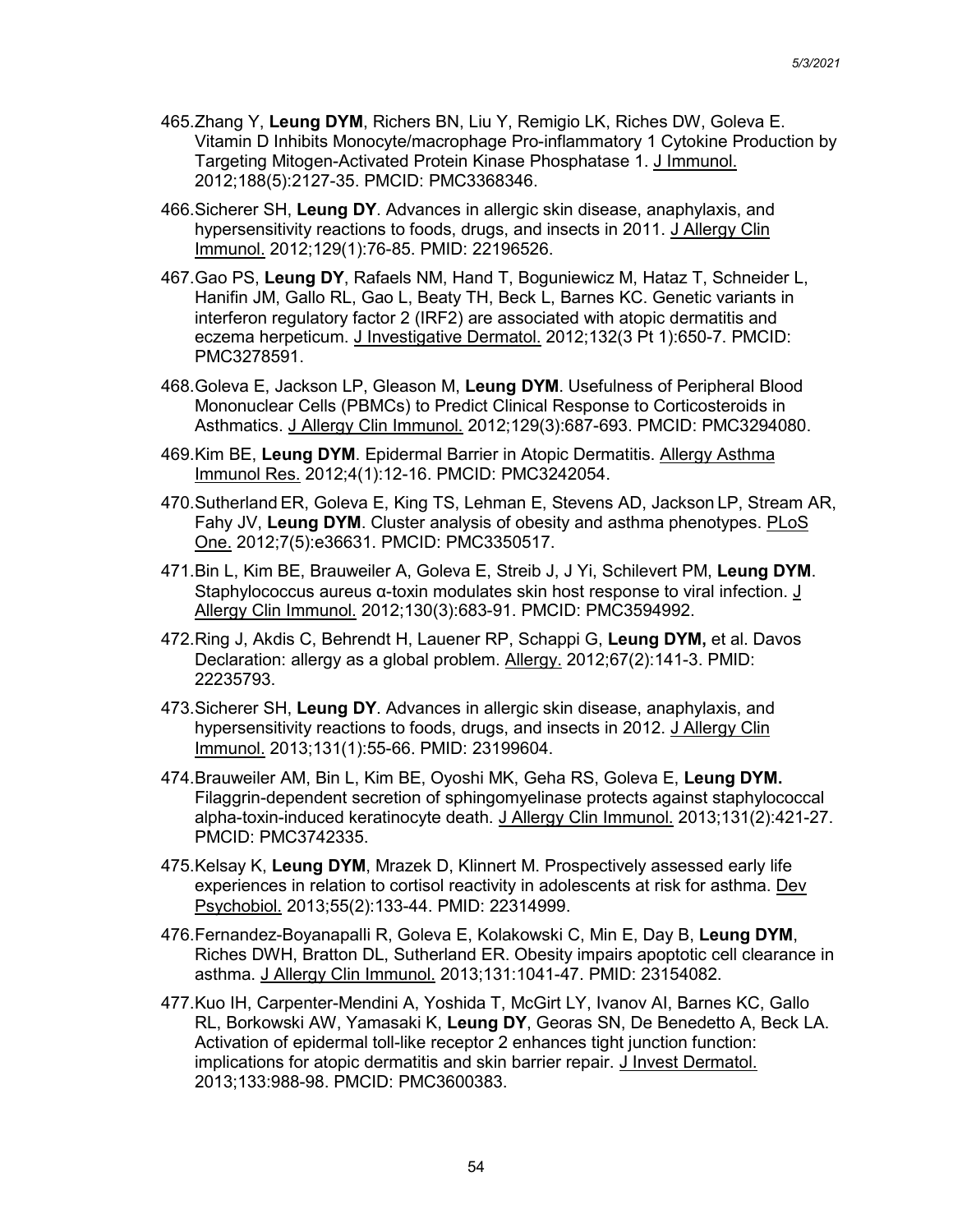- 478.Guttman-Yassky E, Dhingra N, **Leung DYM**. New era of biological therapeutics in atopic dermatitis. Expert Opin Biol Ther. 2013;13:549-61. PMCID: PMC3819721.
- 479.Spaulding AR, Salgado-Pabon W, Kohler PL, Horswill AR, **Leung DYM**, Schlievert PM. Staphylococcal and streptococcal superantigen exotoxins**.** Clin Microbio Rev. 2013;26(3):422-47. PMCID: PMC3719495.
- 480.**Leung DYM**. Why is eczema herpeticum unexpectedly rare? Antiviral Res. 2013;98(2):153-57. PMCID: PMC3773952.
- 481.**Leung DYM**. New insights into atopic dermatitis: role of skin barrier and immune dysregulation. Allergol Int. 2013;62(2):151-61. PMID: 23712284.
- 482.Mathias RA, Weinberg A, Boguniwwicz M, Zaccaro DJ, Armstrong B, Schneider LC, Hata TR, Hanifin JM, Beck LA, Barns KC, **Leung DYM**. Atopic dermatitis complicated by eczema herpeticum is associated with HLA B7 and reduced gamma interferon producing CD8+ T cells. Br J Dermatol. 2013;169(3):700-3. PMID: 23600999.
- 483.Dakhama A, Collins ML, Ohnishi H, Goleva E, **Leung DY**, Alam R, Sutherland ER, Martin RJ, Gelfand EW. IL-13-producing BLT1-positive CD8 cells are increased in asthma and are associated with airway obstruction. Allergy. 2013;65:666-73. PMCID: PMC3630251.
- 484.Zhang Y, **Leung DY**, Goleva E. Vitamin D enhances glucocorticoid action in human monocytes: involvement of granulocyte-macrophage colony-stimulating factor and mediator complex subunit 14. J Biol Chem. 2013;288(20):14544-53. PMCID: PMC3656308.
- 485.Kim BE, Bin L, Ye YM, Ramamoorthy P, **Leung DYM**. IL-25 Enhances HSV-1 replication by inhibiting filaggrin expression, and acts synergistically with TH2 cytokines to enhance HSV-1 replication. J Invest Dermatol. 2013;133(12):2678-85. PMCID: PMC3785566.
- 486.Boguniewicz M, **Leung DY**. The ABC's of managing patients with severe atopic dermatitis. J Allergy Clin Immunol. 2013;132(2):511-12. PMCID: PMC3785088.
- 487.Mohiuddin MS, Curran-Everett D, **Leung DYM**. A familial study of filaggrin mutation in atopic dermatitis. Ann Allergy Asthma Immunol. 2013;111(4):302-4. PMID: 24054371.
- 488.Goleva E, Jackson LP, Harris JK, Robertson CE, Sutherland ER, Hall CF, Good JT Jr, Gelfand EW, Martin RJ, **Leung DY**. The effects of airway microbiome on corticosteroid responsiveness in asthma. Am J Respir Crit Care Med. 2013;188(10):1193-1201. PMCID: PMC3863730.
- 489.Mohiuddin MS, Curran-Everett D, **Leung DY**. Vitamin D and food allergy in patients with severe atopic dermatitis. J Allergy Clin Immunol. 2013;132(4):1011. PMID: 23954349.
- 490.Hata TR, Audish D, Kotol P, Coda A, Kabigting F, Miller J, Alexandrescu D, Boguniewicz M, Taylor P, Aertker L, Kesler K, Hanifin JM, **Leung DY**, Gallo RL. A randomized controlled double-blind investigation of the effects of vitamin D dietary supplementation in subjects with atopic dermatitis. J Eur Acad Dermatol Venereol. 2014;28(6):781-9. PMCID: PMC3769441.
- 491.Sicherer SH, **Leung DY**. Advances in allergic skin disease, anaphylaxis, and hypersensitivity reactions to foods, drugs, and insects in 2013. J Allergy Clin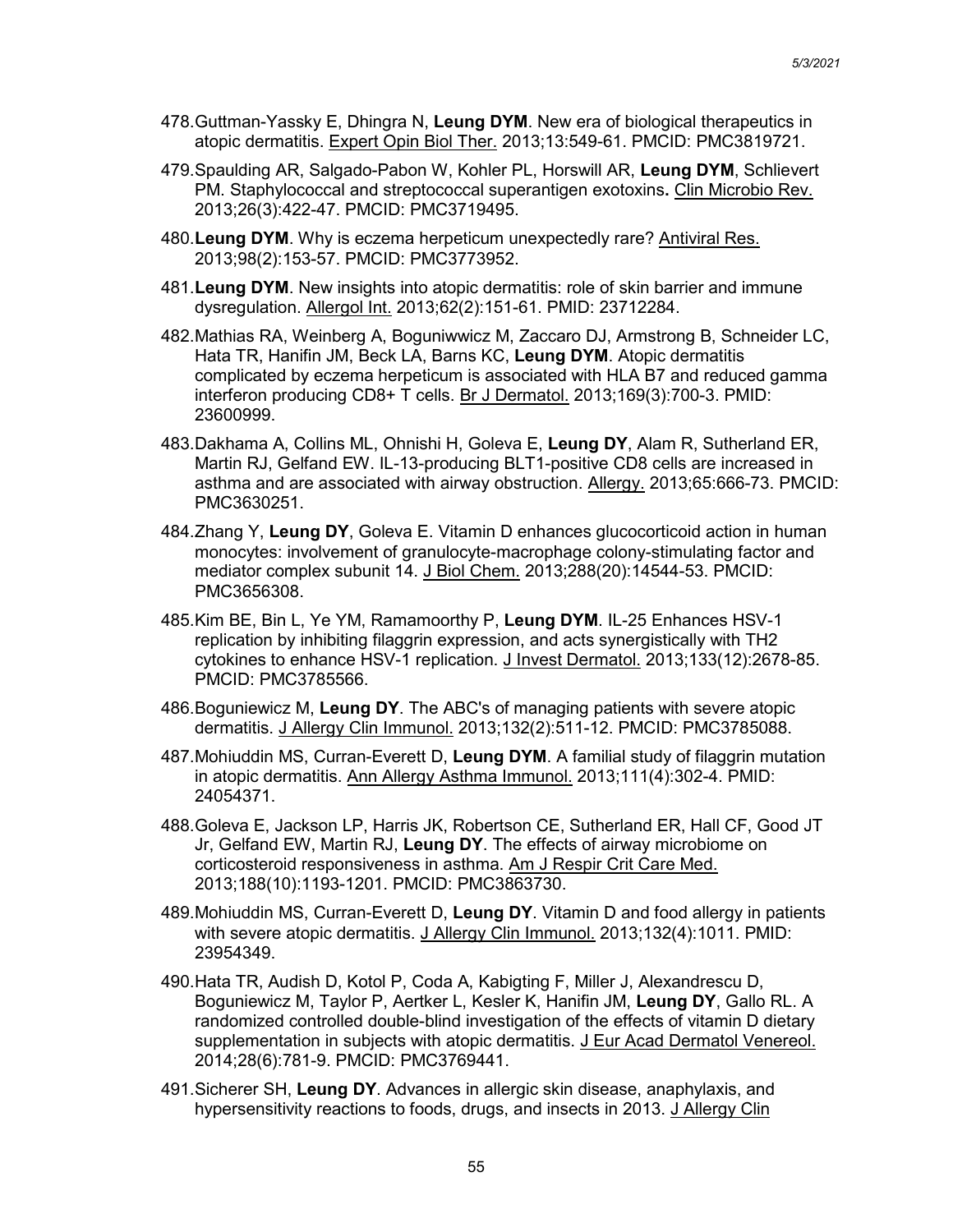Immunol. 2014;133(2):324-34. PMID: 24373349.

- 492.Zhang Y, **Leung DYM**, Goleva E. Anti-inflammatory and corticosteroid-enhancing actions of Vitamin D in the monocytes of patients with steroid-resistant and those with steroid-sensitive asthma. J Allergy Clin Immunol. 2014;133(6):1744-52.e1. PMID: 24418482.
- 493.Chung EH, Jia Y, Ohnishi H, Katsuyuki Takeda, **Leung DYM**, Sutherland ER, Dakhama A, Martin RJ, Gelfand EW. Leukotriene B4 receptor 1 is differentially expressed on peripheral T cells of steroid-sensitive and -resistant asthmatics. Ann Allergy Asthma Immunol. 2014;112(3):211-16. PMCID: PMC3951978.
- 494.Brauweiler AM, Goleva E, **Leung DYM**. Th2 cytokines increase Staphylococcus aureus alpha toxin induced keratinocyte death through the signal transducer and activator of transcription 6 (STAT6). J Invest Dermatol. 2014;134(8):2114-21. PMID: 24468745.
- 495.Slifka MK, **Leung DYM**, Hammarlund E, Raue HP, Simpson EL, Tofte S, Baig-Lewis S, David G, Lynn H, Woolson R, Hata T, Milgrom H, Hanifin J. Transcutaneous yellow fever vaccination of subjects with or without atopic dermatitis. J Allergy Clin Immunol. 2014;133(2):439-47. PMCID: PMC3960337.
- 496.Young-Min Y, Kim BE, Shin YS, Park HS**, Leung DYM**. Increased epidermal filaggrin in chronic idiopathic urticarial is associated with severity of urticarial. Ann Allergy Asthma Immunol. 2014;112:533-38. PMCID: PMC4105176.
- 497.**Leung DYM**, Guttman-Yassky E. Deciphering the complexities of atopic dermatitis: shifting paradigms in treatment approaches. J Allergy Clin Immunol. 2014;134:769- 79. PMCID: PMC4186710.
- 498.Bin L, Edwards MG, Heiser R, Streib JE, Richers B, Hall CF, **Leung DYM**. Identification of novel gene signatures in patients with atopic dermatitis complicated by eczema herpeticum. J Allergy Clin Immunol. 2014;134:848-55. PMCID: PMC4186924.
- 499.Judd LL, Schettler PJ, Brown ES, Wolkowitz OM, Sternberg EM, Bender BG, Cidlowski JA, de Kloet ER, Fardet L, Joëls M, **Leung DYM**, McEwen BS, Roozendaal B, Van Rossum EFC, Ahn J, Brown DW, Plitt A, Singh G. Adverse consequences of glucocorticoid medication: psychological, cognitive, and behavior effects. Am J Psychiatry. 2014;171:1045-1051. PMID: 25272344.
- 500.Sicherer SH, **Leung DYM**. Advances in allergic skin disease, anaphylaxis, and hypersensitivity reactions to foods, drugs, and insects in 2014. J Allergy Clin Immunol. 2015;135:357-67. PMID: 25662305.
- 501.Brauweiller AM, Goleva E, Hall CF, **Leung DYM**. Th2 cytokines suppress lipoteichoic acid induced matrix metalloproteinase expression and keratinocyte migration in response to wounding. J Invest Dermatol. 2015;135(10):2550-3. PMID: 25950824.
- 502.Harris JK, Fang R, Wagner BD, Choe HN, Kelly CJ, Schroeder S, Moore W, Stevens MJ, Yeckes A, Amsden K, Kagalwalla AF, Zalewski A, Hirano I, Gonsalves N, Henry LN, Masterson JC, Robertson CE, **Leung DY**, Pace, NR, Ackerman SJ, Furuta GT, Fillon SA. Esophageal microbiome in eosinophilic esophagitis. PLoS One. 2015;10(5):e0128346. PMCID: PMC4447451.
- 503.Barron MA, **Leung DYM**. Lessons from Ebola and readiness for new emerging infectious threats. J Allergy Clin Immunol. 2015;135:872-4. PMID: 25843599.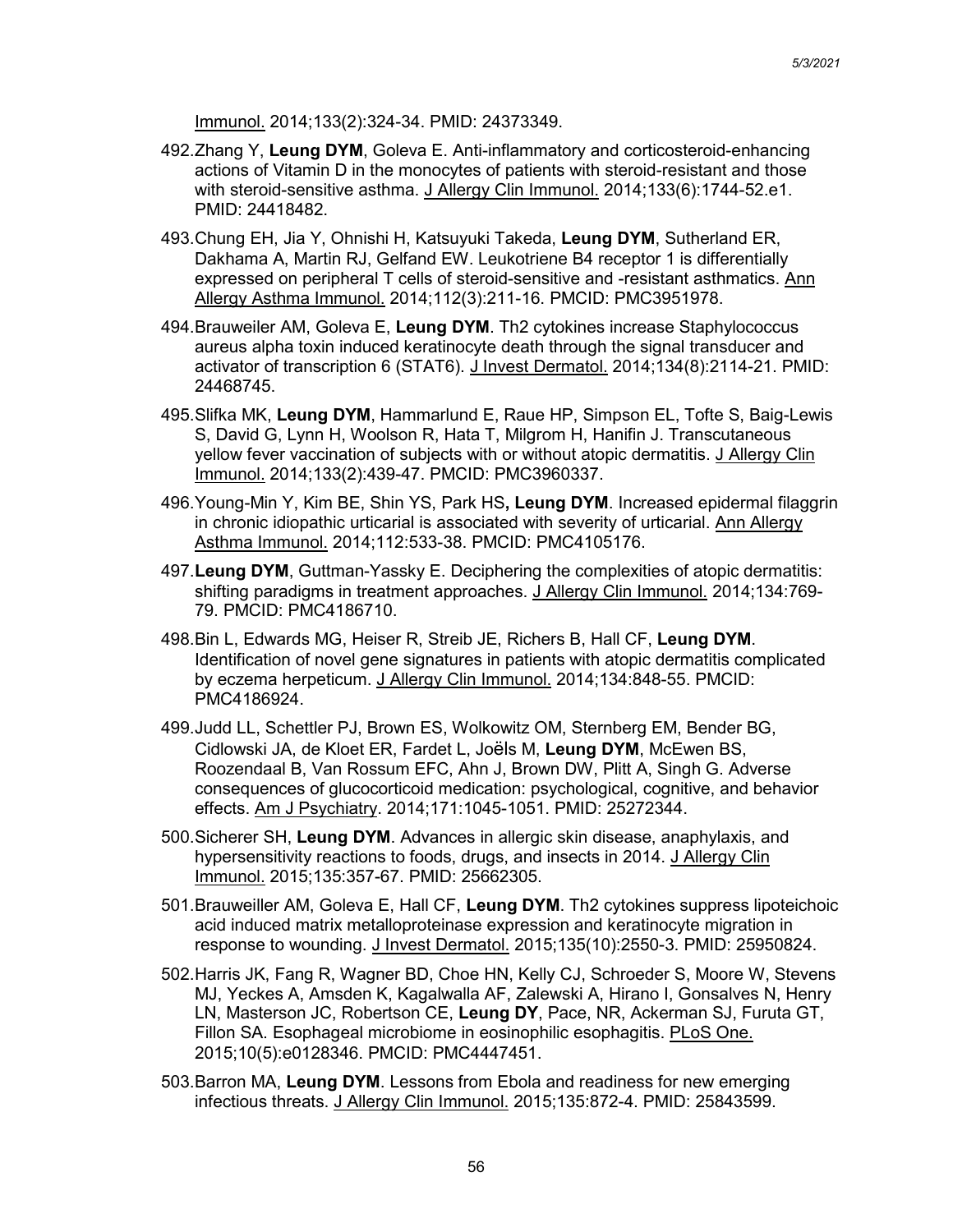- 504.**Leung DY**. Porphylactic emollient use beginning at birth prevents atopic dermatitis. J Pediatr. 2015;166(3):777-8. PMID: 25722275.
- 505.**Leung DYM**, Szefler SJ. The Editors' Choice: Baked milk and immunotherapy is not suitable for all patients with milk allergy. J Allergy Clin Immunol. 2015;136(6):1474- 1475.
- 506.Gao L, Bin L, Rafaels NM, Huang L, Potee J, Ruczinski I, Beaty TH, Paller AS, Schneider LC, Gallo R, Hanifin JM, Beck LA, Geha RS, Mathian RA, Barnes KC, **Leung DYM**. Targeted deep sequencing identifies rare loss-of-function variants in *IFNGR1* for risk of atopic dermatitis complicated by eczema herpeticum. J Allergy Clin Immunol. 2015;136:1591-600. PMID: 26343451.
- 507.Merriman JA, Klingelhutz AJ, Diekema DJ, **Leung DYM**, Schlievert PM. Novel *Staphylococcus aureus* secreted protein alters keratinocyte proliferation and elicits a proinflammatory response *in vitro* and *in vivo*. Biochemistry. 2015;54:4855-62. PMID: 26177220.
- 508.**Leung DYM**. Atopic dermatitis: Age and race do matter! J Allergy Clin Immunol. 2015;136:1265-7. PMID: 26549637.
- 509.Li LB, **Leung DYM**, Goleva E. Activated p38 MAPK in peripheral blood monocytes of steroid resistant asthmatics. PLoS One. 2015 Oct 30;10(10):e014909. PMID: 26517722.
- 510.Goleva E, Covar R, Martin RJ, **Leung DY**. Corticosteroid pharmacokinetic abnormalities in overweight and obese corticosteroid resistant asthmatics. J Allergy Clin Immunol Pract. 2016;4(2):357-360. PMCID: PMC4789098.
- 511.Kim J, Kim BE, Lee J, Han Y, Jun HY, Kim H, Choi J, **Leung DYM**, Ahn K. Epidermal thymic stromal lymphopoietin predicts the development of atopic dermatitis during infancy. J Allergy Clin Immunol. 2016;137(4):1282-1285. PMID: 26879860.
- 512.Jones AL, Curran-Everett D, **Leung DYM**. Food allergy is associated with *Staphylococcus aureus* colonization in children with atopic dermatitis. J Allergy Clin Immunol. 2016;137(4):1247-1248. PMID: 26960580.
- 513.Brar K, **Leung DY**. Recent considerations in the use of recombinant interferon gamma for biological therapy of atopic dermatitis. Expert Opin Biol Ther. 2016;16(4):507-514. PMCID: PMC4985031.
- 514.Jones SM, Burks AW, Keet C, Vickery BP, Scurlock AM, Wood RA, Liu AH, Sicherer SH, Henning AK, Lindblad RW, Dawson P, Berin C, Fleischer DM, **Leung DYM**, Plaut M, Sampson HA, Consortium of Food Allergy Research (CoFAR). Long-term treatment with egg oral immunotherapy enhances sustained unresponsiveness that persists after cessation of therapy. J Allergy Clin Immunol. 2016;137(4):1117-1127. PMCID: PMC4826859.
- 515.Bunyavanich S, Shen N, Grishin A, Wood R, Burks W, Dawson P, Jones SM, **Leung DYM**, Sampson H, Sicherer S, Clemente JC. Early-life gut microbiome composition is associated with milk allergy resolution. J Allergy Clin Immunol. 2016;138(4):1122- 1130. PMCID: PMC5056801.
- 516.Bin L, **Leung DY**. Genetic and epigenetic studies of atopic dermatitis. Allergy Asthma Clin Immunol 2016;12:52. PMCID: PMC5069938.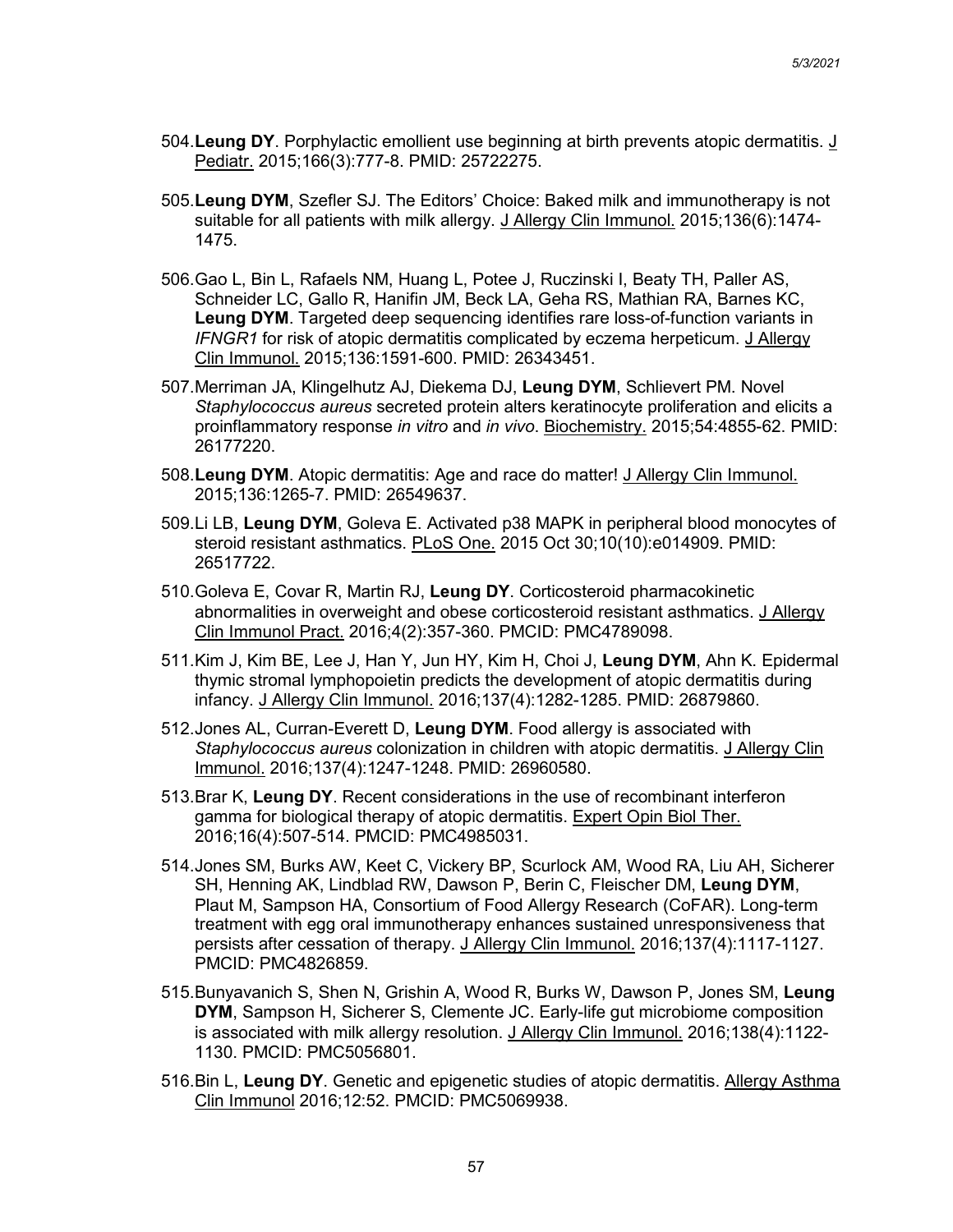- 517.Brauweiler AM, Goleva E, **Leung DY**. Interferon-γ protects from staphylococcal alpha toxin-induced keratinocyte death through apolipoprotein L1. J Invest Dermatol. 2016;136(3):658-64. PMCID: PMC4808518.
- 518.Shi B, Bangayan NJ, Curd E, Taylor PA, Gallo RL, **Leung DYM**, Li H. The skin microbiome is different in pediatric versus adult atopic dermatitis. J Allergy Clin Immunol. 2016;138(4):1233-1236. PMCID: PMC5235385.
- 519.Wright BL, Kulis M, Orgel KA, Burks AW, Dawson P, Henning AK, Jones SM, Wood RA, Sicherer SH, Lindblad RW, Stablein D, **Leung DY**, Vickery BP, Sampson HA, Consortium of Food Allergy Research. Component-resolved analysis of IgA, IgE, and IgG4 during egg OIT identifies markers associated with sustained unresponsiveness. Allergy. 2016;71(11):1552-1560. PMCID: PMC5035709.
- 520.Sicherer SH, Wood RA, Vickery BP, Perry TT, Jones SM, **Leung DY**, Blackwell B, Dawson P, Burks AW, Lindblad R, Sampson HA. Impact of allergic reactions on food-specific IgE concentrations and skin test results. J Allergy Clin Immunol Pract. 2016;4(2):239-45.e4. PMCID: PMC4789127.
- 521.**Leung DY**. Clinical implications of new mechanistic insights into atopic dermatitis. Curr Opin Pediatr. 2016;28(4):456-62. PMCID: PMC4988808.
- 522.Ong PY, **Leung DY**. Bacterial and viral infections in atopic dermatitis: a comprehensive review. Clin Rev Allergy Immunol. 2016;51(3):329-337. PMID: 27377298.
- 523.Kosoy R, Agashe C, Grishin A, **Leung DY**, Wood RA, Sicherer SH, Jones SM, Burks W, Davidson WF, Lindblad RW, Dawson P, Merad M, Kidd BA, Dudley JT, Sampson HA, Berin MC. Transcriptional profiling of egg allergy and relationship to disease phenotype. PLoS One. 2016:11(10):e0163831. PMCID: PMC5082817.
- 524.Pallin DJ, Bry L, Dwyer RC, Lipworth AD, **Leung DY**, Camargo CA Jr, Kupper TS, Filbin MR, Murphy GF. Toward an objective diagnostic test for bacterial cellulitis. PLoS One. 2016;11(9):e0162947. PMCID: PMC5033594.
- 525.Merriman JA, Mueller EA, Cahill MP, Beck LA, Paller AS, Hanifin JM, Ong PY, Schneider L, Babineau DC, David G, Lockhart A, Artis K, **Leung DY,** Schlievert PM. Temporal and racial differences associated with atopic dermatitis *Staphylococcus aureus* and encoded virulence factors. mSphere. 2016;1(6):e00295-16. pii: e00295- 16. PMCID: PMC5143412.
- 526.Bin L, Deng L, Yang H, Zhu L, Wang X, Edwards MG, Richers B, **Leung DY**. Forkhead box C1 regulates human primary keratinocyte terminal differentiation. PLoS One. 2016 Dec 1;11(12):e0167392. PMCID: PMC5132327.
- 527.Bin L, Li X, Feng J, Richers B, **Leung DYM**. Ankyrin repeat domain 22 mediates host defense against viral infection through STING signaling pathway. J Immunol. 2016;196(1 Supplement) 201.4.
- 528.Nakatsuji T, Chen TH, Narala S, Chun KA, Two AM, Yun T, Shafiq F, Kotol PF, Bouslimani A, Melnik AV, Latif H, Kim JN, Lockhart A, Artis K, David G, Taylor P, Streib J, Dorrestein PC, Grier A, Gill SR, Zengler K, Hata TR, **Leung DY,**, Gallo RL. Antimicrobials from human skin commensal bacteria protect against *Staphylococcus aureus* and are deficient in atopic dermatitis*.* Sci Transl Med. 2017;9(378):eaah4680. PMCID: PMC5600545.

529.Li J, Guo A, Chen W, Bin L, He Y, Zhu W, Peng C, Yan S, Chen M, Zhang J, Su J, Yi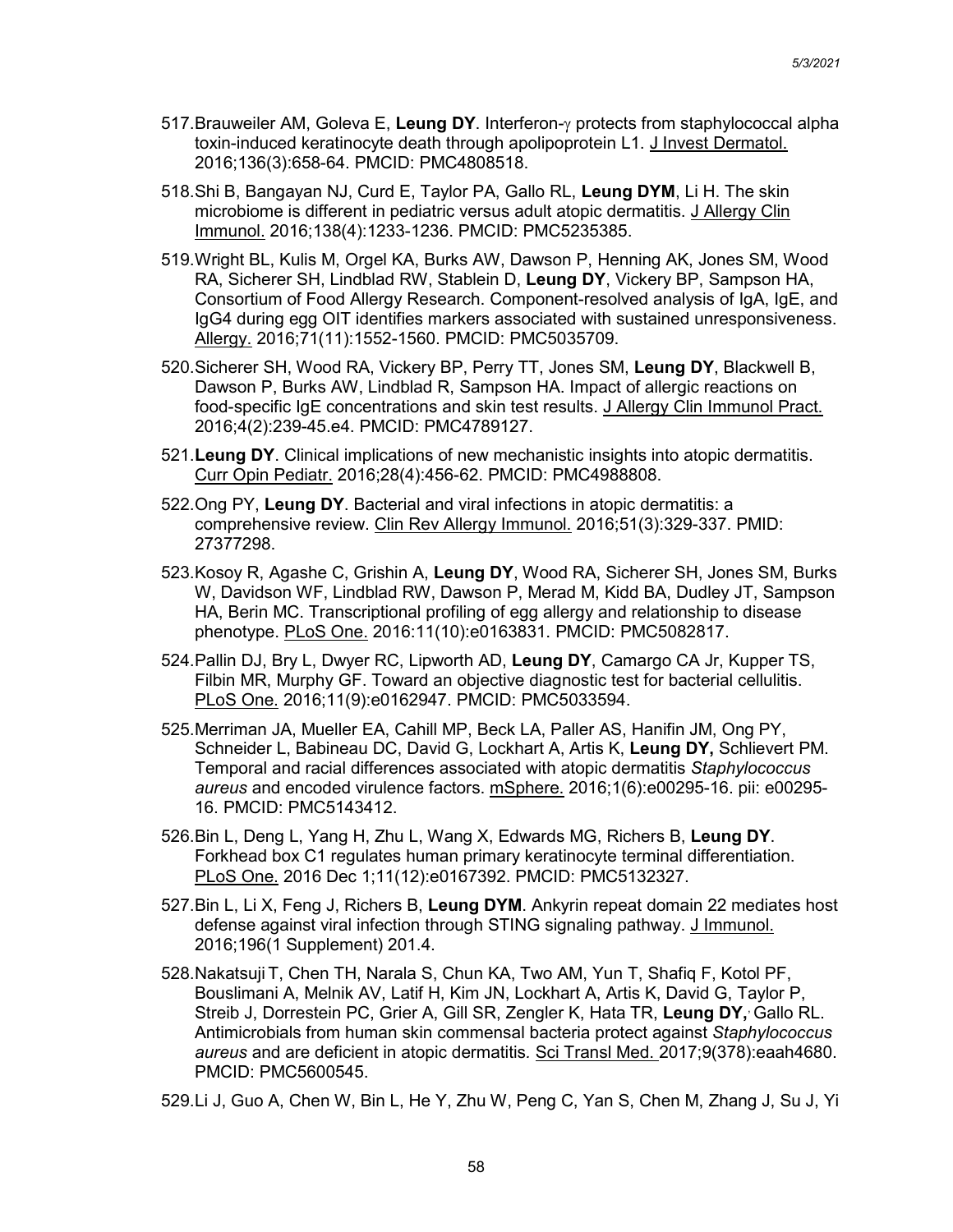M, Liu Z, Zhang W, Zeng W, **Leung DY**, Chen X. Association of ORAI1 gene polymorphisms with chronic spontaneous urticaria and the efficacy of nonsedating H1 antihistamines desloratadine. J Allergy Clin Immunol. 2017:139(4):1386-1388.e9. PMID: 27864023.

- 530.Jones SM, Sicherer SH, Burks AW, **Leung DY**, Lindblad RW, Dawson P, Henning AK, Berin MC, Chiang D, Vickery BP, Pesek RD, Cho CB, Davidson WF, Plaut M, Sampson HA, Wood RA, Consortium of Food Allergy Research. Epicutaneous immunotherapy for the treatment of peanut allergy in children and young adults. J Allergy Clin Immunol. 2017;139(4):1242-1252.e9. PMID: 28091362.
- 531.Huang YJ, Marsland BJ, Bunyavanich S, O'Mahony L, **Leung DY**, Muraro A, Fleisher TA. The microbiome in allergic disease: Current understanding and future opportunities – 2017 PRACTALL document of the American Academy of Allergy, Asthma & Immunology and the European Academy of Allergy and Clinical Immunology. J Allergy Clin Immunol. 2017;139(4):1099-1110. PMCID: PMC5899886.
- 532.Lee UH, Kim BE, Kim DJ, Cho YG, Ye YM, **Leung DY**. Atopic dermatitis is associated with reduced corneodesmosin expression: role of cytokine modulation and effects on viral penetration. Br J Dermatol. 2017;176(2):537-540. PMID: 27572518.
- 533.Brunner PM, Guttman-Yassky E, **Leung DY**. The immunology of atopic dermatitis and its reversibility with broad-spectrum and targeted therapies. J Allergy Clin Immunol. 2017;139(4S):S65-S76. PMCID: PMC5405702.
- 534.**Leung DY**, Guttman-Yassky E. Assessing the current treatment of atopic dermatitis: Unmet needs. J Allergy Clin Immunol. 2017;139(4S):S47-S48. PMID: 28390476.
- 535.**Leung DYM**, Jepson B, Beck LA, Hanifin JM, Schneider LC, Paller AS, Monti K, David G, Canniff J, Lorenzo MG, Weinberg A. A clinical trial of intradermal and intramuscular seasonal influenza vaccination in patients with atopic dermatitis. J Allergy Clin Immunol. 2017;139(5):1575-1582.e8. PMCID: PMC5786280.
- 536.Li S, Villarreal M, Steward S, Choi J, Indra G, Babineau DC, Philpot C, David G, Yoshida T, Boguniewicz M, Hanifin J, Beck LA, **Leung DY**, Simpson E, Indra AK. Altered composition of epidermal lipids correlates with *Staphylococcus aureus* colonization status in atopic dermatitis**.** Br J Dermatol. 2017;177(4):e125-e127. PMCID: PMC5573657
- 537.Uong P, Curran-Everett D, **Leung DYM**. *Staphylococcus aureus* colonization is associated with increased inhaled cortisteroid requirements in patients with atopic dermatitis and asthma. J Allergy Clin Immunol Pract. 2017;5(6):1782-1783. PMID: 28526276.
- 538.Goleva E, Harris JK, Robertson CE, Jackson LP, Martin RJ, **Leung DYM**. Airway microbiome and responses to corticosteroids in corticosteriod-resistant asthma patients treated with acid suppression medications. J Allergy Clin Immunol. 2017;140(3):860-862.e1. PMID: 28477847.
- 539.Brauweiler AM, Hall CF, Goleva E, **Leung DYM**. *Staphylococcus aureus* lipoteichoic acid inhibits keratinocyte differentiation through a p63-mediated pathway. J Invest Dermatol. 2017;137(9):2030-2033. PMCID: PMC5593072.
- 540.Pham DL, Lim KM, Joo KM, Park HS, **Leung DYM**, Ye YM. Increased cis-to-trans urocanic acid ratio in the skin of chronic spontaneous urticaria patients. Sci Rep. 2017;7(1):1318. PMCID: PMC5431012.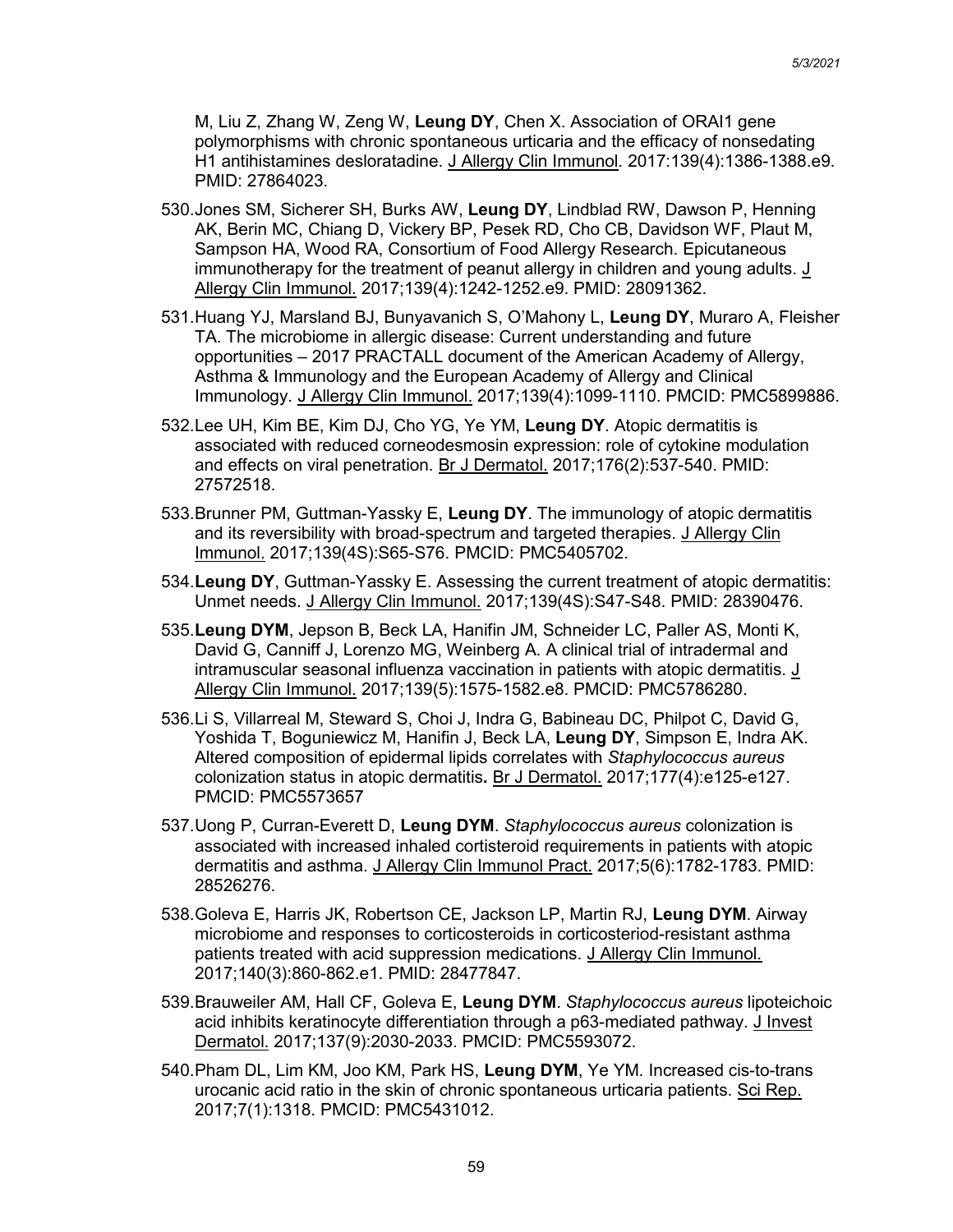- 541.Watson CT, Cohain AT, Griffin RS, Chun Y, Grishin A, Hacyznska H, Hoffman GE, Beckmann ND, Shah H, Dawson P, Henning A, Wood R, Burks AW, Jones SM, **Leung DYM**, Sicherer S, Sampson HA, Sharp AJ, Schadt EE, Bunyavanich S. Integrative transcriptomic analysis reveals key drivers of acute peanut allergic reactions. Nat Commun. 2017;8(1):1943. PMCID: PMC5715016.
- 542.Huang A, Cho C, **Leung DYM**, Brar K. Atopic dermatitis: early treatment in children. Curr Treat Options Allergy. 2017;4(3);355-369. PMCID: PMC5983898.
- 543.Agashe C, Chiang D, Grishin A, Masilamani M, Jones SM, Wood RA, Sicherer SH, Burks AW, **Leung DYM**, Dawson P, Sampson HA, Berin MC. Impact of granulocyte contamination on PBMC integrity of shipped blood samples: Implications for multicenter studies monitoring regulatory T cells. J Immunol Methods. 2017;449:23-27. PMCID: PMC5573627.
- 544.Kim BE, Goleva E, Hall CF, Park SH, Lee UH, Brauweiler AM, Streib J, Richers BN, Kim G, **Leung DYM**. Skin wound healing is accelerated by a lipid mixture representing major lipid components *Chamaecyparis obtusa* plant extract. J Invest Dermatol. 2018;138(5):1176-1186. PMID: 29277539.
- 545.Izadi N, **Leung DYM**. Clinical approach to the patient with refractory atopic dermatitis. Ann Allergy Asthma Immunol. 2018;120(1):23-33.e1. PMID: 29273125.
- 546.Lowe AJ, **Leung DYM**, Tang MLK, Su JC, Allen KJ. The skin as a target for prevention of the atopic march. Ann Allergy Asthma Immunol. 2018;120(2);145-151. PMID: 29413338.
- 547.Brunner PM, **Leung DYM**, Guttman-Yassky E. Immunologic, microbial, and epithelial interactions in atopic dermatitis. Ann Allergy Asthma Immunol. 2018;120(1):34-41. PMID: 29126710.
- 548.Phillips A, Hoyte FCL, **Leung DYM**. Dystonia as an unusual presentation of systemic mastocytosis: possible link between histamine release and movement disorders. J Allergy Clin Immunol Pract. 2018;6(1):269-271.e1. PMID: 28757371.
- 549.Dyjack N, Goleva E, Rios C, Kim BE, Bin L, Taylor P, Bronchick C, Hall CF, Richers BN, Seibold MA, **Leung DYM**. Minimally invasive skin tape strip RNA sequencing identifies novel characteristics of the type 2-high atopic dermatitis disease endotype. J Allergy Clin Immunol. 2018;141(4):1298-1309. PMCID: PMC5892844.
- 550.Fazlollahi M, Chun Y, Grishin A, Wood RA, Burks AW, Dawson P, Jones SM, **Leung DYM**, Sampson HA, Sicherer SH, Bunyavanich S. Early-life gut microbiome and egg allergy. Allergy. 2018;73(7):1515-1524. PMCID: 6436531.
- 551.Bin L, Li X, Richers B, Streib JE, Hu JW, Taylor P, **Leung DYM**. Ankyrin repeat domain 1 regulates innate immune responses against herpes simplex virus 1: A potential role in eczema herpeticum. J Allergy Clin Immunol. 2018;141(6):2085- 2093.e1. PMCID: PMC5994174.
- 552.Tham EH, **Leung DYM**. Global perspectives on food allergy: one size doesn't fit all. Ann Allergy Asthma Immunol. 2018;120(3):234-236. PMID: 29398243.
- 553.Shi B, **Leung DYM**, Taylor PA, Li H. Methicillin-resistant *Staphylococcus aureus*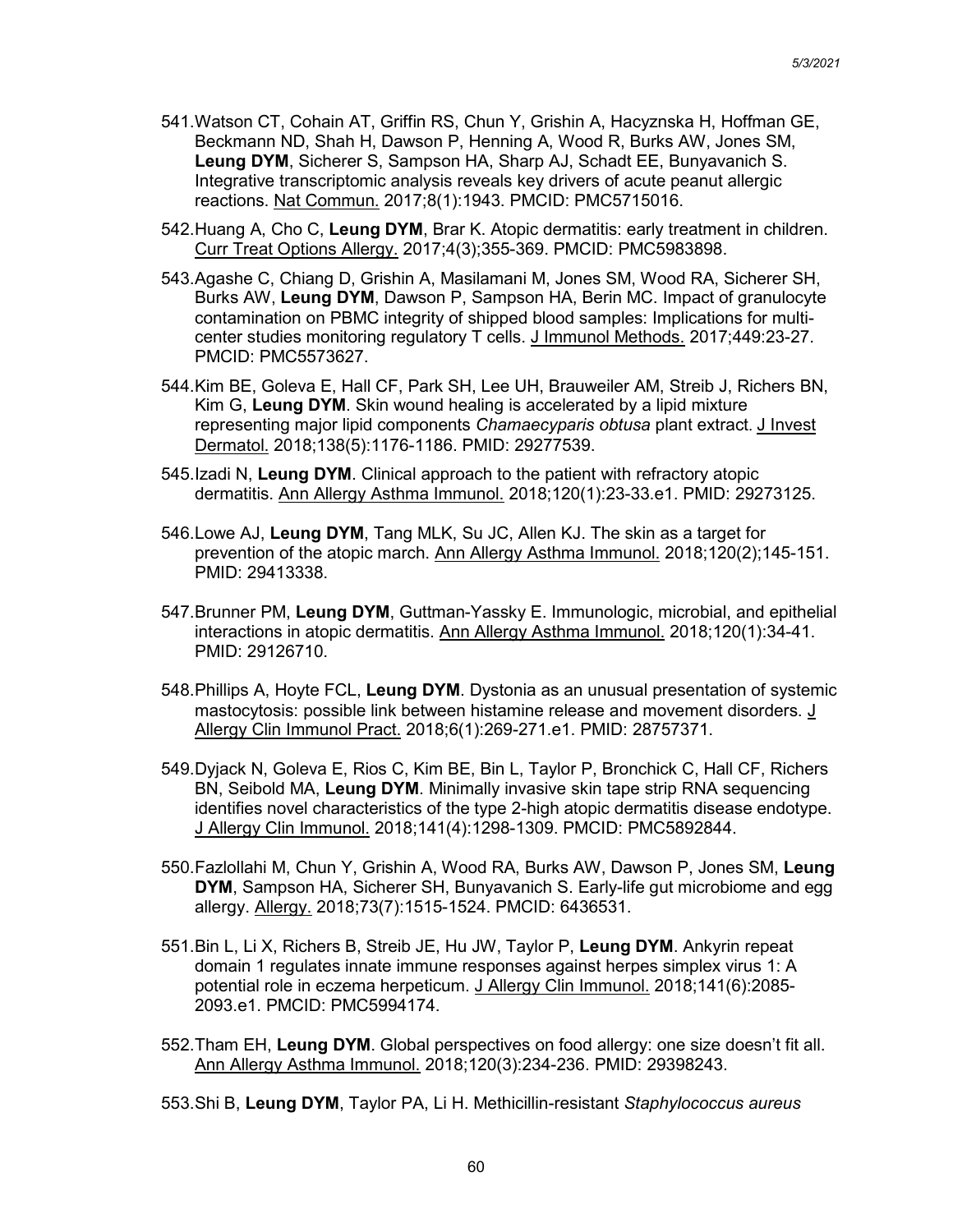colonization is associated with decreased skin commensal bacteria in atopic dermatitis. J Inv Dermatol. 2018;138(7):1668-1671. PMCID: PMC6019637.

- 554.Rabinovitch N, **Leung DYM**, Covar R. The highs and lows of marijuana use in allergy. Ann Allergy Asthma Immunol. 2018;121(1):14-17. PMID: 29452260.
- 555.Berin MC, Grishin A, Masilamani M, **Leung DYM**, Sicherer SH, Jones SM, Burks AW, Henning AK, Dawson P, Grabowska J, Agashe C, Davidson WF, Wood RA, Sampson HA. Egg-specific IgE and basophil activation but not egg-specific T-cell counts correlate with phenotypes of clinical egg allergy. J Allergy Clin Immunol. 2018;142(1):149-158.e8. PMCID: PMC6282170.
- 556.Berdyshev E, Goleva E, Bronova I, Dyjack N, Rios C, Jung J, Taylor P, Jeong M, Hall CF, Richers BN, Norquest KA, Zheng T, Seibold M, **Leung DY**. Lipid abnormalities in atopic skin are driven by Type 2 cytokines. JCI Insight. 2018;3(4):e98006. PMCID: PMC5916244.
- 557.Chan SK, **Leung DYM**. Dog and cat allergies: current state of diagnostic approaches and challenges. Allergy Asthma Immunol Res. 2018;10(2):97-105. PMCID: PMC5809771.
- 558.Kim BE, **Leung DYM**. Significance of skin barrier dysfunction in atopic dermatitis. Allergy Asthma Immunol Res. 2018;10(3):207-215. PMCID: PMC5911439.
- 559.Siegfried EC, Jaworski JC, Eichenfield LF, Paller A, Hebert AA, Simpson EL, Altman E, Arena C, Blauvelt A, Block J, Boguniewicz M, Chen S, Cordoro K, Hanna D, Horii K, Hultsch T, Lee J, **Leung DY**, Lio P, Milner J, Omachi T, Schneider C, Schneider L, Sidbury R, Smith T, Sugarman J, Taha S, Tofte S, Toleffson M, Tom WL, West DP, Whitney L, Zane L. Developing drugs for treatment of atopic dermatitis in children (≥3 months to <18 years of age): draft guidance for industry. Pediatr Dermatol. 2018;35(3):303-322. PMID: 29600515.
- 560.Reisdorph N, Armstrong M, Powell R, Quinn K, Legg K, **Leung D**, Reisdorph R. Quantitation of peptides from non-invasive skin tapings using isotope dilution and tandem mass spectrometry. J Chromatogr B Analyt Technol Biomed Life Sci. 2018;1084:132-140. PMCID: PMC6093185.
- 561.Chiang D, Chen X, Jones SM, Wood RA, Sicherer SH, Burks AW, **Leung DYM**, Agashe C, Grishin A, Dawson P, Davidson WF, Newman L, Sebra R, Merad M, Sampson HA, Losic B, Berin MC. Single-cell profiling of peanut-responsive T cells in patients with peanut allergy reveals heterogeneous effector  $T_H2$  subsets. J Allergy Clin Immunol. 2018;141(6):2107-2120. PMCID: PMC5994177.
- 562.Brar KK, **Leung DYM**. Eczema complicated by allergic contact dermatitis to topical medications and excipients. Ann Allergy Asthma Immunol. 2018;120(6):599-602. PMID: 29702202.
- 563.Tham EH, **Leung DYM**. How different parts of the world provide new insights into food allergy. Allergy Asthma Immunol Res. 2018;10(4):290-299. PMCID: PMC6021584.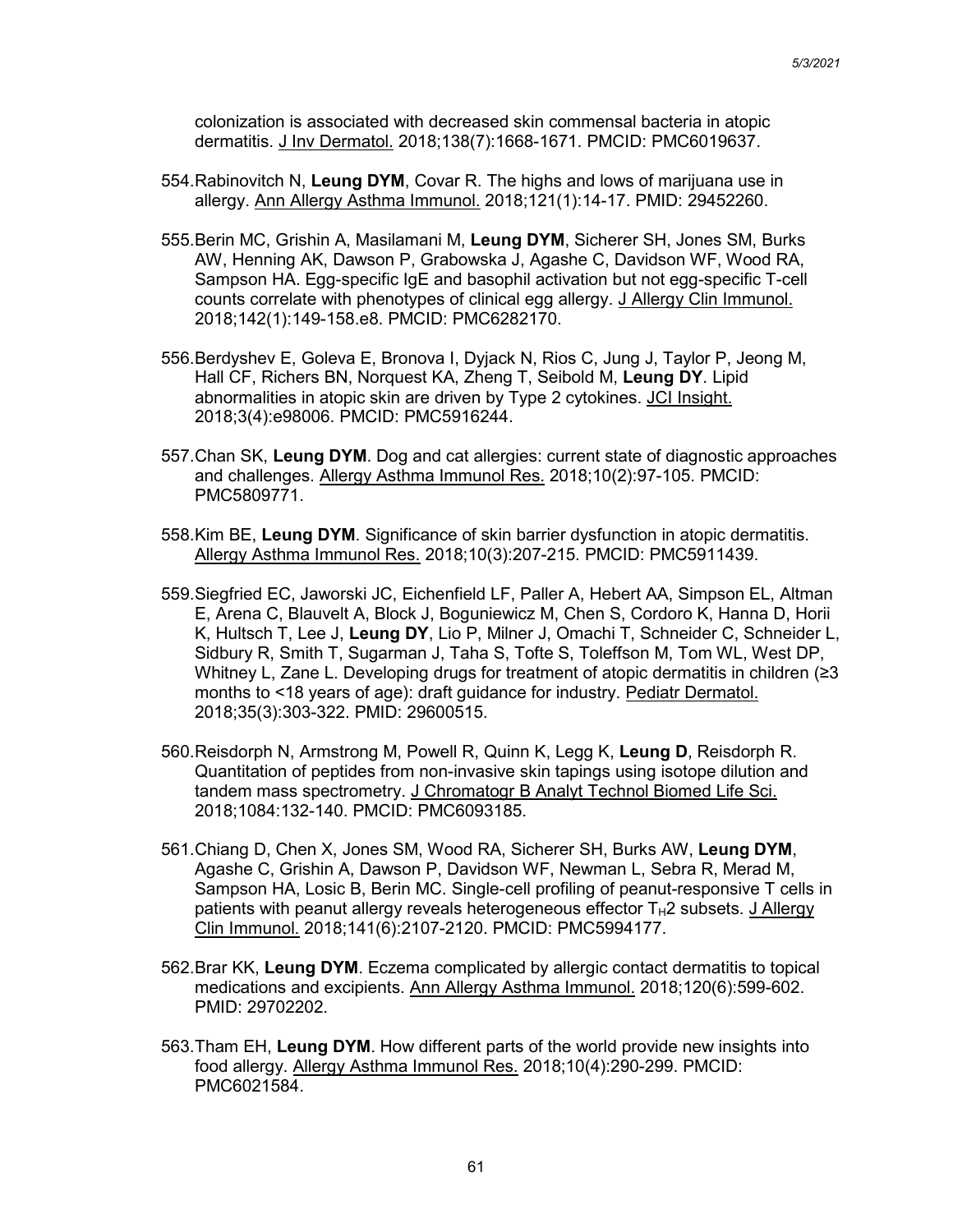- 564.Li J, Zheng L, Uchiyama A, Bin L, Mauro TM, Elias PM, Pawelczyk T, Sakowicz-Burkiewicz M, Trzeciak M, **Leung DYM**, Morasso MI, Yu P. A data mining paradigm for identifying key factors in biological processes using gene expression data. Sci Rep. 2018;8(1):9083. PMCID: PMC5998123.
- 565.**Leung DYM**. Atopic dermatitis: more than a rash. Ann Allergy Asthma Immunol. 2018;120(6):555-556. PMID: 29891118.
- 566.Simpson EL, Villarreal M, Jepson B, Rafaels N, David G, Hanifin J, Taylor P, Boguniewicz M, Yoshida T, De Benedetto A, Barnes KC, **Leung DYM**, Beck LA. Patients with atopic dermatitis colonized with *Staphylococcus aureus* have a distinct phenotype and endotype. J Invest Dermatol. 2018;138(10):2224-2233. PMCID: PMC6153055.
- 567.Chehade M, Jones SM, Pesek RD, Burks AW, Vickery BP, Wood RA, **Leung DYM**, Furutua GT, Fleischer DM, Henning AK, Dawson P, Lindblad RW, Sicherer SH, Abonia JP, Sherrill JD, Sampson HA, Rothenberg ME. Phenotypic characterization of eosinophilic esophagitis in a large multicenter patient population from the Consortium for Food Allergy Research. J Allergy Clin Immunol Pract. 2018;6(5):1534-1544.e5. PMCID: PMC6132253.
- 568.**Leung DYM**. Can antibiotics be harmful in atopic dermatitis? Br J Dermatol. 2018;179(4):807-808. PMID: 30318811.
- 569.Lanser BJ, **Leung DYM**. The current state of epicutaneous immunotherapy for food allergy: a comprehensive review. Clin Rev Allergy Immunol. 2018;55(2):153-161. PMID: 29081025.
- 570.Tham EH, **Leung DY**. Mechanisms by which atopic dermatitis predisposes to food allergy and the atopic march. Allergy Asthma Immunol Res. 2019;11(1):4-15. PMCID: PMC6267189.
- 571.Marshall GD Jr, **Leung DYM**, Ellis A, Nowak-Wegrzyn A, Castells M, Grayson M, Greenhawt M, Lieberman J, Oppenheimer J, Spergel J. The Best of 2018 in the Annals of Allergy, Asthma, and Immunology: The Editors' Choices. Ann Allergy Asthma Immunol. 2019;122(2):127-133. PMID: 30711033.
- 572.Tham EH, Dyjack N, Kim BE, Rios C, Seibold MA, **Leung DYM**, Goleva E. Expression and function of the ectopic olfactory receptor OR10G7 in patients with atopic dermatitis. J Allergy Clin Immunol. 2019;143(5):1838-1848.e4. PMCID: PMC6504602.
- 573.Sampson HA, Berin MC, Plaut M, Sicherer SH, Jones S, Burks AW, **Leung DYM**, Wood RA. The Consortium for Food Allergy Research (CoFAR): the first generation. J Allergy Clin Immunol. 2019;143(2):486-493. PMCID: PMC6368887.
- 574.**Leung DYM**. The effect of being African American on atopic dermatitis. Ann Allergy Asthma Immunol. 2019;122(1):1. PMID: 30579430.
- 575.Goleva E, Berdyshev E, **Leung DY**. Epithelial barrier repair and prevention of allergy. J Clin Invest. 2019;129(4):1463-1474. PMCID: PMC6436854.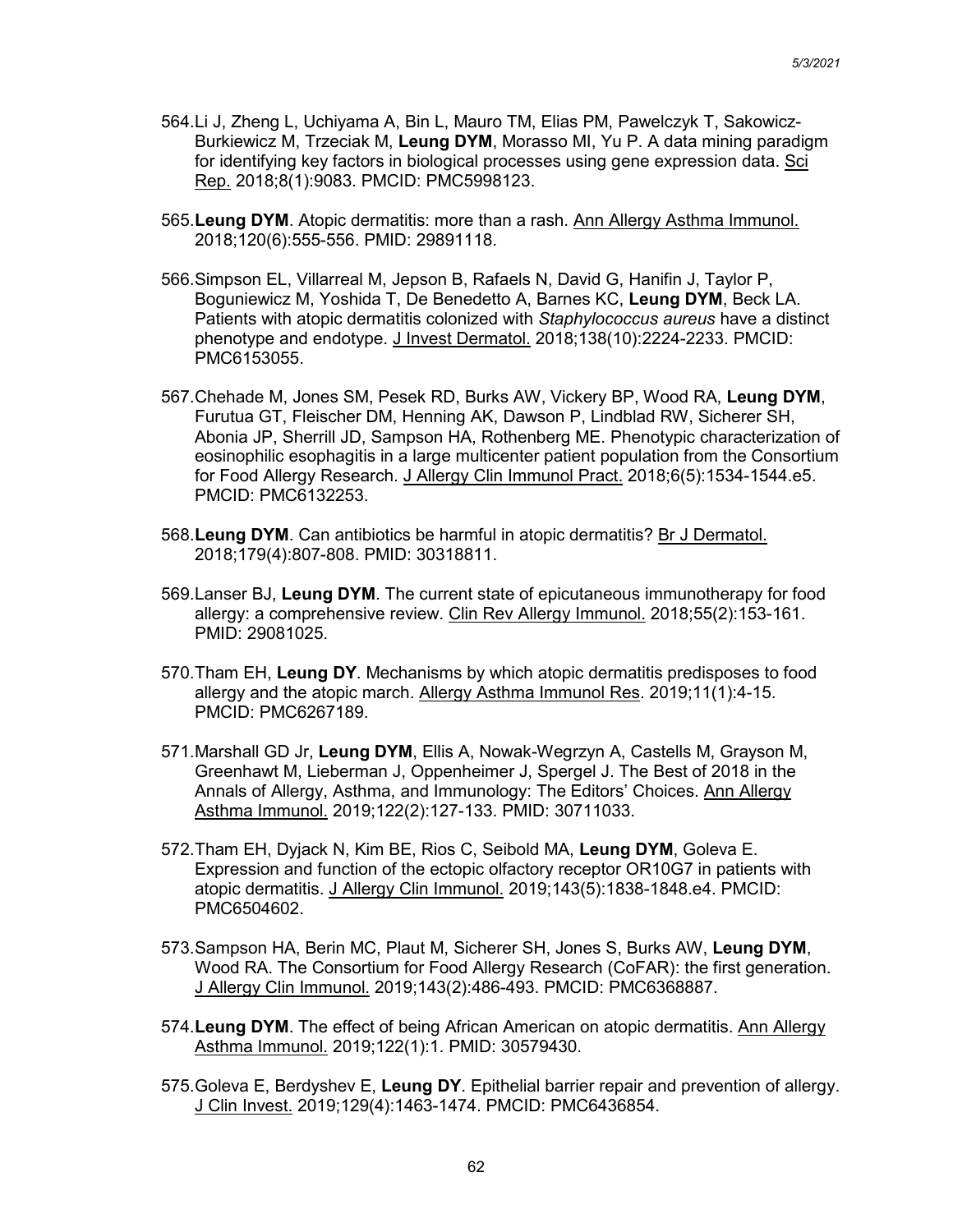- 576.**Leung DYM.** The microbiome and allergic diseases: a struggle between good and bad microbes. Ann Allergy Asthma Immunol. 2019;122(3):231-232. PMID: 30639436.
- 577.**Leung DYM**, Calatroni A, Zaramela LS, LeBeau PK, Dyjack N, Brar K, David G, Johnson K, Leung S, Ramirez-Gama M, Liang B, Rios C, Montgomery MT, Richers BN, Hall CF, Norquest KA, Jung J, Bronova I, Kreimer S, Talbot CC Jr, Crumrine D, Cole RN, Elias P, Zengler K, Seibold MA, Berdyshev E, Goleva E. The nonlesional skin surface distinguishes atopic dermatitis with food allergy as a unique endotype. Sci Transl Med. 2019;11(480):eaav2685. PMID: 30787169.
- 578.Goleva E, Babineau DC, Gill MA, Jackson LP, Shao B, Hu Z, Liu AH, Visness CM, Sorkness CA, **Leung DYM**, Tofial A, Busse WW. Expression of corticosteroidregulated genes by PBMCs in children with asthma. J Allergy Clin Immunol. 2019;143(3):940-947.e6. PMID: 30059697.
- 579.Davidson WF, **Leung DYM**, Beck LA, Berin CM, Boguniewicz M, Busse WW, Chatila TA, Geha RS, Gern JE, Guttman-Yassky E, Irvine AD, Kim BS, King HH, Lack G, Nadeau KC, Schwaninger J, Simpson A, Simpson EL, Spergel JM, Togias A, Wahn U, Wood RA, Woodfolk JA, Ziegler SF, Plaut M. Report from the National Institute of Allergy and Infectious Diseases workshop on "Atopic dermatitis and the atopic march: Mechanisms and interventions." J Allergy Clin Immunol. 2019;143(3):894-913. PMCID: PMC6905466.
- 580.Kim J, Kim BE, **Leung DYM**. Pathophysiology of atopic dermatitis: clinical implications. Allergy Asthma Proc. 2019;40(2):84-92. PMCID: PMC6399565.
- 581.Schlievert PM, Cahill MP, Hostager BS, Brosnahan AJ, Klingelhutz AJ, Gourronc FA, Bishop GA, **Leung DYM**. Staphylococcal superantigens stimulate epithelial cells through CD40 to produce chemokines. mBio. 2019;10(2):e00214-19 PMCID: PMC6426597.
- 582.Brauweiler A, Goleva E, **Leung DYM**. *Staphylococcus aureus* acid damages the skin barrier through an IL-1-Mediated pathway. J Invest Dermatol. 2019;139(8):1753- 1761.e4. PMCID: PMC6650368.
- 583.Boorgula MP, Taub MA, Rafaels N, Daya M, Campbell M, Chavan S, Shetty A, Cheadle C, Barkataki S, Fan J, David G, Beaty TH, Ruczinski I, Hanifin J, Schneider LC, Gallo RL, Paller AS, Beck LA, **Leung DY**, Mathias RA, Barnes KC. Replicated methylation changes associated with eczema herpeticum and allergic response. Clin Epigenetics. 2019;11(1):122. PMCID: PMC6706929.
- 584.Kim J, Kim BE, Ahn K, **Leung DYM**. Interactions between atopic dermatitis and *Staphylococcus aureus* infection: clinical implications. Allergy Asthma Immunol Res. 2019;11(5):593-603. PMCID: PMC6658404.
- 585.Schlievert PM, Kilgore SH, Seo KS, **Leung DYM**. Glycerol monolaurate contributes to the antimicrobial and anti-inflammatory activity of human milk. Sci Rep. 2019;9(1):14550. PMCID: PMC6787265.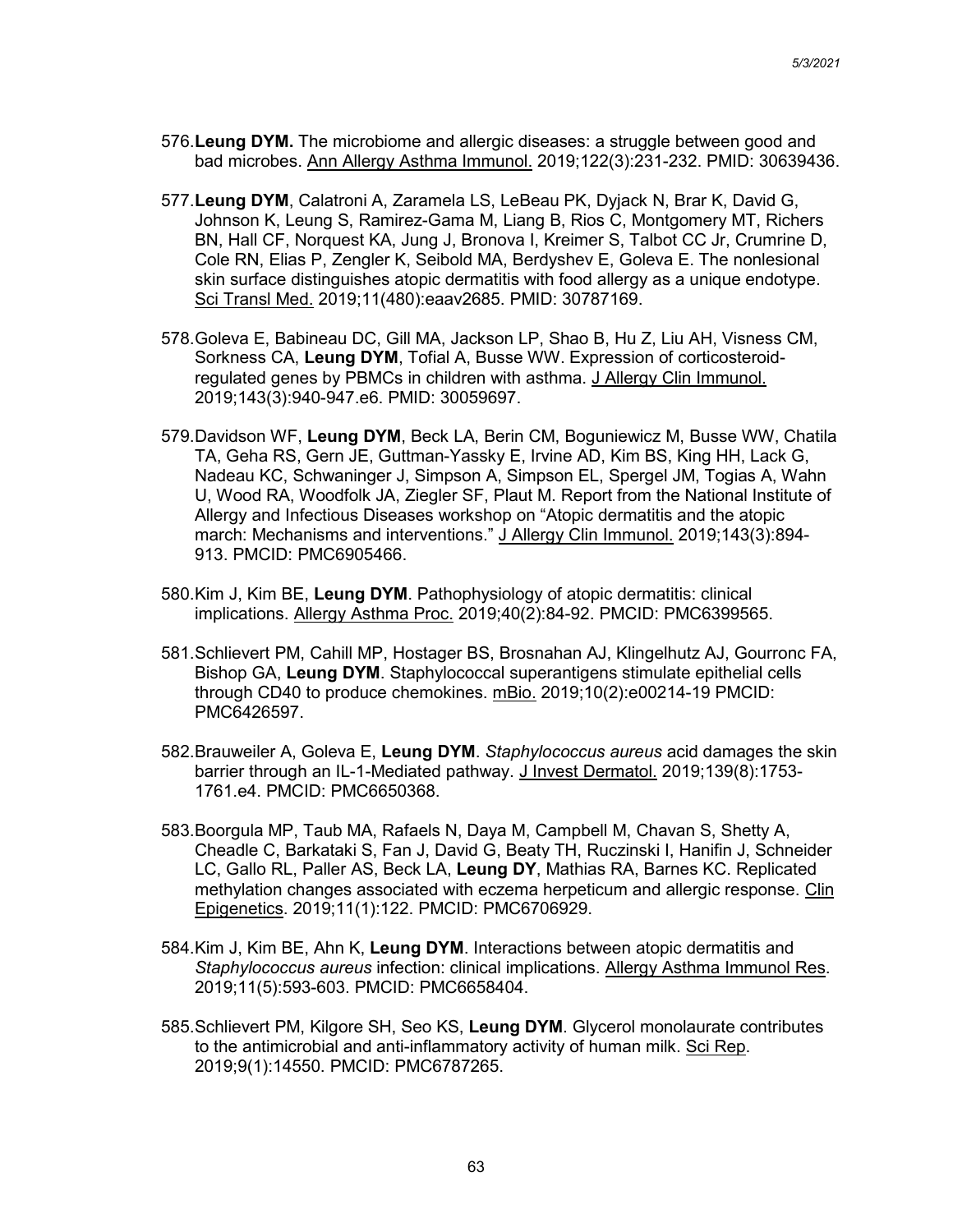- 586.Sicherer SH, Wood RA, Perry TT, Jones SM, **Leung DYM**, Henning AK, Dawson P, Burks AW, Lindblad R, Sampson HA. Clinical factors associated with peanut allergy in a high-risk infant cohort. Allergy. 2019;74(11):2199-2211. PMCID: PMC6817376.
- 587.Kim BE, Goleva E, Kim PS, Norquest K, Bronchick C, Taylor P, **Leung DYM**. Sideby-side comparison of skin biopsies and skin tape stripping highlights abnormal stratum corneum in atopic dermatitis. J Invest Dermatol. 2019;139(11):2387-2389.e1. PMCID: PMC6814531.
- 588.Brauweiler AM, Goleva E, **Leung DYM**. *Staphylococcus aureus* lipoteichoic acid damages the skin barrier through an IL-1-mediated pathway. J Invest Dermatol. 2019;139(8):1753-1761.e4. PMCID: PMC6650368.
- 589.Eiweffer T, Anagostou K, Arasi S, Bégin P, Ben-Shosin M, Beyer K, Blumchen K, Brough H, Caubet JC, Chan ES, Chinthrajah S, Davis CM, Roches AD, Du Toit G, Elizur A, Galli SJ, Håland G, Hoffmann-Sommergruber K, Kim H, **Leung DYM**, Muraro A, Nurmatov UB, Pajno GB, Sindher S, Szepfalusi Z, Torres MJ, Upton J, Worm M, Nadeau K. ICER report for peanut OIT comes up short. Ann Allergy Asthma Immunol. 2019;123(5):430-432. PMID: 31513908.
- 590.Hoffman BC, Garcia S, Everett DC, **Leung DYM**, Cho CB. Association of atopic dermatitis with increased risk of anaphylaxis to egg and milk. Ann Allergy Asthma Immunol. 2019;123(6):620-622. PMID: 31520770.
- 591.Kim EH, Jones SM, Burks AW, Wood RA, Sicherer SH, **Leung DY**, Henning AK, Lindblad RW, Dawson P, Keet C, Scurlock AM, Plaut M, Sampson HA. A 5-year summary of real-life dietary egg consumption after completion of a 4-year egg powder oral immunotherapy (eOIT) protocol. J Allergy Clin Immunol. 2019; 145(4):1292-1295.e1. PMCID: PMC7150643.
- 592.Yuanyuan Li, Yueqi Song, Leqing Zhu, Xiao Wang, Brittany Richers, **Donald YM Leung,** and Lianghua Bin. Interferon Kappa is important for keratinocyte host defense against herpes simplex virus-1. J Immunol Res. Jan 2020;5084682. PMCID: PMC7178474.
- 593.Marshall GD, Ellis A, Grayson M, **Leung DY**, Lieberman J, Nowak-Wegrzyn A, Oppenheimer J. Best of 2019. Ann Allergy Asthma Immunol. Feb 2020;124(2):111- 115. PMID: 31790813.
- 594.Sindher S, Alkotob SS, Shojinaga MN, Brough HA, Bahnson HT, Chan S, Lack G, **Leung DYM**, Nadeau KC. Pilot study measuring transepidermal water loss (TEWL) in children suggests trilipid cream is more effective than a paraffin-based emollient. Allergy. 2020;75:2662–2708. PMID: 32176320.
- 595.Jacob HS, Vercellotti GM, **Leung DYM,** Schlievert PM. Case report of an unusual presentation of Staphylococcus aureus induced Toxic Shock Syndrome/hyperimmunoglobulinemia E Syndrome. Medicine (Baltimore). 2020;99(15):e19746. PMCID: PMC7220474.
- 596.DeKruyff RH, Zhang W, Nadeau KC, **Leung DYM,** Wills-Karp M. Summary of the keystone symposium "Origins of allergic disease: microbial, epithelial and immune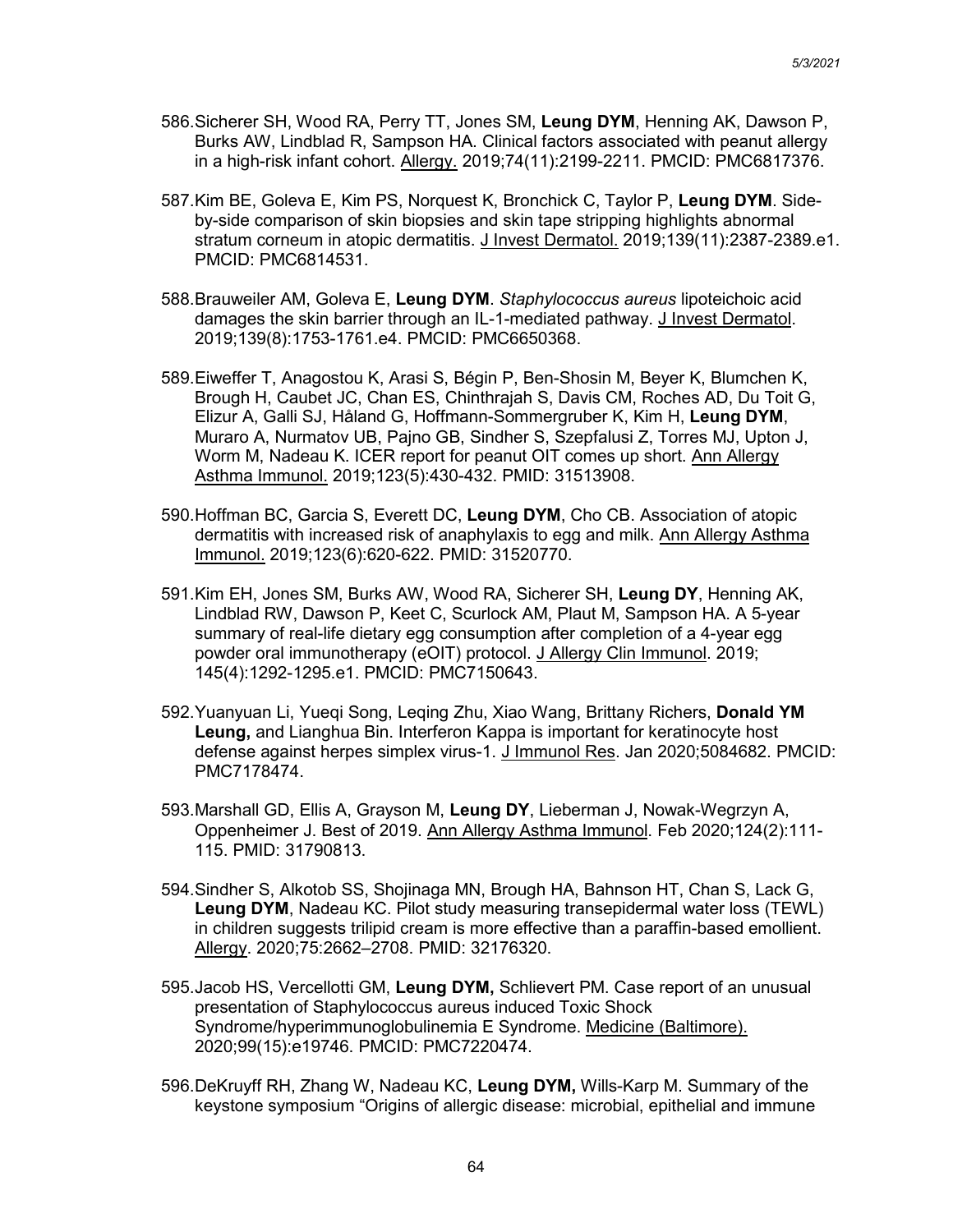interactions," March 24-27, Tahoe City, California. J Allergy Clin Immunol. April 2020;145(4):P1072-1081.e1. PMID: 31926182.

- 597.Brauweiler A, Goleva E, **Leung DYM**. *Staphylococcus aureus* lipoteichoic acid initiates a TSLP-Basophil-IL4 axis in the skin. J Invest Dermatol. Apr 2020;140(4):915-917.e2. PMCID: PMC7075722.
- 598.Do AN, Watson CT, Cohain AT, Griffin RS, Grishin A, Wood RA, Burks AW, Jones SM, Scurlock A**, Leung DYM**, Sampson HA, Sicherer SH, Sharp AJ, Schadt EE, Bunyavanich S. Dual transcriptomic and epigenomic study of reaction severity in peanut-allergic children. J Allergy Clin Immunol. Apr 2020;145(4):1219-1230. PMCID: PMC7192362.
- 599.Eiwegger T, Anagnostou K, Arasi S, Bégin P, Ben-Shoshan M, Beyer K, Blumchen K, Brough H, Caubet JC, Chan ES, Chen M, Chinthrajah S, Davis CM, Des Roches A, Du Toit G, Elizur A, Galli SJ, Håland G, Hoffmann-Sommergruber K, Kim H, **Leung DYM**, Long A, Muraro A, Nurmatov UB, Pajno GB, Sampath V, Saxena J, Sindher S, Upton J, Worm M, Nadeau KC. Conflicting verdicts on peanut oral immunotherapy from the Institute for Clinical and Economic Review and US Food and Drug Administration Advisory Committee: where do we go from here? J Allergy Clin Immunol. Apr 2020;145(4):1153-1156. PMID: 31678426.
- 600.Ahn K, Kim BE, Kim J, **Leung DYM**. Recent advances in atopic dermatitis. Curr Opin Immunol. Apr 2020;66:14-21. PMID: 32299014.
- 601.Jalbert E, Lussier S, Johnson MJ, Jepson B, Calatroni A, David G, **Leung DYM**, Weinberg A. Lower Influenza-Specific Cell-Mediated Immune Responses in Individuals with Atopic Dermatitis Compared with Healthy Controls. Hum Vaccin Immunother. 2020;16(11):2727-2735. PMID: 32347777.
- 602.Goleva E, Calatroni A, LeBeau P, Berdyshev E, Taylor P, Kreimer S, Cole RN, **Leung DYM**. Skin tape proteomics identifies pathways associated with transepidermal water loss and allergen polysensitization in atopic dermatitis. J Allergy Clin Immunol. 2020;146(6):1367-1378. PMID: 32360271.
- 603.Brough HA, Nadeau KC, Sindher SB, Alkotob SS, Chan S, Bahnson H, **Leung DYM**, Lack G. Epicutaneous sensitization in the development of food allergy: what is the evidence and how can this be prevented? Allergy. Apr 2020;75(9):2185–2205. PMID: 32249942.
- 604.Geisler AN, Phillips GS, Barrios DM, Wu J, Naidoo J, **Leung DYM**, Lacouture ME. CME Part II: Immune checkpoint inhibitor-related dermatologic adverse events. J Am Acad Dermatol. 2020; 83(5):1255-1268. PMID: 32454097.
- 605.Sindher T, Alkotob S, Shojinaga MN, Hamilto R, Chan S, Cao S, Bahnson T, Brough H, Lack G, **Leung DYM**, Nadeau K. Increases in plasma IgG4/IgE with trilipid versus paraffin/petrolatum-based emollients for dry skin/eczema. Pediatr Allergy Immunol. 2020;31(6):699-703. PMID: 32372469.
- 606.Hui JW, **Leung DYM**. Origins of allergic disease: Maternal and early childhood factors. Ann Allergy Asthma Immunol. 2020;125(5):501-502. PMID: 32445669.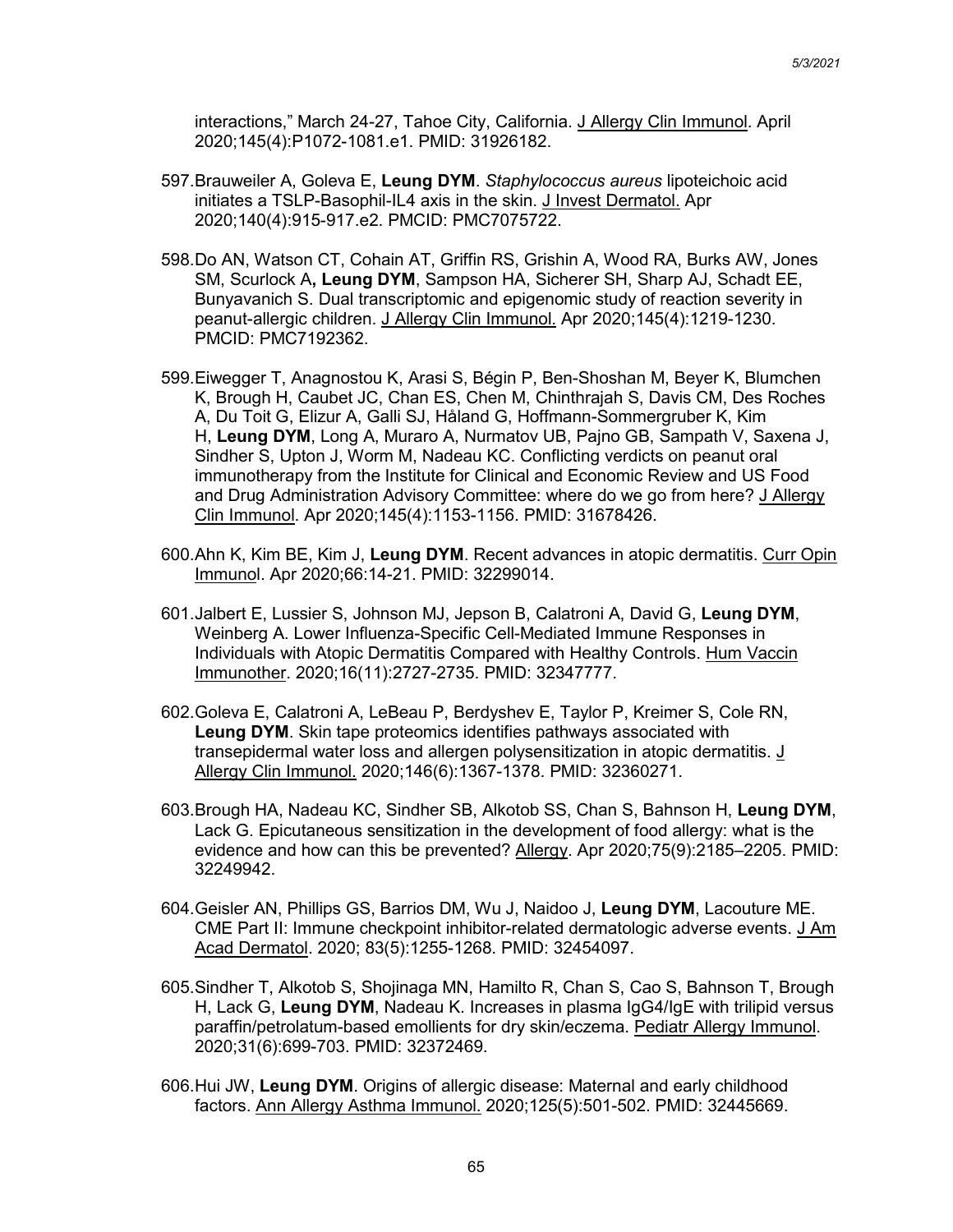- 607.Hui JW, Goleva E, Curran-Everett E, **Leung DYM**. The atopic march and Staphylococcus aureus colonization are associated with fall birth. J Allergy Clin Immunol Pract. 2020; 8(9):3216-3218.e2. PMID: 32473420.
- 608.**Leung DYM**, Berdyshev E, Goleva E. Cutaneous Barrier Dysfunction in Allergic Diseases. J Allergy Clin Immunol. June 2020;145(6):1485-1497. PMCID: PMC7291847.
- 609.Brar KK, Calatroni A, Berdyshev E, Palombi S, Goleva E, **Leung DYM**. Hyperlinear palms as a clinical finding in peanut allergy. J Allergy Clin Immunol Pract. 2020 Sept; 8(8):2823-2825. PMID: 32376483.
- 610.Kim EH, Perry TT, Wood RA, **Leung DYM**, Berin MC, Burks AW, Cho CB, Jones SM, Scurlock A, Sicherer S, Henning AK, Dawson P, Lindblad RW, Plaut M, Sampson HA, for the Consortium for Food Allergy Research (CoFAR). Induction of sustained unresponsiveness after egg oral immunotherapy compared to baked egg therapy in egg-allergic children. J Allergy Clin Immunol. 2020;146(4):851-862.e10. PMID: 32535135.
- 611.Berdyshev E, Goleva E, Bronova I, Bronoff AS, Hoffman BC, Ramirez-Gama MA, Garcia SL, Crumrine D, Elias PM, Cho CB, **Leung DYM**. Unique skin abnormality in patients with peanut allergy but no atopic dermatitis. J Allergy Clin Immunol. 2021 Jan;147(1):361-367.e1. PMID: 32615171.
- 612.**Leung DYM**, Schlievert PM. Kawasaki syndrome: role of superantigens revisited. FEBS J. 2021;288(6):1771-1777. PMCID: PMC7436680.
- 613.Banzon T, **Leung DYM**, Schneider LC. Food allergy and atopic dermatitis. Journal of Food Allergy. Sept 2020;2(1):35-38.
- 614.Schlievert PM, Gourronc F, **Leung DYM**, Klingelhutz A. Human keratinocyte response to superantigens. mSphere. Oct 2020;5(5):e00803-20. PMID: 33028686.
- 615.Suprun M, Sicherer SH, Wood RA, Jones SM, **Leung DYM**, Henning AK, Dawson P, Burks AW, Lindblad R, Getts R, Suárez-Fariñas M, Sampson HA. Early epitopespecific IgE antibodies are predictive of childhood peanut allergy. J Allergy Clin Immunol. 2020;146(5):1080-1088. PMID: 32795587.
- 616.Lyubchenko T, Collins HK, Goleva E, **Leung DYM**. Skin tape sampling technique identifies proinflammatory cytokines in atopic dermatitis skin. Ann Allergy Asthma Immunol. 2020;126(1):46-53.e2. PMID: 32896640.
- 617.Brauweiler AM, **Leung DYM**, Goleva E. The transcription factor p63 is a direct effector of IL-4/IL-13 mediated repression of keratinocyte differentiation. J Invest Dermatol. 2021;141(4):770-778. PMID: 33038352.
- 618.Papp K, Szepietowski JC, Kircik L, Toth D, Eichenfield LF, **Leung DYM**, Forman SB, Venturanza ME, Sun K, Kuligowski ME, Simpson EL. Efficacy and safety of Ruxolitinib cream for the treatment of atopic dermatitis: Results from two phase 3, randomized, double-blind studies. J Am Acad Dermatol. 2020. (Article in Press).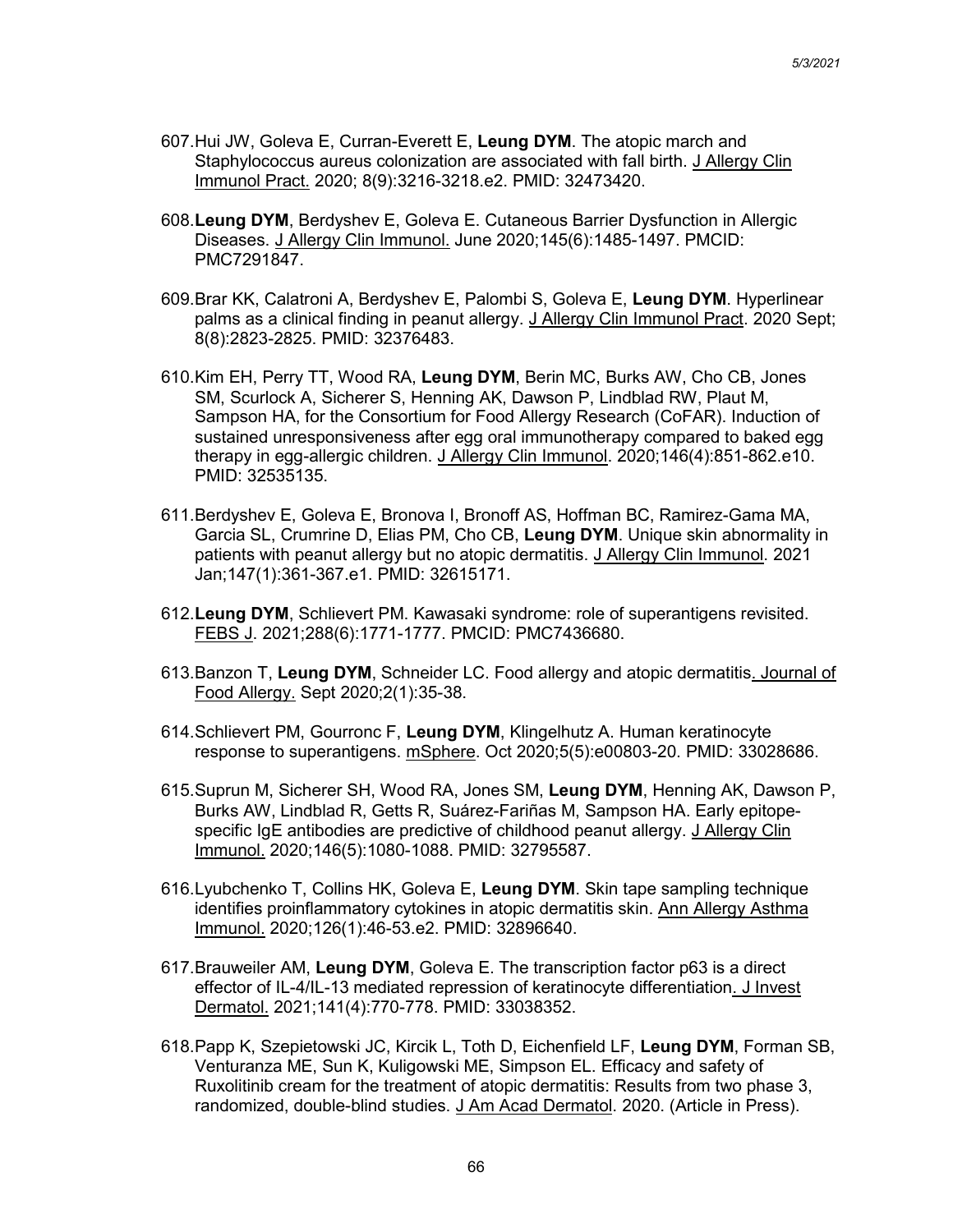- 619.Scurlock AM, Burks AW, Sicherer SH, **Leung DYM**, Kim EH, Henning AK, Dawson P, Lindblad RW, Berin MC, Cho CB, Davidson WF, Plaut M, Sampson HA. Wood RA, Jones SM, for the Consortium for Food Allergy Research (CoFAR). Epicutaneous Immunotherapy for Treatment of Peanut Allergy: Follow-up from the Consortium for Food Allergy Research. J Allergy Clin Immunol. 2021 Mar;147(3):992-1003.e5. PMID: 33290772.
- 620.Lyubchenko T, Collins HK, Vang KA, **Leung DYM**, Goleva E. SPARC Related Modular Calcium Binding Protein 1 and IL-4/IL-13 Cytokines Interfere with Ca2+ Mobilization in Primary Human Keratinocytes. J Invest Dermatol. 2021 Jan 20;S0022-202X(21)00017-8. PMID: 33484701. (Online Ahead of Print).
- 621.Nakatsuji T, Hata TR, Tong Y, Cheng JY, Shafiq F, Butcher AM, Salem SS, Brinton SL, Rudman Spergel AK, Johnson K, Jepson B, Calatroni A, David G, Ramirez-Gama M, Taylor P, **Leung DYM**, Gallo RL. Development of a human skin commensal microbe for bacteriotherapy of atopic dermatitis and use in a phase 1 randomized clinical trial. Nat Med. 2021. PMID: 33619370. (Online Ahead of Print).
- 622.Bin L, Malley C, Taylor P, Boorgula MP, Chavan S, Daya M, Mathias M, Shankar G, Rafaels N, Vergara C, Potee J, Campbell M, Hanifin JM, Simpson E, Schneider LC, Gallo RL, Hata T, Paller AS, De Benedetto A, Beck LA, Ong PY, Guttman-Yassky E, Richers B, Baraghoshi D, Ruczinski I, Barnes K, **Leung DYM**, Mathias RAu. Whole genome sequencing identifies novel genetic mutations in patients with eczema herpeticum. Allergy. February 2021. PMID: 33548076. (Online Ahead of Print).
- 623.Kim BE, Kim J, Goleva E, Berdyshev E, Lee J, Vang KA, Lee UH, Han S, Leung S, Hall CF, Kim NR, Bronova I, Lee EJ, Yang HR, **Leung DYM**, Ahn K. Particulate matter causes skin barrier dysfunction. JCI Insight. 2021;6(5):145185. PMID: 33497363.
- 624.Barrios DM, Phillips GS, Geisler AN, Trelles SR, Markova A, Noor SJ, Quigley EA, Haliasos HC, Moy AP, Schram AM, Bromberg J, Funt SA, Voss MH, Drilon A, Hellmann MD, Comen EA, Narala S, Patel AB, Wetzel M, Jung JY, **Leung DYM,** Lacouture ME. IgE blockade with omalizumab reduces pruritus related to immune checkpoint inhibitors and anti-HER2 therapies. Ann Oncol. 2021 Mar 2:S0923- 7534(21)00156-3. PMID: 33667669. (Online Ahead of Print).
- 625.Goleva E, Lyubchenko T, Kraehenbuehl L, LaCouture ME, **Leung DYM**, Kern JA. Our Current Understanding of Checkpoint Inhibitor Therapy in Cancer Immunotherapy. Ann Allergy Asthma Immunol. 2021 Mar 11:S1081-1206(21)00180- 0. PMID: 33716146. (Online Ahead of Print).
- 626.Lyubchenko T, **Leung DYM**, Goleva E. Why are immune adverse events so common with Checkpoint Inhibitor Therapy? Ann Allergy Asthma Immunol. 2021. (Article in Press).

## **Chapters**

1. **Leung DYM**, Clark J, Glagov S, Mathews S. Mechanical influences on the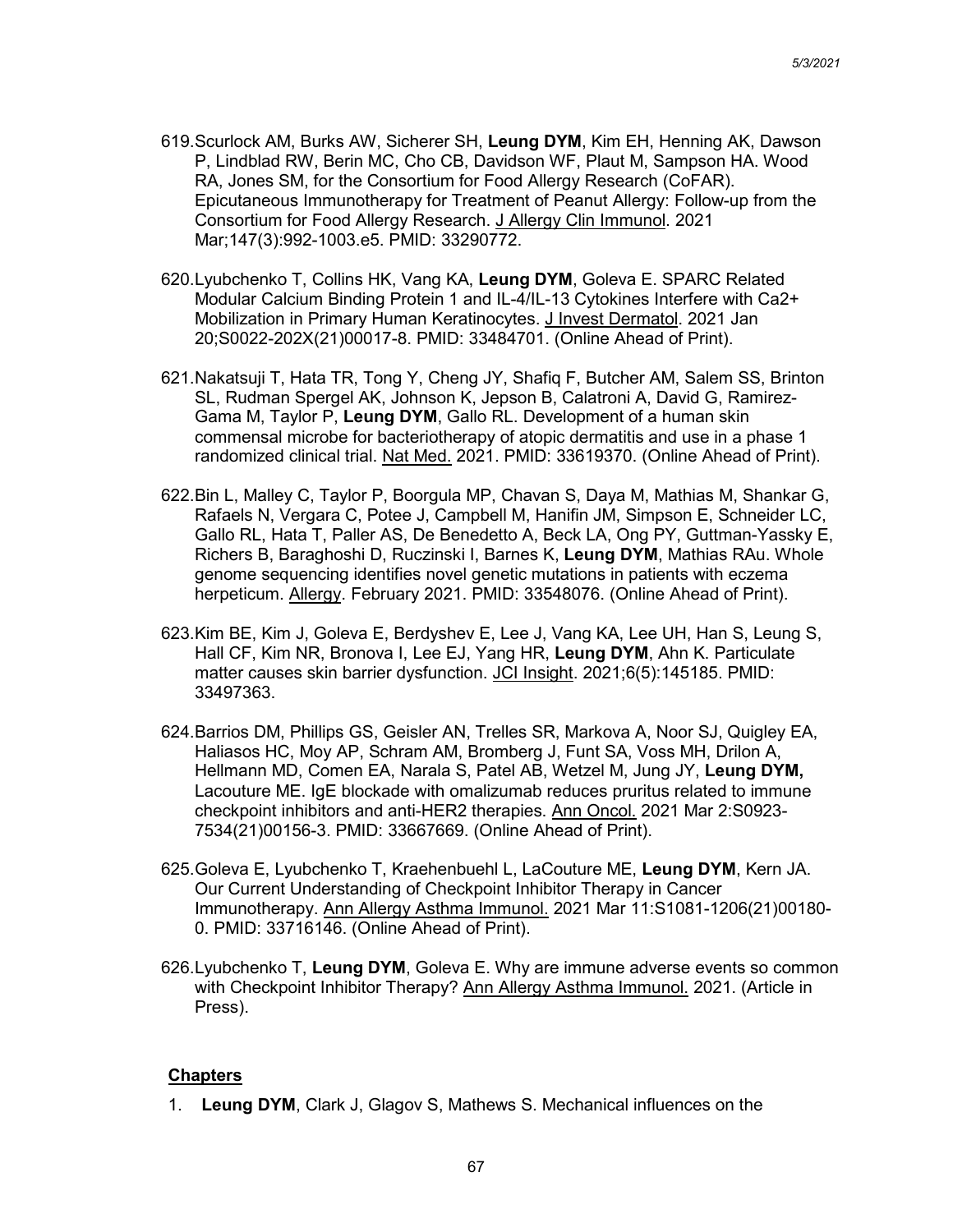biosynthesis of extracellular macromolecules by aortic cells. In: Slavkin HC, Gruelich RC, editors. Extracellular Matrix Influences on Gene Expression. New York: Academic Press; 1975. p. 285-92.

- 2. Glagov S, Clark J, **Leung DYM**, Mathews M. Organization and adaptive modeling of aortic connective tissue. In: Schettler, Goto, Hata, Klose, editors. Proc 4<sup>th</sup> Intern Symp Atherosclerosis.Tokyo: Springer-Verlag; 1977. p. 362-5.
- 3. **Leung DYM**, Rosen FS, Geha RS. Disorders of immunoglobulin antibody system. In: Chandra RK, editor. Primary and secondary immunodeficiency disorders. Edinburgh: Churchill, Livingstone; 1981. p. 44-64.
- 4. **Leung DYM**, Geha RS. Immune mechanisms in atopic dermatitis. In: Eberhard HM, Miescher P, editors. Semin Immunopathol; 1981. p. 275-91.
- 5. Parkman R, Geha RS, **Leung DYM**, et al. Immunoregulatory abnormalities following bone marrow transplantation. In: Mohr JF, editor. Regulation of the Immune response. Karger: Basel; 1982.
- 6. **Leung DYM**, Geha RS. The role of T cells and their soluble products in the regulation of human IgE synthesis. In: Pick E, editor. Lymphokines. New York: Academic Press; 1985. p. 161-78.
- 7. **Leung DYM**, Geha RS. Immunoregulatory abnormalities in atopic dermatitis. In: Gershwin ME, editor. Clinical Reviews in Allergy; 1986. p. 67-86.
- 8. **Leung DYM**, Rhodes AR, Geha RS. Atopic dermatitis. In: Fitzpatrick TB, Eisen AZ, Wolff K, Freeberg IM, Austen KF, editors. Dermatology in General Medicine.  $3<sup>rd</sup>$  ed. New York: McGraw-Hill; 1986. p. 1385-408.
- 9. **Leung DYM**. Requirements for the activation of IgE synthesis by human B cells. In: Pepys J, editor. Proc. XII Intern. Congress of Allergology and Clin Immunology, Washington, DC. St Louis: C.V. Mosby Co; 1986. p. 22-26.
- 10. **Leung DYM**. Eczema. In: Lovejoy FH, Estridge D, editors. Child Health Encyclopedia. New York: Delacorte Press; 1987. p. 332-34.
- 11. **Leung DYM**. Immunologic abnormalities in Kawasaki syndrome. In: Res Schulman ST, editor, Prog Clin Biol. New York: Alan R. Liss, Inc; 1987. p. 159-66.
- 12. Burns JC, Geha RS, Newburger JW, Huang AS, **Leung DYM**. Polymerase activity in lymphocyte culture supernatants from patients with Kawasaki disease. In: Schulman ST, editor. Prog Clin Biol Res. New York: Alan R. Liss, Inc; 1987. p. 135- 40.
- 13. Shen G, Heavey A, **Leung DYM**, Geha R. Fecal alpha-1 anti-trypsin as a marker to identify reaginic and non-reaginic reaction to food. In: Chandra RD, editor. Food Allergy. St. John's Newfoundland: Nutrition Research Education Foundation; 1987. p. 167-72.
- 14. **Leung DYM**. Immunomodulation by IVIG in Kawasaki Disease. In: **Leung DYM,**  editor. New Directions in the Clinical Use of Intravenous Immunoglobulin. Health Dimensions; 1989. p. 25-33.
- 15. **Leung DYM**, Schneider LS. Immunology of the allergic response. In: Sparrow D, Weiss ST, editors. Airway Responsiveness and Allergy in the Development of Chronic Lung Disease. Raven Press; 1989. p. 73-102.
- 16. **Leung DYM**. Cytokine production and vascular endothelial cell activation in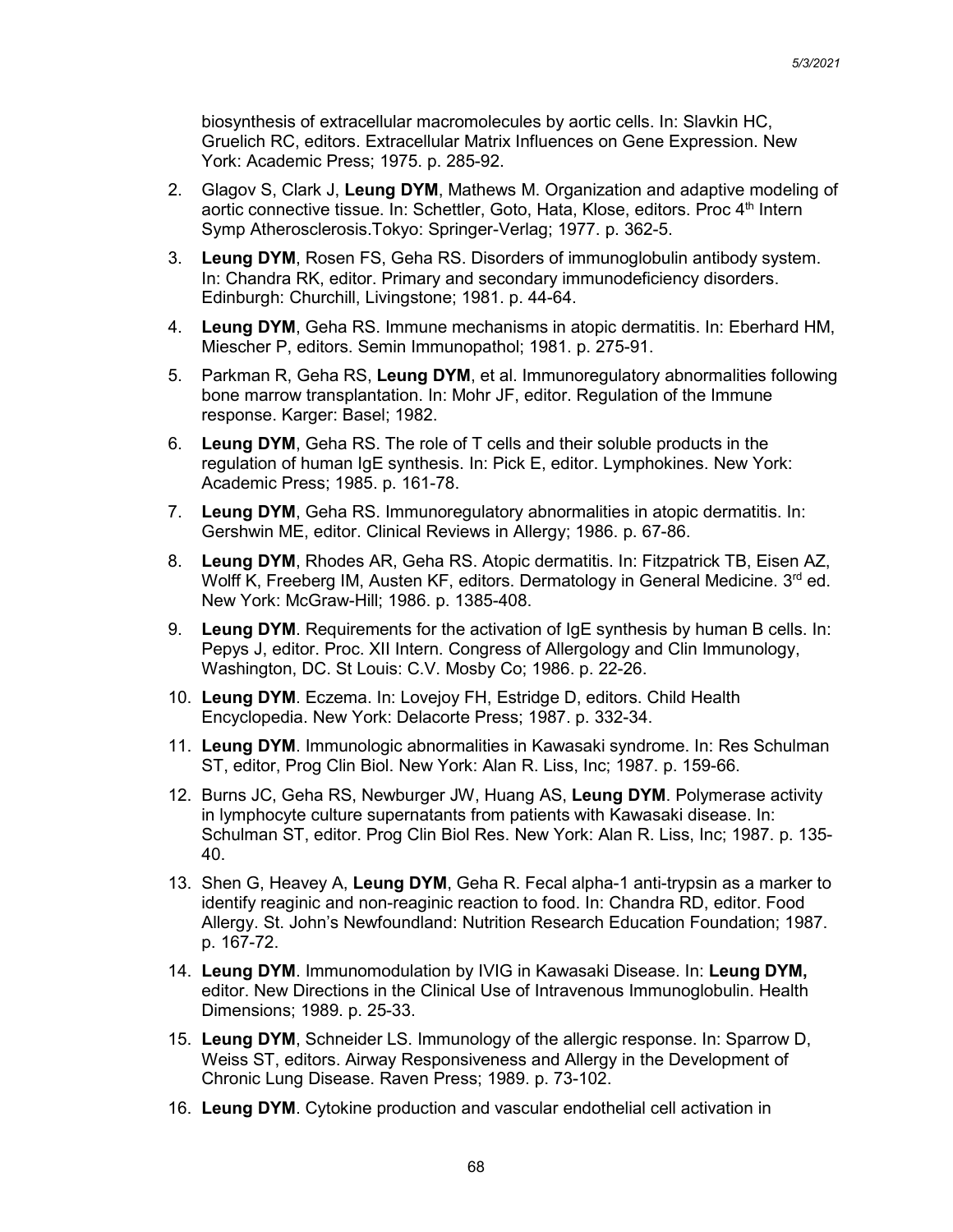Kawasaki disease. In: Kawasaki T, editor. Third Int Kawasaki Disease Symposium; 1989. p. 113-19.

- 17. **Leung DYM**. Immune reaction on the vascular wall. In: Kawasaki T, editor. Third Int Kawasaki Disease Symposium; 1989. p. 147-48.
- 18. **Leung DYM**, Kamada M. Recent developments in allergy. In: Nathan DG, editor. Current Opinion in Pediatrics; 1989. p. 27-34.
- 19. **Leung DYM** and Hanifin JM. Atopic dermatitis. In: Fauci AS, editor. Report of the NIAID Task Force on Immunology and Allergy, US Dept. of Health and Human Services (NIH Publication No. 90-2414). 1990. p. 19-22.
- 20. Sundel R, **Leung DYM**. Kawasaki disease. In: Hunder G, editor. Curr Opin Rheumatology; 1990. p. 81-87.
- 21. **Leung DYM**. The use of intravenous immunoglobulin in Kawasaki disease. In: Lahita RG, editor. Immunol Update;1990. p. -5.
- 22. **Leung DYM**. Diagnosis and treatment of atopic dermatitis. In: Boggs PB, Ellis EF, editors. Clinical Advances in the Treatment of Allergies; 1990. p. 6-8.
- 23. **Leung DYM**. Recognition and treatment of Kawasaki disease. In: Peterson D, editor. Family Practice. Greenwich: MRA Publications; 1991. p. 30-50.
- 24. Liu A, **Leung DYM**. Recent advances in allergy. In: Nathan DG, editor. Curr Opin Pediatrics; 1991. p. 880-88.
- 25. **Leung DYM**. Atopic dermatitis. In: Rakel RE, editor. Conn's Current Therapy. New York: WB Saunders Co; 1992. p. 778-81.
- 26. **Leung DYM**, Boguniewicz M. Atopic dermatitis. In: Jaffe H, Sherwin S, editors. The Anti-Infective Applications of Interferon-Gamma. Marcel Dekker, Inc; 1992. p. 67-86.
- 27. Abe J, Forrester J, Nakahara T, Kotzin BL, **Leung DYM**. Potential role of superantigens in the pathogenesis of Kawasaki syndrome. In: Takahashi M. editor. Fourth Int Kawasaki. Disease Symposium. Futura Publications; 1993. p.108-13.
- 28. **Leung DYM**, Lucky AW. Kawasaki disease. In: Fitzpatrick TB, Eisen AZ, Wolff K, Freeberg IM, Austen KF, editors. Dermatology in General Medicine, Fourth Edition. McGraw-Hill, New York; 1993. p. 2689-99.
- 29. **Leung DYM**. Mechanisms of vascular injury. In: Holliday, Barratt, Avner, editors. Pediatric Nephrology, 3<sup>rd</sup> Edition. Williams and Wilkins Publication; 1993. p. 804-22.
- 30. **Leung DYM**, Moqbel R, Polla BS, Stadler B, Vercelli D, Zubler. IgE, atopy and parasites. In: Polla BS, Dusser D, editors. Asthme et Allergie. Les Editions Médecine et Hygiene, Geneva; 1993. p. 17-33.
- 31. **Leung DYM**. Overview of disease mechanisms. In: Takahashi M, Taubert K, editors. Fourth Int Kawasaki Disease Symposium. Futura Publications; 1993. p. 155-59.
- 32. **Leung DYM**, Rhodes AR, Geha RS, Schneider L, Ring J. Atopic dermatitis. Fitzpatrick TB, Eisen AZ, Wolff K, Freeberg IM, Austen KF, editors. In: Dermatology in General Medicine, Fourth Edition. McGraw-Hill, New York; 1993. p. 1543-564.
- 33. **Leung DYM**. Atopic dermatitis. In: Samter's Immunological Diseases, Fifth Edition. Frank MM, Austen KF, Claman HN, Unanue ER (eds). Little, Brown and Company:Boston. 1994; pp. 1345-56.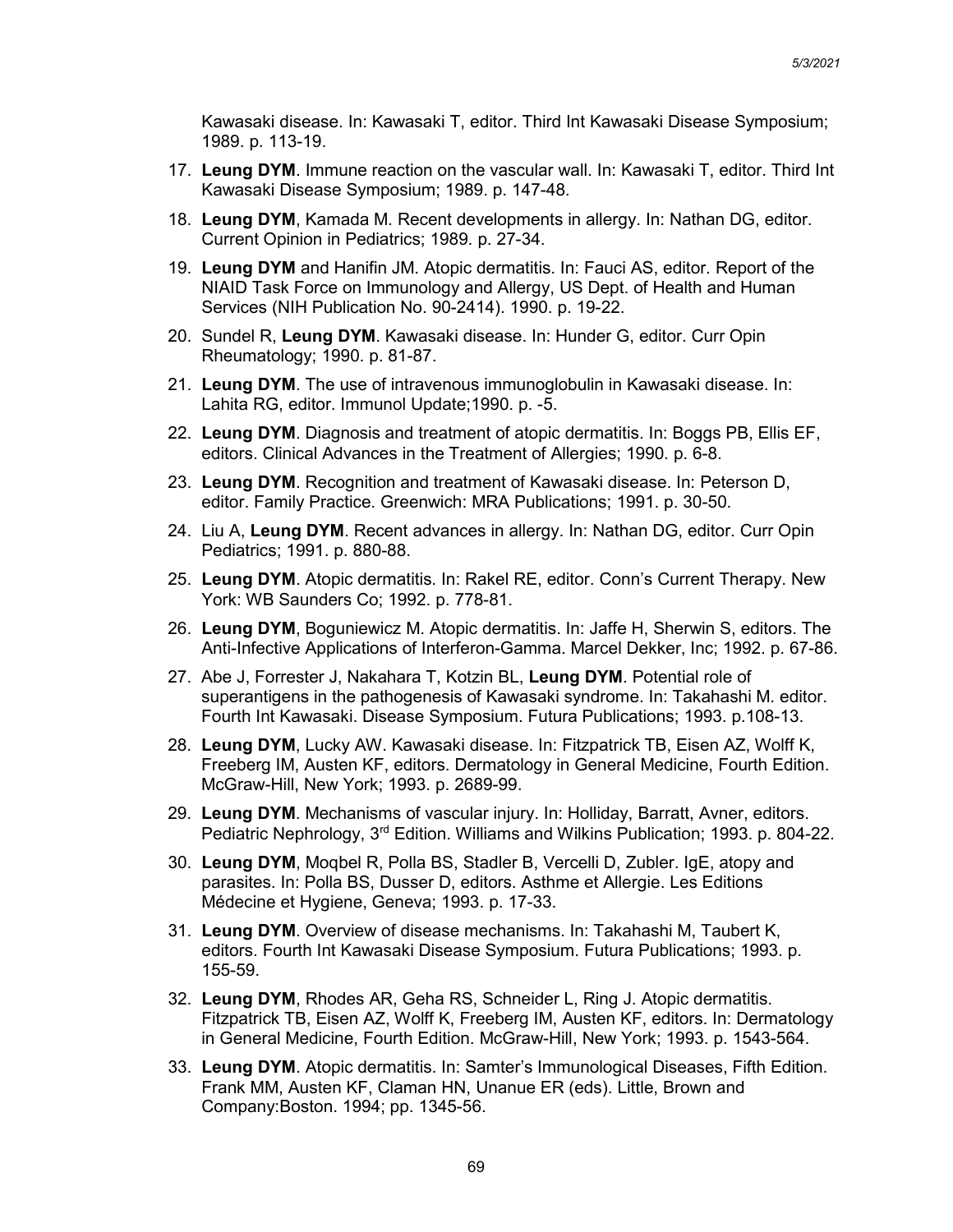- 34. **Leung DYM** (editor). Atopic Dermatitis. Clin Rev Allergy 1994;11:427-566, Humana Press.
- 35. **Leung DYM**. Immunopathogenesis of atopic dermatitis. In: Update on Allergy: Principles and Practice. Middleton E, Reed CE, Ellis EF, Adkinson NF, Yunginger JW, Busse WW (eds). 1994; pp 1-12
- 36. Boguniewicz M, Kelly CS, Ballow M, **Leung DYM**. Intravenous immune globulin in autoimmune and inflammatory diseases. In: Clinical Immunology. Rich RR, Fleisher TA, Schwartz BD, Shearer WT, Strober W (eds). Mosby Year Book Co. (St. Louis). 1995; p. 891-903.
- 37. **Leung DYM**, Meissner HC, Fulton D, Abe J, Quimby F, Schlievert PM. The superantigen hypothesis of Kawasaki syndrome. In: Fifth Int Kawasaki Disease Symposium. Elsevier Science Publications, Amsterdam. Kato H (ed). 1995; p.120-6.
- 38. **Leung DYM**. The allergic immune response. In: Allergic Diseases from Infancy to Adulthood. Bierman CW, Pearlman DS (eds). WB Saunders Co (Philadelphia).1995; p. 68-78.
- 39. Szefler SJ, **Leung DYM**. Management of asthma: Past, present and the future. In: Severe Asthma: Pathogenesis and Management. Szefler SJ, **Leung DYM** (eds). Marcel Dekker, Inc., New York. 1996; p. 537-58.
- 40. Spahn JD, **Leung DYM**, Szefler SJ. Difficult to control asthma: new insights and implications for management. In: Severe Asthma: Pathogenesis and Management. Szefler SJ, **Leung DYM** (eds). Marcel Dekker, inc., New York. 1996; p. 497-536.
- 41. Boguniewicz M, Nicol N, **Leung DYM**. Atopic disease and the skin. In: Cutaneous Allergy for the Clinician. Charlesworth, EN (ed). Blackwell Scientific Publications, Oxford. 1996; p. 209-32.
- 42. **Leung DYM**. Steroid resistant asthma. In: Topical Glucocorticoids in Asthma-Mechanisms and Clinical Action. Schleimer RP, Busse WW, O'Byrne PM (eds). Marcel Dekker, inc., New York. 1996; p. 627-50.
- 43. **Leung DYM**, Hamid Q. Immunology of atopic dermatitis. In: Atopic Dermatitis: From Pathogenesis to Treatment. **Leung DYM** (ed), RG Landes Co, Austin. 1996; p. 113- 44.
- 44. **Leung DYM**. The glucocorticoid receptor as a target in the pathogenesis of steroid resistant asthma. In: Severe Asthma: Pathogenesis and Management. Szefler SJ, **Leung DYM** (eds). Marcel Dekker, Inc, New York, 1996; p. 285-312.
- 45. Boguniewicz M, **Leung DYM**. Management of atopic dermatitis. In: Atopic Dermatitis: From Pathogenesis to Treatment. **Leung DYM** (ed), R.G. Landes Co:Austin TX. 1996; p. 185-220.
- 46. **Leung DYM**. Interactions of IVIG with superantigens and superantigen-induced lymphocyte activation. In: Fourth International Symposium on IVIG. Morell A, Kazatchkine M (eds). Parthenon Publishing Co:Carnforth, UK 1996; p. 43-8.
- 47. **Leung DYM**. Clinical relevance of superantigens and their response to IVIG therapy. In: Fourth International Symposium on IVIG. Morell A, Kazatchkine M (eds). Parthenon Publishing Co:Carnforth, UK 1996; p. 49-60.
- 48. **Leung DYM**, Huber BT, Schlievert PM. Historical perspective on superantigens and their biologic activities. In: Superantigens: Molecular Biology, Immunology and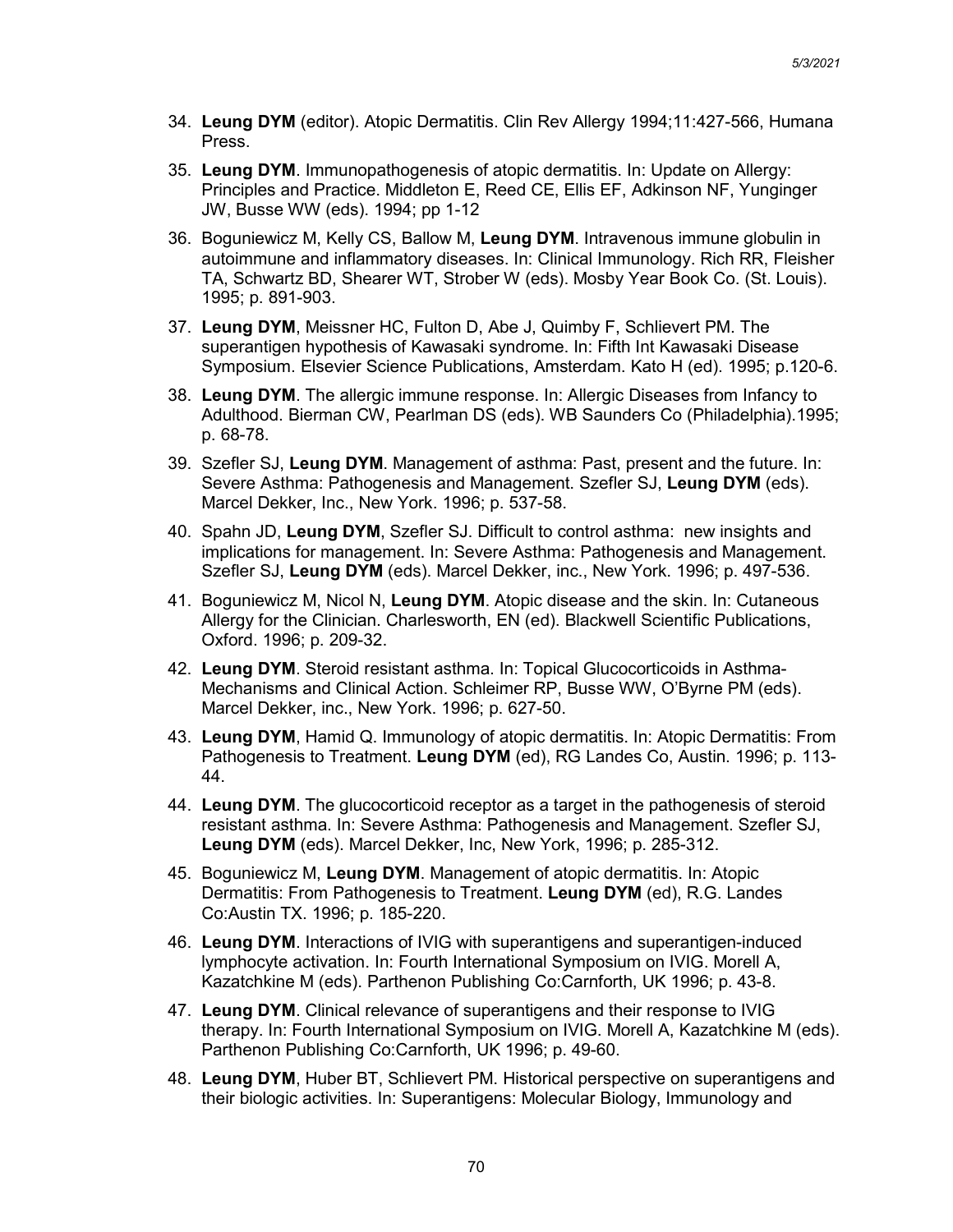Relevance to Human Disease.

- 49. Norris DA, **Leung DYM**. Superantigens in Inflammatory Skin Diseases: A role in disease maintenance and induction. In: Superantigens: Molecular Biology, Immunology and Relevance to Human Disease. **Leung DYM**, Huber BT, Schlievert PM (eds). Marcel Dekker, Inc., New York. 1997; p. 551-80.
- 50. **Leung DYM**, Schlievert PM. Superantigens in human disease: Future directions in therapy and elucidation of disease pathogenesis. In: Superantigens: Molecular Biology, Immunology and Relevance to Human Disease. **Leung DYM**, Huber BT, Schlievert PM (eds). Marcel Dekker, Inc., New York. 1997; p. 581-602.
- 51. **Leung DYM**, Picker LJ. Adhesion pathways controlling recruitment responses of lymphocytes during allergic inflammatory reactions *in vivo*. In: Adhesion Molecules in Allergic Disease. Bochner BS (ed). Marcel Dekker, Inc., New York. 1997; p. 297- 314.
- 52. Schwartz LB, **Leung DYM**. Basic immunology. In: Allergy & Immunology MKSAP, Second edition. Condemi JJ, Dykewicz MS (eds). American College of Physicians, Philadelphia. 1997; p. 3-36.
- 53. **Leung DYM**, Szefler SJ. Steroid resistant asthma. In: Asthma. Barnes PJ, Grunstein MM, Leff A, Woolcock AJ (eds). Raven Press, New York. 1997; p. 2041- 57.
- 54. **Leung DYM**. Immune-mediated dermatologic disorders. In: Allergy & Immunology MKSAP, Second edition. Condemi JJ, Dykewicz MS (eds). American College of Physicians, Philadelphia. 1997; p. 94-105.
- 55. Gelfand EW, **Leung DYM**. Regulation of IgE synthesis and its function in allergic disease. In: Genetics of Asthma and Allergy. Blumenthal MN, Bjorkstein B (eds). Marcel Dekker, Inc., New York. 1997; p. 63-89.
- 56. Meissner HC, **Leung DYM**. Kawasaki syndrome. In: Infectious Diseases. Gorbach SL, Bartlett JG, Black NR (eds). W. B. Saunders Co., New York. 1997; p. 1662-6.7
- 57. **Leung DYM**, Szefler SJ. Steroid resistant asthma. In: Advanced Lung Disease, Kotloff RM, Hansen-Flaschen, JH (eds). Clin Chest Med 1997;18:611-626.
- 58. **Leung DYM**, Lucky AW. Kawasaki disease. *In: Dermatology in General Medicine*, Fifth Edition, Freeberg IM, Eisen AZ, Wolff K, Austen KF, Goldsmith LA, Katz SI, Fitzpatrick TB, eds. McGraw-Hill, New York. 1998; p. 2329-36.
- 59. **Leung DYM**, Tharp M, Boguniewicz M. Atopic dermatitis. In: Dermatology in General Medicine, Fifth Edition, Freeberg IM, Eisen AZ, Wolff K, Austen KF, Goldsmith LA, Katz SI, Fitzpatrick TB, eds. McGraw-Hill, New York. 1998; p.1464- 1480.
- 60. Szefler SJ, Spahn JD, Wenzel SE, **Leung DYM**. Glucocorticoid insensitive asthma: Lessons for future asthma management. *In, Fatal Asthma.* Sheffer AL (ed). *Lung Biology in Health and Diseases Series*, Lenfant C (ed), Vol 115, Marcel Dekker, Inc., New York, 1998, p. 307-33.
- 61. Boguniewicz M, **Leung DYM**. Atopic dermatitis. In: ALLERGY: Principles and Practice, 5<sup>th</sup> edition. Adkinson NF, Busse WW, Ellis EF, Middleton E, Reed CE, Yunginger JW (eds). Mosby, St. Louis. 1998; p. 1123-34.
- 62. **Leung DYM**, Borish L. Atopic dermatitis and atopy. *In: Textbook of Molecular*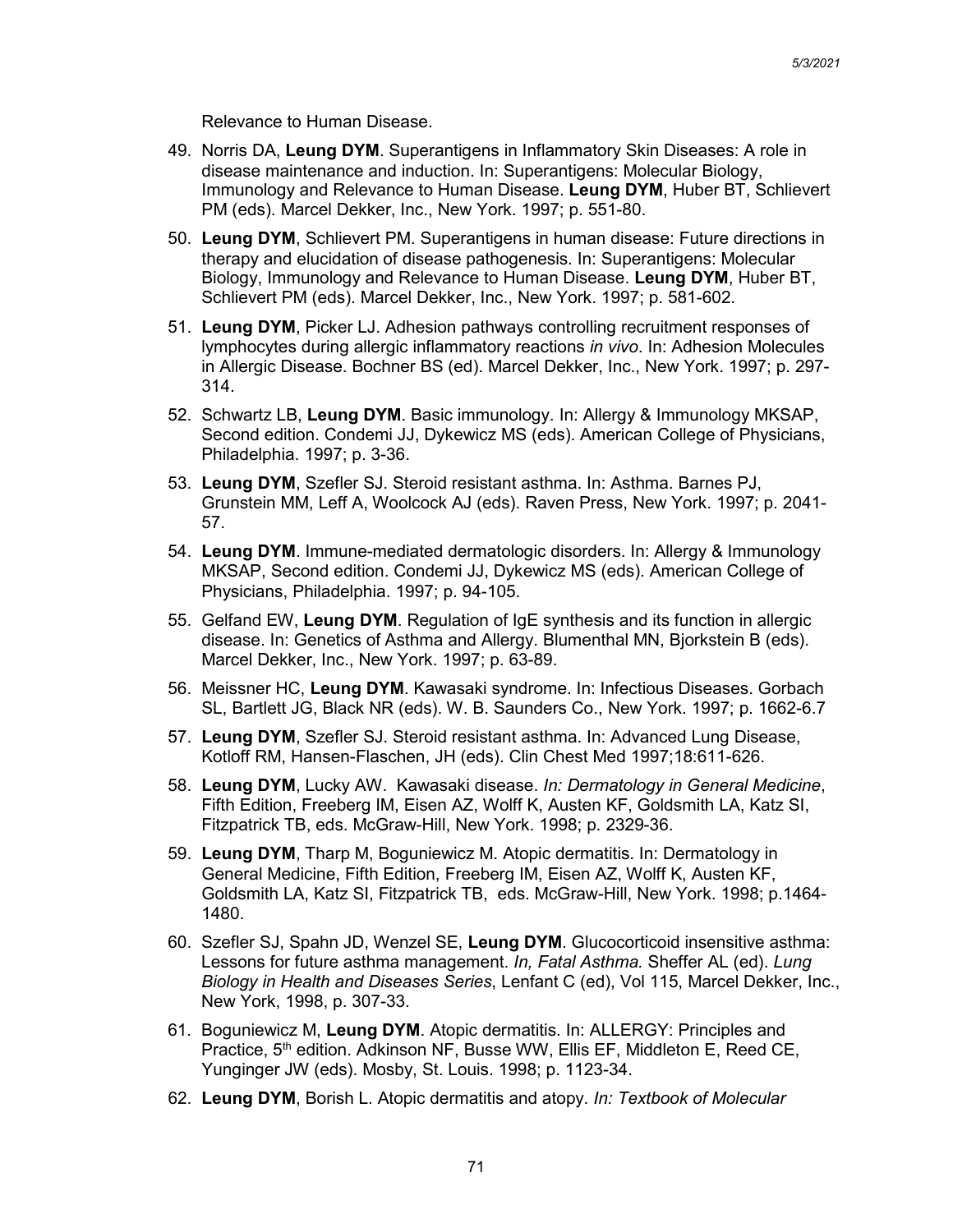*Medicine*. Jameson L (ed). Humana Press, Inc., Totowa, New Jersey. 1998; p. 801- 10.

- 63. **Leung DYM**. Superantigens in staphylococcal diseases. In: Effects of Microbes on the Immune System, Cunningham MW, Fujinami RS (ed). Lippincott-Williams & Wilkins Publishers, Philadelphia. 1999, p. 9-23.
- 64. Szefler SJ, Spahn JD, Kamada AK, **Leung DYM**. Glucocorticosteroids in severe asthma: mechanisms of action and route of administration. *In: Difficult Asthma*, Holgate ST, Pauwels R, Boushey H (eds). Martin Dunitz Limited, The Livery House, London, 1999; p. 371-387.
- 65. Boguniewicz M, **Leung DYM**. Allergic disorders. In: 14th Edition of Current Pediatric Diagnosis and Treatment, Hay W, Hayward A, Levin M, Sondheimer J (eds). Appleton & Lange, Stamford. 1999; p. 917-42.
- 66. Lack G, Gelfand EW, **Leung DYM**. Non-Immunoglobulin E-dependent immunotherapy: treatment of asthma with inhaled interferon-gamma. In: *Immunotherapy in Asthma*. Bousquet J, Yssel H (eds). Marcel Dekker, Inc., New York. 1999, p. 439-56.
- 67. Szefler SJ, **Leung DYM**. Severe persistent and corticosteroid insensitive asthma. In Neffen H, Baebna-Cagnani C, Fabbri L, Holgate S, O'Byrne P (eds). Asthma, a Link Between Environment, Immunology and the Airways. Buenos Aires, Argentina, October 17-20, 1999. Hogrefe & Huber Publishers, Göttingen, Germany, 1999, 177- 185.
- 68. **Leung DYM**. Difficult-to-control asthma due to corticosteroid resistance. In: *An Atlas of Asthma*. Djukanovic R, Holgate ST (eds),The Parthenon Publishing Group, London 1999; p. 82-87.
- 69. Boguniewicz M, **Leung DYM**. Atopic Dermatitis. In: *Allergic Skin Disease: a multidisciplinary approach*, Leung DYM, Greaves MW (eds). Marcel Dekker, New York. 2000; p. 125-70.
- 70. Lee TK, **Leung DYM**. Glucocorticoid insensitive bronchial asthma. In: *Asthma and Rhinitis*, Vol. 2. Busse WW, Holgate ST (eds). Blackwell Science:Oxford, 2000, pp. 1582-90.
- 71. Boguniewicz M, **Leung DYM**. Allergic disorders. In: *Current Pediatric Diagnosis*  and Treatment. Hay Jr WW, Hayward AR, Levin MJ, Sondheimer JM (eds), 15<sup>th</sup> edition, McGraw Hill:New York, 2000, p. 939-64.
- 72. **Leung, DYM** (ed). SDZ ASM 981: A promising new approach for the management of atopic dermatitis. In: *Advances in Therapeutic Approaches for the Management*  of Atopic Dermatitis. From the 8<sup>th</sup> EADV Congress: Amsterdam, September 1999. Advanced Health Media: NJ. 2000;1(1): p. 11-12.
- 73. Spahn JD, **Leung DYM**, Szefler SJ. Glucocorticoids. In: *Clinical Immunology*, 2nd Edition. Rich RR, Fleisher TA, Shearer WT, Schroeder HW, Kotzin B (eds). Mosby Year Book Co:St. Louis. 2001, p. 106.1-106.13
- 74. **Leung DYM**, Cruz P, Kaplan AP. Allergic skin diseases and contact dermatitis. In: *Clinical Immunology*, 2nd Edition. Rich RR, Fleisher TA, Shearer WT, Schroeder HW, Kotzin B (eds). Mosby Year Book Co: St. Louis. 2001; p. 51.1-51.19
- 75. **Leung DYM**, Spahn JD, Szefler SJ. Steroid-resistant asthma: new insights and implications for management. In: *Severe Asthma: A multidisciplinary approach.*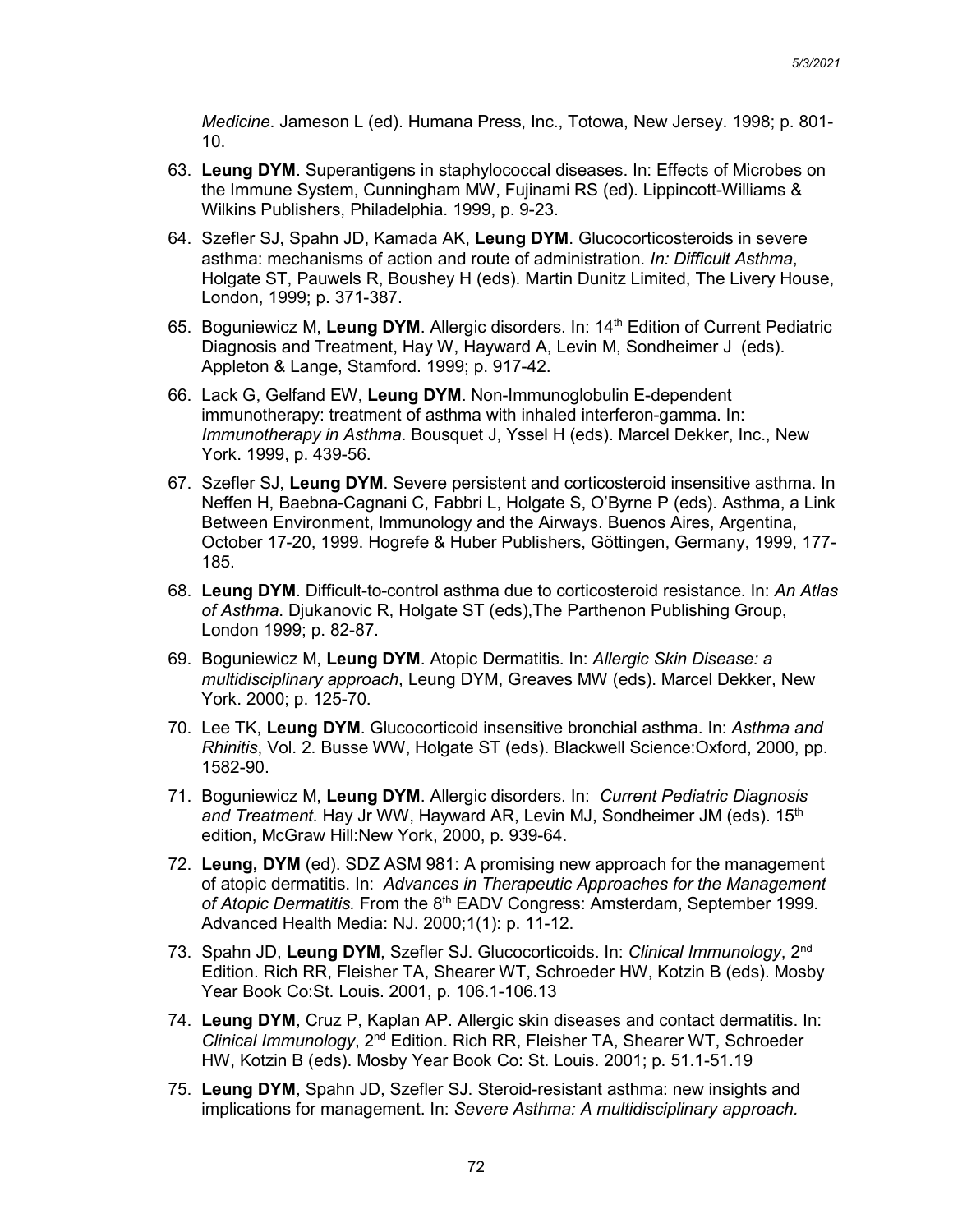Szefler SJ, Leung DYM (eds), 2<sup>nd</sup> edition, Marcel Dekker, Inc., New York. 2001; p. 597-619.

- 76. Szefler SJ, **Leung DYM**. Prevention of severe asthma: promising opportunities. In: Severe Asthma: A multidisciplinary approach. Szefler SJ, **Leung DYM** (eds), 2nd edition, Marcel Dekker, Inc., New York. 2001; p. 621-35.
- 77. **Leung DYM**. Immunopathogenesis of Atopic Dermatitis *In:* Boguniewicz M (ed) Immunology *and Allergy Clinics of North America*. W.B. Saunders Co: Philadelphia, 2002; 22:73-90.
- 78. Ong PY, **Leung DYM**. Atopic dermatitis. In: *Patterson's Allergic Diseases* (Grammer LC and Greenberger PA, editors), 6<sup>th</sup> edition, Lippincott, Williams&Wilkins: Philadelphia, 2002, p. 279-88.
- 79. Ong PY, **Leung DYM**. Atopic dermatitis. In Inflammatory Mechanisms in Allergy Diseases, Zweiman B, Schwartz LB (eds). *Clinical Allergy and Immunology Series*, Kaliner MA, Lockey RF (series eds). Marcel Dekker, Inc., New York, 2002, p. 355- 79.
- 80. **Leung DYM**, Szefler SJ. Mechanisms of corticosteroid action and insensitivity. In: *Textbook of Respiratory Cell and Molecular Biology*, Hamid QA, Wardlaw AJ (eds). Martin Dunitz Publishers: London. 2002, p. 437-456.
- 81. **Leung DY**M. Role of *Staphylococcus aureus* in atopic dermatitis. In *Atopic Dermatitis*. Bieber T, **Leung DYM** (eds). Marcel Dekker, Inc., New York, 2002, p. 401-18.
- 82. Bieber T, **Leung DY**M. Future perspectives in atopic dermatitis. In *Atopic Dermatitis*. Bieber T, **Leung DYM** (eds). Marcel Dekker, Inc., New York, 2002, p. 609-15.
- 83. Hofer M, **Leung DY**M. Anti-IgE and allergic skin diseases. In *IgE and Anti-IgE Therapy in Asthma and Allergic Diseases*. Fick RB Jr, Jardieu PM (eds), The Lung Biology in Health and Disease Series Lefant C (Executive editor), vol. 164. Marcel Dekker, Inc., New York, 2002, p. 327-49.
- 84. Boguniewicz M and **Leung DYM**. Allergic disorders. In *Current Pediatric Diagnosis*  and Treatment. Hay WW Jr, Hayward AR, Levin MJ, Sondheimer JM, eds, 16<sup>th</sup> edition. McGraw-Hill: New York, 2002, p.1051-76.
- 85. Meissner HC, **Leung DYM**. Kawasaki syndrome. In Baddour L, Gorbach SL (eds) Therapy *of Infectious Diseases.* WB Saunders: Philadelphia (Elsevier Science). 2003, p. 369-74.
- 86. **Leung DYM,** Eichenfield LF, Boguniewicz M. Atopic Dermatitis (Atopic Eczema). In: Freeberg IM, Eisen AZ, Wolff K, Austen KF, Goldsmith LA, Katz SI, Fitzpatrick TB (eds) *Dermatology in General Medicine*, 6<sup>th</sup> edition, vol. I. McGraw-Hill: New York, 2003, p. 1180-94.
- 87. **Leung DYM,** Lucky AW. Kawasaki Syndrome. In: Freeberg IM, Eisen AZ, Wolff K, Austen KF, Goldsmith LA, Katz SI, Fitzpatrick TB, (eds) *Dermatology in General Medicine*, 6<sup>th</sup> edition, vol. II. McGraw-Hill: New York, 2003, 1981-7.
- 88. **Leung DYM**. Atopic dermatitis. In: *Pediatric Allergy: Principles and Practice.* Leung DYM, Sampson HA, Geha RS, Szefler SJ (eds), 6<sup>th</sup> edition. Mosby/Harcourt: St. Louis. 2003, p. 561-73.
- 89. Boguniewicz M and **Leung DYM**. Atopic dermatitis. In: *Middleton's Allergy:*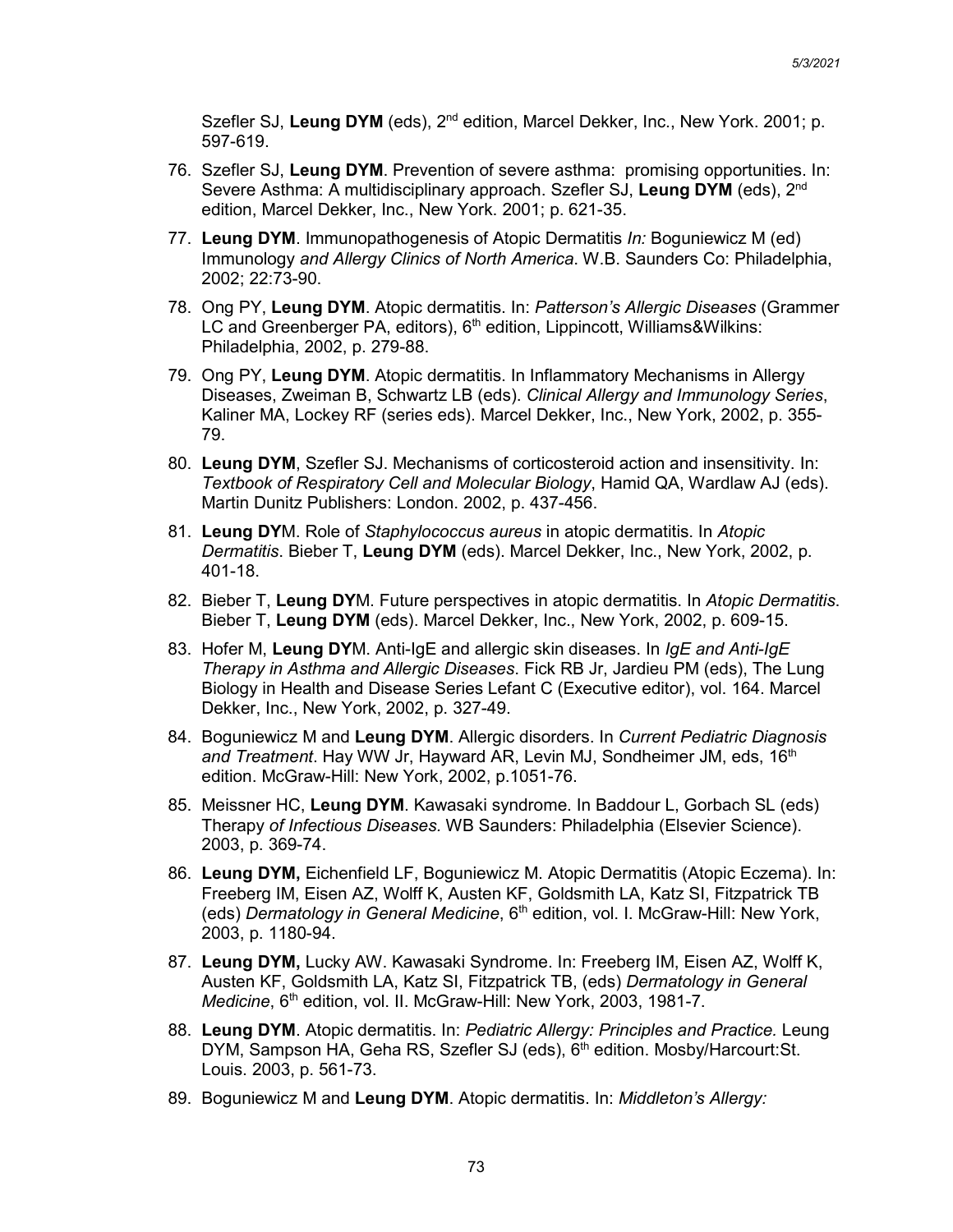*Principles and Practice.* Adkinson NF Jr, Yuninger JW, Busse WW, Bochner BS, Holgate ST, Simons FER. (eds), 6<sup>th</sup> edition, Vol II. Mosby/Harcourt: St. Louis. 2003, p. 1559-80.

- 90. **Leung DYM,** Boguniewicz M Triggers of atopic dermatitis. In **Leung DYM,** Eichenfield LF (eds) Pediatric Eczemas. Summit Communications, LLC, New York, 2004; p. 55-68.
- 91. Boguniewicz M**, Leung DYM**. Basic skin care. In **Leung DYM,** Eichenfield LF (eds) Pediatric Eczemas. Summit Communications, LLC, New York, 2004; p. 69-92.
- 92. Kisich KO, **Leung DYM**. Defensins and cathelcidins. In Bos JD (ed) *Skin Immune System: Cutaneous Immunology and Clinical Immuodermatology.* 3<sup>rd</sup> Edition. CRC Press: New York, 2005, p. 315-26.
- 93. Cardona ID, Boguniewicz M, **Leung DY**. *In:* Burg FD, Ingelfinger JR, Polin RA, Gershon AA (eds), Current Pediatric Therapy, 18th Ed, 2006, Section 17, p. 1043- 1047.
- 94. **Salt BH**, Leung DY. *Staphylococcus aureus* in Atopic Dermatitis. Steinhoff M, Luger TA (eds). *In* Atopic Dermatitis. 2007.
- 95. Cho S-H, **Leung DYM.** Role of superantigens in skin disease. *In:* Kotb M, Fraser JD (eds) Superantigens: Molecular Basis for Their Role in Human Diseases. ASM Press: Washington DC, 2007, p.139-56.
- 96. **Leung, DYM**. Ch. 139. Allergy and the immunologic basis of atopic disease. In: Kleigman RM, Behrman RE, Jenson HB, Stanton BE (eds), Nelson Textbook of Pediatrics, 18<sup>th</sup> Edition, Part XIV Allergic Disorders, 2007, p. 935-8.
- 97. Atkins FM, **Leung, DYM**. Ch.140. Diagnosis of allergic disease. In: Kleigman RM, Behrman RE, Jenson HB, Stanton BE (eds), Nelson Textbook of Pediatrics, 18<sup>th</sup> Edition, *Part XIV Allergic Disorders*, 2007, p. 938-42.
- 98. Atkins FM, **Leung, DYM**. Ch.141. Principles of treatment of allergic disease. In: Kleigman RM, Behrman RE, Jenson HB, Stanton BE (eds), Nelson Textbook of Pediatrics, 18<sup>th</sup> Edition, *Part XIV Allergic Disorders*, 2007, p. 942-49.
- 99. Milgrom H, **Leung, DYM**. Ch.142. Allergic rhinitis. In: Kleigman RM, Behrman RE, Jenson HB, Stanton BE (eds), Nelson Textbook of Pediatrics, 18<sup>th</sup> Edition, *Part XIV Allergic Disorders*, 2007, p. 949-52.
- 100.Liu AH, Covar RA, Spahn JD, **Leung, DYM**. Ch.143. Childhood asthma. In: Kleigman RM, Behrman RE, Jenson HB, Stanton BE (eds), Nelson Textbook of Pediatrics, 18th Edition, *Part XIV Allergic Disorders*, 2007, p. 953-70.
- 101.**Leung, DYM**. Ch. 144. Atopic dermatitis (atopic eczema). In: Kleigman RM, Behrman RE, Jenson HB, Stanton BE (eds), Nelson Textbook of Pediatrics, 18<sup>th</sup> Edition, *Part XIV Allergic Disorders*, 2007, pp. 970-75.
- 102.Sicherer SH, **Leung, DYM**. Ch. 145. Insect allergy. In: Kleigman RM, Behrman RE, Jenson HB, Stanton BE (eds), Nelson Textbook of Pediatrics, 18th Edition, *Part XIV Allergic Disorders*, 2007, p. 975-77.
- 103.Boguniewicz M, **Leung, DYM**. Ch. 146. Ocular allergies. In: Kleigman RM, Behrman RE, Jenson HB, Stanton BE (eds), Nelson Textbook of Pediatrics, 18th Edition, *Part XIV Allergic Disorders*, 2007, p. 978-79.
- 104.**Leung, DYM**, Dreskin SC. Ch. 147. Urticaria (hives) and angioedema. In: Kleigman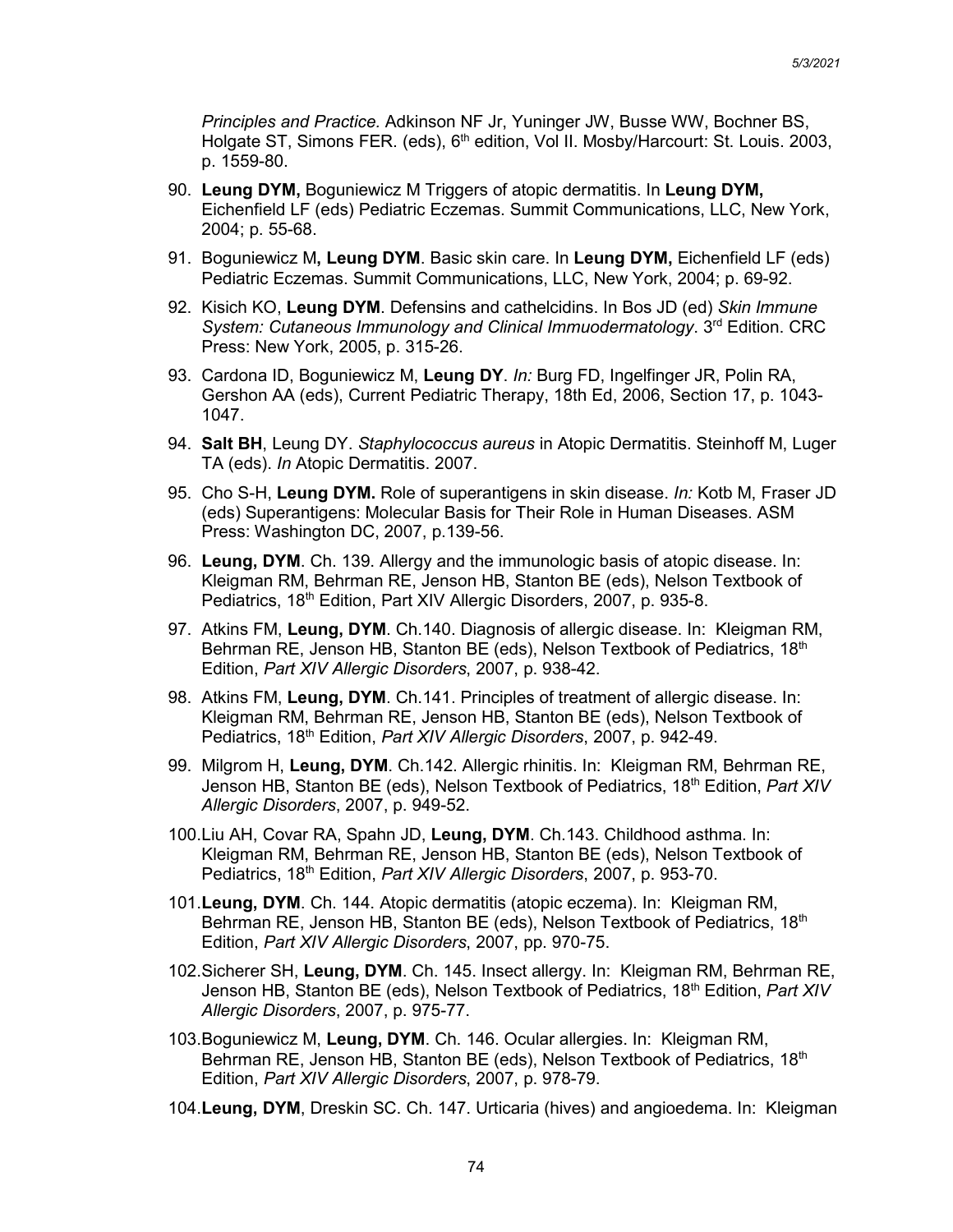RM, Behrman RE, Jenson HB, Stanton BE (eds), Nelson Textbook of Pediatrics, 18th Edition, *Part XIV Allergic Disorders*, 2007, p. 979-82.

- 105.Sampson HA, **Leung, DYM**. Ch. 148. Anaphylaxis. In: Kleigman RM, Behrman RE, Jenson HB, Stanton BE (eds), Nelson Textbook of Pediatrics, 18<sup>th</sup> Edition, *Part XIV Allergic Disorders*, 2007, p. 983-85.
- 106.Sicherer SH, **Leung, DYM**. Ch. 149. Serum sickness. In: Kleigman RM, Behrman RE, Jenson HB, Stanton BE (eds), Nelson Textbook of Pediatrics, 18th Edition, *Part XIV Allergic Disorders*, 2007, p. 985-86.
- 107.Sampson HA, **Leung, DYM**. Ch. 150. Adverse reactions to foods. In: Kleigman RM, Behrman RE, Jenson HB, Stanton BE (eds), Nelson Textbook of Pediatrics, 18<sup>th</sup> Edition, *Part XIV Allergic Disorders*, 2007, pp. 986-990.
- 108.Boguniewicz M, **Leung, DYM**. Ch. 151. Adverse reactions to drugs. In: Kleigman RM, Behrman RE, Jenson HB, Stanton BE (eds), Nelson Textbook of Pediatrics, 18th Edition, *Part XIV Allergic Disorders*, 2007, p. 990-3.
- 109.**Leung DYM**, Eichenfield LF, Boguniewicz M. Atopic Dermatitis (Atopic Eczema). In: Wolff K, Goldsmith LA, Katz SI, Gilchrest BA, Paller AS, Leffell DJ (eds), Fitzpatrick's Dermatology in General Medicine,  $7<sup>th</sup>$  edition, vol. 1. McGraw-Hill:New York, 2008, p. 146-58.
- 110.**Leung DYM**, Meissner HC, Lucky AW. Kawasaki Syndrome. In: Wolff K, Goldsmith LA, Katz SI, Gilchrest BA, Paller AS, Leffell DJ (eds), Fitzpatrick's Dermatology in General Medicine, 7<sup>th</sup> edition, vol. 2. McGraw-Hill: New York, 2008, 1626-33.
- 111.Boguniewicz M and **Leung DYM**. Atopic dermatitis. In: Adkinson NF Jr, Bochner BS, Busse WW, Holgate ST, Lemanske RF Jr, Simons FER (eds), Middleton's Allergy: Principles and Practice. 7<sup>th</sup> edition, Vol 2. Mosby/Elsevier:Philadelphia. 2009, p. 1083-1103.
- 112.**Leung, DYM**. Atopic dermatitis (atopic eczema). In: Kleigman RM, Behrman RE, Jenson HB, Stanton BE (eds), Nelson Textbook of Pediatrics,  $19<sup>th</sup>$  &  $20<sup>th</sup>$  Edition, *Part XIV Allergic Disorders*, Elsevier Limited:Oxford UK, 2010.
- 113.Boguniewicz M, **Leung DYM**. Adverse reactions to drugs In: Kleigman RM, Behrman RE, Jenson HB, Stanton BE (eds), Nelson Textbook of Pediatrics, 19th Edition, *Part XIV Allergic Disorders*, Elsevier Limited:Oxford UK, 2010.
- 114.Akdis CA, **Leung DYM.** Allergy and the immunologic basis of atopic disease. In: Kleigman RM, Behrman RE, Jenson HB, Stanton BE (eds), Nelson Textbook of Pediatrics, 19th Edition, *Part XIV Allergic Disorders*, Elsevier Limited:Oxford UK, 2010.
- 115.Milgrom H, **Leung DYM**. Allergic rhinitis. In: Kleigman RM, Behrman RE, Jenson HB, Stanton BE (eds), Nelson Textbook of Pediatrics, 19<sup>th</sup> Edition, *Part XIV Allergic Disorders*, Elsevier Limited:Oxford UK, 2010.
- 116.Atkins FM, **Leung DYM.** Diagnosis of allergic disease. In: Kleigman RM, Behrman RE, Jenson HB, Stanton BE (eds), Nelson Textbook of Pediatrics, 19th Edition, *Part XIV Allergic Disorders*, Elsevier Limited:Oxford UK, 2010.
- 117.Byrne AM, **Leung DYM**. Immunology of atopic dermatiitis. *In:* Irvine A, Höger P, Ya A. Textbook of Pediatric Dermatology 3rd edition, 2010.
- 118.Ong PY, **Leung DYM**. Role of *Staphylococcus aureus* in atopic dermatitis. *In:*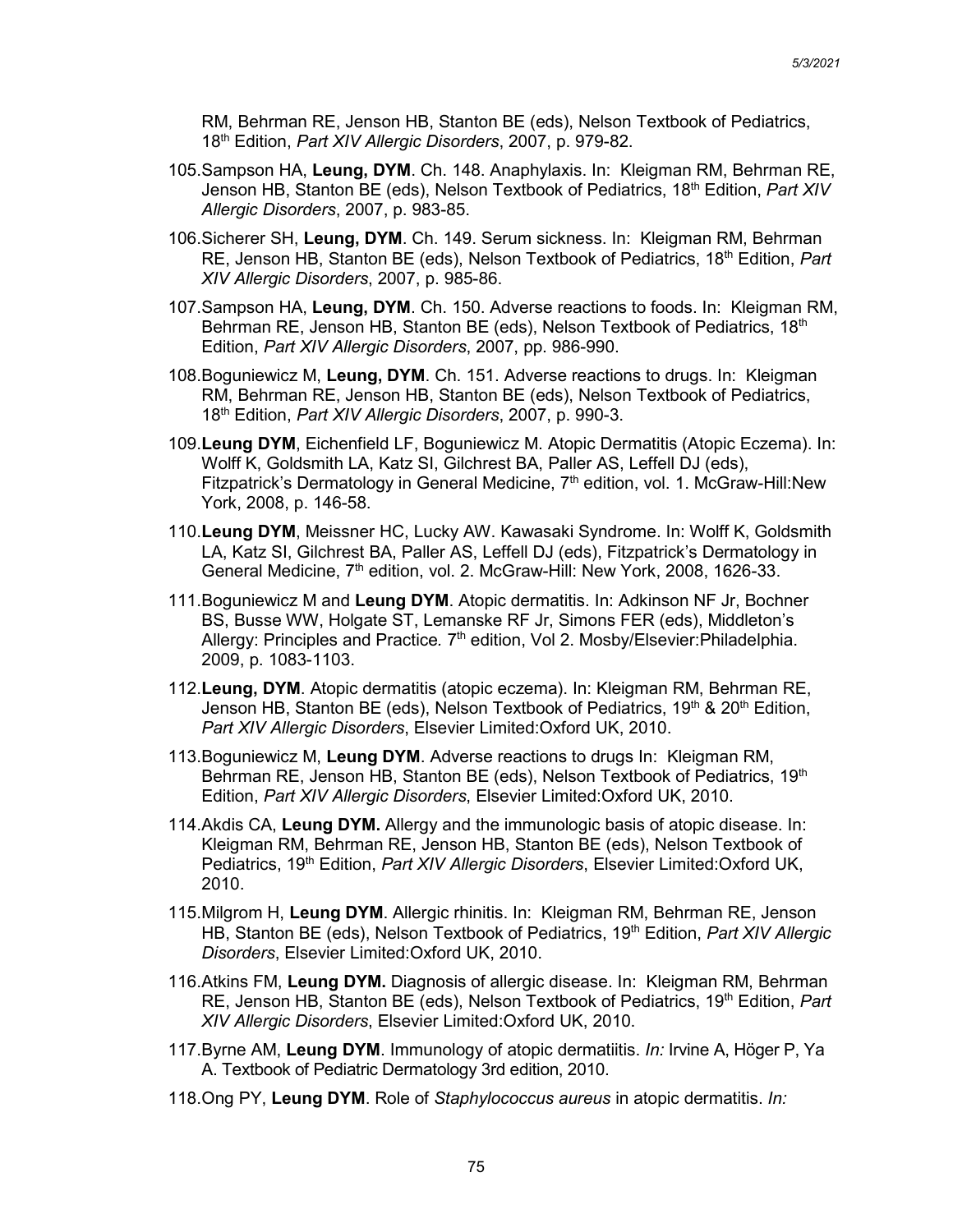Grammer LC, Greenberger PA (eds). Patterson's Allergic Diseases, 7th Edition, Lippincott Williams & Wilkins: Philadelphia, 2010.

- 119.Novak N, **Leung DYM**. Role of barrier dysfunction and immune response in atopic dermatitis. In Leung, Sampson, Geha and Szefler. Pediatric Allergy: Principles and Practice, 2nd Edition, 2010:552-563.
- 120.Boguniewicz M, **Leung DYM**. Management of atopic dermatitis. In Leung, Sampson, Geha and Szefler. Pediatric Allergy: Principles and Practice, 2<sup>nd</sup> Edition, 2010:564-574.
- 121.Bieber T, **Leung D**, Ivancevich J-C, Gamal Y. Atopic eczema and contact dermatitis. Chapter 2.3, pp 39-42. In: Pawankar R, Canonica GW, Holgate ST, Lockey RF (eds). WAO White Book on Allergy. World Allergy Organization: London, 2011.
- 122.**Leung DYM**, Sicherer S. Atopic dermatitis (atopic eczema). Chapter 145, pp 1116- 1121. In: Kleigman RM, Stanton BE, St Geme JW, Schor NF (eds). Nelson Textbook of Pediatrics, 20<sup>th</sup> Edition, Part XV Allergic Disorders. Elsevier Limited: Oxford UK, 2016.
- 123.**Leung DYM**. Role of barrier dysfunction and immune response in atopic dermatitis. Chapter 50, pp 438-447. In: Leung DYM, Szefler SJ, Bonilla FA, Akdis CA, Sampson HA (eds). Textbook of Pediatric Allergy: Principles and Practice, 3rd Edition. Elsevier: 2016.
- 124.**Leung DYM**. Management of atopic dermatitis. Chapter 51, pp 448-457. In: Leung DYM, Szefler SJ, Bonilla FA, Akdis CA, Sampson HA (eds). Textbook of Pediatric Allergy: Principles and Practice, 3rd Edition. Elsevier: 2016.
- 125.**Leung DYM**, Sicherer S. Atopic dermatitis (atopic eczema). Chapter 145, pp 1116- 1121. In: Kleigman RM, Stanton BE, St Geme JW, Schor NF (eds). Nelson Textbook of Pediatrics, 20th Edition, Part XV Allergic Disorders, Elsevier Limited:Oxford UK, 2016.
- 126.Boguniewicz M, **Leung DYM**. Atopic Dermatitis. Chapter 86, pp 1559-1580. In: Adkinson NF Jr, Yuginger JW, Busse WW, Bochner BS, Holgate ST, Simons FER (eds). Middleton's Allergy Principles and Practice, Volume 2, Sixth Edition, Section E Clinical Science, Mosby An Affiliate of Elsevier:Philadelphia PA, 2016.
- 127.**Leung DYM**, Boguniewicz M. Atopic Dermatitis and Allergic Contact Dermatitis. Chapter 11, pp 265-300. In: O'Hehir RE, Holgate ST, Sheikh A (eds). Middleton's Allergy Essentials, First Edition, Elsevier: 2017.
- 128.Boguniewicz M, **Leung DYM**. Evaluation and management of atopic dermatitis. Chapter 38, Section G, pp 318-328. In: Leung DYM, Akdis CA, Bacharier LB, Cunningham-Rundles C, Sicherer SH, Sampson HA. Pediatric Allergy: Principles and Practice, 4th Edition. Elsevier; 2021.

## **Books and Monographs**

- 1. **Leung DYM.** New Directions in the Clinical Use of Intravenous Immunoglobulin. Health Dimensions; 1989.
- 2. Rosenwasser LJ, Borish L, Gelfand EW, **Leung DYM**, Nelson HS, Szefler SJ. 1994 Yearbook of Allergy and Clinical Immunology. Chicago: Mosby Inc; 1994.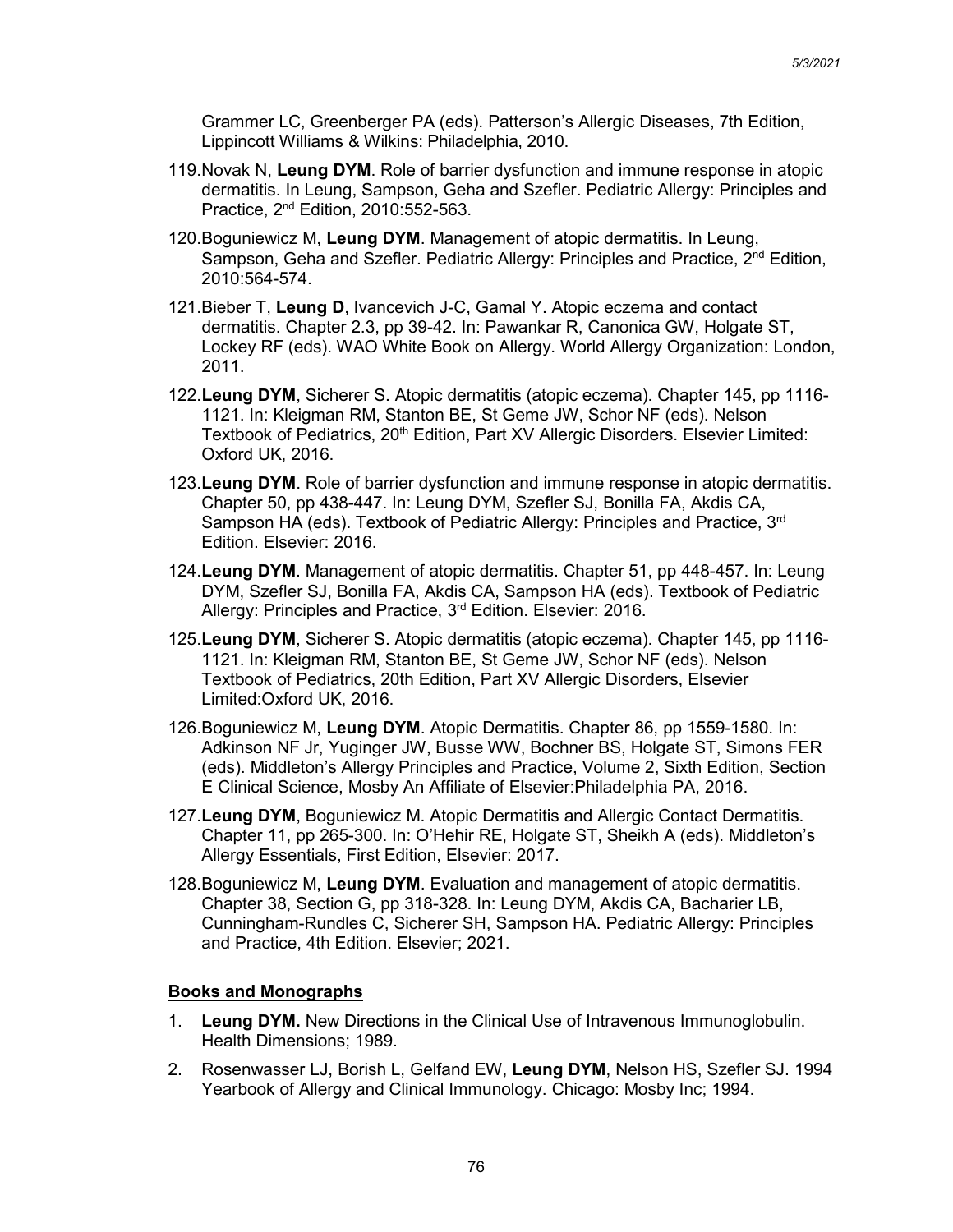- 3. Szefler SJ, **Leung DYM**. Severe Asthma: Pathogenesis and Clinical Management. New York: Marcel Dekker, Inc; 1995.
- 4. Rosenwasser LJ, Borish L, Gelfand EW, **Leung DYM**, Nelson HS, Szefler SJ. 1995 Yearbook of Allergy and Clinical Immunology. Chicago: Mosby, Inc; 1995.
- 5. **Leung DYM.** Atopic Dermatitis: From Pathogenesis to Treatment. Austin: RG Landes Co; 1996.
- 6. Lee TH, Brattsand R, **Leung DYM.** Corticosteroid action and resistance in asthma. Am J Respir Cell Mol Biol 1996;154 (No. 2):S1-S79.
- 7. Rosenwasser LJ, Borish L, Gelfand EW, **Leung DYM**, Nelson HS, Szefler SJ. 1996 Yearbook of Allergy and Clinical Immunology. Chicago: Mosby, Inc; 1996.
- 8. **Leung DYM**, Huber B, Schlievert P. Superantigens: Structure, Biology and Relevance to Human Disease. New York: Marcel Dekker, Inc; 1997.
- 9. Rosenwasser LJ, Borish L, Gelfand EW, **Leung DYM**, Nelson HS, Szefler SJ. 1997 Yearbook of Allergy and Clinical Immunology. Chicago: Mosby, Inc; 1997.
- 10. **Leung DYM**. Allergy, Immunology and Related Disorders. Curr Opin Pediatr 1997;9(6):565-69.
- 11. Szefler SJ, **Leung DYM.** Corticosteroids in Respiratory Allergy: Immunology and Allergy Clinics of North America. Philadelphia: W. B. Saunders Co; 1999;19(4):837- 53.
- 12. **Leung, DYM.** Advances in Therapeutic Approaches for the Management of Atopic Dermatitis. From the 8<sup>th</sup> EADV Congress: Amsterdam, September 1999. New Jersey: Advanced Health Media; 2002;1:1.
- 13. **Leung DYM**, Greaves M. Allergic Skin Diseases: Causes and Treatment. New York: Marcel Dekker, Inc; 2000; 532 pages.
- 14. Szefler SJ, **Leung DYM.** Severe Asthma: A Multidisciplinary Approach. New York: Marcel Dekker, 2nd Edition, Lung Biology in Health and Disease Series; 2001; 614 pages.
- 15. Chu T, McFadden J, Leung **DYM**, Munn S. Skin barrier dysfunction in atopic eczema. Prescriber: Current Thinking (supplement). A&M Publishing Ltd: Guilford, Bieber T, **Leung DYM,** editors. Atopic Dermatitis. New York: Marcel Dekker, Inc; 2002; 633 pages.
- 16. **Leung DYM**, Sampson HA, Geha RS, Szefler SJ. Pediatric Allergy; Principles and Practice, 6<sup>th</sup> edition. St. Louis: Mosby; 2003; 704 pages.
- 17. **Leung DYM,** Eichenfield LF. Pediatric Eczemas. New York: Summit Communications, LLC; 2004; 131 pages.
- 18. **Leung DYM,** Eichenfield LF. The Eczemas. New York: Summit Communications, LLC; 2004; 128 pages.
- 19. **Leung DYM**, Schearer WS. Miniprimer on allergic diseases. J Allergy Clin Immunol 2006,117(2 Suppl Mini-Primer):S429.
- 20. **Leung DYM**, Sampson HA, Geha R, Szefler SJ. Pediatric Allergy: Principles and Practice, 2nd Edition. Elsevier; 2010; 688 pages.
- 21. **Leung DYM**, Szefler SJ, Bonilla FA, Akdis CA, Sampson HA. Pediatric Allergy: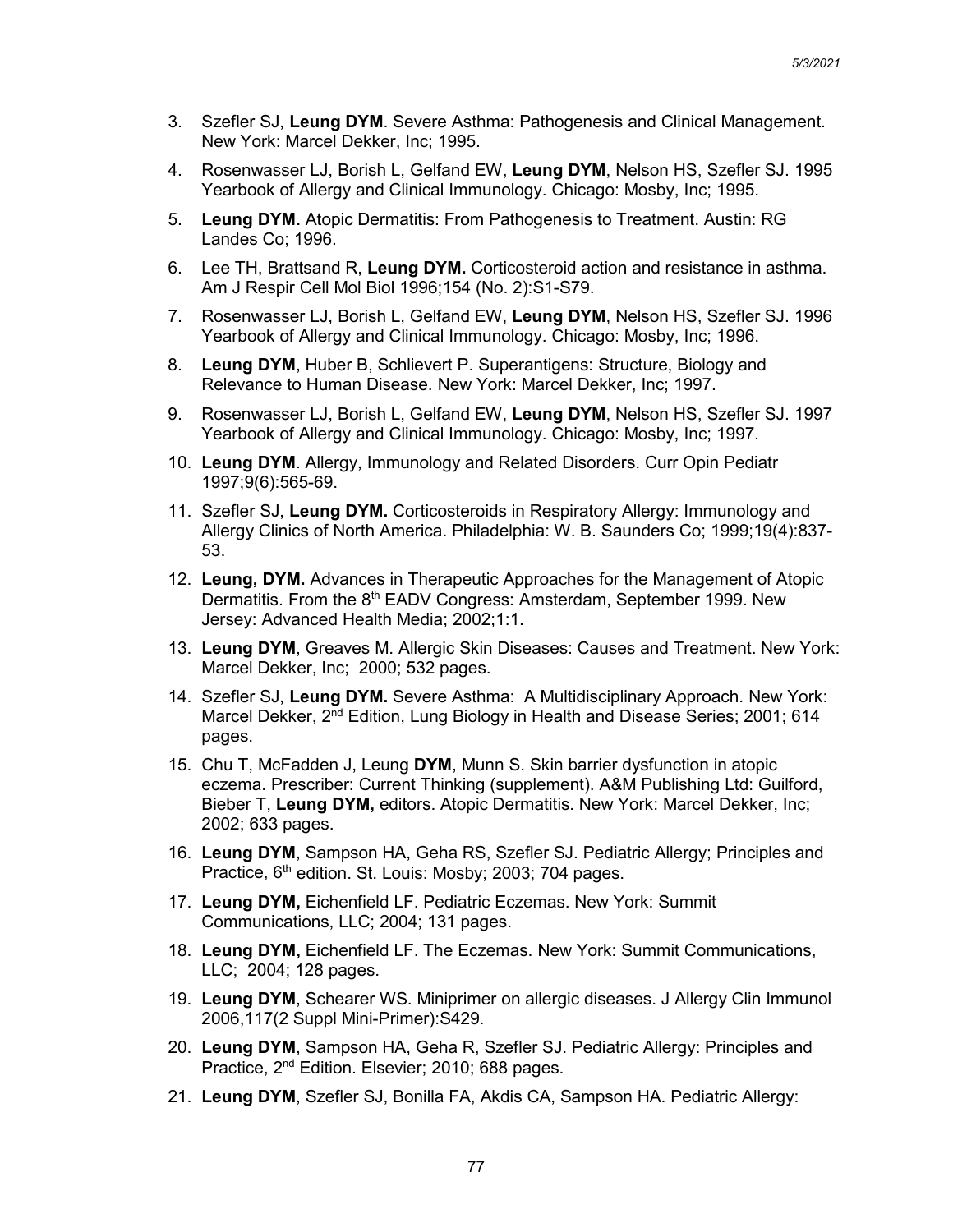Princples and Practice, 3rd edition. Elsevier; 2016; 553 pages.

22. **Leung DYM**, Akdis CA, Bacharier LB, Cunningham-Rundles C, Sicherer SH, Sampson HA. Pediatric Allergy: Principles and Practice, 4<sup>th</sup> Edition. Elsevier; 2021; 426 pages.

#### **Editorials**

- 1. **Leung DY**. Allergy, immunology, and related disorders. Curr Opin Pediatr 1997;9:565-9.
- 2. **Leung DYM**. Moving the Journal to new heights. J Allergy Clin Immunol 1998;101:291-92.
- 3. **Leung DYM**. A new series and introduction of free color to the journal. J Allergy Clin Immunol 1999;103(1 Pt 1):25
- 4. Meissner HC, **Leung, DYM**. Kawasaki disease. Pediatr Infect Dis J 1999;18(1):yellow pages [letter].
- 5. **Leung DYM**. The new millennium: the allergist triumphant [editorial]. J Allergy Clin Immunol 2000;105:37-8.
- 6. **Leung DY**, Chrousos GP. Is there a role for glucocorticoid receptor beta in glucocorticoid-dependent asthmatics? Am J Respir Crit Care Med 2000;162:1-3.
- 7. **Leung DY**, Hopper N. Learning from the past and looking to the future. J Allergy Clin Immunol 2002;109:22-3.
- 8. **Leung DYM** (Editor) Atopic dermatitis intervention to control the atopic march. J Allergy Clinical Immunol 2003;112:S117-S150.
- 9. **Leung DY**, Shanahan WR Jr, Sampson HA. Response to "effect of anti-IgE therapy in patients with food allergy". Ann Allergy Asthma Immunol 2003;91:515-7.
- 10. Busse WW, **Leung DYM**. Perspectives in asthma. J Allergy Clin Immunol 2004;114:1022.
- 11. Novak N, **Leung DY**. Diet and allergy: you are what you eat? J Allergy Clin Immunol 2005;115(6):1235-37.
- 12. Bender BG, **Leung DY**. Sleep disorders in patients with asthma, atopic dermatitis, and allergic rhinitis. J Allergy Clin Immunol 2005;116:1200-1.
- 13. **Leung DYM**, Hopper NT, DuHadway T. Navigating today's success to prepare for tomorrow's exploration. J Allergy Clin Immunol 2006;117:753-5.
- 14. **Leung DY**, Nelson HS, Szefler SJ. The editors' choice. J Allergy Clin Immunol 2006;118:293-94.
- 15. Shearer WT, **Leung DY**. Preface to the 2006 mini-primer on allergic and immunologic diseases. J Allergy Clin Immunol 2006;117:S429.
- 16. Szefler SJ, Whelan GJ, **Leung DY**. "Black box" warning: wake-up call or overreaction? J Allergy Clin Immunol 2006;117:26-29. PMID: 16387579.
- 17. **Leung DY**. Early intervention in the management of atopic dermatitis. Asia Pacific Allergy 2011;1(2):51-52.
- 18. **Leung DY**. Food allergy: are we getting closer to a cure? J Allergy Clin Immunol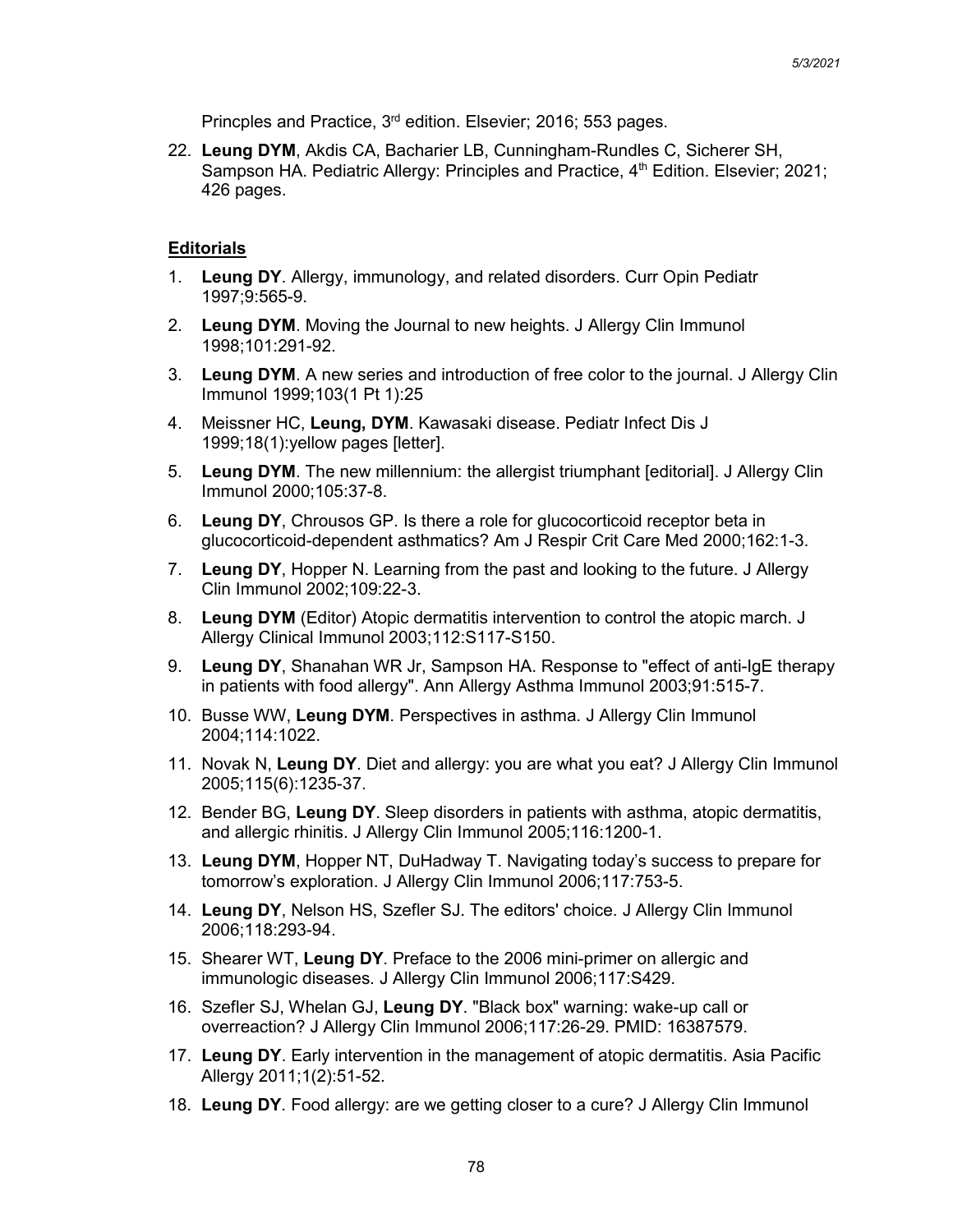2011;127(3):555-7. PMID: 21377029.

- 19. **Leung DY.** Davos Declararion: Allergy as a global problem. Allergy 2012;67:141-43.
- 20. Sprecher E, **Leung DY**. Atopic dermatitis: scratching through the complexity of barrier dysfunction. J Allergy Clin Immunol 2013;132(5):1130-1. PMID: 24176684.
- 21. Boguniewicz M, **Leung DY**. Targeted therapy for allergic diseases: at the intersection of cutting-edge science and clinical practice. J Allergy Clin Immunol 2015;135(2):354-56. PMID: 25662304.
- 22. **Leung DY**. Prophylactic emollient use beginning at birth prevents atopic dermatitis. J Pediatr 2015;166(3);777-80. PMID: 25722275.
- 23. **Leung D**. (2015, May 13) Can we prevent allergies? *The New York Times*.
- 24. **Leung DYM**. The Journal of Allergy and Clinical Immunology: A 17-year perspective. J Allergy Clin Immunol 2015;136(6):1471-3.e1-4. PMID: 26654195.
- 25. **Leung DYM**. NEJM Open Forum on LEAP ON study. March 2016.
- 26. **Leung DYM.** Cutaneous allergy: control that itch-scratch cycle! Ann Allergy Asthma Immunol 2019;123(2):115. PMID: 31376840.
- 27. Leung DYM. Allergic skin diseases beyond T<sub>h</sub>2. Ann Allergy Asthma Immunol. 2020;124(1);1. PMID: 31836072.
- 28. **Leung DYM**, Berdyshev E, Goleva E. Association of atopic dermatitis and suicide: more than coincidence? Ann Allergy Asthma Immunol. 2020;125(1):4-5. PMID: 32564929.
- 29. Oppenheimer J, **Leung DYM**. New directions in asthma therapy. Ann Allergy Asthma Immunol. 2020;125(2):119. PMID: 32711821.
- 30. **Leung DYM.** Advances in cutaneous allergy. Ann Allergy Asthma Immunol. 2020;126(1):1-2. PMID:33292968.
- 31. **Leung DYM**. Immune related cutaneous adverse events: a new opportunity for allergists and clinical immunologists. Anna Allergy Asthma Immunol. 2021. (Article Accepted).

#### **Other Publications:**

1. DISSERTATION: Mechanical Forces and Connective Tissue Synthesis, Donald YM Leung, PhD Thesis, University of Chicago, 1975.

#### **Abstracts (selected from >300 research presentations at national or international meetings):**

- 1. Spahn JD, Covar R, Brown EE, **Leung DYM**. Clinical characteristics of severe asthma. J Allergy Clin Immunol. 2000; 105(1 Pt 2):S284 (#834).
- 2. Thatayatikom A, **Leung DYM**, Gereda JE, Streib JE, Klinnert MD, Liu AH. Impaired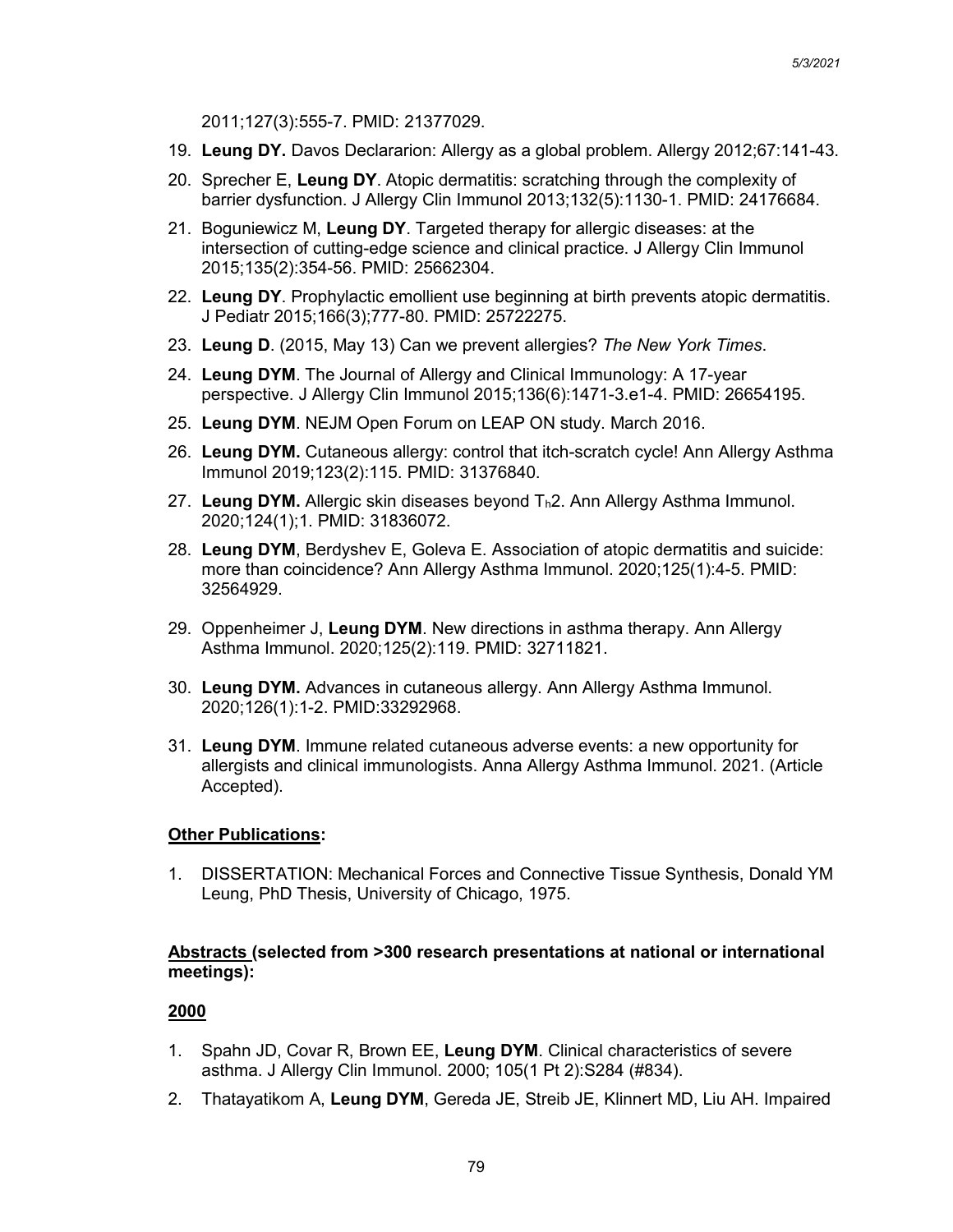endotoxin-induced type 1 responses in young and older asthmatics can be overcome with higher endotoxin doses. J Allergy Clin Immunol. 2000; 105(1 Pt 2):S280 (#824).

- 3. Gereda JE, Thatayatikom A, **Leung DYM**, Klinnert MD, Liu AH. Endotoxin in house dust is a potent inducer of IFN-gamma production. J Allergy Clin Immunol. 2000; 105(1 Pt 2):S297 (#872).
- 4. Paller A, Eichenfield LF, **Leung DYM**, Stewart D, Lawrence I, Tacrolimus Ointment Study Group. Topically applied tacrolimus ointment vs. vehicle ointment in pediatric patients with atopic dermatitis. Proceedings of the American Academy of Dermatology 58th Annual Meeting; 2000 Mar 10-15; San Francisco, CA. P111.

## **2001**

- 5. Boguniewicz M, **Leung DYM**, Marshall K, Bush C, Graeber M, Cherill R, the Multi-Center Investigator Group. Treatment of children with atopic dermatitis (AD) with 1% SDZ ASM 981 cream (ASM). J Allergy Clin Immunol 2001;107(Pt 2):1009A.
- 6. Liu AH, Gereda JE, Price MR, **Leung DYM**, Klinnert MD Metropolitan home living conditions associated with indoor endotoxin levels. J Allergy Clin Immunol 2001;107(Pt 2):96 A.
- 7. Nomura I, Katunuma T, Tomikawa M, Shibata A, Kawahara H, Ohya Y, Abe J, **Leung DYM**, Saito H, Akasawa A. Hypoproteinemia in severe childhood atopic dermatitis (AD); a serious complication. J Allergy Clin Immunol 2001;107(Pt 2):249A.
- 8. Ong PY, Jirapongsananuruk O, Strickland I, Boguniewicz, Muro S, Hamid QA, **Leung DYM**. Decreased production of IL-15 may contribute to acute atopic dermatitis and increased synthesis. J Allergy Clin Immunol 2001;107(Pt 2):774A
- 9. Rosenwasser LJ, Klemm JD, Klemm DJ, Drazen JM, Burchard EG, **Leung DYM**. Association of asthmatic steroid insensitivity with an Il-4 gene promoter polymorphism. J Allergy Clin Immunol 2001;107(Pt 2):S (#771 abstract).
- 10. Strickland I, Cho S-H, Boguniewicz M, **Leung DYM**. Fibronectin contributes to the enhanced binding of *Staphylococcus aureus* to atopic skin. J Allergy Clin Immunol 2001;107(Pt 2):281A.
- 11. Gelfand EW, Strickland I, **Leung DYM**, Rabinovitch N. Intravenous immunoglobulin decreases glucocorticoid receptor beta expression. J Allergy Clin Immunol 2001;107(Pt 2) 281A.
- 12. Gereda JE, **Leung DYM**, Thatayatikom A, Schita AM, Liu AH. J Allergy Clin Immunol 2001;107(Pt 2) 310A.

- 13. **Leung DYM**, Cassell GH, Gutierrez J, Martin RJ, Kraft M. T cell responses to Mycoplasma pneumoniae (MP) in patients with chronic asthma. J Allergy Clin Immunol 2002;109;(1 Pt 2):21A.
- 14. Roy SR, **Leung DYM**, Schiltz AM, Liu AH. Microbial heat shock proteins (HSP) are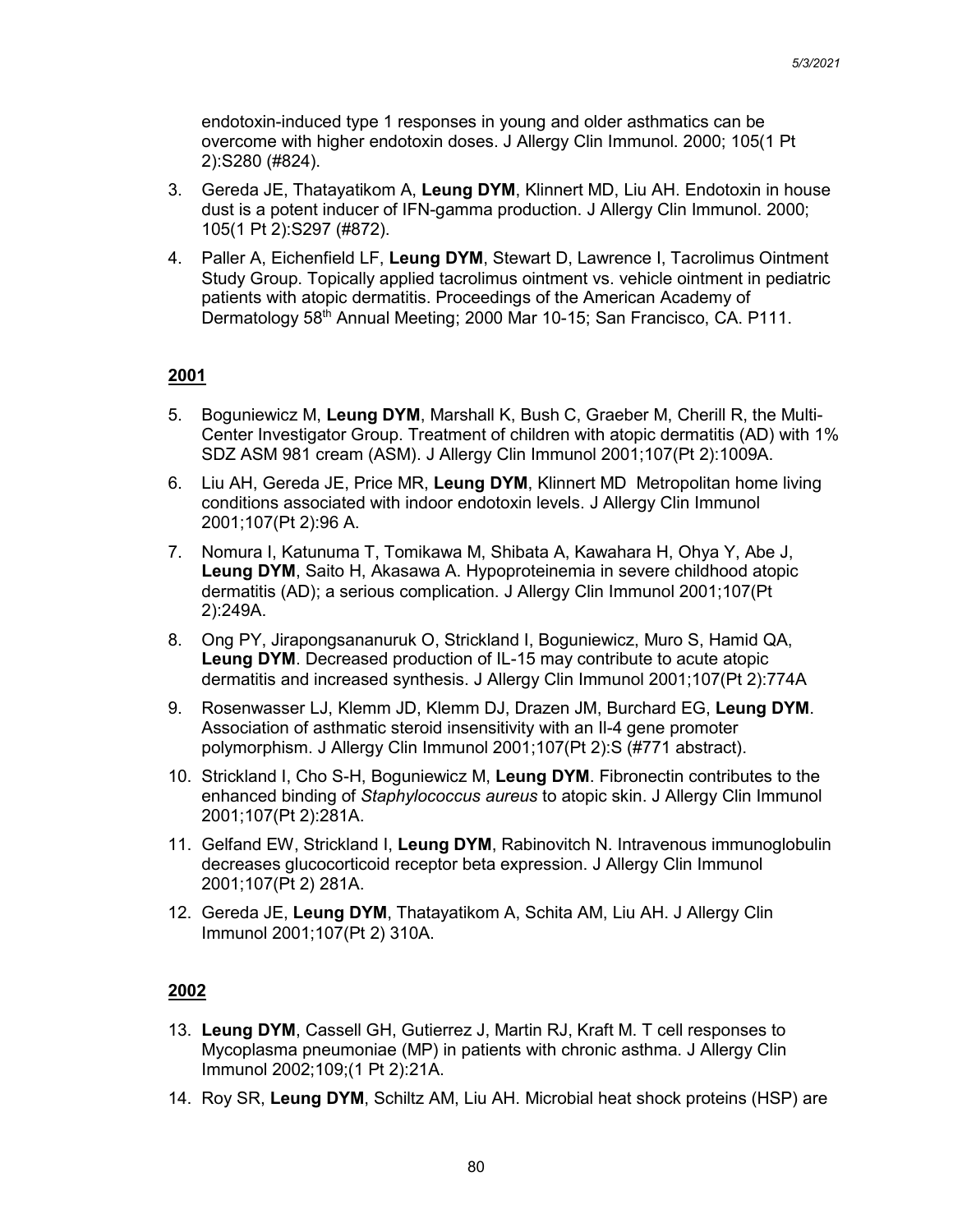found in farm dust but not metro homes, and potentiate IL-12 production. J Allergy Clin Immunol 2002;109;(1 Pt 2):72A.

- 15. Nomura I, Ong PY, Gao B, Boguniewicz M, **Leung DYM**. Differences in gene expression array of superantigen-stimulated. J Allergy Clin Immunol 2002;109;(1 Pt 2):224A.
- 16. Xu Q, Kisich KO, Strickland I, Lewis MT, **Leung DYM**. Increased expression of SR protein P30 in neutrophils. J Allergy Clin Immunol 2002;109;(1 Pt 2):338A.
- 17. Boguniewicz M, **Leung DYM**, Webster GF, Rico MJ. Long-term safety of topically applied tacrolimus ointment in adult atopic dermatitis patients. J Allergy Clin Immunol 2002;109;(1 Pt 2):471A.
- 18. Ong PY, Strickland I, Boguniewicz M, Kisich KO, **Leung DYM**. Reduced expression of human beta defensin-2 (HBD-2) and CCR6 in atopic dermatitis (AD). J Allergy Clin Immunol 2002;109;(1 Pt 2)779A.
- 19. Eichenfield L, **Leung DYM**. Potential role of pimecrolimus as maintenance therapy for atopic dermatitis. J Allergy Clin Immunol 2002;109;(1 Pt 2):782A.
- 20. Hauk PJ, Strickland I, Vottero A, Chrousos GP, Kisich KO, **Leung DYM**. Increased glucocorticoid receptor beta expression leads to reduced nuclear translocation of glucocorticoid receptor beta and impaired steroid responsiveness. J Allergy Clin Immunol 2002;109;(1 Pt 2):795A.
- 21. Liu AH, Schiltz AM, Thatayatikom A, Gereda JE, Price MR, **Leung DYM**, Klinnert MD. IL-12 production in young children correlates with recent house-dust endotoxin exposure. J Allergy Clin Immunol 2002;109;(1 Pt 2):841A.
- 22. Nomura I, Abe J, Saito H, Noma S, **Leung DYM**. Adrenomedullin mRNA is highly expressed in PBMC of acute Kawasaki Syndrome. Seventh International Kawasaki Disease Symposium. December 4-7, 2001; abstract #10049.
- 23. Meissner HC, Schlievert PM, Shulman ST, Mason W, Wheeler G, Myones B, Glodé MP, Ruthazer R, Gerber MA, **Leung DYM**. A multicenter, controlled, blinded study to evaluate the role of bacterial superantigens in patients with Kawasaki syndrome. Pediatr Res 2002.
- 24. Kraft M, **Leung DYM**, Metze TL, Rex MD, Martin RJ. Mycoplasma and chlamydia pneumoniae alter glucocorticoid receptor beta (GR-beta) expression in the asthmatic airway. Am J Respir Crit Care Med 2002;165:477A.
- 25. Ohtake T, Ong PY, Brandt C, Strickland I, **Leung DYM**, Gallo RL. Deficiency of antibiotic peptics in atopic dermatitis explains susceptibility to infection. J Invest Dermatol 2002.

- 26. Goleva E, Kisich KO, **Leung DYM**. Prevention of glucocorticoid receptor (GCR) nuclear translocation: a novel mechanism of IL-2-induced steroid resistance in T cells. J Allergy Clin Immunol 2003;111(2): #172, S112.
- 27. Hanifin JM, **Leung DY**, Paller A, Rico J. Tacrolimus ointment monotherapy is safe and effective for the long-term treatment (more than 3 years) of atopic dermatitis in pediatric patients. J Allergy Clin Immunol 2003;111(2):#244, S130.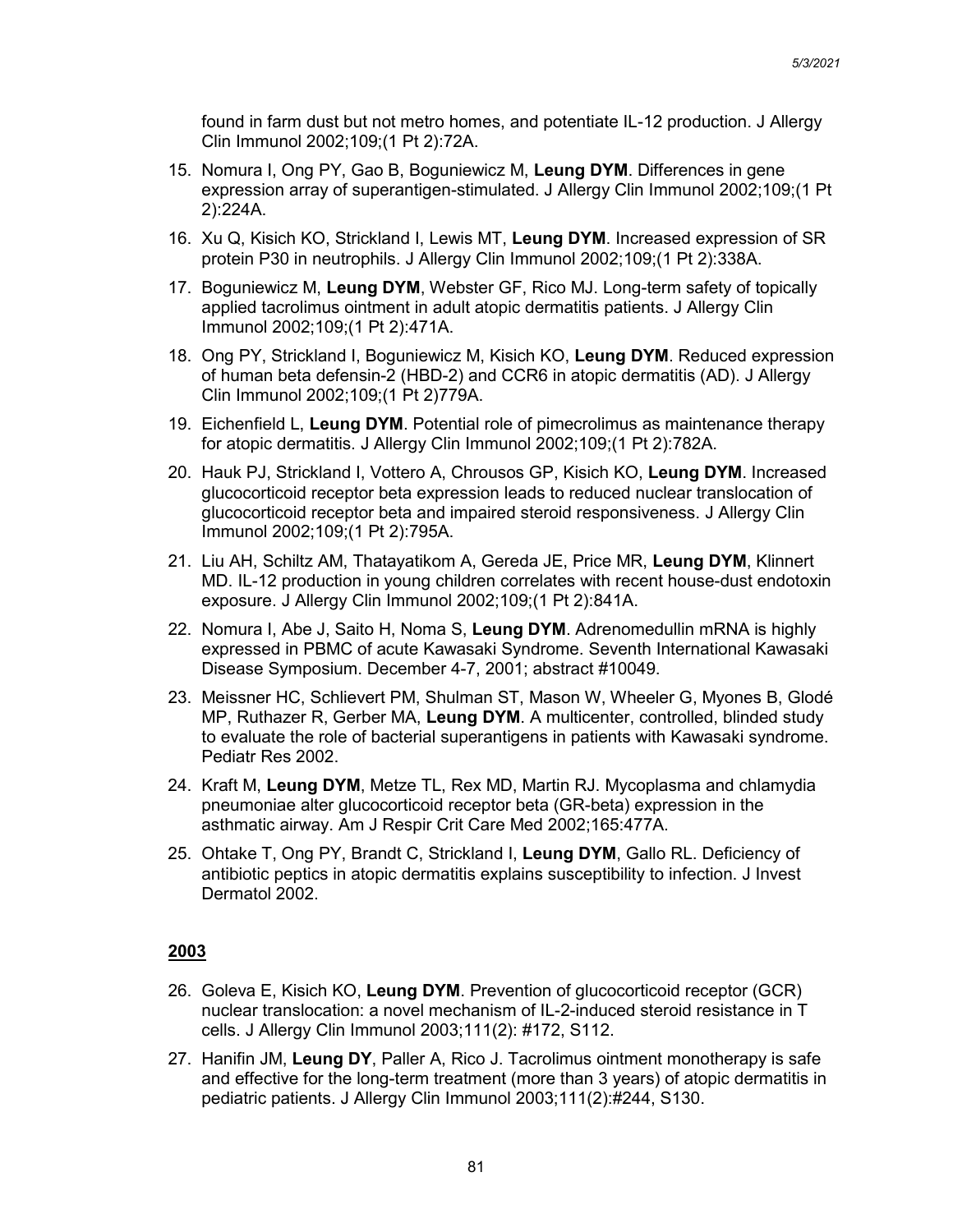- 28. Bender BG, Leung SB, **Leung DYM**. Actigraphy assessment of sleep disturbance in patients with atopic dermatitis. J Allergy Clin Immunol 2003;111(2): #246, S131.
- 29. Nomura I, Ong PY, Goleva E, Boguniewicz M, Hall C, Travers JB, Hamid QA, **Leung DYM.** Suppression of innate immune response genes in the skin of atopic dermatitis (AD). J Allergy Clin Immunol 2003;111(2): #816, S272.
- 30. **Leung DYM**, Sampson HA, Yunginger JW, Burks W, Schneider LC, Shanahan W. Effect of Anti-IgE therapy (TNX-901) in patients with severe peanut allergy. J Allergy Clin Immunol 2003;111(2): #826, S274.
- 31. Jones JF, Howell MD, Kisich KO, Streib JE, Gallo RL, **Leung DYM**. Deficiency of LL-37 in atopic skin may contribute to eczema vaccinatum (EV). J Allergy Clin Immunol. 2003;111(4):908 (#L2-late breaking abstract).

- 32. **Leung DYM**, Novak N, Boguniewicz M, Bieber T, Howell MD. Elevated level of IL-10 in intrinsic (IAD) and extrinsic atopic dermatitis (EAD) is associated with deficiency in anti-microbial peptide (AMP) production. J Allergy Clin Immunol; 113(2): #285, S96.
- 33. Dunlap AS, Goleva E, **Leung DYM**. Control of T-cell responses by the combination of low dose steroids with beta2 agonists. J Allergy Clin Immunol 2004; 113(2): #49, S37.
- 34. Howell MD, Streib JE, Kisich KO Jones JF, Gallo RL, **Leung DYM**. Increased propensity of atopic dermatitis (AD) patients to viral infections may be due to Th2 cytokines which down-regulate cathelicidins with anti-viral activity. J Allergy Clin Immunol 2004; 113(2): #105, S52.
- 35. Li L, Goleva E, **Leung DYM**. The mitogen-activated protein kinase extracellular signal-regulated kinase 1/2 (ERK 1/2) pathway is involved in superantigen (SAg) induced steroid resistance of human T cells. J Allergy Clin Immunol 2004; 113(2): #742, S211.
- 36. Ou L-S, Goleva E, **Leung DYM**. T regulatory cells in atopic dermatitis (AD) and subversion of their activity by superantigens. J Allergy Clin Immunol 2004;113(2): #284, S96.
- 37. Goleva E, Martin RJ, **Leung DYM**. Combination of IL-2 and IL-4 inhibits glucocorticoid receptor alpha (GCR-alpha) nuclear translocation in peripheral blood mononuclear cells (PBMC) and this effect is reversed by gamma interferon. J Allergy Clin Immunol Submitted 2004; 113(2):Abstr#275, S93.
- 38. Spahn JD, Covar R, Federico M, Brown EE, **Leung DYM**. Racial differences in T lymphocyte response to glucocorticoids. J Allergy Clin Immunol 2004; 113(2): #272, S92.
- 39. Xu Q, Goleva E, **Leung DYM**. Induce corticosteroid unresponsiveness in B-cells treated with IL-15. J Allergy Clin Immunol 2004;113(2): #752, S214.
- 40. Leo H, Bender BG, Leung SB, **Leung DYM**. The effect of pimecrolimus 1% cream on skin condition and sleep parameters in children with mild to moderate atopic dermatitis (AD). J Allergy Clin Immunol 2004; 113(2): #1239, S334.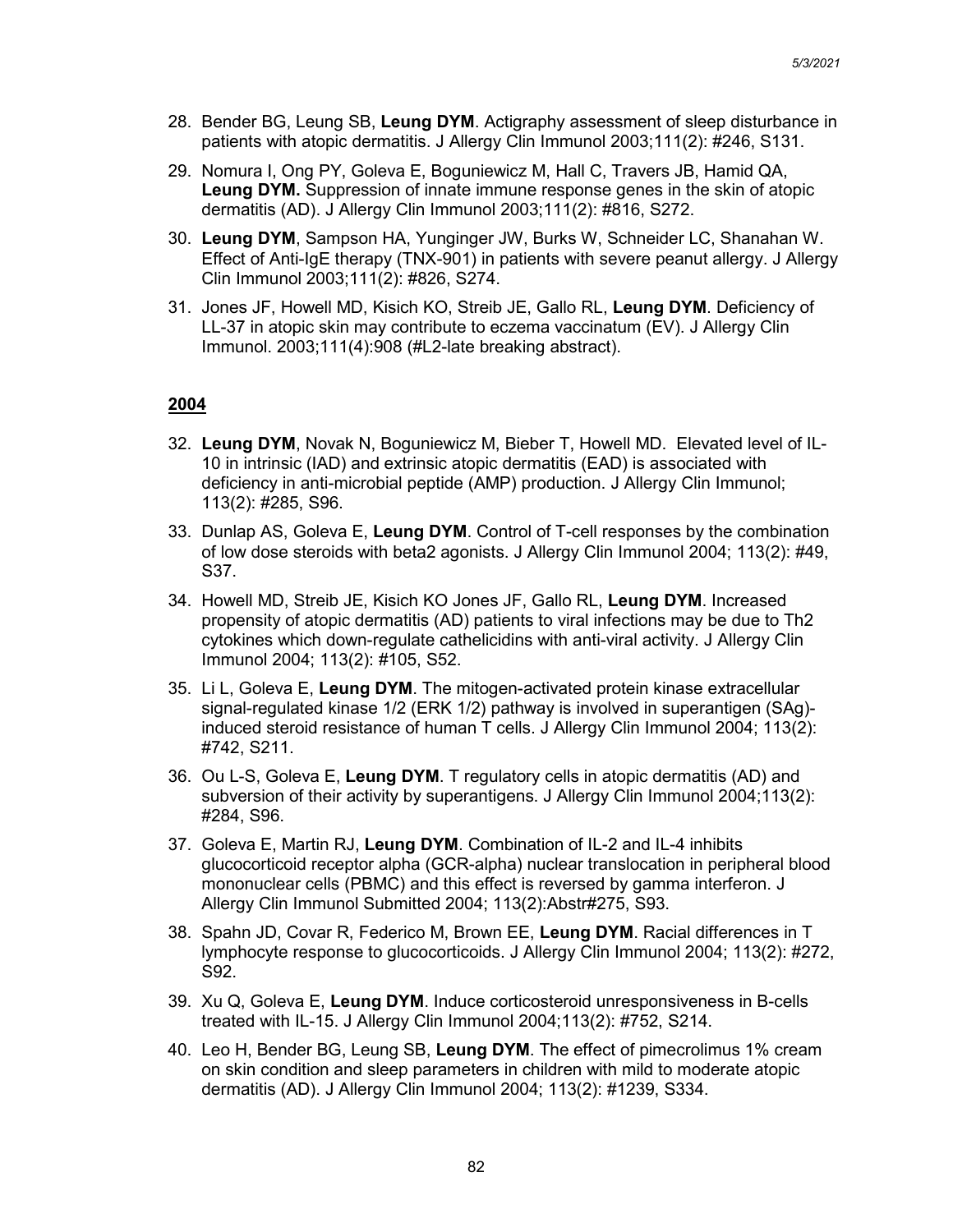- 41. Ou LS, Cardona ID, Goleva E, **Leung DYM**. Stimulation of IL-2 by superantigens (SAgs) subvert T regulatory (Treg) cell activity. J Allergy Clin Immunol 2005;115(2):#1093, S274.
- 42. Howell MD, Boguniewicz M, Streib JE, Wong C, Gallo RL, **Leung DYM**. Th2 Cytokines down-regulate cathelicidin expression and increases atopic dermatitis (AD) skin susceptibility to viral infection. J Allergy Clin Immunol 2005;115(2): #567, S142.
- 43. **Leung DYM**, Streib JE, Savage PB, Howell MD, Cationic steroid antibiotics (CSA) exhibit cytotoxic activity against vaccinia virus (VV). J Allergy Clin Immunol 2005;115(2):#1083, S272.

- 44. Cardona ID, Ou LS, Goleva E, **Leung DYM**. Superantigens (SAgs) subvert T regulatory (Treg) cell activity by inducing expression of GITR-L on monocytes. J Allergy Clin Immunol 2005;115(2):#1082, S271.
- 45. Goleva E, **Leung DYM**. Cytokines inducing corticosteroid resistance (CR) modulate mitogen induced kinase phosphatase 1 (MKP-1) expression in peripheral blood mononuclear cells (PBMC): Implications for steroid resistant (SR) asthma. J Allergy Clin Immunol 2005;115(2):#476, S119.
- 46. Cardona ID, Goleva E, Howell MD, Ou L-S, Boguniewicz M, **Leung DYM**. Glucocorticoid-induced TNF receptor related ligand is increased in atopic dermatitis skin. J Allergy Clin Immunol 2006;117(2 Suppl 1):Abstract #559, S268.
- 47. Gelfand EW, Dakhama A, Miyahara N, Wenzel SE, Sutherland, Goleva E, Martin RJ, **Leung DYM**. CD8+/BLT1+/IL-13+ T cells in (human) asthma: Is there a link to steroid-resistance? J Allergy Clin Immunol 2006;117(2 Suppl 1):Abstract #937, S24.
- 48. Goleva E, Li L, Martin RJ, **Leung DYM**. Functional alteration of steroid responses in steroid resistant asthma by increased glucocorticoid receptor beta expression. J Allergy Clin Immunol 2006;117(2 Suppl 1): Abstract #587, S151.
- 49. Hauk PJ, Goleva E, Liu AH, Hall CF, Riches DWH, Martin RJ, **Leung DYM**. Corticosteroid resistant asthma is associated with classical activation of airway macrophages abd exposure to lipopolysaccharide. J Allergy Clin Immunol 2006;117(2 Suppl 1):Abstract #749, S194.
- 50. Howell MD, Streib JE, Novak N, Bieber T, Boguniewicz M, Pastore S, Girolomoni G, **Leung DYM**. Deficient HBD-3 in the skin of atopic dermatitis patients increases susceptibility to recurrent viral skin infections. J Allergy Clin Immunol 2006;117(2 Suppl 1):Abstract #721, S186.
- 51. Kim BE, Streib JE, Boguniewicz M, **Leung DYM**, Howell MD. Anti-viral effects of C-C chemokine macrophage inflammatory peptide 3 alpha (MIP-3alpha). J Allergy Clin Immunol 2006;117(2 Suppl 1):Abstract #1037, S233.
- 52. **Leung DYM,** Wollenberg A, Gallo RL, Flaig M, Novak N, Bieber T, Boguniewicz M, Streib JE, Wong C, Pavicic T, Howell MD. Atopic dermatitis and eczema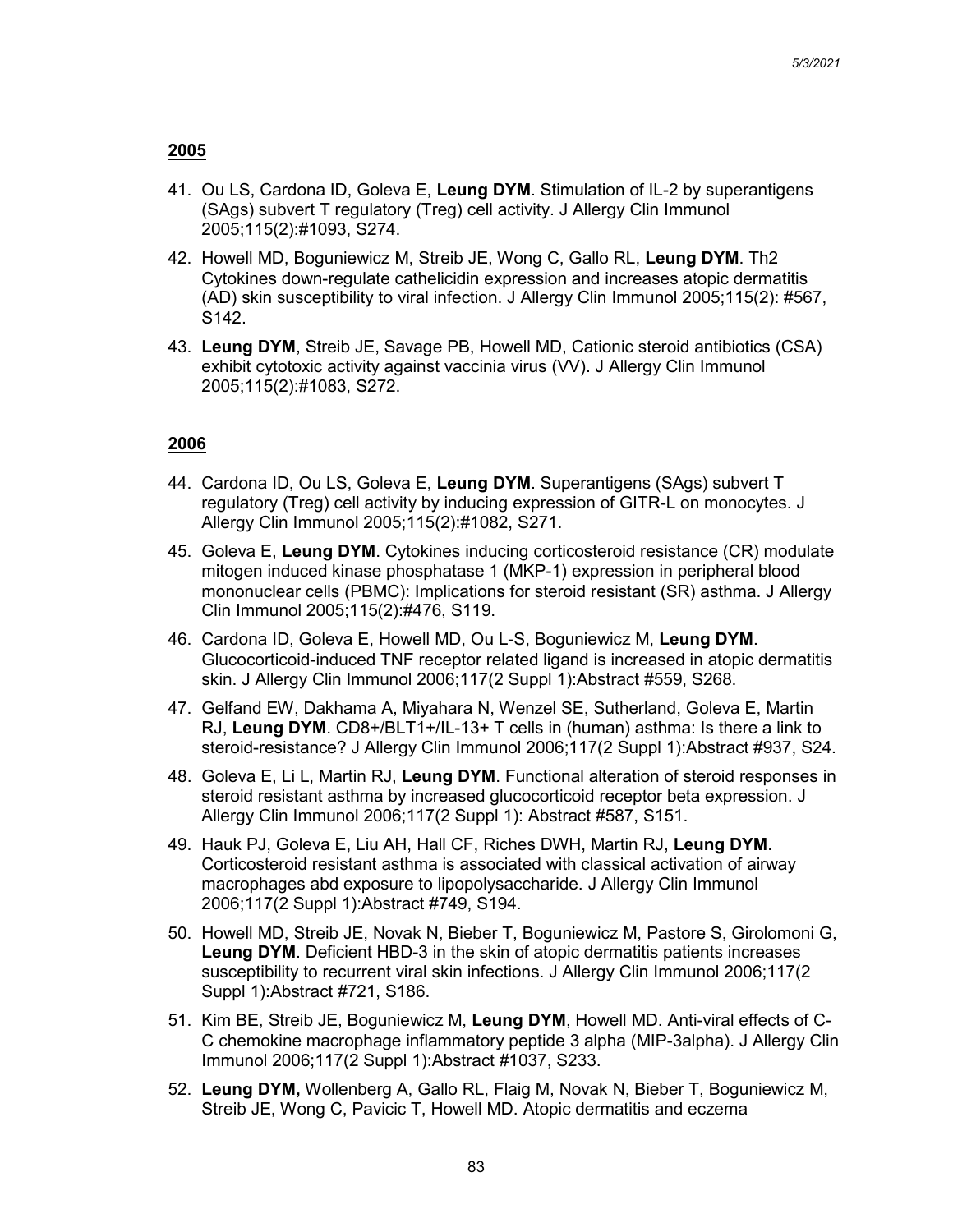herpeticum: Role of cathelicidins in herpex simplex virus infection. J Allergy Clin Immunol 2006;117(2 Suppl 1):Abstract #726, S187.

- 53. Li L, **Leung DYM**, Goleva E. Potential role of the glucocorticoid receptor (GCR) beta in glucocorticoid (GC) dependent histone H4 acetylation J Allergy Clin Immunol 2006;117(2 Suppl 1): Abstract #559, S144.
- 54. Poole JA, Barriga K, **Leung DYM**, Hoffman M, Eisenbarth GS, Rewers M, Norris JM. Timing of Initial exposure to cereal grains and the risk of wheat Allergy. J Allergy Clin Immunol 2006;117(2 Suppl 1):Abstract #168, S42.

- 55. Beuther DA, Sutherland ER, Martin RJ, **Leung DYM**. Obesity is associated with glucocorticoid resistance in asthma. Am J Respir Crit Care Med 2007;175:Abstract #196.
- 56. Beck LA, Latchney L, Zaccaro D, **Leung DYM**, for the Atopic Dermatitis Vaccinia Network (ADVN) Study Group. Disease severity and biomarkers of Th2 polarity are predictive of atopic dermatitis subjects risk for eczema herpeticum. J Invest Dermatol 2007;(1 Suppl 1):Abstract #748, S125.
- 57. Bender BG, Ballard RD, **Leung DYM**. Objective measurement of sleep quality, scratching, and cytokine response in atopic dermatitis (AD). J Allergy Clin Immunol 2007;119(1 Suppl 1):Abstract #1102A, S155.
- 58. Boguniewicz M, Schneider L, **Leung DYM**, Hultsch T, Spergel J. The allergic profile of infants in the SAM study: A large longitudinal Study of development of asthma and allergies in patients with atopic dermatitis. J Allergy Clin Immunol 2007;119(1 Suppl 1):Abstract #822A, S209.
- 59. Elkhal A, Scott J, MacArthur DH, He R, Howell MD, Freyschmidtqa E, Oettgen HC, **Leung DYM**, Geha RS. A murine model of eczema vaccinatum. J Allergy Clin Immunol 2007;119(1 Suppl 1):Abstract #791A, S284.
- 60. Fairchild HR, **Leung DYM**, Howell MD. IL-4 and IL-13 induction of SOCS-3 negatively regulates TNF-alpha and IFN-gamma induced human beta defensin (HBD)-3 expression in keratinocytes. J Allergy Clin Immunol 2007;119(1 Suppl 1):Abstract #611A, S155.
- 61. Goleva E, Hauk PJ, Boguniewicz J, Martin RJ, **Leung DYM**. Airway remodeling and lack of bronchodilator response in steroid resistant (SR) asthma. J Allergy Clin Immunol 2007;119(1 Suppl 1):Abstract #610A, S155.
- 62. Hauk PJ, Goleva E, Liu AH, Hall CF, Martin RJ, **Leung DYM**. Dog ownership: A risk factor of corticosteroid-resistant (CR) asthma? J Allergy Clin Immunol 2007;119(1 Suppl 1):Abstract #644A, S164.
- 63. Howell MD, Kim BE, Boguniewicz M, **Leung DYM.** Modulation of filaggrin by TH2 cytokines in the skin of atopic dermatitis. J Allergy Clin Immunol 2007;119(1 Suppl 1):Abstract #1108A, S263.
- 64. Li L, **Leung DYM**, Goleva E. Impaired corticosteroid-induced transactivation in human CD8+ T cells. J Allergy Clin Immunol 2007;119(1 Suppl 1):Abstract #358A, S91.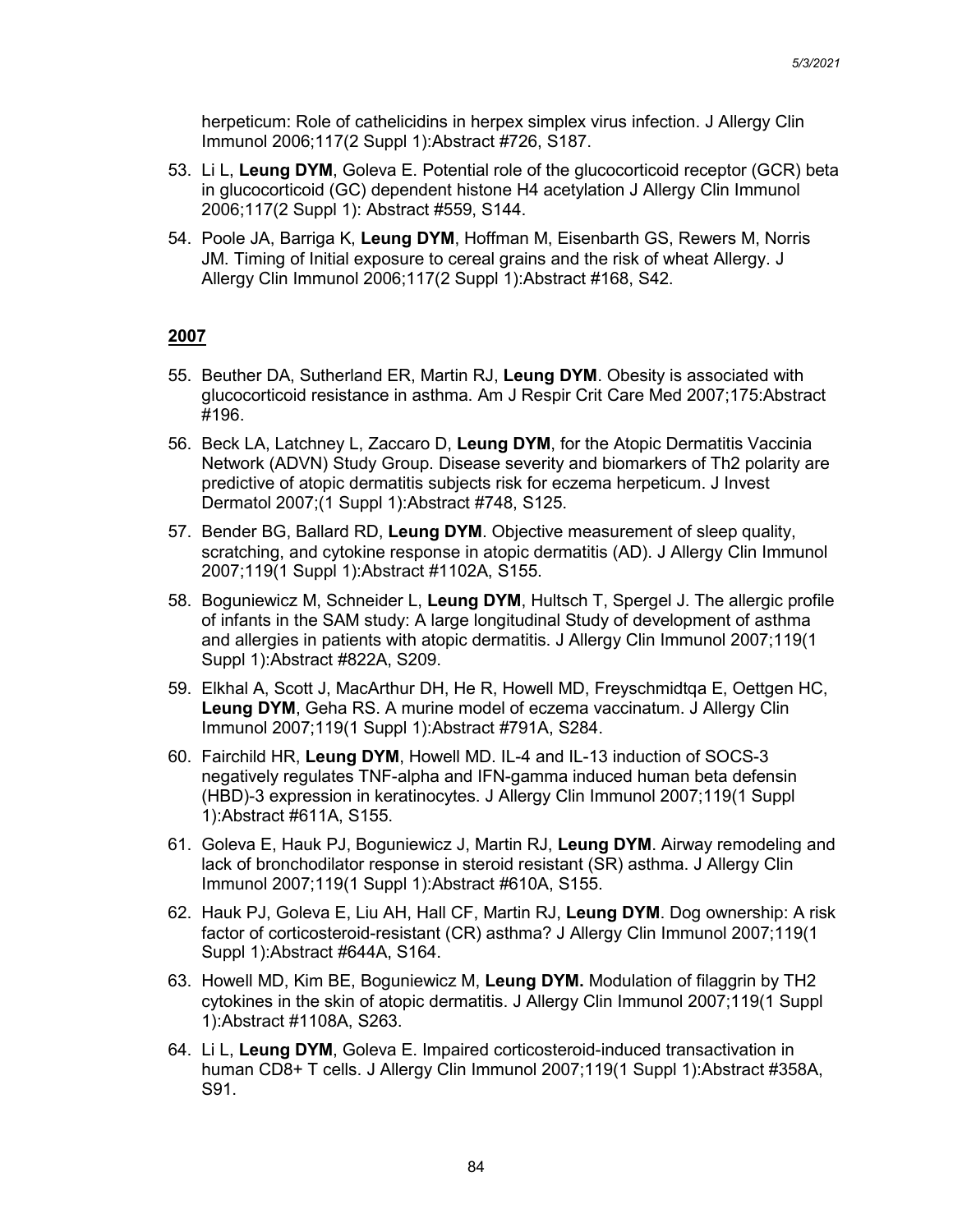- 65. Salt BH, Boguniewicz M, **Leung DYM**. Severe refractory atopic dermatitis (AD) in adult patients, as compared to quiescent and moderate AD is highly atopic. J Allergy Clin Immunol 2007;119 (1 Suppl 1):Abstract #1111, 284A.
- 66. Sampson HA, **Leung DYM**, Burks W, et al. A phase II, randomized, double-blind, parallel-group, placebo-controlled, oral food challenge trial of XOLAIR® (omalizumab) in peanut allergy (TOPS). J Allergy Clin Immunol 2007; 119 (1 Suppl 1): S117.
- 67. Spergel J, Boguniewicz M, Tsai V, Harbeck R, Pinzone K, Leung SB, **Leung DYM.**  Immunologic phenotype in the atopic march (AM). J Allergy Clin Immunol 2007;119(1 Suppl 1):Abstract #1114A, S284.
- 68. Bankova LG, Brummet ME, Grigoryev DN, Cheadle C, Barnes KC, **Leung DYM**, Beck LA. GM-CSF and NF-κB Pathways are dysregulated in neutrophils from atopic dermatitis subjects. J Invest Dermatol 2007;127(Suppl 1):Abstract #729, S122.
- 69. De Benedetto A, McGirt L, Latchney L, Cheadle C, **Leung DYM**, Barnes KC, Beck LA. Altered expression of epithelial proteins observed in nonlesional skin of atopic dermatitis subjects. J Invest Dermatol 2007;127(Suppl 1):Abstract #472, S79.
- 70. **Leung DYM**, Abrams B, Wisseh S, Schlievert PM, for Steroid Resistant AD Study Group. Association of staphylococcal superantigens with corticosteroid resistant atopic dermatitis: Clinical response to pimecrolimus cream 1%. J Invest Dermatol 2007;127(Suppl 1):Abstract #324, S54.
- 71. Man M, Hatano Y, Lee SH, Man M, Shi Y, Chang S, Feingold KR, **Leung DYM**, Holleran W, Uchida Y, Elias PM. Characterization of a hapten-induced, murine model of atopic dermatitis. J Invest Dermatol 2007;127(Suppl 1): Abstract #474, S79.

- 72. Beck LA, Latchney LR, Zaccaro D, Reese j, Schneider L, Gallo RL, Hata T, Hanifin JM, Boguniewicz M, **Leung DYM**. Biomarkers of disease severity and Th2 polarity are predictors of risk for eczema herpeticum. J Allergy Clin Immunol 2008;121(2, Suppl 1):Abstract #145, S37.
- 73. Byrne A, **Leung DYM**, Cardona ID, Hamid QA, Goleva E. Induction of GITR-ligand expression in keratinocytes by the TH2 cytokines: Implications for atopic dermatitis (AD). J Allergy Clin Immunol 2008;121(2, Suppl 1):Abstract #568, S147.
- 74. Goleva E, Li L, **Leung DYM**. Interferon gamma (γIFN) reverses IL-2 and IL-4 mediated T cell steroid resistance by inhibiting p38 MAPK phosphorylation. J Allergy Clin Immunol 2008;121(2, Suppl1):Abstract 60, S16. PMCID: PMC2633143
- 75. Hall CF, **Leung DYM**, Covar R, Canono EP, Dunlap AP, Brown EE, Strand MJ, Goleva E. Association of CD14 (-260C/T) gene polymorphisms with T cell insensitivity to corticosteroids. J Allergy Clin Immunol 2008;121(2, Suppl 1):Abstract #553, S143.
- 76. Hauk PJ, Krawiec M, Boguniewicz J, Schiltz AM, Goleva E, Liu AH, **Leung DYM**. Poorly controlled childhood asthma Is associated with increased bacterial lipopolysaccharide (LPS) and expression of markers of airway remodeling In bronchoalveolar lavage (BAL). J Allergy Clin Immunol 2008;121(2, Suppl 1):Abstract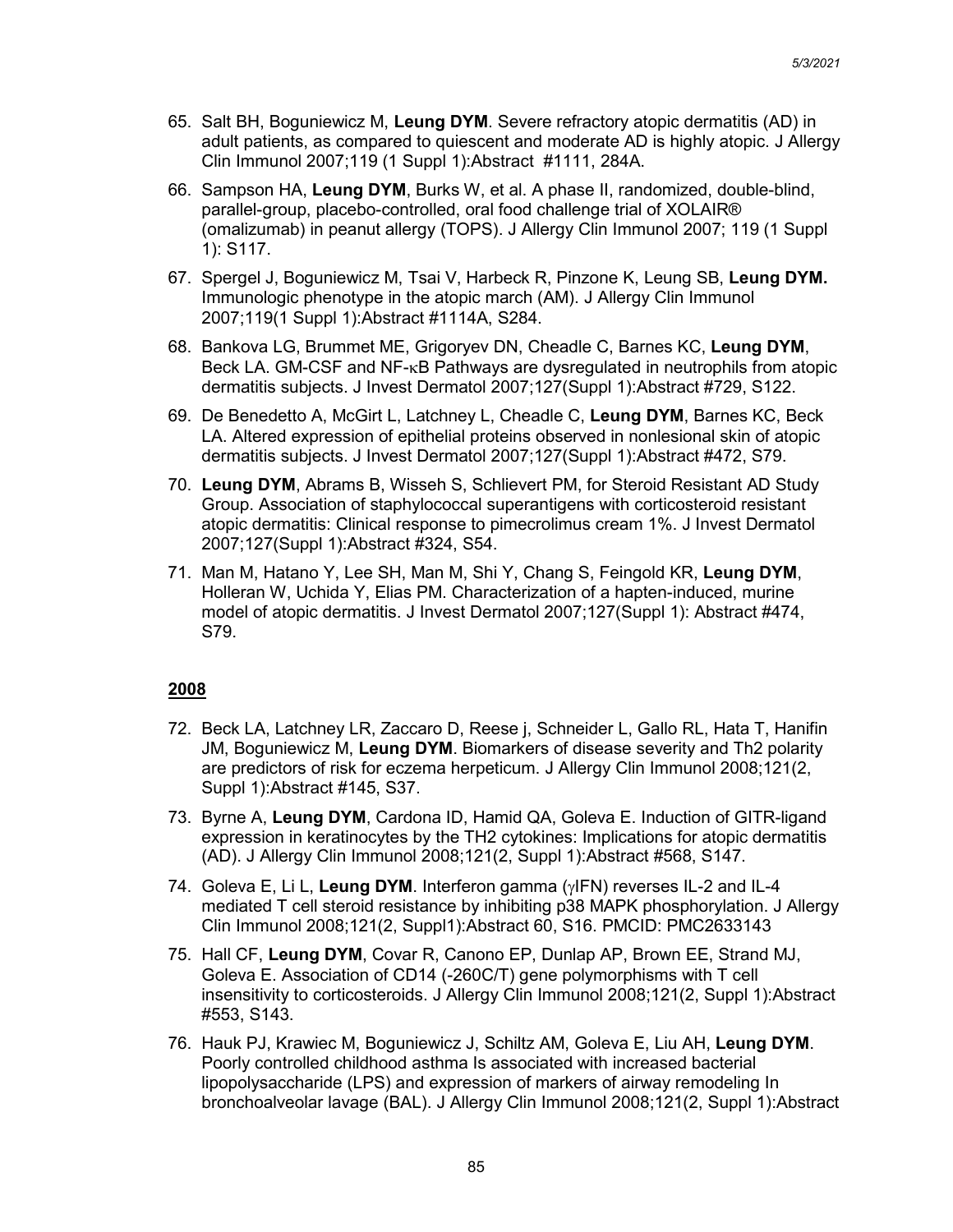#1058, S274.

- 77. Howell MD, Geng D, Streib JE, Savage PB, **Leung DYM**. Ceragenins: A new class of anti-vaccinia viral compounds. J Allergy Clin Immunol 2008;121(2, Suppl 1):Abstract #1047, S271.
- 78. Kim BE, **Leung DYM**, Boguniewicz M, Howell MD. Loricrin and involucrin expression is down-regulated by Th2 cytokines through STAT-6. J Allergy Clin Immunol 2008;121(2, Suppl 1):Abstract #1050, S272.
- 79. **Leung DYM**, Fairchild HR, Boguniewicz M, Redzic JS, Hansen KC, Howell MD. Th2 cytokines act on S100/A11 to down-regulate keratinocyte differentiation: Implications for atopic dermatitis. J Allergy Clin Immunol 2008;121(2, Suppl 1):Abstract #1051, S272.
- 80. Nomura I, **Leung DYM**, Saito A, Fukuie T, Akashi M, Suda T, Narita M, Akasawa A, Ohya Y. Severe protein loss in atopic dermatitis: Summary of 50 patients. J Allergy Clin Immunol 2008;121(2, Suppl 1):Abstract #131, S234.
- 81. Schneider LC, Weinberg A, Boguniewicz M, Zaccaro D, Taylor P, Borras-Coughlin I, Heughan L, Samuels R, **Leung DYM**. Abnormal immune response to varicella vaccine in subjects with atopic dermatitis compared to non-atopic controls. J Allergy Clin Immunol 2008;121(2, Suppl 1):Abstract #1052, S272.
- 82. Sicherer SH, Stablein D, Jones S, Wood RA, Burks AW, Liu AH, Fleischer DM, **Leung DYM**, Ullah J, Lindblad R, Sampson HA, for the Consortium of Food Allergy Research. Indicators of increased risk for peanut sensitization/likely allergy among 3-15 month olds at time of entry to an observational study (CoFAR) of food allergy. J Allergy Clin Immunol 2008;121(2, Suppl 1):Abstract #372, S96.
- 83. Spergel JM, Boguniewicz M, Orange J, Pinzone K, Leung SB, Harbeck R, **Leung DYM**. CLA+T cells play an important role in the atopic march (AM). J Allergy Clin Immunol 2008;121(2, Suppl 1):Abstract #133, S34.
- 84. Klinnert MD, Covar R, Solanyk S, Goleva E, **Leung DY**. Environmental tobacco smoke (ETS) exposure and steroid responsiveness among children with asthma. Am J Resp Crit Care Med 2008;177: A900.
- 85. Zhang Y, Goleva E, **Leung DYM**. LB6 estrogen inhibits corticosteroid induction of the mitogen-Induced kinase phosphatase gene. (Late breaking abstract) J Allergy Clin Immunol 2008;121(3):Abstract #LB5, 792.

- 86. Abbott JK, Howell MD, Lesley L, Inderlied C, Church JA, **Leung DY**, Ong PY. Mechanisms of Staphylococcus aureus clearance after wet-wrap treatment in severe atopic dermatitis patients. J Allergy Clin Immunol 2009;123(2 Suppl1):Abstract #126, S36.
- 87. Rafaels NM, Hand T, Boguniewicz M, Hata TR, Schneider L, Hanifin JM, Gallo RL, Gao L, Yang M, Beaty TH, Beck LA, **Leung DY**. Filaggrin R501X mutation is associated with an increased susceptibility to atopic dermatitis and eczema herpeticum, and associated phenotypes in a European population. J Allergy Clin Immunol 2009;123(2 Suppl1):Abstract #119, S34.
- 88. Bender BG, Ballard R, Jones WC, **Leung DYM**. Variations in the CCL20 and CCR6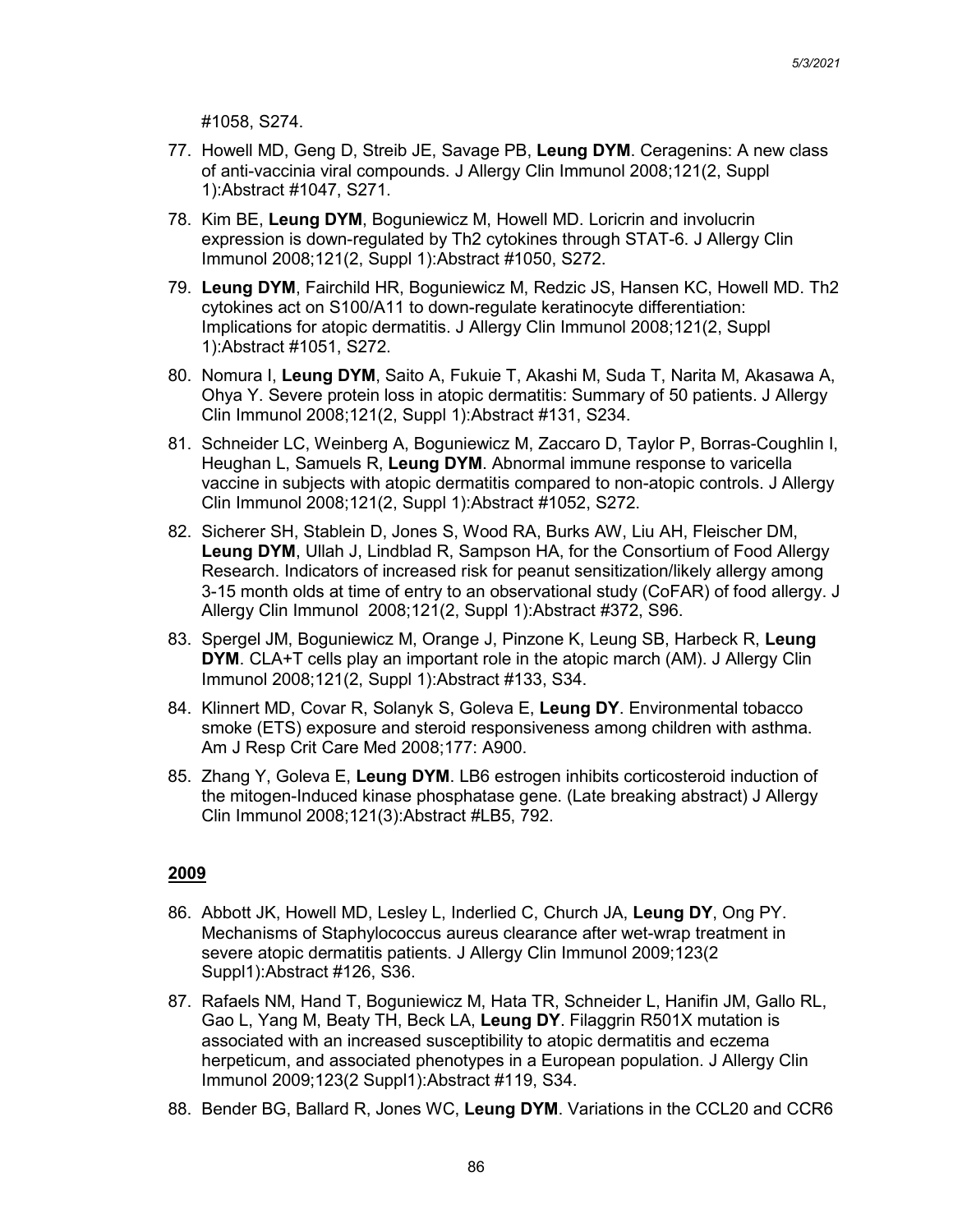Genes are Associated with Atopic dermatitis and eczema herpeticum in populations of European and African descent. J Allergy Clin Immunol 2009;123(2, S1):Abstract #136, S39.

- 89. Bin LH, Howell MD, Streib JE, **Leung DY**. Inhibition of S100A11 gene expression impairs keratinocyte response against vaccinia virus: Implications for eczema vaccinatum. J Allergy Clin Immunol 2009;123(2, S1):Abstract #116, S34.
- 90. Byrne AM, **Leung DY**, Goleva E. Ligation of GITRL induces chemokine production by keratinocytes. J Allergy Clin Immunol 2009;123(2, S1):Abstract #113, S33.
- 91. De Benedetto A, Rafaels NM, **Leung DY**, Ivanov AI, Hand T, Gao L, Yang M, Boguniewicz M, Hata TR, Schneider L, Hanifin JM, Gallo RL, Barnes KC, Beck LA. Variants in the tight junction gene, claudin-1 are associated with atopic dermatitis in two American populations and may contribute to skin barrier dysfunction J Allergy Clin Immunol 2009;123(2, S1):Abstract #574, S150.
- 92. Fleischer DM, Jones SM, Ullah J, Stablein D, Wood RA, Burks AW, Liu AH, **Leung DY**, Lindblad R, Sampson HA, Sicherer SH, for the Consortium of Food Allergy Research. Characteristics of food allergic reactions in a multi-center observational study (CoFAR2) of food allergy. J Allergy Clin Immunol 2009;123(2, S1):Abstract #701, S183.
- 93. Gao P, **Leung DY**, Rafaels NM, Hand T, Boguniewicz M, Hata TR, Schneider L, Hanifin JM, Gallo RL, Gao L, Yang M, Beaty TH, Beck LA, Barnes KC. Genetic variants in TSLP and its receptor, IL7R, contribute to an increased risk for atopic dermatitis and eczema herpeticum in two American populations. J Allergy Clin Immunol 2009;123(2, S1):Abstract #257, S70.
- 94. Goleva E, Covar R, Sutherland ER, Martin RJ, Szefler SJ, **Leung DY**. Increased prevalence of abnormalities in glucocorticoid pharmacokinetics among clinically steroid resistant obese asthmatics. J Allergy Clin Immunol 2009;123(2, S1):Abstract #299, S81.
- 95. Grigoryev DN, Howell MD, Watkins T, Chen Y, Cheadle C, Boguniewicz M, Barnes KC, **Leung DY**. Identification of differences in the molecular response to vaccinia virus in atopic dermatitis and psoriasis skin. J Allergy Clin Immunol 2009;123(2, S1):Abstract #309, S83.
- 96. Hauk PJ, Jackson LP, Krawiec ME, Brugman SM, Boguniewicz J, Goleva E, **Leung DY**. Presence of bacteria in the lower airways of children with chronic cough and wheezing. J Allergy Clin Immunol 2009;123(2, S1):Abstract #309, S83.
- 97. Howell MD, Kim BE, **Leung DY**. Immunomodulatory effect of rapamycin on innate immune response genes. J Allergy Clin Immunol 2009;123(2, S1):Abstract #115, S33.
- 98. **Leung DY**, Boguniewicz M, Taylor P, Canniff JD, Kesler KL, Armstrong BD, Weinberg AD. Abnormal immune responses to herpes simplex in subjects with atopic dermatitis complicated by eczema herpeticum. J Allergy Clin Immunol 2009;123(2 Suppl1):Abstract #116, S34.
- 99. Li L, **Leung DY,** Goleva E. Glucocorticoid receptor beta (GCR)-beta regulates HDAC2 expression in bronchoalveolar lavage cells (BAL) and peripheral blood mononuclear cells (PBMC) of asthmatics. J Allergy Clin Immunol 2009;123(2 Suppl 1):Abstract #558, S146.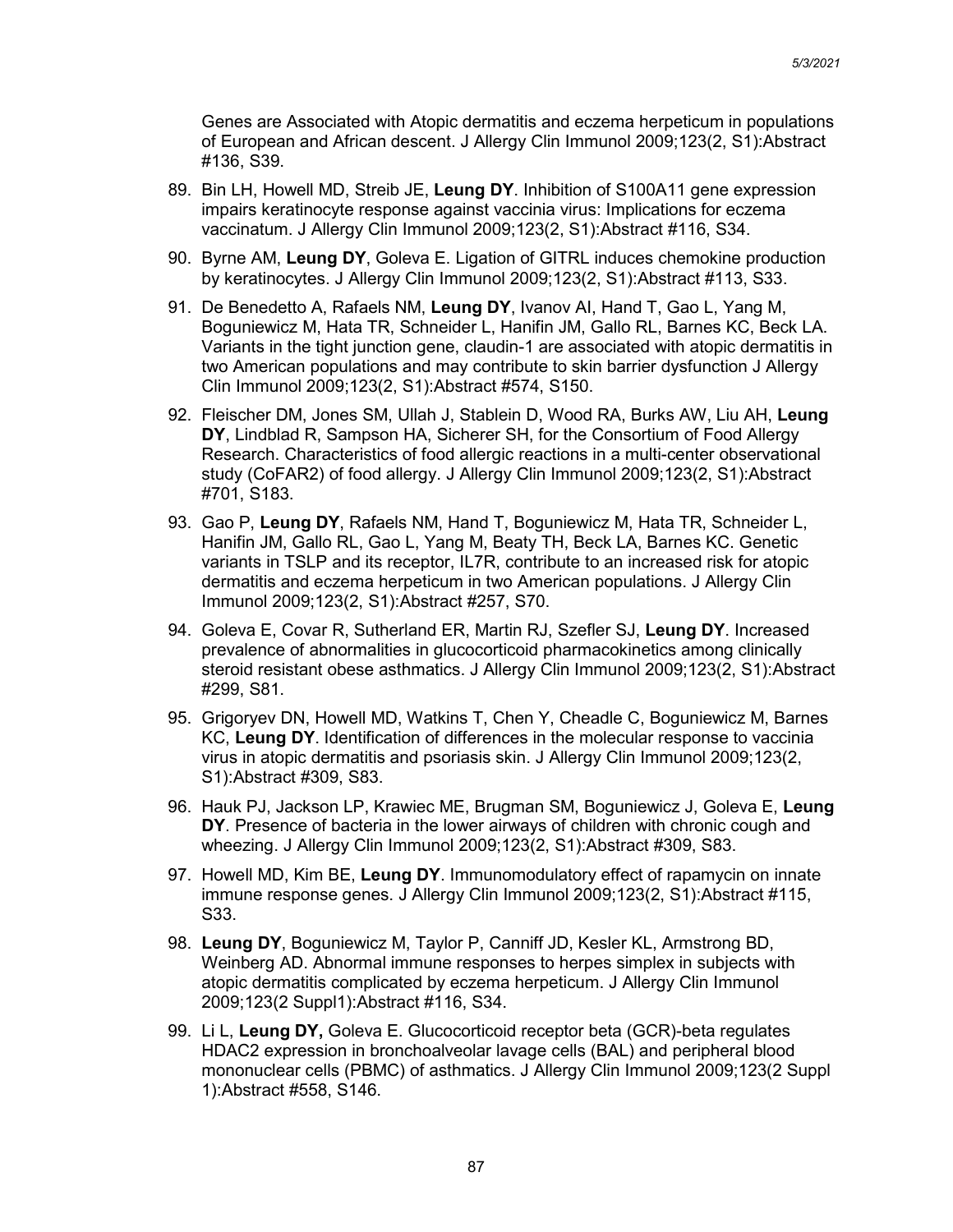- 100.Rafaels NM, Beck LA, Gao P, Hand T, Boguniewicz M, Hata TR, Schneider L, Hanifin JM, Gallo RL, Gao L, Yang M, Beaty TH, **Leung DY**, Barnes KC. Variations in the CCL20 and CCR6 genes are associated with atopic dermatitis and eczema herpeticum in populations of European and African descent. J Allergy Clin Immunol 2009;123(2, S1):Abstract #256, S70.
- 101.Roshdy O, Prefontaine D, Chouiali F, Vazquez-Tello A, Boguniewicz M, Howell MD, He R, Geha RS, **Leung DY**, Hamid QA. TH-17-associated cytokines in atopic dermatitis. J Allergy Clin Immunol 2009;123(2, S1):Abstract #130, S37.
- 102.Sicherer SH, Stablein D, Wood RA, Burks AW, Liu AH, Jones SM, Fleischer DM, **Leung DY**, Lindblad R, Sampson HA. Natural course of egg, milk and peanut allergy using a novel diagnostic scheme: 1 year follow-up in an observational study (CoFAR2) of food allergy. J Allergy Clin Immunol 2009;123(2, S1):Abstract #677, S177.
- 103.Spears GC, Miyazawa NK, Gleason MC, Gyorkos EA, Wilson CG, Murphy JR, Um JM, Atkins D, Bock SA, **Leung DY**, Fleischer DM. Over-reliance on serum testing for IgE to food allergens results in inappropriate food elimination diets. J Allergy Clin Immunol 2009;123(2, S1):Abstract #686, S179.
- 104.Spergel J, Boguniewicz M, Orange J, Pinzone K, Harbeck R, Leung SB, **Leung DY.** Immunological analysis of the atopic march (AM). J Allergy Clin Immunol 2009;123(2, S1):Abstract #314, S84.
- 105.Wood RA, Sicherer S, Stablein D, Jones S, Burks AW, Liu A, Fleischer D, **Leung DY**, Lindblad R, Sampson HA. Trends in milk, egg, and peanut IgE levels over time in an observational study of infants with food allergy (COFAR2): One year follow up. J Allergy Clin Immunol 2009;123(2, S1):Abstract #671, S175.
- 106.Zhang Y, Goleva E, **Leung DY**. Vitamin D enhances glucocorticoid-induced mitogen-activated protein kinase phosphatase-1 (MKP-1) expression and their antiproliferative effect in peripheral blood mononuclear cells. J Allergy Clin Immunol 2009;123(2, S1):Abstract #459, S121.

- 107.Bin L, Bin LH, Kim BE, Howell MD, **Leung DYM**. Specificity protein 1 is pivotal in keratinocyte response against vaccinia virus: Potential implications for eczema vaccinatum. J Allergy Clin Immunol 2010; 125(2)L3:AB357.
- 108.Byrne AM, Hall CF, Boguniewicz M, Salt BH, Goleva E, **Leung DYM**. Differential gene expression in persistent as compared to resolved atopic dermatitis. J Allergy Clin Immunol 2010; 125(2):#369, AB94.
- 109.Gao PS, **Leung DY**, Rafaels NM, Hand T, Boguniewicz M, Hataz T, Schneider L, Hanifin JM, Gallo RL, Gao L, Beaty TH, Beck L, Barnes KC. Genetic variants in interferon regulatory factor 2 (IRF2) are associated with atopic dermatitis and eczema herpeticum In populations of European and African descent. J Allergy Clin Immunol 2010;125(2):#906 AB232.
- 110.Goleva E, Jackson LP, **Leung DYM**. Clara cell uteroglobin is a marker of steroid resistant asthma. J Allergy Clin Immunol 2010;125(2):#493, AB125.
- 111.Hauk PJ, Goleva E, Jackson LP, Brugman SM, Krawiec ME, **Leung DYM**. Bacteria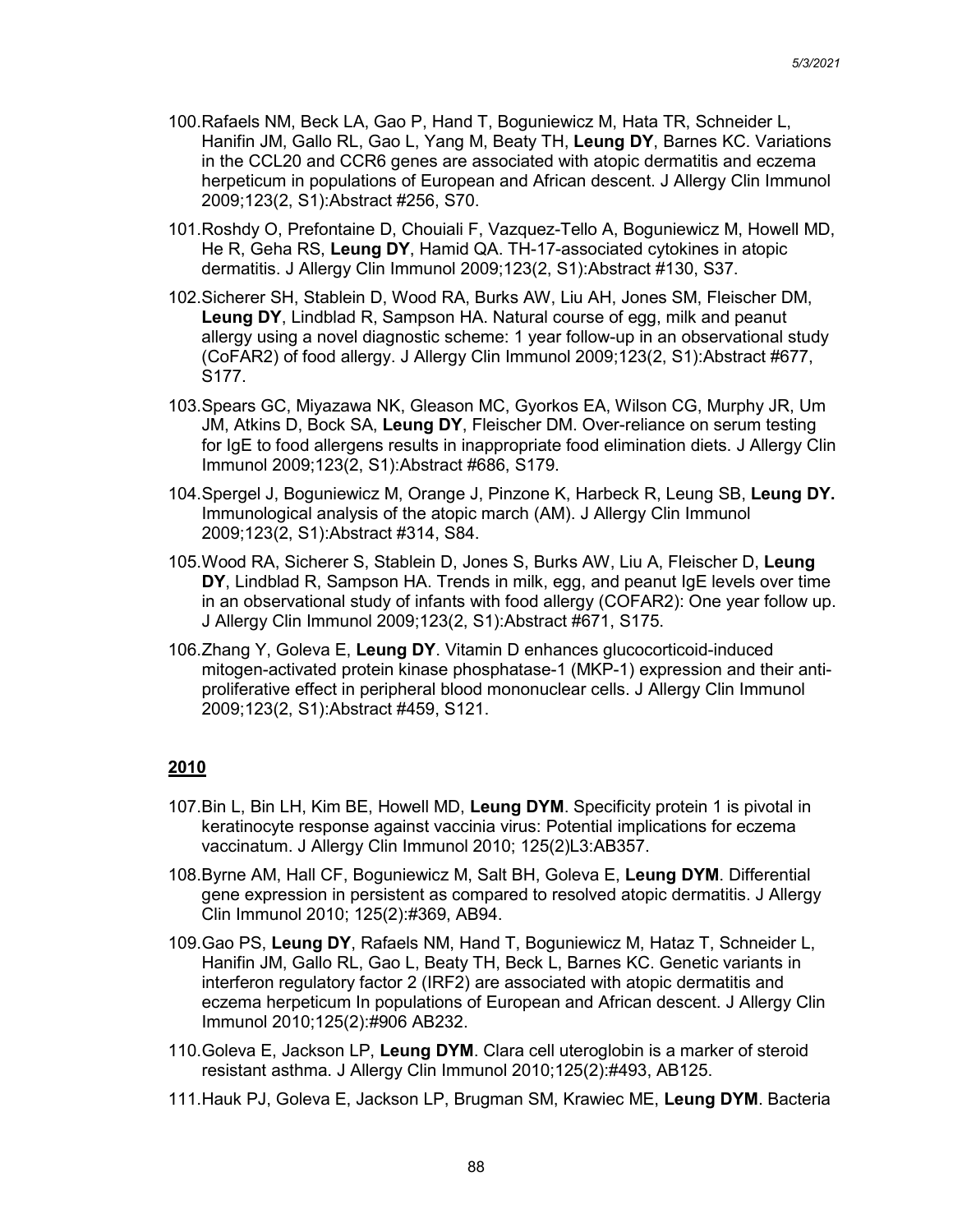in the lower airways of children with asthma, chronic cough and wheezing. J Allergy Clin Immunol 2010;125(2):#184, AB46.

- 112.Howell MD, Lesley LJ, Kim BE, Streib JE, Taylor P, Zaccaro D, Boguniewicz M, **Leung DYM**. Increased risk of eczema vaccinatum in atopic dermatitis patients with a history of herpetic infections. J Allergy Clin Immunol 2010;125(2):#368, AB93.
- 113.Jones SM, Fleischer DM, Sicherer SH, Wood RA, Lindblad R, Stablein D, Liu AH, Shreffler W, **Leung DYM**. Egg oral immunotherapy (OIT) induces clinical desensitizaton in a double-blind, placebo-controlled (DBPC) trial in egg allergic children from the Consortium of Food Allergy Research (CoFAR). J Allergy Clin Immunol 2010;125(2):L6 AB357.
- 114.Kim BE, **Leung DYM**, Boguniewicz M, Howell MD Tumor necrosis factor (TNF) alpha down-regulates loricrin and involucrin. J Allergy Clin Immunol 2010;125(2):#364, AB92.
- 115.**Leung DYM**, Lesley LJ, Streib JE, Dunlap A, Howell MD p21 deficiency Increases susceptibility of developing eczema vaccinatum: implications for atopic dermatitis. J Allergy Clin Immunol 2010;125(2):#745, AB190.
- 116.Li L, **Leung DYM**, Goleva E. Repression of glucocorticoid receptor (GCR) transactivation and glucocorticoid response elements (GREs) activities within human HDAC2 gene promoter by GCR-beta. J Allergy Clin Immunol 2010;125(2):#412, AB104.
- 117.Liu AH, Sicherer SH, Schiltz AM, Henning A, Stablein D, Wood RA, Burks AW, Jones SM, Fleischer DM, **Leung DYM**, Shreffler WG, Lindblad R, Mayer L, Sampson HA. Toll-like receptor polymorphisms in infants with likely milk/egg allergy: consortium for food allergy research (CoFAR). J Allergy Clin Immunol 2010; 125(2):#848 AB216.
- 118.Searing DA, Murphy J, Hauk P, **Leung DYM**. Vitamin D levels in children with asthma, atopic dermatitis, and food allergy. J Allergy Clin Immunol 2010; 125(2):#176, AB44.
- 119.Shreffler WG, Sicherer SH, Wood RA, Stablein D, Burks AW, Liu AH, Jones SM, Fleischer DM, **Leung DYM**. IgE sensitization to milk and peanut are associated with increased IL-4 but not GATA-3 expression from antigen-stimulated leukocytes in atopic infants (CoFAR Observational Study of Food Allergy). J Allergy Clin Immunol 2010;125(2):#916, AB234.
- 120.Zhang Y, Goleva E, **Leung DYM**. Vitamin D has corticosteroid sparing effects by enhancing glucocorticoid induced mitogen-activated protein kinase phosphatase-1. J Allergy Clin Immunol 2010;125(2):#216, AB54.

- 121.Bin L, Howell MD, Kim BE, CF, DJ Zaccaro DJ, **Leung DY**. Specificity protein 1 is pivotal in the skin's anti-viral response. J Allergy Clin Immunol 2011; 127(Suppl 2):#560, AB148.
- 122.De Benedetto A, Rafaels NM, Dubois M, Bolognino M, **Leung DY**, Barnes KC, Slifka MK, Beck LA. Reductions in an epidermal tight junction protein enhance atopic dermatitis subjects' susceptibility to HSV infections. J Allergy Clin Immunol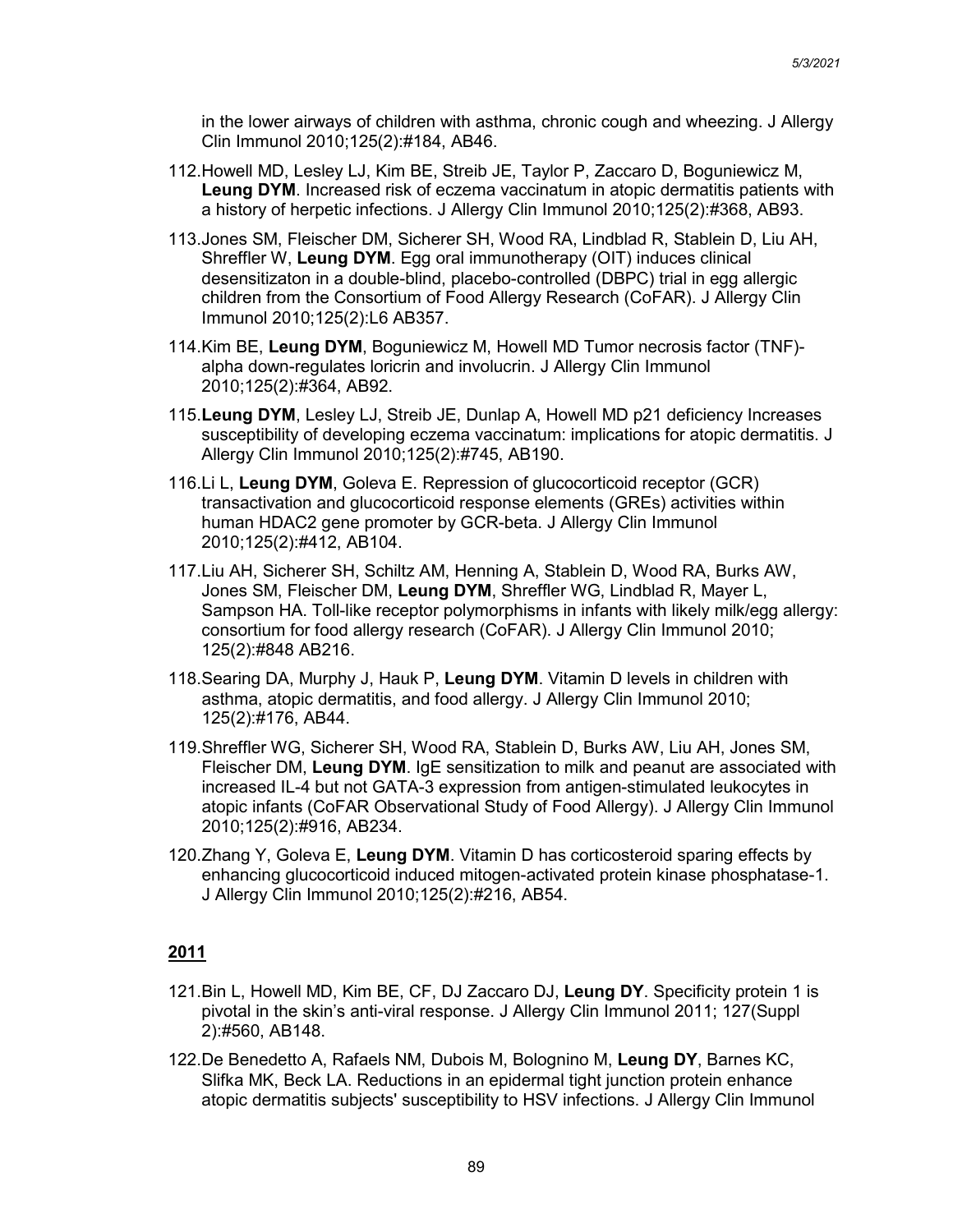2011; 127(Suppl 2):#518, AB137.

- 123.Gao PS, **Leung DY,** Rafaels NM, Boguniewicz M, Armstrong B, Zaccaro DJ, Schneider LC, Hata TR, Hanifin JM, Beck LA, Weinberg A, Barnes KC. Interferongamma (IFNG) and IFNGR1 gene variants are associated with atopic dermatitis complicated by eczema herpeticum (ADEH) and IFN production. J Allergy Clin Immunol 2011; 127(Suppl 2):#519, AB137.
- 124.Goleva E, Jackson LP, Richers BN, Searing DA, **Leung DY**. Asthmatics with insufficient serum vitamin D levels have reduced response to corticosteroids in vitro. J Allergy Clin Immunol 2011; 127(Suppl 2):#547, AB145.
- 125.Grigoryev DN, Howell M, Watkins TN, Cheadle C, Boguniewicz M, Barnes KC, **Leung DY**. Atopic dermatitis associated with eczema herpeticum is associated with abnormal expression of keratin genes in skin biopsies. J Allergy Clin Immunol 2011;127(Suppl 2):#134, AB134.
- 126.Jackson LP, **Leung DY**, Gleason MC, Goleva E. Reduced response to corticosteroids in PBMC from patients with steroid resistant asthma. J Allergy Clin Immunol 2011;127(Suppl 2):#144, AB543.
- 127.Kim BE, Howell MD, Guttman E, Gilleaudeau P, Cardinale I, Boguniewicz M, Krueger J, **Leung DY**. TNF-alpha down-regulates filaggrin and loricrin through c-Jun N-terminal kinase: Role for TNF antagonists to improve skin barrier. J Allergy Clin Immunol 2011;127(Suppl 2):#148, AB561.
- 128.Milgrom H, Kesler K, Byron M, Harbeck R, Holliday R, **Leung DY**. Response to cutaneous immunization with low molecular weight subunit keyhole limpet hemocyanin (KLH). J Allergy Clin Immunol 2011;127(Suppl 2):#890, AB230.
- 129.Rafaels NM, **Leung DY**, Beck L, Gao PS, Campbell M, Boguniewicz M, Hata T, Schneider L, Hanifin J, Gallo R, Gao L, Beaty TH, Barnes KC. Variations in the FLG2 gene are associated with eczema herpeticum In populations of European and African descent. J Allergy Clin Immunol 2011;127(Suppl 2):#521, AB138.
- 130.Scurlock AM, **Leung DY**, Sampson HA, Lindblad R, Liu AH, Wood RA, Jones SM, Plaut M, Burks W, Stablein D, Sicherer SH. Association of atopic dermatitis (AD) severity to milk and egg allergy outcomes in a cohort of atopic, food-allergic children (COFAR). J Allergy Clin Immunol 2011;127(Suppl 2):#126, AB36.
- 131.Searing DA, Goleva E, Liu AH, Murphy JR, **Leung DY.** Proof of concept study of serum vitamin D levels and markers of asthma severity in children and adults. J Allergy Clin Immunol 2011;127(Suppl 2):#203, AB55.
- 132.Dakhama A, Collins ML, Goleva E, **Leung DY**, Alam R, Sutherland ER, Martin RJ, Gelfand EW. Role of IL-13-producing BLT1-positive CD8 T cells in Asthmatic Airway Obstruction. Eur Respir J 2011; 38, (Suppl. 55):702s, 2011.

- 133.**Leung DY,** Searing DA, Jackson LP, Richers BN, Goleva E. Steroid Requirements and Immune Associations With Vitamin D Are Stronger In Children Than Adults With Asthma. J Allergy Clin Immunol 2012; 129 (2) Suppl; AB127.
- 134.Nunez RA, Jackson LP, Goleva E, **Leung DYM**, Hauk PJ. Body Mass and Corticosteroid response in Childhood Asthma. J Allergy Clin Immunol 2012; 129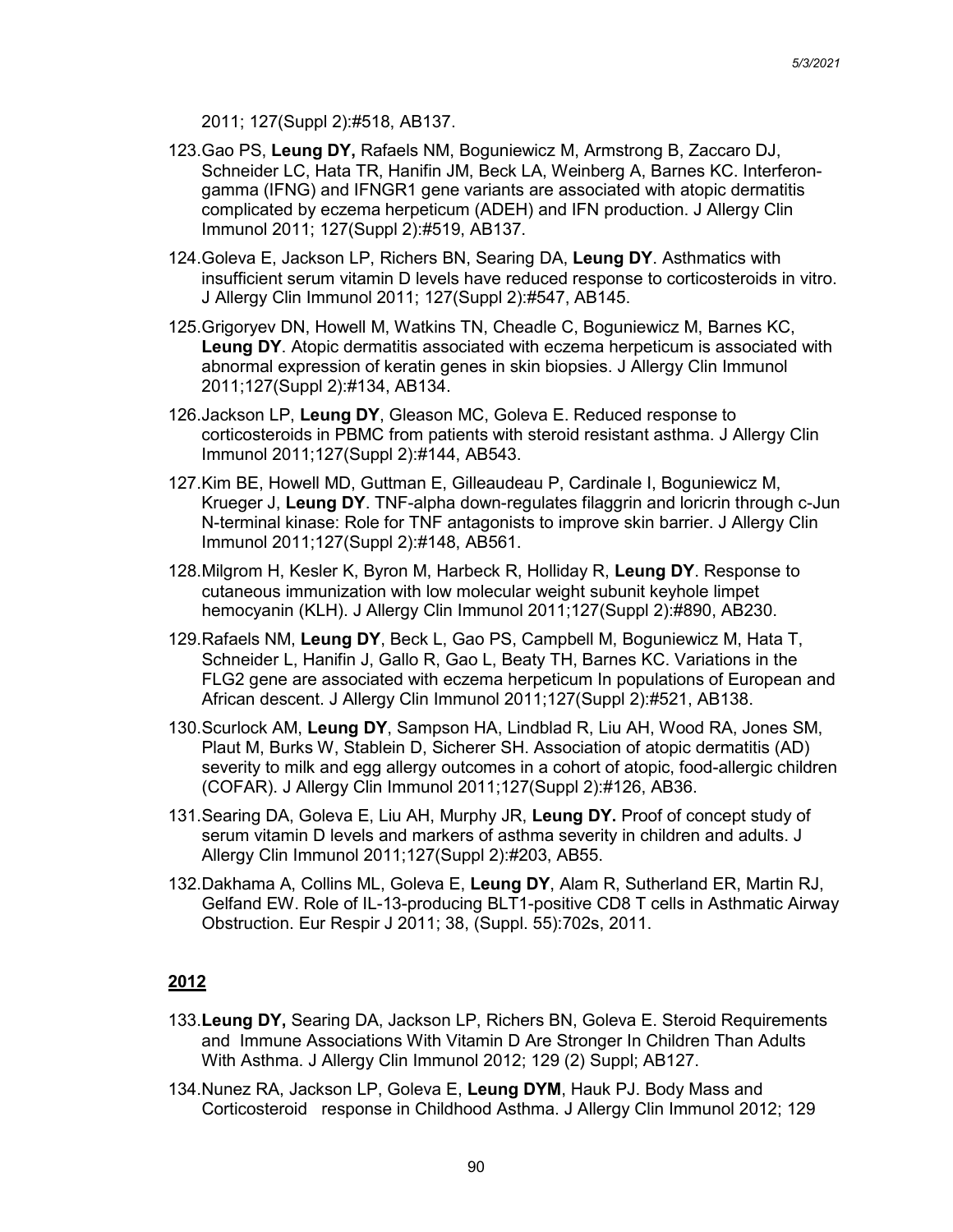(2) Suppl; AB127.

- 135.Hauk PJ, Goleva E, Jackson LP, Brugman S, Krawiec M, **Leung DYM**. Bacterial Lipopolysaccharide Triggers Dose-Dependent, Distinct Airway Inflammation in Childhood Asthma. J Allergy Clin Immunol 2012; 129 (2) Suppl; AB370.
- 136.Bin L, Goleva E, Streib J, Hall C, Schlievert PM, **Leung DY**. Staphylococcus Aureus Alpha-Toxin Augments Viral Load In Keratinocytes. J Allergy Clin Immunol 2012; 129 (2) Suppl; AB206.
- 137.Abbott J, Everett DC, **Leung DY**. MRSA Skin Colonization Is Associated With Higher Total IgE in Young Children With Atopic Dermatitis. J Allergy Clin Immunol 2012; 129 (2) Suppl; AB39.
- 138.De Benedetto A, Yoshida T, Kuo I, Georas SN, Ivanov A, **Leung DY**, Beck LA. Effect of Th2 and Th17 Cytokines on Human Epidermal Tight Junctions. J Allergy Clin Immunol 2012; 129 (2) Suppl; AB205.
- 139.Goleva E, Harris JK, Martin RJ, Dakhama A, Alam R, Gelfand EW, **Leung DYM**. Asthma control and disordered microbial communities in the lower airways of patients with poorly controlled asthma. J Allergy Clin Immunol 2012;129(2)Suppl;AB128.
- 140.Kuo I, DeBenedetto A, Yoshida T, McGirt LY, **Leung DYM**, Beck LA. Th2 Cytokines Compromise The Function of TLR2 In Human Keratinocytes. J Allergy Clin Immunol 2012;129(2)Suppl;AB163.
- 141.Kim B, Bin L, **Leung DY**. IL-25 Down-regulates Epidermal Barrier Proteins and Enhances Viral Replication. J Allergy Clin Immunol 2012;129(2)Suppl;AB364.
- 142.Gao L, Taylor D, Rafaels NM, Campbell M, Lewis R, Ribera CV, Beck LA, Mathias RA, **Leung DY**, Barnes KC. The Association of Polymorphisms in the Interleukin 33 (IL33) and Interleukin 1 Receptor-like 1 (IL1RL1) Genes with Risk of Atopic Dermatitis. J Allergy Clin Immunol 2012;129(2)Suppl;AB36.
- 143.Vergara C, Rafaels N, Gao L, Foster C, Campbell M, Potee J, Lewis R, Beaty TH, Jones S, Burks AW, Sicherer S, Wood RA, Stablein D, Beck LA, Sampson HA, Liu AH, **Leung DY**, Mathias RA, Barnes KC. Genetic variants associated with asthma and related phenotypes are also risk factors for food allergy. J Allergy Clin Immunol 2012;129(2)Suppl;AB206.
- 144.Zhang Y, **Leung DY**, Richers BN, Liu Y, Remigio LK, Riches DW, Goleva E. Vitamin D inhibits monocyte/macrophage pro-inflammatory cytokine production by targeting mitogen-activated protein kinase phosphatase-1. J Allergy Clin Immunol 2012;129(2)Suppl;AB146.
- 145.Gao PS, Rafaels NM, Boguniewicz M, Schneider LC, Hata TR, Hanifin JM, Vergara C, Beck LA, Mathias RA, Barnes KC, **Leung DY**. Association of gene variant in IL12B gene with atopic dermatitis complicated by eczema herpeticum (ADEH). J Allergy Clin Immunol 2012;129(2)Suppl;AB364.
- 146.Mathias RA, Rafaels N, Vergara C, Boguniewicz M, Hata T, Schneider L, Hanifin JM, Gallo RL, Beaty TH, Beck LA, Barnes KC, **Leung DY**. The association between HLA B7 alleles and human atopic dermatitis complicated by eczema herpeticum. J Allergy Clin Immunol 2012;129(2)Suppl;AB205.
- 147.Rafaels NM, **Leung DY**, Beck L, Lewis R, Huang L, Gao P, Boguniewicz M, Hata T, Schneider L, Hanifin J, Gallo R, Gao L, Mathias RA, Barnes KC. Sequencing of the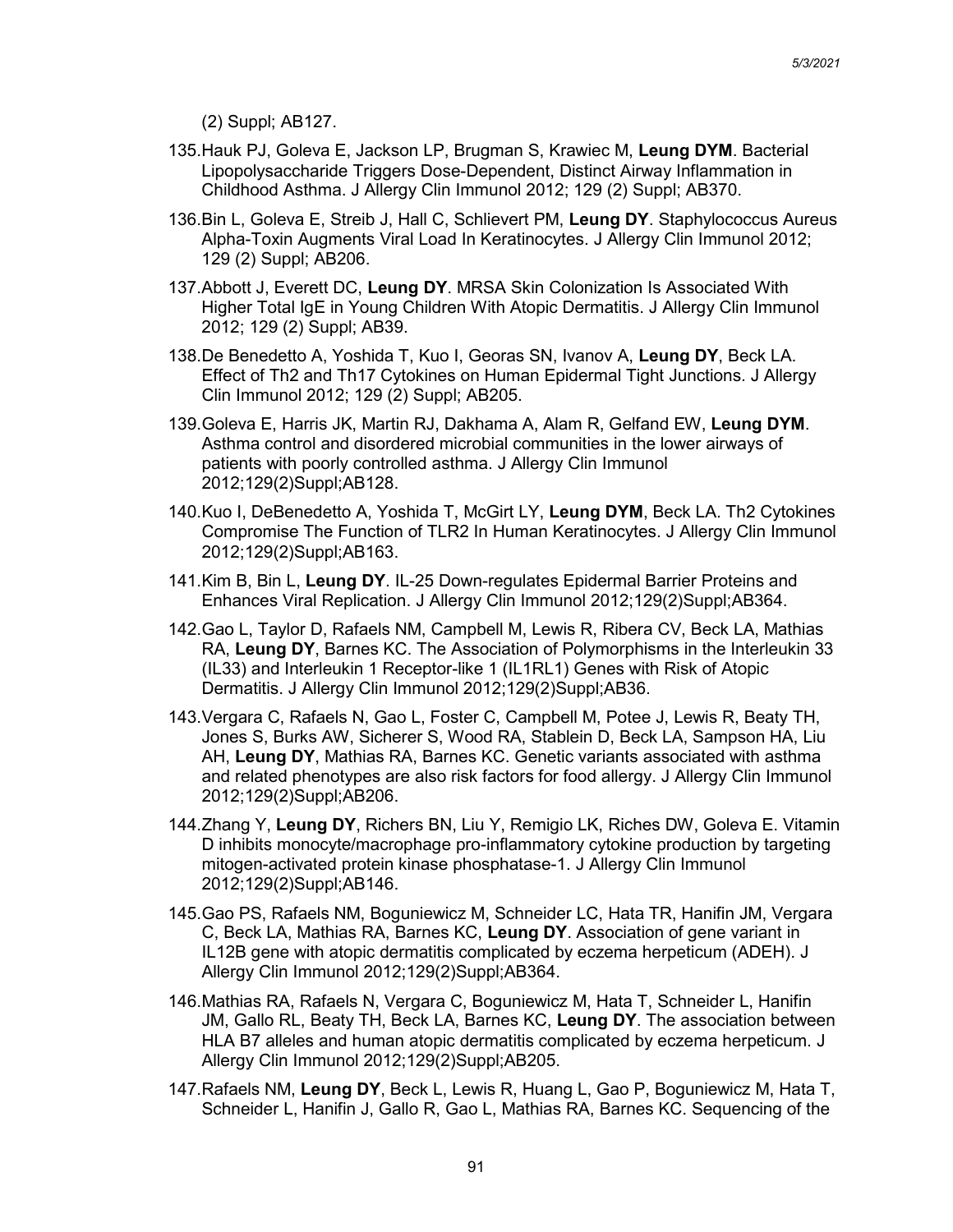Flg2 gene in patients with atopic dermatitis and eczema herpeticum in a population of European descent. J Allergy Clin Immunol 2012;129(2)Suppl;AB37.

#### **2013**

- 148.Mohiuddin MS, Ramamoorthy P, Reynolds PR, Curran-Everett D, **Leung DYM**. Increased compound heterozygous filaggrin mutations in severe atopic dermatitis in the United States. J Allergy Clin Immunol Pract 2013;1(5):534-6. PMID: 24565632
- 149.**Leung DYM**, Cheadle C, Streib J, Madigan T, Leung SB, Bronchick C, Rhee S, Barnes KC, David G, Weinberg A. An Open Label Study in Adults with Atopic Dermatitis to Assess Immune Response to Fluzone® Intradermal Vaccine. J Allergy Clin Immunol 2013;131(2):AB235.
- 150.Ye YM, Kim BE, Shin YS, Park HS, **Leung DYM**. Overexpression of Epidermal Filaggrin in Patients with Chronic Idiopathic Urticaria Correlates with Urticaria Severity. J Allergy Clin Immunol 2013;131(2):AB56.
- 151.Brauweiler AM, Goleva E, Oyoshi MK, Geha RS, **Leung DYM**. Th2 Cytokines and Filaggrin Deficiency Enhance Staphylococcus aureus Alpha-Toxin Induced Keratinocyte Death. J Allergy Clin Immunol 2013;131(2):AB234.
- 152. Kuo I-H, De Bennedetto A, Yoshida T, Leung DY, Beck LA. T Helper Cytokines (Th1, Th2 and Th17) Differentially regulate the epidermal tight junction barrier. J Allergy Clin Immunol 2013:131(2):AB103
- 153.Beck LA, Yoshida T, Bebedetto AD, Rhee S, Kui IH, Reese J, David G, Schneider L, Paller A, Hanifin J, Boguniewicz M, Barnes KC, **Leung DYM**. Biomarkers of disease severity and Th2 polarity are predictors of atopic dermatitis subjects who are colonized with S. aureus. J Allergy Clin Immunol 2013;131(2)Suppl:AB104.
- 154.Hauk PJ, Goleva E, Jackson LP, Harris JK, Olin JT, Brugman SM, Nichols DP, **Leung DY**. Assessment of Bacterial Colonization in Airways of Children with Asthma and Chronic Cough By Culture and 16S rRNA Gene Sequencing. J Allergy Clin Immunol 2013;131(2);AB74.
- 155.Rafaels N, Huang L, **Leung DYM**, Beck LA, Vergara CI, Boguniewicz M, Hata T, Schneider L, Hanifin JM, Gallo R, Gao L, Mathias RA, Barnes KC. Exome Chip Genotyping Reveals Association with LAMA3 (laminin, alpha 3) Gene and Eczema Herpeticum in a Population of European Descent. J Allergy Clin Immunol 2013;131 (2):AB327.
- 156.Gao L, Huang L, Rafaels NM, Lewis R, Mathias RA, Beck LA, **Leung DY**, Barnes KC. Targeted Resequencing Identified Novel Variants in Candidate Genes Associated with Increased Risk of Atopic Dermatitis Complicated by Eczema Herpeticum. J Allergy Clin Immunol 2013;131(2):AB105.

## **2014**

157.**Leung DYM**, Beck LA, Hanifin JM, Schneider LC, Paller A, David G, Monti K, Jepson B, Weinberg A. A Randomized, Multi-Center, NIH/NIAID Funded Study To Assess The Immunogenicity Of Fluzone® Intradermal and Intramuscular Vaccines In Atopic Dermatitis. J Allergy Clin Immunol 2014;133(2):AB72.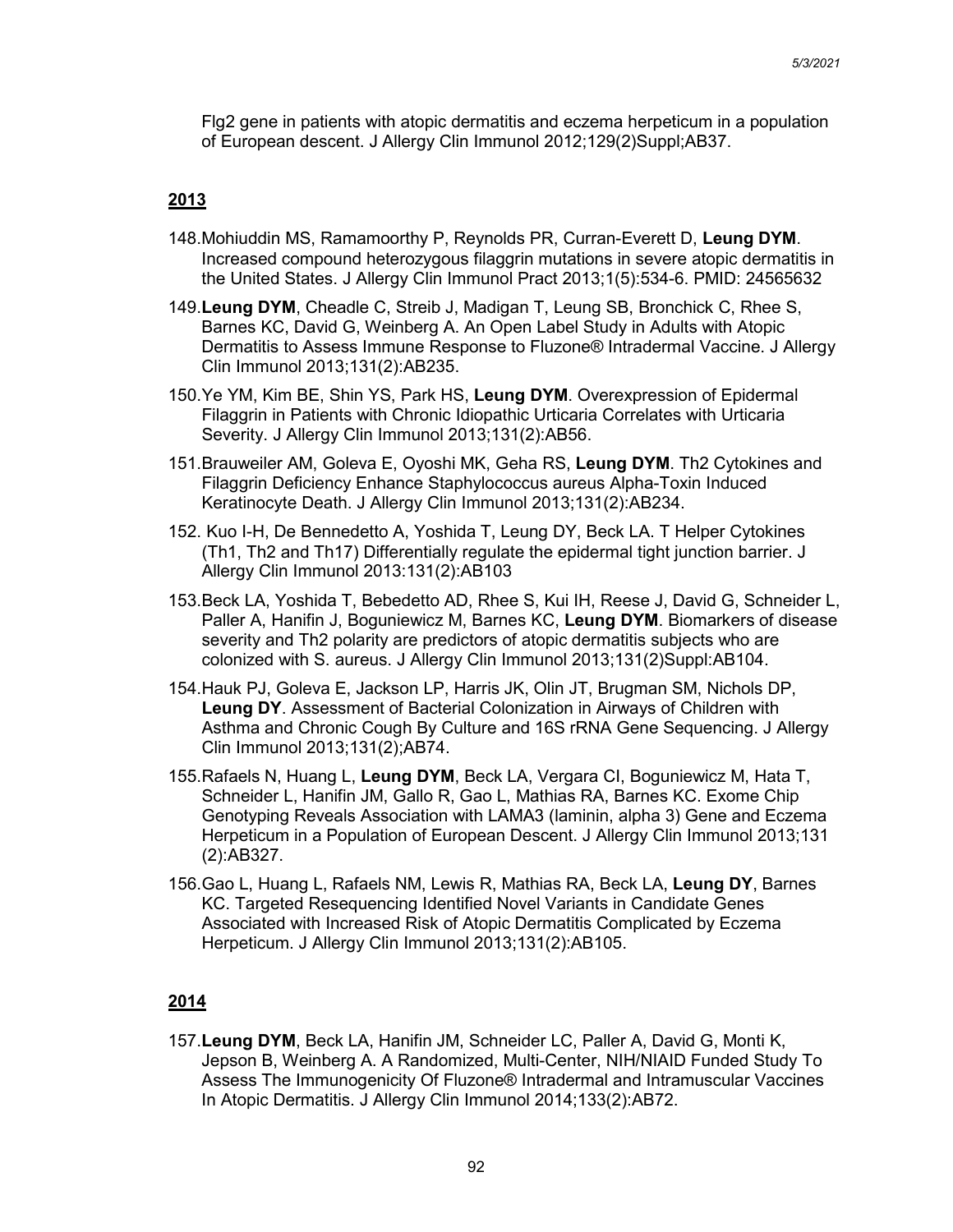- 158.Kim BE, Kim GC, Kim HJ, **Leung DYM**. A Lipid Plant Extract From Chamaecyparis Obtusa Induces Filaggrin and Human Beta-Defensin -3. J Allergy Clin Immunol 2014;133(2):AB193.
- 159.Bin L, Edwards MG, Heiser R, Streib J, Richers B, **Leung DYM**. Identification of Novel Gene Signatures in patients with Atopic Dermatitis Complicated by Eczema Herpeticum. J Allergy Clin Immunol 2014;133(2):AB193.
- 160.Rafaels NM, Huang L, **Leung DYM**, Beck LA, Vergara CI, Boguniewicz M, Hata T, Schneider LC, Hanifin JM, Gallo R, Gao L, Ruczinski I, Mathias RA, Barnes KC. Exome Chip Genotyping Reveals Association with PDE4C and Atopic Dermatitis In Populations Of European and African Descent. J Allergy Clin Immunol 2014;133(2): AB72.
- 161.Yoshida T, Kuo IH, De Benedetto AD, **Leung DYM**. Beck LA. Th2 Cytokines Inhibit Toll-Like Receptor 2 Mediated Epidermal Barrier Repair. J Allergy Clin Immunol 2014;133(2):AB51.
- 162.Goleva E, Jackson LP, Shao B, Hu Z, Gill MA, Liu AH, **Leung DYM**. Associations Between The Expression Of Corticosteroid Regulated Genes By Peripheral Blood Mononuclear Cells (PBMCs) In Children from the NIH/NIAID Sponsored Asthma Phenotypes in the Inner City (APIC) Study. J Allergy Clin Immunol 2014;133(2): AB160.
- 163.Gao L, Heiser R, Rafaels NM, Huang L, Potee J, Mathias RA, Beck LA, Barnes KC, **Leung DYM**. Targeted Resequencing Identified Damaging Rare Variants in IFNGR1 Associated with Atopic Dermatitis Complicated by Eczema Herpeticum. J Allergy Clin Immunol 2014;133(2):AB401.
- 164.Beck LA, Yoshida T, Fridy S, Kuo IH, **Leung DYM**, Benedetto AD. Inhibition of Epidermal Tight Junction Function by Histamine is Mediated By H1 and H4 Receptors. J Allergy Clin Immunol 2014;133(2):AB165.

- 165.Kim BE, Lee UH, Kim PS, **Leung DYM**. Evaluation of gene expression using a skin tape stripping method. J Allergy Clin Immunol 2015;135(2):AB261.
- 166.Sicherer SH, Wood RA, Jones SM, Perry TT, Vickery BP, Burks W, Liu AH, **Lueng DYM**, Lindblad RW, Dawson P, Blackwell B, Sampson HA. Impact of clinical reactions on IgE concentrations to egg, milk and peanut in the observational cohort of the Consortium for Food Allergy Research (COFAR). J Allergy Clin Immunol 2015:135(2):AB23.
- 167.Lindblad RW, Dawson P, Wood RA, Henning A, Sicherer SH, Perry TT, Jones SM, Vickery BP, Burks AW, Liu AH, **Leung DYM**, Sampson HA. Safety of food allergy clinical trials: the consortium for food allergy research's 10 years of experience. J Allergy Clin Immunol 2015:135(2):AB234.
- 168.Bin L, Richers B, Streib JE, Edwards MG, **Leung DYM**. RNA sequencing identifies ANKRD1 as a novel anti-viral gene downregulated in atopic dermatitis complicated by eczema herpeticum. J Allergy Clin Immunol 2015:135(2):AB166.
- 169.Chiang D, Burks AW, Davidson W, Dawson P, Grishin A, Henning A, Jones SM,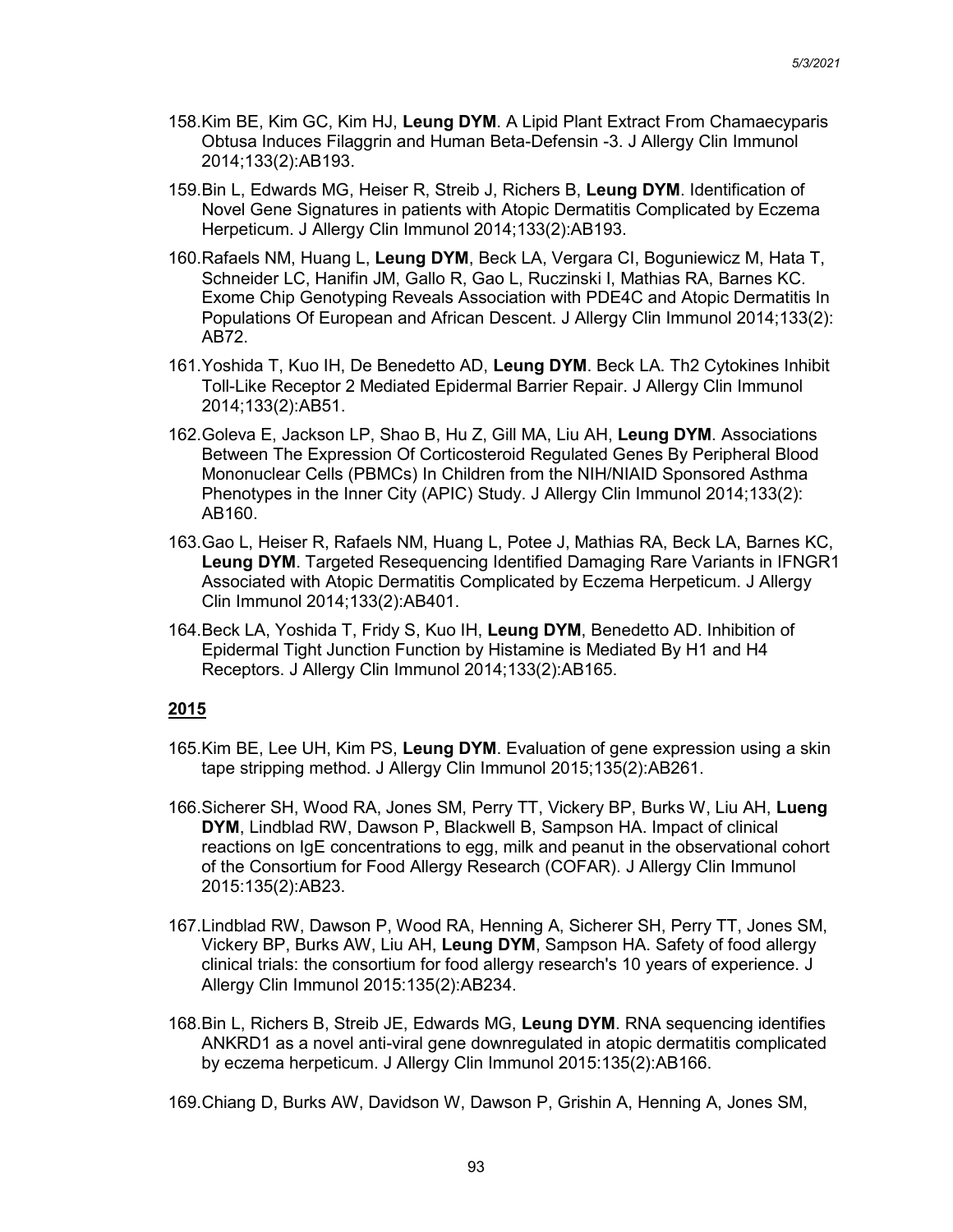**Leung DYM**, Lindblad RW, Liu AH, Scurlock AM, Schirer SH, Vickery BP, Wood RA, Sampson HA, Berin C. Phenotypic analysis of peanut-responsive T cells at baseline in subjects enrolled in CoFAR6, a randomized Placebo-controlled Epicutaneous Immunotherapy (EPIT) Trial for the treatment of peanut allergy. J Allergy Clin Immunol 2015:135(2):AB226.

- 170.RA, Chavan S, Iyer KR, Rafaels NM, Boorgula M, Potee J, Hanifin JM, Paller A, Schneider LC, Gallo RL, Guttman-Yassky E, Ong PY, Ruczinski I, Beaty TH, Gao L, Beck LA, **Leung DYM**, Barnes KC. Identifying genetic determinants of atopic dermatitis and bacterial colonization using whole genome sequencing. J Allergy Clin Immunol 2015:135(2):AB391.
- 171.Wright BL, Kulis MD, Orgel K, Burks AW, Dawson P, Jones SM, Wood RA, Sicherer SH, Lindblad RW, Stablein D, Liu AH, **Leung DYM**, Vickery BP, Sampson HA. Eggspecific IgA and IgA2 are associated with sustained unresponsiveness to egg eollowing oral immunotherapy. J Allergy Clin Immunol 2015:135(2):AB38.
- 172.Chehade M, Jones SM, Pesek RD, Burks AW, Wood RA, **Leung DYM**, Lindblad RW, Dawson P, Abonia JP, Sherrill JD, Sampson HA, Rothenberg ME. Phenotypic characterization of the Eosinophilic Esophagitis (EoE) population in the Consortium of Food Allergy Research (CoFAR). J Allergy Clin Immunol 2015:135(2):AB39.
- 173.Nakatsuji T, Hata T, Two A, Chun K, Kotol P, Bouslimani A, Latif H, Lockhart A, Artis K, David G, Taylor P, Strieb J, Dorrestein P, Zengler K, **Leung DYM**, Gallo RL. The microbiome of patients with atopic dermatitis has deficient antimicrobial function A. J Inv Dermatol 2015;135(2):AB193.
- 174.Merriman JA, Mueller EA, Beck LA, Paller AS, Hanifin JM, Ong PY, Schneider LS, **Leung DYM**, Guttman-Yassky E, David G, Lail A, Lockhart A, Schlievert PM. Prevalence of *Staphylococcus aureus* superantigen TSST-1 and disease severity varay among atopic dermatitis patients depending on race of infected host. American Society of Microbiology 2015;135(2):AB1583.

- 175.Jones AL, Everett D, **Leung DYM**. *Staphylococcus aureus* colonization is associated with increased peanut allergy sensitization in children with atopic dermatitis. J Allergy Clin Immunol 2016;137(2):AB183.
- 176.Reddy MB, **Leung DY**, Spahn JD, Everett D, Knight V, Covar R. Variation of *In Vitro* Glucocorticoid Response in Asthma. J Allergy Clin Immunol 2016;137(2):AB215.
- 177.Indra AK, Li S, Villarreal M, Babineau DC, Philpot C, David G, Boguniewicz M, Hanifin JM, **Leung DYM**, Simpson EL, Beck LA. Skin lipid composition varies based on clinical subphenotypes in adult European American atopic dermatitis subjects. J Allergy Clin Immunol 2016;137(2):AB142.
- 178.Goleva E, Jackson LP, Shao B, Hu Z, Gill MA, Babineau DC, Liu AH, **Leung DYM** for Inner City Asthma Consortium. Expression of corticosteroid-regulated genes by peripheral mononuclear cells (PBMCs) in children from NIH/NIAID sponsored asthma phenotypes in the inner city (APIC) study after one year of guidelines-based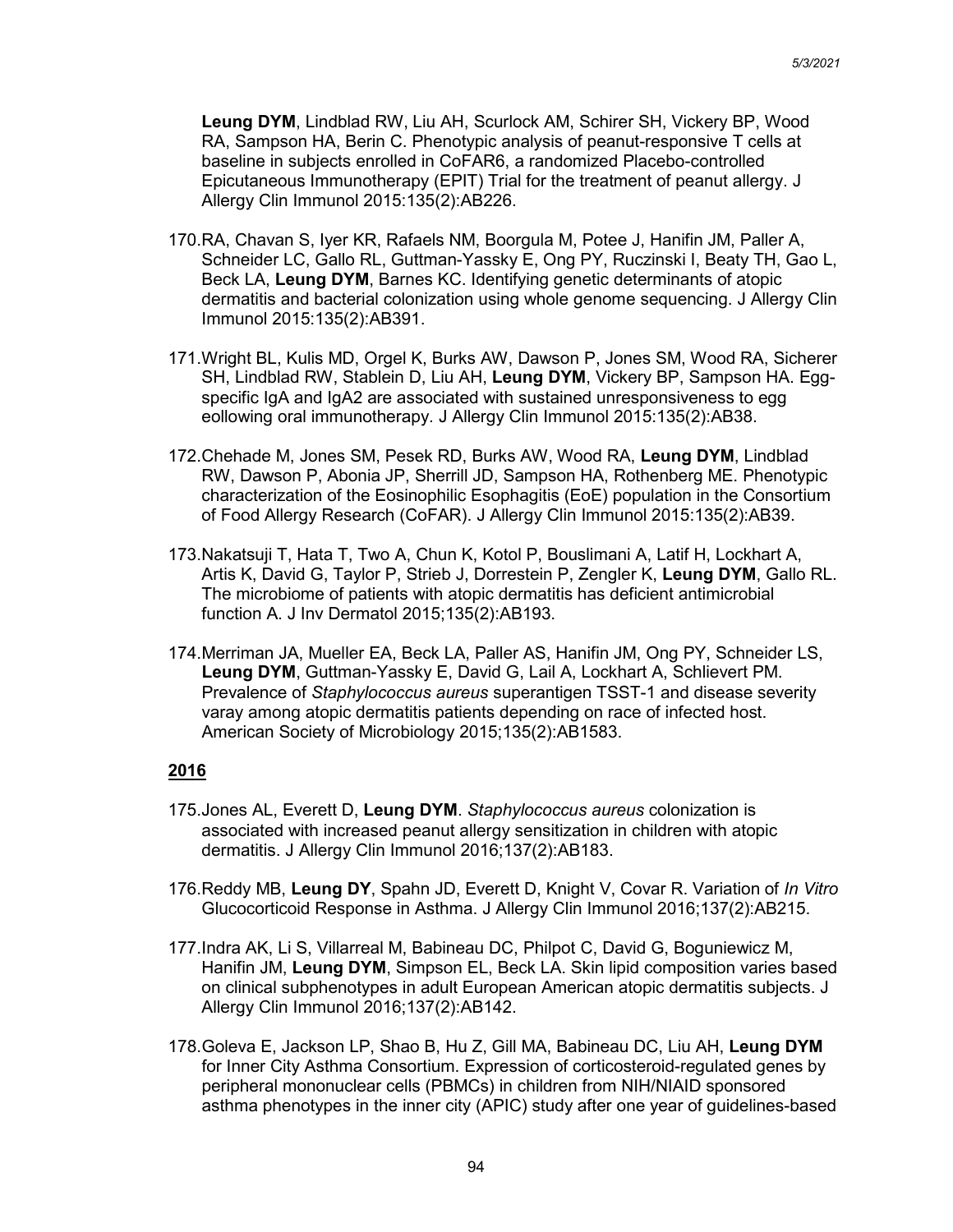therapy. J Allergy Clin Immunol 2016;137(2):AB189.

- 179.Mathias RA, Sameer Ch, Iyer K, Rafaels N, Boorgula M, Potee J, Hanifin JM, Paller AS, Schneider LC, Gallo R, Guttman-Yassky E, Ong P, Ruczinski I, Beaty TH, Gao L, Beck L, **Leung DY**, Barnes KC. Filaggrin associated risk for atopic dermatitis is offset by protective missense variants in RPTN and LCE1B genes in the epidermal differentation complex. J Allergy Clin Immunol 2016;137(2):AB182.
- 180.Reddy MB, **Leung DY**, Spahn JD, Knight V, Covar R. Variation of selective glucocorticoid sensitivity in asthma. J Allergy Clin Immunol 2016;137(2):AB215.
- 181.Rafaels NM, Lockhart A, Babineau DC, Artis K, David GL, Yoshida T, Boguniewicz M, Ong PY, de Benedetto A, Hanifin JM, Simpson EL, Paller A, Guttman-Yassky E, Schneider LC, Mathias RA, Barnes KC, **Leung DY**, Beck LA. Interaction between the R501X filaggrin mutation and disease severity associates with increased staphylococcus aureus colonization in European American subjects with atopic dermatitis. J Allergy Clin Immunol 2016;137(2):AB143.
- 182.Shi B, **Leung DY**, Li H. The skin microbiome differs with age in atopic dermatitis. J Allergy Clin Immunol 2016;137(2):AB407.
- 183.Jones AL, Curran-Everett D, **Leung DYM**. Food allergy is associated with *Staphylococcus aureus* colonization in children with atopic dermatitis. J Allergy Clin Immunol 2016;137(2):AB183.
- 184.Ong PY, Babineau D, Lail A, Artis K, David G, Schneider L, Boguniewicz M, De Benedetto A, Hanifin J, Simpson E, Paller A, Guttman-Yassky E, Barnes K, **Leung DY**, Beck LA. Distinct features identified in adult atopic dermatitis subjects based on age of onset. J Allergy Clin Immunol 2016;137(2):AB183.
- 185.Yoshida T, Myers J, Ashton JM, De Benedetto A, Gill S, Philpot C, David G, **Leung D**, Beck LA. Novel gene signatures observed in the nonlesional skin from European America atopic dermatitis subjects who are colonized with *Staphylococcus aureus*. J Allergy Clin Immunol 2016;137(2):AB183.
- 186.Sicherer SH, Wood RA, Perry TT, Vickery BP,M, **Leung DYM**, Blackwell B, Dawson P, Burks AW, Lindblad RW, Sampson HA. Determinants of peanut allergy in an observational study (CoFAR2) of food allergy. J Allergy Clin Immunol 2016;137(2):AB152.
- 187.Mathias RA, Boorgula M, Chavan S, Iyer KR, Rafaels NM, Potee J, Hanifin JM, Paller AS, Schneider LC, Gallo RL, Guttman-Yassky E, Ong PY, Ruczinski I, Beaty TH, Gao L, Beck LA, **Leung DYM**, Barnes KC. Filaggrin associated risk for atopic dermatitis is offset by protective missense variants in Rptn and LCE1B genes in the epidermal differentiation complex. J Allergy Clin Immunol 2016;137(2):AB182.
- 188.Goleva E, Jackson LP, Shao B, Hu Z, Gill MA, Babineau DC, Liu AH, **Leung DYM**. Expression of corticosteroid regulated genes by Peripheral Blood Mononuclear Cells (PBMCs) in children from the NIH/NIAID sponsored Asthma Phenotypes in the Inner City (APIC) study after one year of guidelines-based therapy. J Allergy Clin Immunol 2016;137(2):AB189.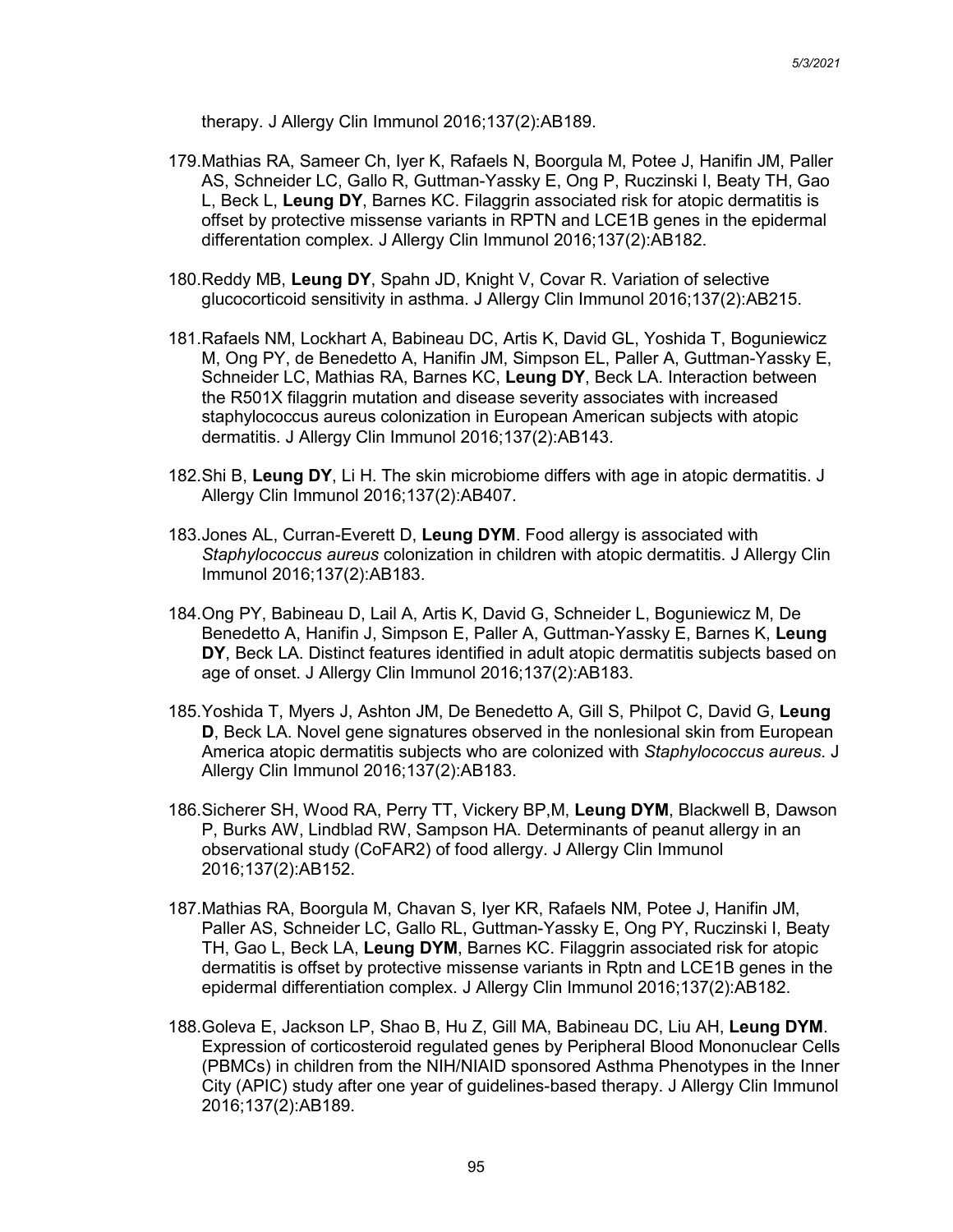- 189.Kottyan LC, D'Mello RJ, Miller D, Maddox A, Stucke E, Rochman M, Patel Z, Rothenberg JA, Davis BP, Chehade M, Sampson HA, Wood RA, Pesek RD, Jones SM, Vickery BP, Burks AW, Fleischer DM, **Leung DYM**, Lindblad RW, Dawson P, Weirauch MT, Rothenberg MC. 11q13 is an allergic risk-locus that increases eoe risk and increases LRRC32 expression. J Allergy Clin Immunol 2016;137(2):AB279.
- 190.Jones AL, Everett D, **Leung DYM**. *Staphylococcus aureus* colonization is associated with increased peanut allergy sensitization in children with atopic dermatitis. J Allergy Clin Immunol 2016;137(2):AB183.

- 191.Seibold MA, Goleva E, Dyjack N, Kim BE, Wesolowska-Andersen A, Rios C, **Leung DYM**. Minimally invasive skin tape strip RNA-seq identifies atopic dermatitis disease endotype. J Allergy Clin Immunol 2017;139(2):AB273.
- 192.Uong P, Curran-Everett D, **Leung DYM**. *Staphylococcus aureus* colonization is associated with increased atopy and inhaled steroid use in patients with atopic dermatitis and asthma. J Allergy Clin Immunol 2017;139(2):AB1.
- 193.Goleva E, Berdyshev E, Bronova I, Hall CF, Richers BN, **Leung DYM**. Th2 cytokines and IL-17 have distinct effects of sphingolipid metabolism in differentiated primary human keratinocytes. J Allergy Clin Immunol 2017;139(2):AB272.
- 194.Berdyshev E, Goleva E, Bronova I, Rios C, Dyjack N, Wesoloska-Andersen A, Seibold MA, **Leung DYM**. Lipid abnormalities associated with skin lesions in atopic dermatitis. J Allergy Clin Immunol 2017;139(2):AB87.
- 195.Mathias RA, Boorgula M, Chavan S, Willis-Owen S, Rafaels N, Hanifin JM, Paller AS, Schneider LC, Gallo R, Guttman-Yassky E, Ong P, Ruczinski I, Beaty TH, Gao L, Beck L, Moffatt M, Cookson W, **Leung DY**, Barnes KC. Whole genome sequencing identifies four novel variants in the epidermal differentiation complex that increase risk and severity for atopic dermatitis. J Allergy Clin Immunol 2017;139(2):AB85.
- 196.Watson C, Cohain A, Griffin R, Backmann N, Grishin A, Haczynska H, Dawson P, Henning A, Hoffman G, Hardik S, Wood RA, Burks AW, Jones SM, **Leung DYM**, Sicherer SH, Sampson HA, Sharp A, Schadt E, Bunyanavich S. Analysis of serial peripheral blood transcriptomes from peanut allergic children undergoing doubleblind, placebo controlled oral food challenges reveals key drivers of the acute allergic response to peanut. J Allergy Clin Immunol 2017;139(2):AB189-AB189.
- 197.Suarez-Farinas M, Maria S, Gimenez G, Grishina G, Henning AK, Sicherer SH, Wood R, Jones SA, Burk W, **Leung DY**, Sampson HA. Peanut epitope-specific ige binding in the first 2 years of life can predit clinical peanut allergy. Allergy 2017;139(2):AB502.
- 198.Malley C, Boorgula M, Chavan S, Rafaels N, **Leung D**, Barnes K, Mathias R. Accuracy of whole genome sequencing and the Platypus varian caller in identifying genetic variation with the structurally challenging Epidermal Differentiation Complex.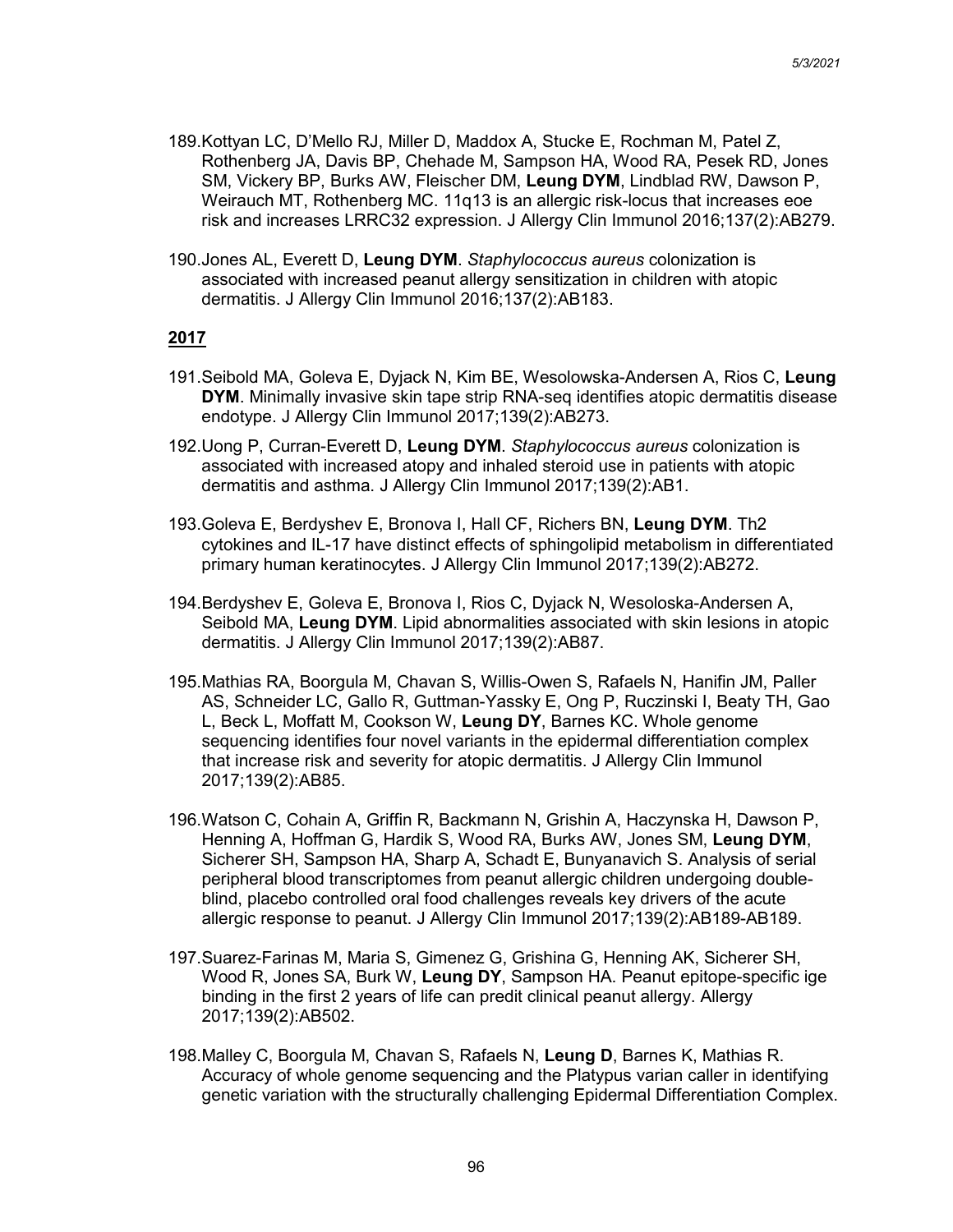The American Journal of Human Genetics 2017.

#### **2018**

- 199.Cho CB, Everett DC, Ramirez-Gama M, **Leung DYM**. Food allergy without a history of atopic dermatitis is associated with increased antibiotic and gastroesophageal reflux medication use. J Allergy Clin Immunol 2018;141(2):AB152.
- 200.Berdyshev E, Goleva E, Bronova I, Jung J, Taylor P, Richers B, Hall C, Jeong M, Zhang T, **Leung DYM**. IL-13 mediates skin lipid abnormalities in atopic dermatitis. J Allergy Clin Immunol 2018;141(2):AB188.
- 201.Bin L, Li X, Richers B, Streib JE, Hu JW, Taylor P, **Leung DYM**. Ankyrin repeat domain 1 regulates innate immune responses against herpes simplex virus 1: A potential role in eczema herpeticum. J Allergy Clin Immunol 2018;141(6):2085- 2093.e1
- 202.Tham EH, Dyjack N, Kim BE, Rios C, Seibold MA, **Leung DYM**, Goleva E. Olfactory receptors expression in the skin of atopic dermatitis patients. J Allergy Clin Immunol 2018;141(2):AB135.
- 203.Yoshida T, Grier A, Gill A, Corbett A, Cahill MP, Lockhart A, Simpson EL, Boguniewicz M, Hanifin JM, de Benedetto A, David GL, **Leung DYM**, Schlievert PM, Gill SR, Beck LA. *Staphylococcus aureus*-culture positivity observed in adults with atopic dermatitis is most indicative of an increased absolte and relative abundance of *S. aurerus* and not reduced biodiversity. J Allergy Clin Immunol 2018;141(2):AB129.
- 204. Goleva E, Bronova I, Jung J, Seibold M, **Leung DYM**, Berdyshev E. Identification of lysophosphatidylcholines as skin biomarkers associated with atopic dermatitis. ASMS Conference on Mass Spectometry and Allied Topics 2018.
- 205.Sicherer SH, Wood RA, Perry TT, Jones SM, **Leung DYM**, Henning AK, Dawson P, Burks AW, Lindblad RW, Sampson HA. Risk factors associated with peanut allergy in a high risk infant cohort (CoFAR). J Allergy Clin Imunol 2018;141(2):AB245.
- 206.Suprun M, Suarez-Farinas M, Gimenez G, Grishina G, Jenning A, Sicherer SH, Wood R, Jones SA, Burks AW, **Leung DYM**, Sampson HA. Peanut epitope-specific IgE binding can predict clinical peanut allergy. Allergy 2018.

## **2019**

207.**Leung DYM**, Calatroni A, Zaramela LS, Dyjack NT, Brar K. LeBeau P, David G, Johnson K, Leung S, Kreimer S, Talbot CC, Cole RN, Ramirez-Gama M, Liang B, Rio C, Montgomery MT, Jung J, Bronova I, Seibold MA, Zengler K, Berdyshev E, Goleva E, on behalf of the NIH/NIAID funded Atopic Dermatitis Research Network. A multi-omics evaluation of the non-lesional skin surface identifies atopic dermatitis with food allergy (AD *FA+*) as a unique endotype. J Allergy Clin Immunol 2019;143(2):AB125.

208.Berdyshev E, Goleva E, Jung J, Bronova I, Norquest KA, Richers BN, **Leung DYM**,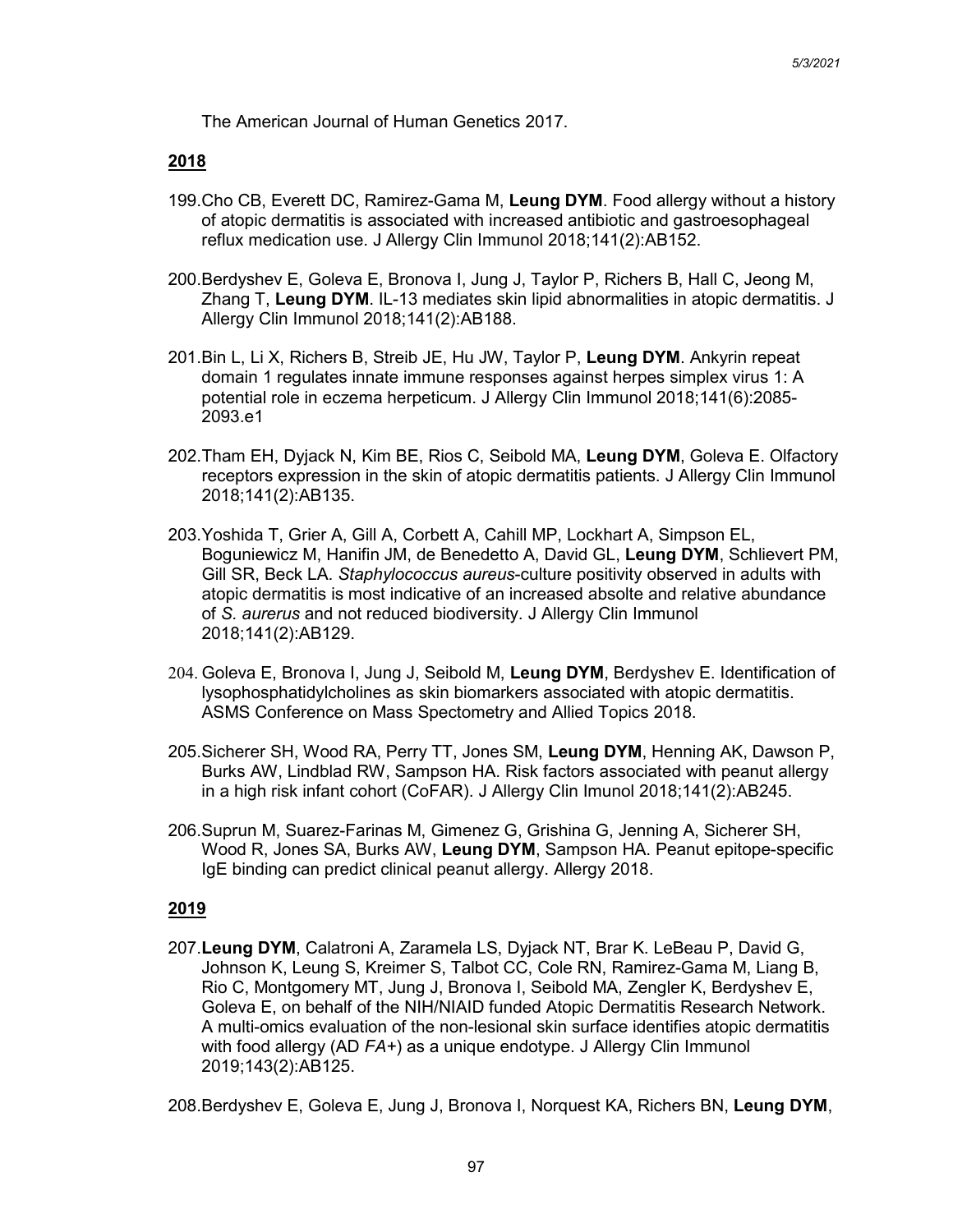on behalf of the NIH/NIAID funded Atopic Dermatitis Research Network. Skin lipid abnormailities in patients with a history of eczema herpeticum indicate the involvement of the Sphingosine-1-phosphate signaling system in HSV viral replication. J Allergy Clin Immunol 2019;143(2):AB123.

- 209.Dyjack N, Goleva E, Bin L, Urbanek C, Montgomery M, Taylor P, Richers BN, Norquest KA, **Leung DYM**, Seibold MA. Expression profiling of atopic dermatitis patients with a history of recurrent eczema herpeticum reveals dysregulation of type 2-inflammation and barrier-related pathways in uninvolved skin. J Allergy Clin Immunol 2019;143(2):AB124.
- 210.Kim EH, Jones SM, Burks AW, Wood RA, Sicherer SH, **Leung DYM**, Henning AK, Lindbland RW, Dawson P, Keet C, Scurlock AM, Sampson HA, for the Consortium of Food Allergy Research (CoFAR). J Allergy Clin Immunol 2019;143(2):AB82.
- 211.Zaramela LS, Belgini D, Ramirez-Gama M, Johnson K, Streib J, **Leung DYM**, Zengler K, on behalf of he NIH/NIAID funded Atopic Dermatitis Research Network. Deciphering the microbiome and virome composition of patients with atopic dermatitis and eczema herpeticum (ADEH+). J Allergy Clin Immunol 2019;143(2):AB302.
- 212.Sampson HA**, Leung DYM**, Jones SM, Sicherer SH, Burks AW, Henning A, Lindblad RW, Dawson P, Perry TT, Kim E, Wood RA. Egg oral immunotherapy (OIT) induces more rapid desensitization and sustained unresponsiveness OSU) in egg-allergic, baked egg tolerant children than the addition of daily baked-egg products. J Allergy Clin Immunol 2019;143(2):AB255.
- 213.Goleva E, Tham EH, Jung J, Kim BE, Norquest KA, Bronoff AS, Bronova I, **Leung DYM**, Berdyshev E. IL-17A and IL-4/IL-13 exert distinct changes in skin lipids. J Allergy Clin Immunol 2019;143(2):AB302.
- 214.Hoffman BC, Ramirez-Gama M, Everett DC, Garcia SL, Goleva E, **Leung DYM**, Cho CB. A comparison of food allergic patients with and without atopic dermatitis. J Allergy Clin Immunol 2019;143(2):AB269.
- 215.Yoshida T, Cahill MP, Fung AR, Rho, Simpson E, Boguniewicz M, Hanifin J, De Benedetto A, David G, Schlievert P, **Leung DY**, Beck LA. Nonlesional atopic dermatitis skin shows alterations in Langerhans cells in close proximity to Tight Junction Fragmentation. J Allergy Clin Immunol 2019;143(2):AB303.
- 216.Kim E, Jones S, Burks AW, Wood R, Sicherer SH, **Leung DYM**, Henning A, Keet C, Sampson H, Lindblad R, Dawson P, Scurlock AM, Plaut M. A 5-year summary of real-life dietary egg consumption after completion of a 4-year egg OIT protocol. J Allergy Clin Immunol 2019;143(2):AB82.
- 217.Jones SM, Burks AW, Sicherer SH, **Leung DY**, Henning AK, Dawson P, Lindblad RW, Scurlock AM, Kim E, Cho CB, Berin C, Davidson WF, Sampson HA, Wood RA. Impact of Epicutaneous Immunotherapy (EPIT) for the treatment of peanut allergy in children and young adults: Follow-up from the consortium for Food Allergy Research (CoFAR) study. EAACI 2019.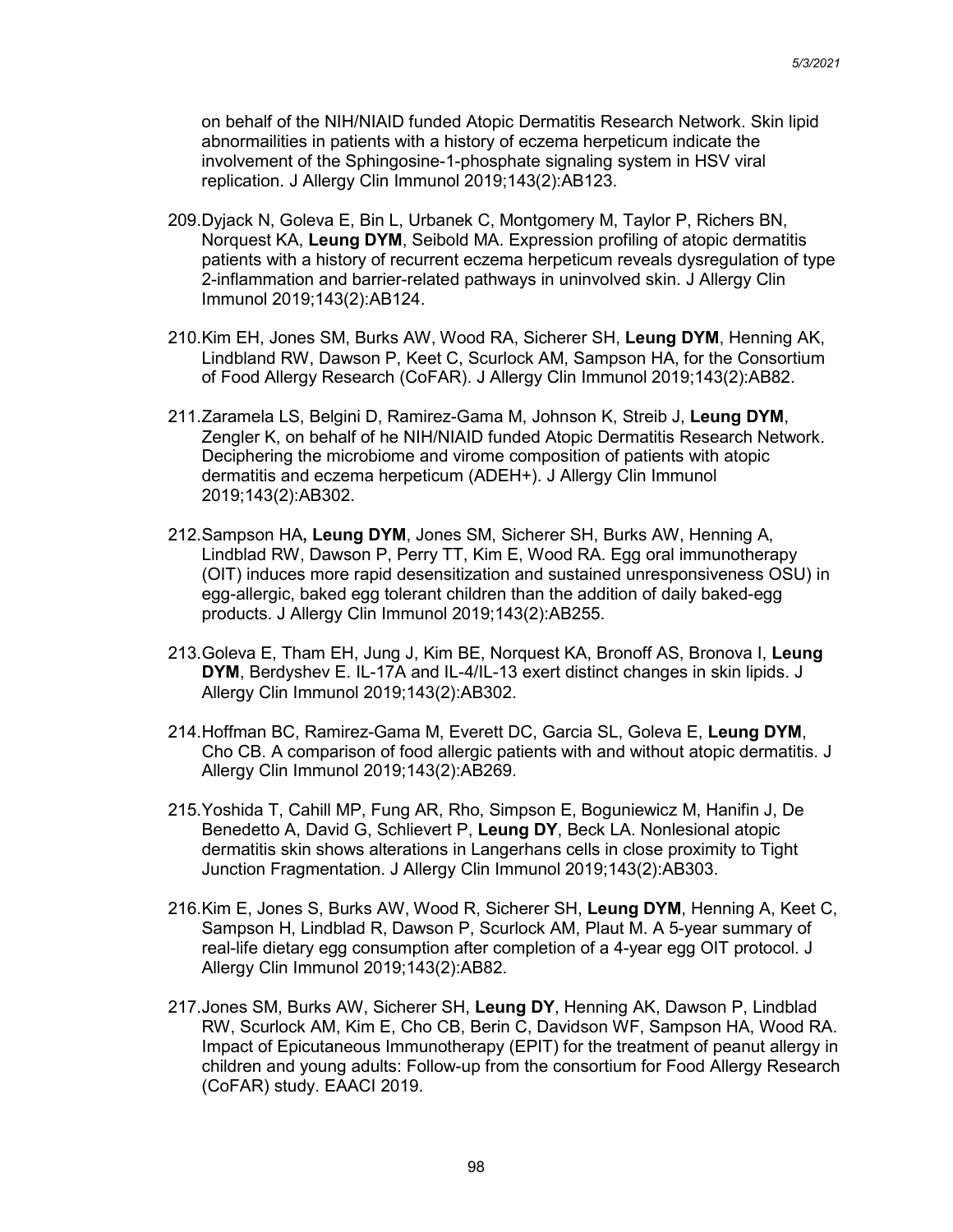- 218.Griffiths JM, Sridhar S, Gavala M, Pham T, Ohne Y, Reyes M, Pilataxi F, Kagiampakis I, Parnes JR, Komjathy S, Bronchick C, **Leung DY**, Goleva L. Atopic dermatitis biomarker analysis points to elevation of TSLP and IL-33 signalling and suggests a role for type 2 innate lymphoid cells. J Allergy Clin Immunol 2020;145(2):AB193.
- 219.Brar KK, Calatroni A, Pamlombi S, Berdyshev E, Goleva E, **Leung DYM**. Hyperlinear palms as a phenotypic marker of food allergy. J Allergy Clin Immunol 2020;145(2):AB193.
- 220.Suprum M, Grishina G, Witmer M, Henning A, DawsonP, Sicherer S, Wood R, Jones S, Burks W, **Leung DY**, Suarez-Farinas M, Sampson HA. Natural History of Epitope-Specific IgD, IgG1, IgA, IgG4, and IgE development in peanut allergic children. J Allergy Clin Immunol 2020;145(2):AB89.
- 221.Hui JW, Goleva E, Everett D, **Leung DY**. The Atopic march and *Staphylococcus Aureus* colonization are associated with fall birth. J Allergy Clin Immunol 2020;145(2):AB189.
- 222.Pham T, Kearley J, Ly J, Parnes JR, **Leung DY,** Goleva E, Griffiths JM. Development of a highly sensitive assay to Quantitate Circulating Thymic Stromal Lymphopoietin (TSLP) levels in blood. J Allergy Clin Immunol 2020;145(2):AB30.
- 223.Manuel J, Castillo L, Daya M, Boorgula MP, Mathias RA, Barnes KC, Lai P, Petty C, Weller E, Harb H, Chatila T, **Leung DY**, Phipatanakul W, Geha RS. The IL-4Rα R576 polymorphism is associated with increased AD severity and promotes allergic skin inflammation. J Allergy Clin Immunol 2020;145(2):AB239.
- 224.Kim BE, Goleva E, Kim J, Vang KA, Hall CF, Ahn K, **Leung DY**. Particulate matter inhibits fillaggrin through aryl hydrocarbon receptor, and shows synergism with Th2 cytokines. J Allergy Clin Immunol 2020;145(2):AB194.
- 225.Berdyshev E, Bronova I, Bronoff AS, Jung J, Nadeau K, Golena E, **Leung DYM**. Applicability of skin tape stripping methodology in conjunction with LC-MS/MS to detect topical emollients and drug used in atopic dermatitis. J Allergy Clin Immunol 2020; 145(2):AB70.
- 226.Bin L, Malley C. Malley C, Taylor P, Boorgula M, Chavan S, Mathias M, Rafaels N, Ruczinski I, Richers B, Barnes K, **Leung DYM**, Mathias R. Whole genome sequencing analyses identify SIDT2 loss-of-function mutations in patients with eczema herpeticum. J Allergy Clin Immunol 2020;145(2):AB189.
- 227.**Leung DY**, Goleva E, Hoffman B, Bronoff AS, Jung J, Garcia S, Ramirez-Gama M, Alkotob S, Nadeau K, Cho C, Bronova I, Berdyshev E. Skin barrier dysfunction in patients with peanut allergy without eczema. J Allergy Clin Immunol 2020;145(2):AB46.
- 228.Sindher SB, Berdyshev E, Shojinaga M, Alkotob S, Alonzi SP, Varadharajulu S, Chandra S, Chinthrajah S, Brough HA, Chan SM, Lack G, **Leung DY**, Nadeau KC.